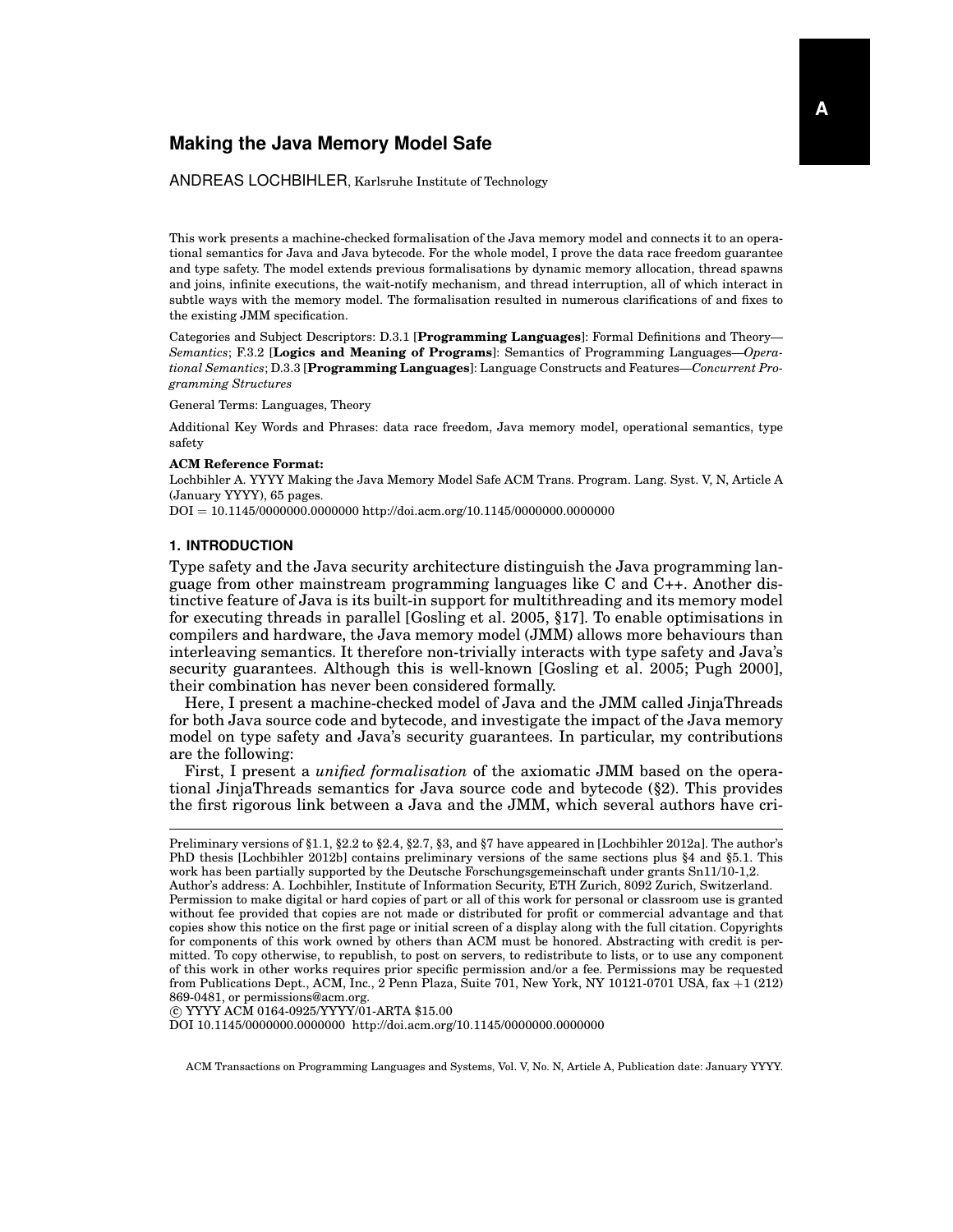tised as missing [Aspinall and Ševčík 2007a; [Cenciarelli et al. 2007;](#page-62-1) [Huisman and](#page-63-3) [Petri 2007\]](#page-63-3). My model of Java builds on 15 years of formalised Java semantics, from [Nipkow and von Oheimb \[1998\]](#page-64-1) to [Lochbihler \[2012b\]](#page-63-2). It features dynamic memory allocation, thread spawns and joins, the wait-notify mechanism, interruption, and infinite executions. Each of these is well-understood and has been formalised before, e.g., [\[Liu and Moore 2003;](#page-63-4) [Petri and Huisman 2008;](#page-64-2) [Farzan et al. 2004a;](#page-63-5) [2004b\]](#page-63-6). But their combination with the memory model is novel and results in subtle interactions, which previous JMM formalisations have missed [Aspinall and Ševčík 2007a; [Cencia](#page-62-1)[relli et al. 2007;](#page-62-1) [Huisman and Petri 2007;](#page-63-3) [Boyland 2009\]](#page-62-2). I illustrate these cases with new examples and show how to deal with them. Dynamic allocation and the special treatment of memory initialisation in the JMM are the main complication in the definitions and proofs. In particular, it does not suffice to consider only finite (prefixes of infinite) executions. Coinductive definitions and proofs fortunately deal with terminating and infinite executions uniformly ([§1.2](#page-7-0) introduces the relevant concepts).

Second, I clarify the existing JMM specification and fix it where it is inadequate (see [§6](#page-55-0) for a summary). This draws on two sources: On the one hand, carefully working through all the subtle interactions between Java and the JMM exposes unclarities and inconsistencies. On the other hand, the safety properties below hold only after some fixes derived from analysing failed proof attempts.

Third, I formally prove the *data race freedom (DRF) guarantee* ([§3\)](#page-31-0): For correctly synchronised programs, the JMM guarantees interleaving semantics, which is also known as sequential consistency (SC) [\[Lamport 1979\]](#page-63-7).<sup>1</sup> In other words: If a programmer makes sure that there are no data races (e.g., by using locks), then she can forget about the JMM and assume interleaving semantics.

In this work, I resolve the inconsistencies with initialisations of memory allocations in previous proofs [\[Manson et al. 2005;](#page-63-8) [Huisman and Petri 2007\]](#page-63-3). By fixing the definition of data race [\[Jacobs 2005\]](#page-63-9), I strengthen the formal guarantee such that it now holds also for programs that synchronise via volatiles, see Figs. [4](#page-6-0) and [22](#page-33-0) for examples. Moreover, I bridge the gap between the axiomatic style of the JMM and the operational JinjaThreads semantics. To that end, I identify the assumptions of the proof about the single-threaded semantics and discharge them using the above link. In particular, I explicitly construct sequentially consistent executions for a given prefix by corecursion. Hence, I am the first to prove the DRF guarantee unconditionally.

Forth, I prove that the JMM allows every execution that interleaving semantics produces ([§4\)](#page-46-0). This is the converse of the DRF guarantee, but also holds for programs with data races. Hence, despite its technical complexity, the JMM specification is consistent in that it defines some behaviour for every program, not just for correctly synchronised ones. This is non-trivial in the presence of data races and, to my knowledge, has not been proven before.

Fifth, I show *type safety* ([§5\)](#page-49-1), independent of correct synchronisation. Unfortunately, the axiomatic nature of the JMM is not suited for standard proofs using subject reduction, as [Goto et al. \[2012\]](#page-63-10) have observed. Direct proofs must deal with reads retrieving type-incorrect values from the shared heap, because the JMM matches reads with writes a posteriori. To avoid the induced complications, I rather follow a two-step approach. I prove that each value read from memory during any legal execution is of the expected type ([§5.2\)](#page-49-2). Hence, the usual progress and preservation theorems [\[Wright](#page-64-3) [and Felleisen 1994\]](#page-64-3) may assume type-correct reads and, therefore, do not depend on

<sup>&</sup>lt;sup>1</sup>A data race occurs when two confliciting accesses may happen concurrently, i.e., without synchronisation in between; two accesses to the same (non-volatile) location conflict if they originate from different threads and at least one writes. A program is correctly synchronised iff no SC execution contains a data race.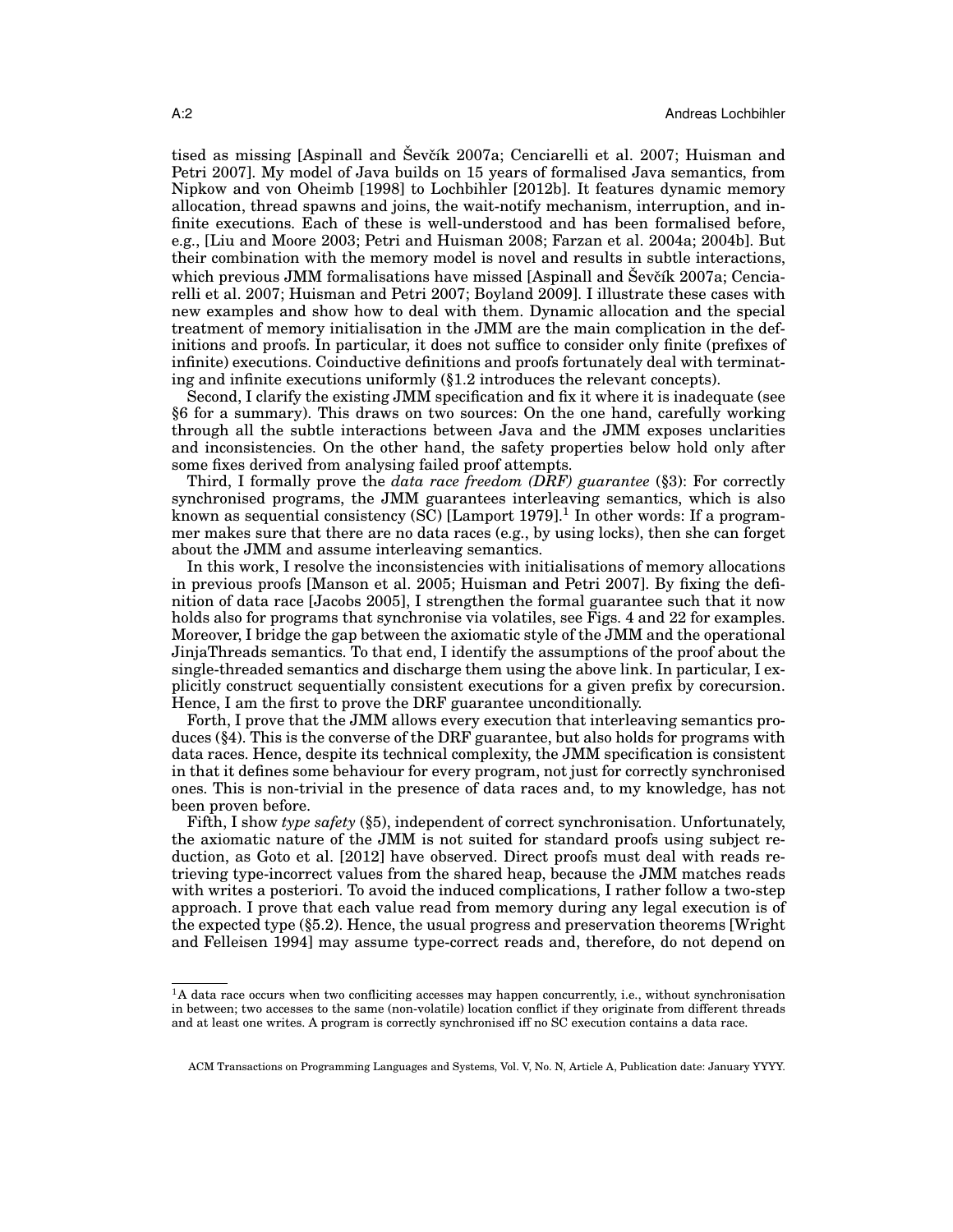the memory model. In fact, I reuse the existing type-safety proofs from previous work [\[Lochbihler 2008\]](#page-63-11) that were ignorant of the memory model.

Surprisingly, a weakness in the JMM specification allows pointer forgery. This breaks type safety ([§5.1\)](#page-49-0) when the JMM is combined with the standard run-time type system for Java [\[Drossopoulou and Eisenbach 1999\]](#page-62-3), which stores type information inside the objects on the heap. I show that encoding type information directly in the references themselves rescues type safety. Thus, Java with the JMM is type safe and allows pointer forgery at the same time, which normally exclude each other. However, pointer forgery allows behaviours that break Java's security architecture ([§5.4\)](#page-54-0), independent of how type information is stored. This shows that the JMM really needs to be revised in some form; yet, it is unclear whether a quick fix is possible at all, as my examples suggest that the flaw is inherent to the committing style of the JMM.

Sixth, the JMM is very technical and subtle, and so are the proofs; machine support is therefore essential – as a series of false claims about the JMM and their subsequent disproof demonstrates [\[Manson et al. 2005;](#page-63-8) [Cenciarelli et al. 2007;](#page-62-1) Ševčík and Aspinall [2008;](#page-64-4) [Torlak et al. 2010\]](#page-64-5). All my definitions and proofs have been checked mechanically by the proof assistant Isabelle/HOL [\[Nipkow et al. 2002\]](#page-64-6). But this is not just the mechanisation. I have designed the proof structure carefully to be as abstract as possible and reasonable: an interface of signatures and assumptions connects the concurrent semantics and proofs to the single-threaded ones. This yields a tractable concurrency model that does do not rely on the specifics of the concrete language. I demonstrate this by specialising the results to both Java source code and bytecode, but they apply to other languages and memory models as well. For example, Boehm and Adve's proof [\[2008\]](#page-62-4) of the DRF guarantee for C++ also postulates sequentially consistent completions; my corecursive construction fits there, too. Hence, the challenging proofs about the concurrent semantics have to be done just once. Moreover, the assumptions on the single-threaded semantics have the usual format of invariants and preservation. Thus, ordinary inductions suffice. This is a major improvement over the axiomatic style of memory model specifications.

The presentation focuses on the relevant parts of the concurrent semantics, omits most of the single-threaded semantics, and illustrates the subtleties rather with examples than formal definitions. A detailled description of the technical details can be found in the author's PhD thesis [\[Lochbihler 2012b\]](#page-63-2); the formalisation with all the ugly details of mechanised proofs is available online in the Archive of Formal Proofs [\[Lochbihler 2007\]](#page-63-12). In [§1.1,](#page-2-0) I informally explain the JMM; the appendix summarises Java's concurrency primitives.

Throughout the article, I contrast my approach with others' and discuss the advantages and drawbacks using examples. Moreover, I thoroughly review the existing literature on the JMM ([§7\)](#page-56-0). Hence, this work can serve as a reference of the JMM and its relation to the semantics, as it collects the strengths and weaknesses of the current JMM. For the next revision of the JMM, this will be a valuable resource of what must not be missed.

#### <span id="page-2-0"></span>**1.1. Informal Introduction to the Java Memory Model**

The Java memory model [\[Manson et al. 2005;](#page-63-8) [Gosling et al. 2005,](#page-63-0) §17.4] specifies how shared memory behaves under concurrent accesses. This section sketches the main ideas behind the JMM.

*1.1.1. Motivation.* The program in Fig. [1a](#page-3-0) has two threads, each of which reads one of C's static fields x and y into a local variable and subsequently sets the other to 1. Figure [1b](#page-3-1) shows all possible interleavings of the two threads, and for each schedule, the final values for the threads' local variables  $r1$  and  $r2$ . All these schedules assume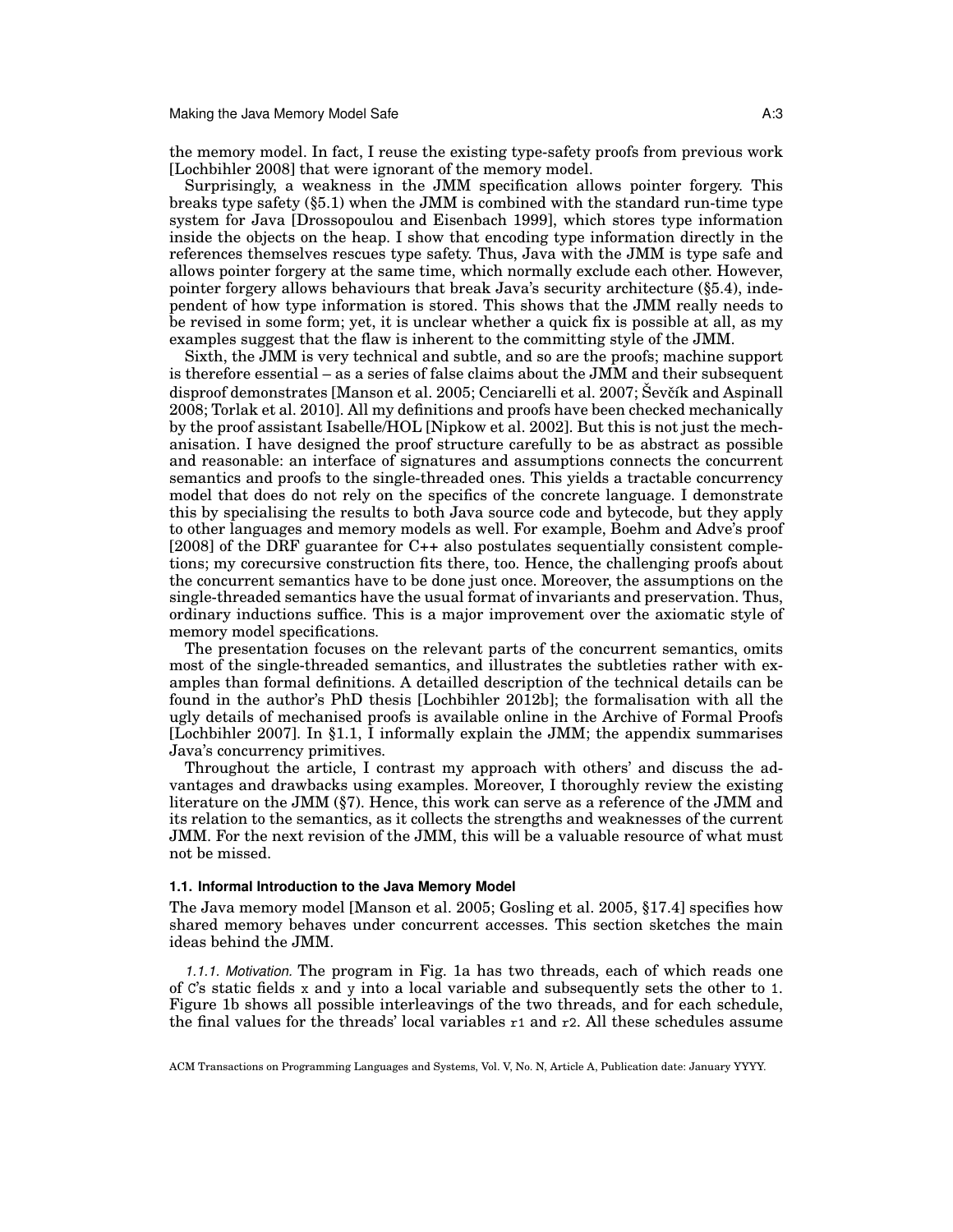<span id="page-3-2"></span><span id="page-3-0"></span>

| class C { static int $x = 0$ , $y = 0$ ; }                |               |           | -3                               |     |        |                        |  | $\vert 3$ |
|-----------------------------------------------------------|---------------|-----------|----------------------------------|-----|--------|------------------------|--|-----------|
|                                                           |               |           |                                  |     | 3      |                        |  |           |
| thread t1                                                 | thread t2     |           | 2 <sup>1</sup>                   |     | $-2^+$ |                        |  |           |
| 1: int r1 = $C.x$ ; 3: int r2 = $C.y$ ;<br>2: $C.y = 1$ ; | $4: C.x = 1;$ | $r1 == 0$ | $r1 == 1$<br>$r2 == 1$ $r2 == 0$ |     |        | $r1 == 0$<br>$r2 == 0$ |  |           |
|                                                           | (a)           |           |                                  | (b) |        |                        |  |           |

<span id="page-3-1"></span>Fig. 1: Program with two threads [\(a\)](#page-3-0) and all of its sequentially consistent schedules [\(b\)](#page-3-1)

sequential consistency (SC) [\[Lamport 1979\]](#page-63-7), which is considered the most intuitive memory model [\[Hill 1998\]](#page-63-13): There is a global notion of time, one thread executes at a time, and every write to a memory location immediately becomes visible to all threads. In particular, the result  $r1 = r2 = 1$  is impossible under SC as the following argument shows. Suppose it was possible. Then, l. 1 executes after l. 4 and l. 3 after l. 2. As l. 1 and l. 3 literally precede l. 2 and l. 4, respectively, one obtains the contradiction that l. 1 executes after l. 4 after l. 3 after l. 2 after l. 1.

For efficiency reasons, modern hardware implements memory models that are weaker than SC to allow for local caches and optimisations [\[Adve and Gharachorloo](#page-62-5) [1996;](#page-62-5) [Sorin et al. 2011\]](#page-64-7). For example, if the threads t1 and t2 execute on different cores of a processor, the reads in ll. 1 and 3 might still be waiting for memory to return the values, when the writes in ll. 2 and 4 execute. If intra-processor cache communication is faster than memory, both pending reads may return the written values, i.e., 1. This results in  $r1 = r2 == 1$ , which is not possible under SC. Similarly, compiler optimisations might reorder the independent statements in each thread. Then,  $r_1 = r_2 = 1$ is possible for the transformed program even under SC. Therefore, a correct implementation of SC must take extra precautions: As the code does not provide any clues about how threads communicate via shared memory, it must either conservatively disable such optimisations in *all* code or laboriously analyse whether they are allowed [\[Sura et al. 2005\]](#page-64-8). To avoid the ensuing slow-down, the JMM relaxes SC and allows the outcome  $r1 == r2 == 1$  in the example.

Nevertheless, the JMM provides the intuitive SC semantics under additional assumptions – known as the data-race freedom guarantee [\[Adve and Hill 1990\]](#page-62-6). Two accesses to the same location *conflict* if

- (1) they originate from different threads,
- (2) at least one is a write, and
- (3) the location is not explicitly declared as volatile.

A *data race* occurs if two conflicting accesses to a location may happen concurrently, i.e., without synchronisation in between. If the program contains no data races, the JMM promises that it behaves like under SC. In other words: If a programmer protects all accesses to shared data via locks or declares the fields as volatile, she can forget about the JMM and assume interleaving semantics, i.e., SC.

In the above example, there are two data races: the write of  $c \cdot y$  in l. 2 races with the read in 1.3 and similarly 1.4 and 1.1 for  $c.x$ , i.e., the DRF guarantee does not apply. To eliminate these data races, one can use Java's synchronisation mechanisms, e.g., wrapping every line in its own synchronized block on C's class object. Alternatively,

ACM Transactions on Programming Languages and Systems, Vol. V, No. N, Article A, Publication date: January YYYY.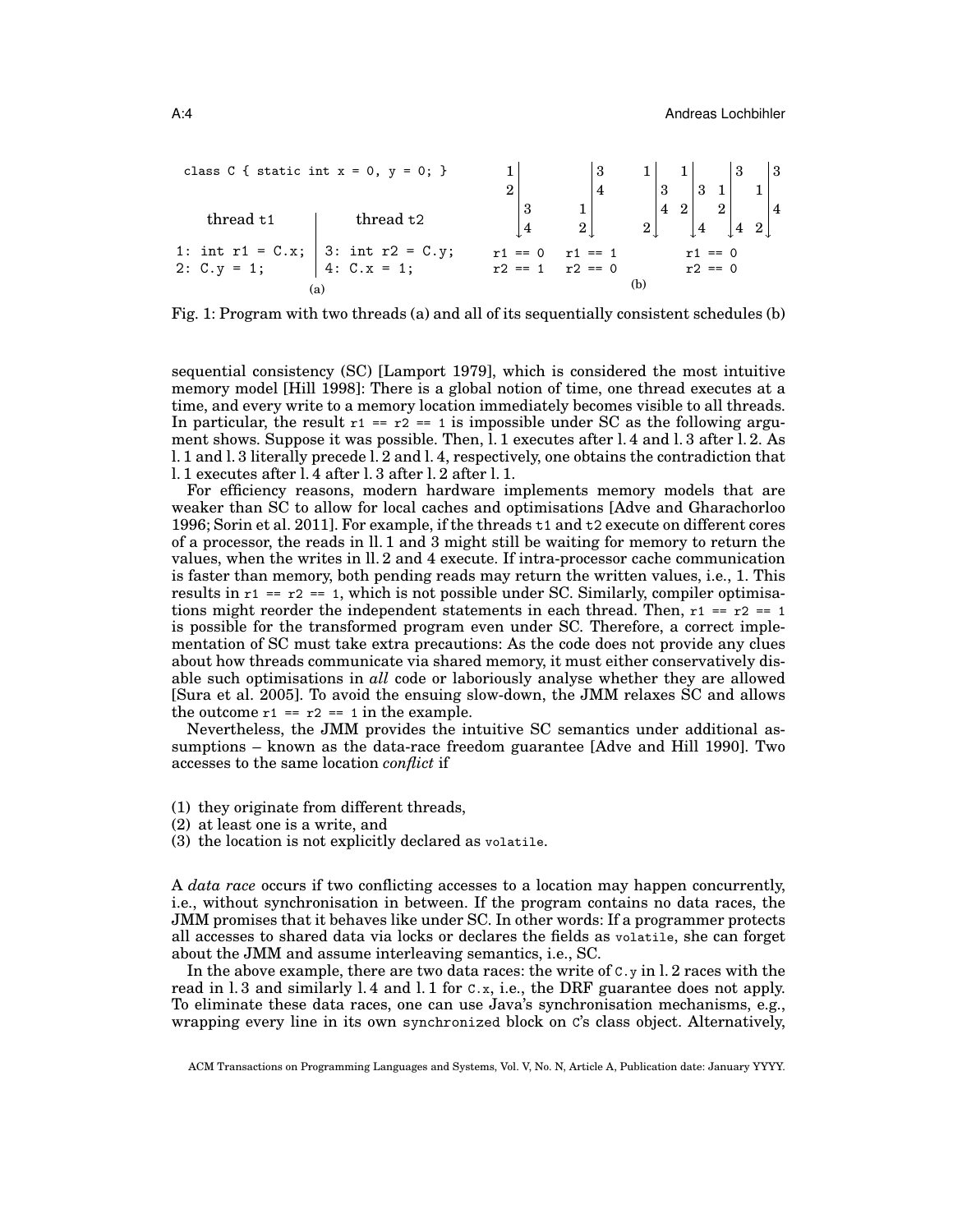Making the Java Memory Model Safe A:5

one can declare C's static fields x and y as volatile, because accesses to such fields never conflict.<sup>2</sup>

*1.1.2. Components of a JMM Execution.* Since the JMM must ensure that compilers can implement Java on a variety of hardware with different MMs efficiently, it reduces concrete thread operations to events, which are called inter-thread actions in JMM terminology:

- reading (Read) from, writing (Write) to and initialising (Alloc)<sup>[3](#page-4-0)</sup> a location on the heap,
- locking (Lock) and unlocking (Unlock) a monitor,
- interrupting (Intr) a thread and observing that it has been interrupted (Intrd),<sup>4</sup>
- spawning (Spawn) of and joining (Join) on a thread, and
- external actions (IO) for input and output, for example, and

— Start and Finish to mark mark the start and termination of a thread, respectively.

This way, the JMM is independent from syntax and implementation techniques. It nevertheless gets a global view on how a given program works algorithmically and on how its threads interact, and uses this to determine the set of legal behaviours.

A JMM execution consists of a sequence of such events for each thread, three orders on these events (program order, happens-before order, and synchronisation order), and a function that assigns writes to reads.

*Program order* (notation  $\leq_{\text{po}}$ ) totally orders the events of each thread according to their occurrence in the thread's sequence, but does not relate events from different threads.

The (partial) *happens-before order*  $\leq_{\text{hb}}$  provides a notion of time relative to a given event  $\alpha$ . As Fig. [2](#page-5-0) illustrates, it partitions the other events of the execution into three groups: those that must have happened before it (\_ $\leq_{\text{hb}} \alpha \wedge \alpha \leq_{\text{hb}}$  \_), those that must happen after it ( $\alpha \leq_{\text{hb}} \alpha \wedge \alpha = \text{\#}_{\text{hb}}(\alpha)$ , and those that may happen concurrently  $(\_ \not\leq_{\rm hb} \alpha \wedge \alpha \not\leq_{\rm hb} \_ )^5$  Since  $\alpha$ 's thread knows that all of its events prior to  $\alpha$  must have happened and all posterior to  $\alpha$  must not yet have happened,  $\leq_\text{hb}$  always includes  $\leq_\text{po}.$ Additionally, synchronisation events, which are all events except for external actions and reads from and writes to non-volatile locations, introduce happens-before relationships between events of different threads. For example, spawning a thread  $t_1$  (event Spawn  $t_1$   $\Box$  synchronises with  $t_1$ 's start event Start. In combination with program order, all events of the spawning thread before the spawning happen before any of  $t_1$ 's events. Similarly, a write to a volatile location synchronises with a read that sees it, because the reading thread then knows that the write must have occurred before. The

<span id="page-4-0"></span><sup>2</sup>When a thread reads from a volatile field, it synchronises with all other threads that have written previously to that field. Hence, the reading thread can be sure that everything that should have happened in the other threads prior to their writes in fact has happened prior to its read. For the formal semantics, see [§2.4.](#page-18-0) <sup>3</sup>Technically, the JMM defines initialisation actions each of which initialises only a single location. JinjaThreads uses one event per memory allocation that initialises *all* members of the allocated object or array. This way, allocation events keep track of allocated addresses whereas JMM initialisation actions would not if the allocated object or array contains no members, e.g., an array of length 0. The special treatment of allocations in the JMM (see below) ensures that this deviation does not matter semantically. For clarity, I write Init x for initialising global variables in examples. Formally, a bootstrapping thread initialises such variables with allocations as explained in [§2.3.](#page-16-0)

<sup>&</sup>lt;sup>4</sup>The JMM list of inter-thread actions does not mention Intr and Intrd [\[Gosling et al. 2005,](#page-63-0) §17.4.2], but the definition of synchronisation points [\[Gosling et al. 2005,](#page-63-0) §17.4.4] includes interrupts and observing an interruption. My events Intr and Intrd model these two points.

 $^5$ For technical reasons, the JMM's happens-before order  $\leq_\text{hb}$  is reflexive, although "happens-before" would<br>intuitively correspond to an irreflexive order. Since an event is never write and read action at the same this detail does not affect the semantics.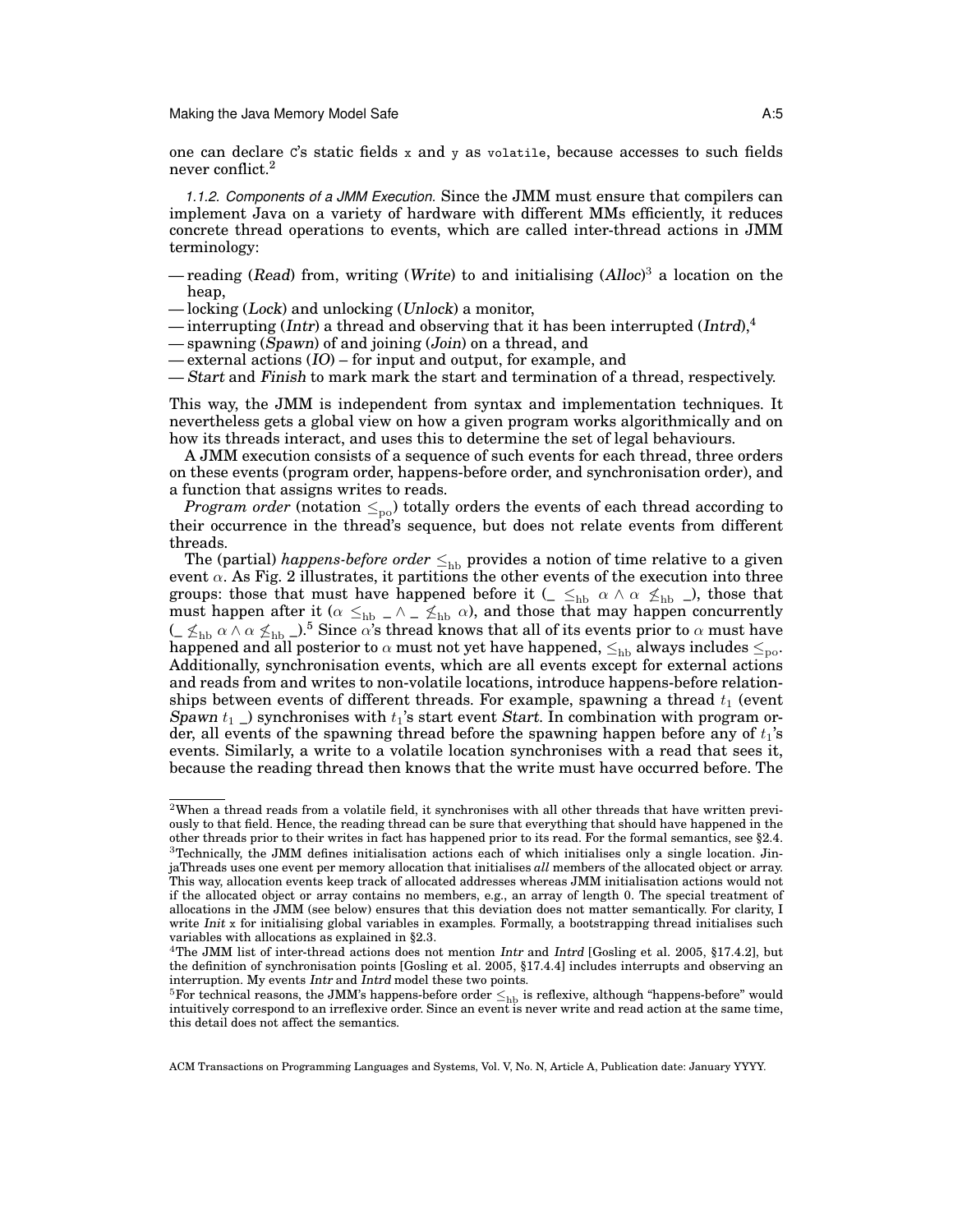<span id="page-5-0"></span>

Fig. 2: Happens-before provides a notion of time relative to a given event  $\alpha$ . If  $\alpha$  is a Read, it may see Write events in the grey area.

<span id="page-5-3"></span><span id="page-5-2"></span><span id="page-5-1"></span>

Fig. 3: Program from Fig. [1a](#page-3-0) in simpler syntax [\(a\)](#page-5-1) and its JMM execution for the result  $r1 == r2 == 1$  [\(b\).](#page-5-2)

 $synchronises-with order  $\leq_{sw}$  captures these relationships between events of different$ threads, see [§2.4](#page-18-0) for the formal definition.

Whenever  $\alpha$ 's thread cannot deduce – using only allowed means of synchronisation – that an event  $\beta$  of another thread must have happened before or will happen after  $\alpha$ , then  $\alpha$  and  $\beta$  may happen concurrently. In particular, the thread must not make any assumption about the relative order of two events that happen concurrently. This permits compilers and hardware to freely reorder independent statements of a thread without synchronisation in between.

Finally, the synchronisation order  $\leq_{\text{so}}$  totally orders all synchronisation events and must be consistent with happens-before. It models a global time on synchronisation events on which all threads must agree.

Since the JMM is independent from a concrete language and sequential semantics, it is custom to write examples such as in Fig. [1a](#page-3-0) in a simple imperative language (Fig. [3a\)](#page-5-1) rather than to obfuscate the point by irrelevant Java details. In this language, threadlocal variables start with "r", e.g., r1, r2, whereas x, y, etc. denote shared locations. In examples, vertical rules separate the threads, and the thread in column  $i$  has ID  $t_i.$  Above the threads, the initial values of shared locations and any necessary declarations are given.

Fig. [3b](#page-5-2) shows how executions are depicted. The threads are abstracted to events – labelled with the thread ID – and orders. Solid arrows  $\rightarrow$  represent program order, transitive relationships are not shown. The dashed arrows  $-\rightarrow$  denote the flow of values from writes to reads; the *write-seen function* of an execution assigns to each read event the write event it sees. Dotted arrows we used in later examples denote synchronisation (synchronises-with relationships).

The JMM requires that the write-seen function *respects happens-before* in the following sense: A read  $\alpha$  may see a write  $\beta$  that happens before or may happen concurrently (grey area in Fig. [2\)](#page-5-0), but the write must not happen after the read. Moreover, there must not be another write  $\gamma$  to that location that is known to happen between  $\alpha$  and  $\beta$ , i.e.,  $\beta \leq_{hb} \gamma \leq_{hb} \alpha$ .

The execution shown in Fig. [3b](#page-5-2) results in  $r1 = r2 = 1$ , which SC does not allow. As there is no synchronisation, happens-before coincides with program order. Hence, ll. 1 and 2 may happen concurrently with ll. 3 and 4. Therefore, l. 1 and l. 3 are allowed to see the writes from l. 4 and l. 2, respectively. In particular, the thread on the left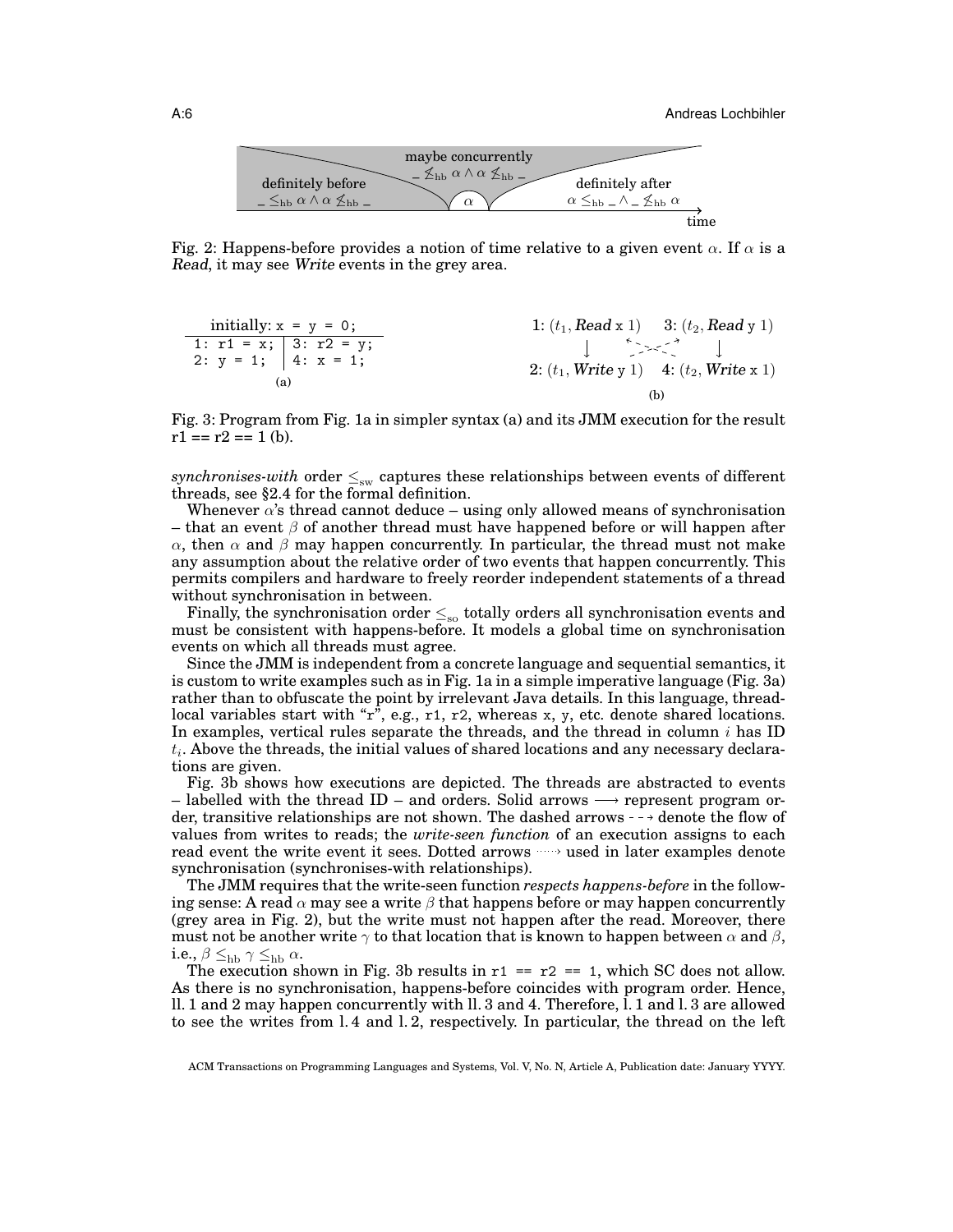<span id="page-6-0"></span>

Fig. 4: The classic independent reads of independent writes (IRIW) example

must not deduce that l. 3 must have already executed from the fact that l. 1 reads the value 1 from l. 4, because there is no synchronisation involved.

These constraints alone, which happens-before imposes on the visibility of writes, are insufficient to enforce global time. Figure [4](#page-6-0) shows the classic independent reads of independent writes (IRIW) example [\[Boehm and Adve 2008\]](#page-62-4). In the execution depicted, t<sup>1</sup> perceives l. 3 to execute *before* l. 4, because its reads see the former write, but y's initialisation instead of the latter write. Conversely,  $t_4$ 's reads see l. 4 and x's initialisation, but not l. 3. Hence, it appears to  $t_4$  as if l. 3 executes *after* l. 4. Such a result is possible if, e.g.,  $t_2$  and  $t_3$  execute simultaneously on different cores such that  $t_2$ 's core propagates the write to  $t_1$ 's core faster than to  $t_4$ 's and conversely  $t_3$ 's core communicates faster with  $t_4$ 's than with  $t_1$ 's (e.g., because they share their caches). However, no SC execution can produce such a result. By the DRF guarantee, the JMM must not allow this result either, because there are no data races (all shared locations x and y are marked as volatile). This is why volatile reads must also respect the synchronisation order analogously to happens-before. In Fig. [4,](#page-6-0) there is no such synchronisation order, because either l. 3 or l. 4 would be an intervening write between the initialisation of  $x$ or y and the read in l. 2 or l. 6, respectively.

*1.1.3. Values Out of Thin Air.* The constraints from happens-before and synchronisation order capture the JMM notion of a *well-formed execution*. However, they are still too weak for programs with data races. Consider, e.g., the program in Fig. [5a.](#page-7-1) In this program, the threads merely copy x to y and vice versa; the thread-local assignment in 1.3 has no effect and could well be removed. So one would expect  $r1 = r2 = 0$ to be the only possible result. However, a queer compiler might eliminate the local variable r2 in the thread on the right:  $x = 1$ ;  $x = y$ ; is a correct implementation in a sequential setting, but in parallel with the thread on the left, the result  $r1 == 1$ becomes possible even under interleaving semantics (e.g., schedule  $x = 1$ ;  $r1 = x$ ; y = r1; x = y;). As the original program cannot normally produce 1, 1 appears *out of thin air*. Yet, the constraints mentioned so far do not forbid this behaviour even for the original program. The reads in ll. 1 and 3 may see the writes in ll. 4 and 2, respectively, as they may happen concurrently and there is no synchronisation at all. Thus, Fig. [5b](#page-7-2) shows a well-formed execution for Fig. [5a.](#page-7-1)

For type safety and Java's security guarantees, it is vital that values do not appear out of thin air [\[Pugh 2000\]](#page-64-0). Otherwise, malicious code could exploit this to forge a pointer to an object to which it must not gain access or which it can then access in a type-unsafe fashion. For example, if l. 3 in Fig. [5a](#page-7-1) stored in r2 such a pointer instead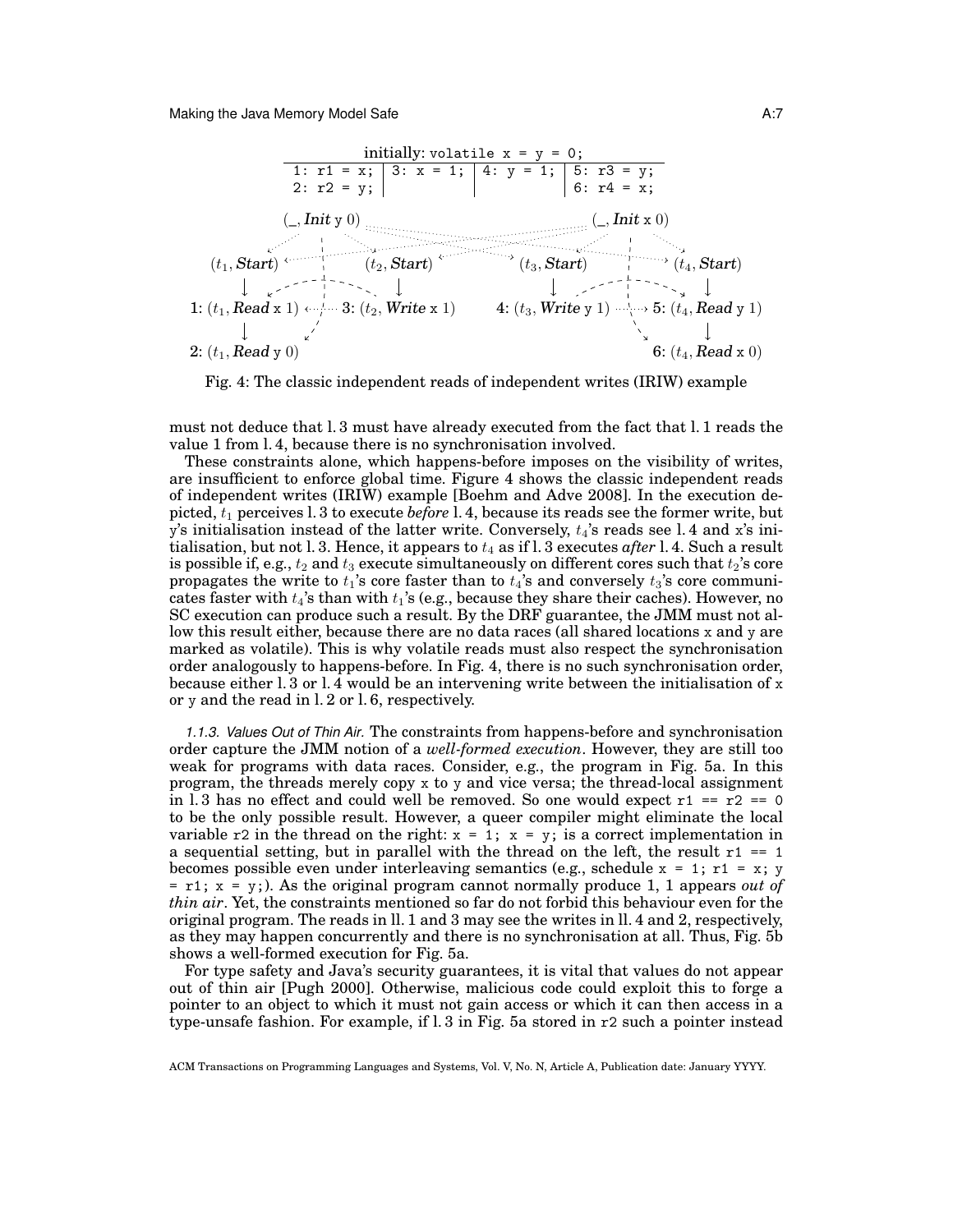<span id="page-7-3"></span><span id="page-7-2"></span><span id="page-7-1"></span>

| initially: $x = y = 0;$ | 1: $(t_1, Read \ x \ 1)$  | 4: $(t_2, Read \ y \ 1)$  |                          |
|-------------------------|---------------------------|---------------------------|--------------------------|
| 2: $y = r1;$            | 4: $r2 = y;$              | 1: $(t_1, Read \ x \ 1)$  | 4: $(t_2, Read \ y \ 1)$ |
| 3: $x = r2;$            | 2: $(t_1, Write \ y \ 1)$ | 5: $(t_2, Write \ x \ 1)$ |                          |
| (a)                     | (b)                       |                           |                          |

Fig. 5: JMM causality test case 4 with l. 3 added: the value 1 appears out of thin air

of the value 1, such optimisations would enable the thread on the left to gain access to the pointer. Therefore, the JMM must forbid values appearing out of thin air. But note that the executions in Figs. [3b](#page-5-2) and [5b](#page-7-2) are identical when viewed in isolation. Yet, the JMM only allows the former. Thus, one cannot decide whether an execution is allowed by looking solely at the execution. In fact, being allowed is a second-order property.

To ban self-justifying speculations (and distinguish Fig. [3b](#page-5-2) from Fig. [5b\)](#page-7-2), the JMM adds a causality condition called *legality*: Reads that see concurrent writes must be committed, i.e., there must be a justifying JMM execution that produces the same value, but the read event  $\alpha$  sees a write event  $\beta$  that happens before it  $(\beta \leq_{hb} \alpha)$ . This causality condition distinguishes the JMM from memory models of other languages like C++, where concurrent reads and writes immediately result in undefined behaviour. For Fig. [5a,](#page-7-1) causality forbids  $r1 = r2 == 1$ , because no execution can produce the value 1 without having both reads see the concurrent writes. In contrast, it accepts Fig. [3b,](#page-5-2) because Fig. [3a](#page-5-1) has another execution in which ll. 2 and 4 write 1 even if ll. 1 and 3 see the initialisations. The important thing to note is that at the basis of any sequence of justifying executions, there is one in which all reads see writes that happen before them. Such an execution is called *well-behaved*.

This is where memory initialisations come into play; the JMM assumes that all locations are initialised to their default value. To ensure that such a basis for justifying executions always exists, these initialisation events are defined to happen before any other event, i.e., conceptually at the start of the execution. Thus, there is always at least one suitable write that happens before any given read.

The details of the causality condition are the most complex part of the JMM. In fact, there are two versions: Aspinall and Ševčík [2007a] weakened the original condition such that more optimisations are possible while maintaining the DRF guarantee. I have formalised both and the theorems hold for both.

#### <span id="page-7-0"></span>**1.2. A Note on Coinduction**

My formalisation heavily uses coinductive definitions and proofs. They provide an elegant way to handle finite and infinite executions uniformly. To make the formalisation and proofs more accessible, I now introduce the coinductive concepts that are used and compare them to their inductive counterparts, using a simple example. Readers familiar with coinduction may skip this section.

*1.2.1. Coinductive Definitions.* Like an inductive definition, a coinductive definition is given by inference rules; I use double horizontal bars to distinguish them from inductive ones. Formally, the rules are interpreted as a fixed point of the associated (monotone) functional  $F$ : the least for inductive ones and the greatest fixed point (gfp) for coinductive ones.

The least fixed point (lfp) yields the *smallest* set that is closed under the rules. Hence, for each element, there is a finite derivation tree using only the introduction rules. In this sense, inductive definitions contain only finite elements. Therefore, one can use

ACM Transactions on Programming Languages and Systems, Vol. V, No. N, Article A, Publication date: January YYYY.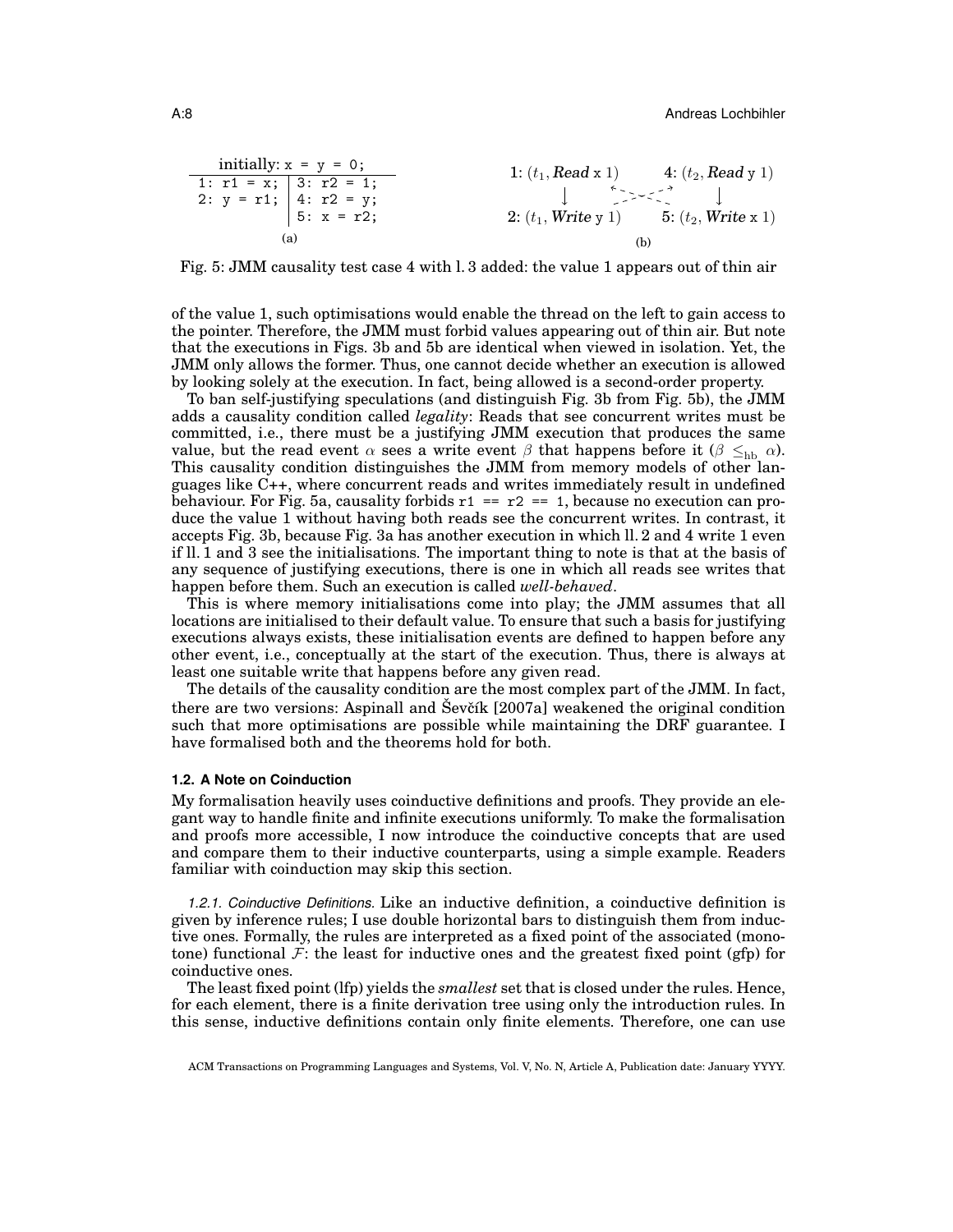induction to prove that all elements satisfy a property – abstractly, the inductive proof shows that the property is closed under the rules, too.

For example, given a labelled transition system (LTS), the following defines the family  $(\Pi_s)_s$  of sets of all maximal paths that start in a given state s.

<span id="page-8-1"></span><span id="page-8-0"></span>
$$
\mathbf{P}_1: \ \frac{s \not\to}{\mathbb{I} \in \Pi_s} \qquad \qquad \mathbf{P}_2: \ \frac{s \stackrel{l}{\to} s' \quad \pi \in \Pi_{s'}}{l \cdot \pi \in \Pi_s}
$$

Here,  $s \stackrel{l}{\rightarrow} s'$  denotes that state s can transition to s' with label l. A path is modelled as a word of labels; it is maximal iff it is infinite or it leads to a state  $s$  from which no transition is possible (notation  $s \nrightarrow$ ). This example simplifies the actual construction I use for connecting Java with the JMM ([§2.3\)](#page-16-0): the LTS corresponds to the interleaved small-step semantics and the paths to traces of an execution. The mono-tone functional F associated with [P](#page-8-1)<sub>1</sub> and P<sub>2</sub> transforms a family  $A = (A_s)_s$  of sets to the family  $(\mathcal{F}(A)_s)_s$  as follows:

$$
\mathcal{F}(A)_s = \begin{cases} \{ \left[ \right] \} & \text{if } s \neq 0 \\ \{ l \cdot \pi, \exists s'. \ s \stackrel{l}{\to} s' \land \pi \in A_{s'} \} & \text{otherwise} \end{cases}
$$

When [P](#page-8-1)<sub>1</sub> and P<sub>2</sub> are interpreted inductively,  $\Pi_s = \text{If } p \neq 0$  consists of all *finite* maximal paths that start in s. The paths are finite, because each rule application (i.e., every step in  $\mathcal{F}$ 's fixed point iteration) adds just one label to the path. Hence, the inductive interpretation covers only finite, terminating executions.

For the following transition system  $\mathcal{T}$ , e.g.,  $\Pi_{\mathbf{x}}$  consists of the paths  $(\mathbf{ac})^n\mathbf{ab}$  where  $n$  is any natural number. Here, I have omitted the cons operator  $\cdot$  and list brackets;  $\pi^n$  denotes n repetitions of  $\pi$  and  $\pi^\infty$  infinitely many. Inductively, one however obtains  $\Pi_w = \emptyset$ , because the only maximal path  $c^{\infty}$  from w is infinite.

$$
\mathcal{T} \colon \widehat{(\underline{x}) \xrightarrow{\qquad a} (\underline{y}) \xrightarrow{\qquad b} (\underline{z}) \qquad \text{and} \ c
$$

In contrast, the greatest fixed point gfp  $\mathcal F$ , i.e., the coinductive interpretation, denotes the *greatest* set all of whose elements are justified by one of the inference rules – [Pierce \[2002\]](#page-64-9) calls such sets consistent. It excludes only elements for which one can prove (in a finite derivation) that they do not belong to the set. Of course, the gfp contains all the finite elements with finite derivation trees. In addition, it typically includes infinite elements backed by infinite derivation trees. Hence, there is no rule for (structural) induction.

*1.2.2. Coinduction and Infinite Derivation Trees.* To show membership of an infinite element x, one uses coinduction: find a set A with  $x \in A$  such that A is consistent, i.e., all of A's elements are justified by one of the rules (formally  $A \subseteq \mathcal{F}(A)$ ). This proof principle is derived from greatestness: the gfp is the greatest consistent set and therefore a superset of A; in particular, it contains x. For example,  $\mathbf{c}^\infty\in\Pi_\mathrm{w}$  under the coinductive interpretation of  $P_1$  $P_1$  and  $P_2$ : Choose  $A_w = \{ c^{\infty} \}$  and  $A_s = \emptyset$  for  $s \neq w$ . I must show that whenever  $\pi\in A_s,$  either  $s\not\rightarrow$  and  $\pi=[\,]$ , or  $\pi$  has the form  $l\cdot\pi'$  such that  $s\stackrel{l}{\rightarrow}s'$ and  $\pi' \in A_{s'}$  for some s'. The latter clearly holds for the chosen  $(A_s)_s$ :  $c^{\infty} = c \cdot c^{\infty}$ and w  $\stackrel{c}{\rightarrow}$  w. Similarly,  $\Pi_x$  contains also (ac)<sup>∞</sup> under the coinductive interpretation (provable with a different choice for  $(A_s)_s$ ).

Note that (in)finiteness describes the derivation trees, not the elements themselves. In the example, both rules add one constructor. So, a path is finite iff it has a finite

ACM Transactions on Programming Languages and Systems, Vol. V, No. N, Article A, Publication date: January YYYY.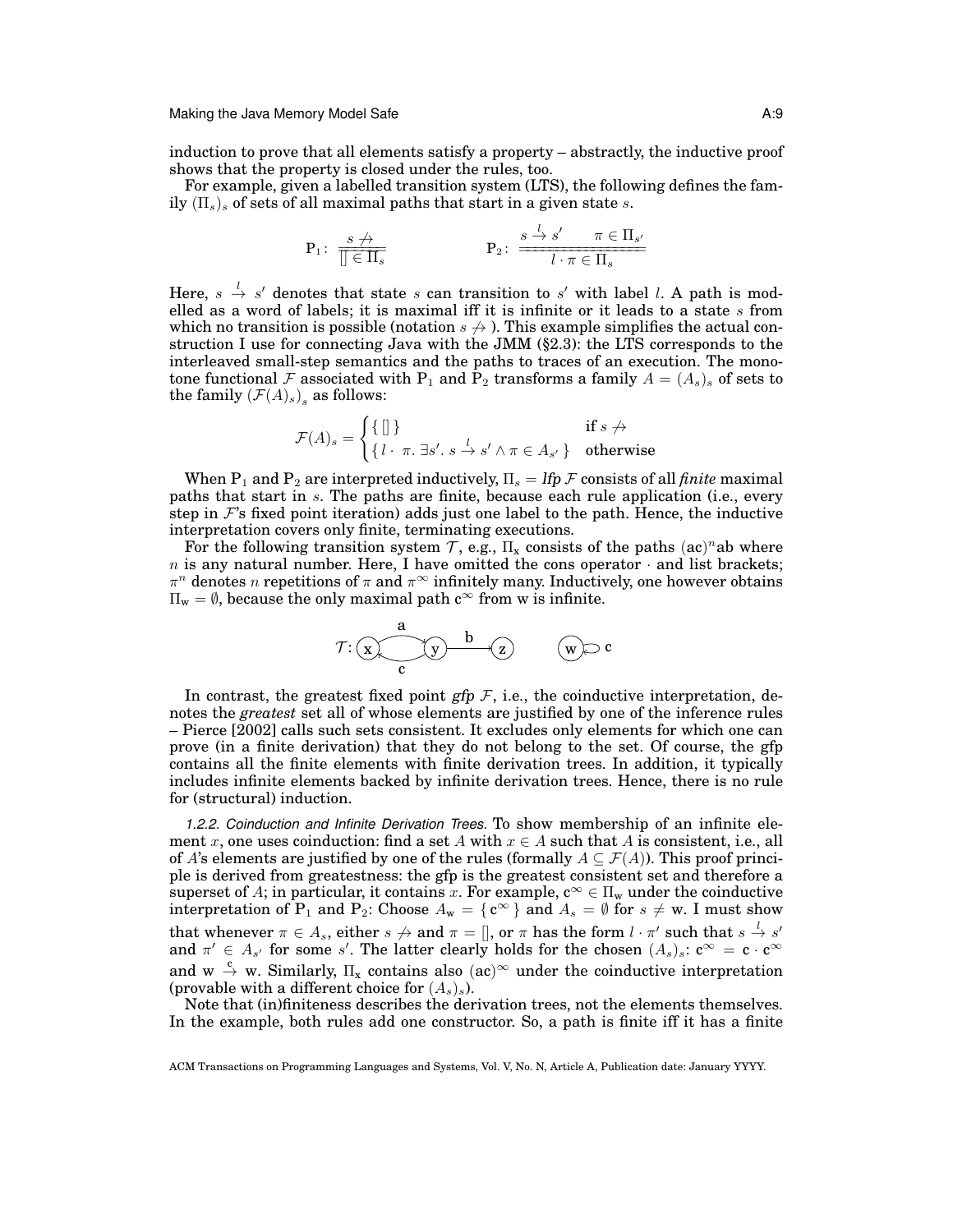derivation. But this does not hold in general. Suppose, e.g., that the label c signifies an internal computation that should not show up in a trace. The following attempt defines the family  $(\Pi_s')_s$  of sets of all maximal paths from s from in which the label c has been purged. It splits the rule  $\rm P_2$  $\rm P_2$  $\rm P_2$  into  $\rm P_2'$  and  $\rm P_2'$ . If the next transition has label c,  $P'_{D}$  $P'_{D}$  does not cons the label. This breaks the correspondence between constructors and derivation steps.

<span id="page-9-2"></span><span id="page-9-1"></span><span id="page-9-0"></span>
$$
\text{P}_1': \; \frac{s \not\to}{\text{$\parallel \in \Pi_s'$}} \qquad \quad \text{P}_2': \; \frac{s \stackrel{l}{\to} s' \quad \pi \in \Pi_{s'}' \quad \text{$l \neq \mathbf{c}$}}{l \cdot \pi \in \Pi_s'} \qquad \quad \text{P}_\text{D}'': \; \frac{s \stackrel{\mathbf{c}}{\to} s' \quad \pi \in \Pi_{s'}'}{\pi \in \Pi_s'}
$$

Now,  $[] \in \Pi'_{w}$  is a path of finite length, but its (only) derivation is infinite, namely infinitely many applications of  $P'_{D}$  $P'_{D}$ . Formally, this is again shown by coinduction: choose  $A_{\mathbf{w}} = \{ [] \}$  and  $A_s = \emptyset$  for  $s \neq \mathbf{w}$ ; justify  $[] \in A_{\mathbf{w}}$  with  $\mathbf{P'_0: w \stackrel{c}{\rightarrow} w}$  $\mathbf{P'_0: w \stackrel{c}{\rightarrow} w}$  $\mathbf{P'_0: w \stackrel{c}{\rightarrow} w}$  and  $[] \in A_{\mathbf{w}}$ . Computationally, it is sensible to consider [] as infinite, because it models a non-terminating computation with only internal steps.

For both  $c^{\infty} \in \Pi_{w}$  and  $[] \in \Pi'_{w}$ , the justifying element in  $A_{s'}$  was  $c^{\infty}$  and  $[]$ , respectively. That is, they justified themselves. For  $(\Pi_s)_s$ , self-justification is unproblematic, because all rules add constructors. Hence, the infinite derivation traverses all of  $c^{\infty}$  – it is a mere coincidence that  $c^{\infty}$  is equal to its tail. For  $[] \in \Pi'_{w}$ , this argument fails, because  $P'_{D}$  $P'_{D}$  applies infinitely often without changing the path, i.e., the infinite derivation completely ignores the structure of  $\parallel$ . In fact,  $\Pi_w$  contains junk: coinduction similarly shows that any path  $\pi$  is a member of  $\Pi'_{\rm w}$  $\Pi'_{\rm w}$  $\Pi'_{\rm w}$ , not just  $\pi = []$ . Thus,  $P'_1$ ,  $P'_2$ , and  $P'_D$  are wrong (although they would be fine for an inductive definition).

In fact, it is hard to characterise  $(\Pi'_{s})_{s}$  coinductively, but there is an elegant way out: Define  $\Pi_s' = \{ \text{pure } \pi \ldotp \pi \in \Pi_s \}$  where the function purge (defined corecursively below) removes all occurrences of c from a list. Single-valuedness ensures that no junk is introduced. Hence,  $\Pi_{\rm w}'=\{ \parallel \}$  as desired. In [§2.3,](#page-16-0) I use a similar approach to remove unobservable transitions in traces. (To indicate that a variable is a list, I often draw a bar across the variable like in  $\bar{x}$ ; list variables  $\bar{x}$  are distinct from those without bars, e.g.,  $x$ , which usually denote an element of such a list.)

\n
$$
\text{pure} \quad \bar{x} = \text{pure} \, (\text{dropWhile } (\lambda y. \, y = \mathbf{c}) \, \bar{x})
$$
\n

\n\n $\text{pure} \quad \left[ \begin{array}{c} \bar{x} \\ \bar{y} \end{array} \right] = \left[ \begin{array}{c} \bar{x} \\ \bar{y} \end{array} \right]$ \n

\n\n $\text{pure} \quad (x \cdot \bar{x}) = x \cdot \text{pure} \, (\text{dropWhile } (\lambda y. \, y = \mathbf{c}) \, \bar{x})$ \n

As this definition steps out of the language of coinduction, coinduction as proof principle no longer works out of the box. For example, no-c  $\bar{x}$  defined by [NC](#page-9-4)<sub>1</sub> and NC<sub>2</sub> formalises that the list  $\overline{x}$  does not contain c. Let me show that all paths in  $\Pi_s'$  in fact do not contain c, i.e., that no-c  $(\textit{pure}\,\pi)$  holds for any  $\pi\in\Pi_s.^6$ 

<span id="page-9-4"></span><span id="page-9-3"></span>
$$
NC_1: \frac{no\text{-}c \overline{x} \quad x \neq c}{\text{-}no\text{-}c \overline{x}}
$$

$$
NC_2: \frac{no\text{-}c \overline{x} \quad x \neq c}{\text{-}no\text{-}c \left(x \cdot \overline{x}\right)}
$$

I must use coinduction, as  $\pi$  and purge  $\pi$  may be infinite, i.e., induction is not available. Note that in the coinductive step, every justification with  $NC_2$  $NC_2$  must produce one label of the (purged) path. However, dropWhile in purge's definition may gobble arbitrarily many labels of  $\pi$ . Hence, such a justification requires unbounded search for the state that produces the next label other than c in  $\pi$ .

<sup>&</sup>lt;sup>6</sup>Actually, no-c (purge  $\overline{x}$ ) holds for any list  $\overline{x}$ , not just paths  $\pi \in \Pi_s$ . Nevertheless, to illustrate the idea of termination parameters, I thread the premise  $\pi \in \Pi_s$  through the coinductive proof.

ACM Transactions on Programming Languages and Systems, Vol. V, No. N, Article A, Publication date: January YYYY.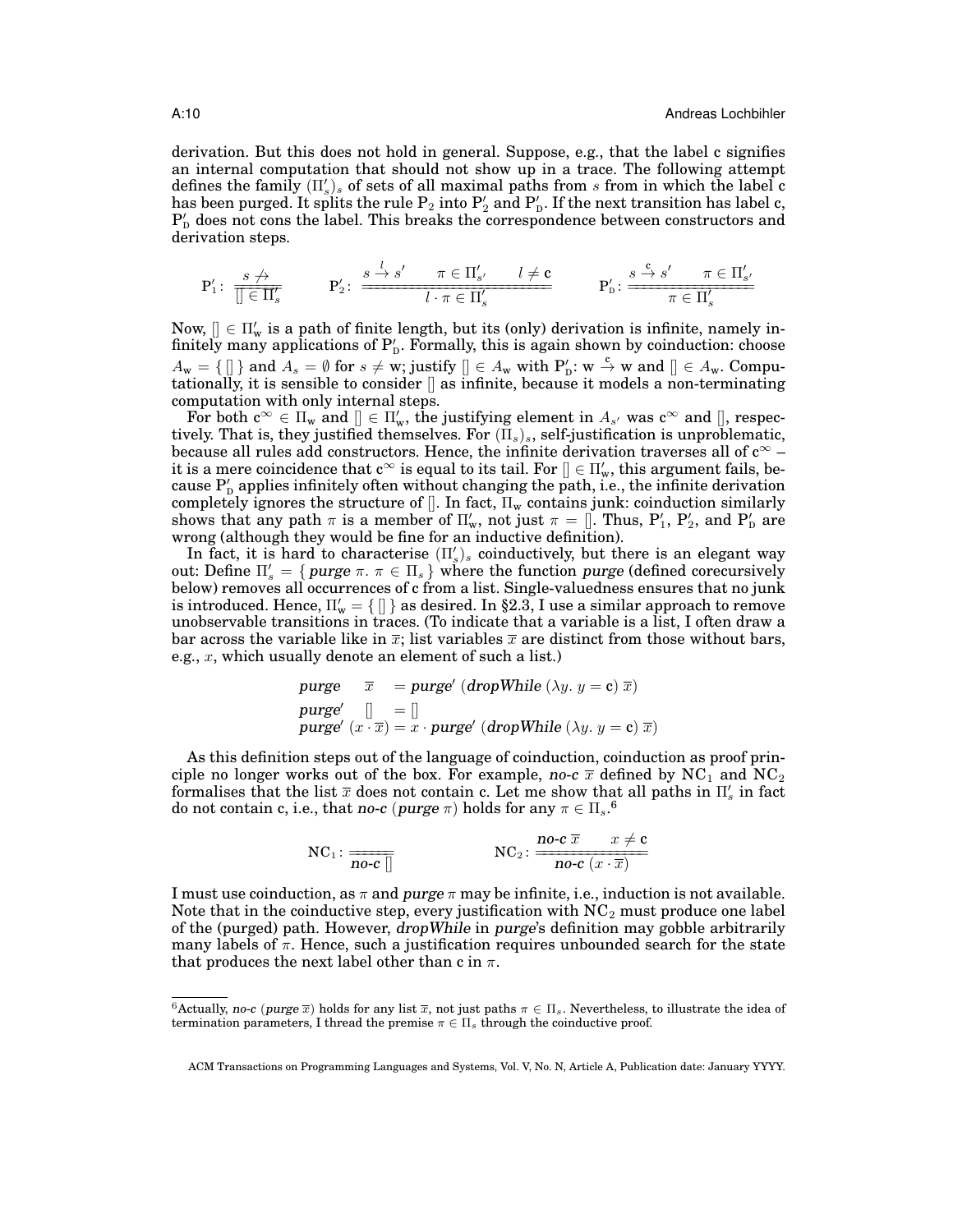<span id="page-10-3"></span>*1.2.3. Termination Parameters.* To avoid complicated proofs, I introduce a termination parameter a which is taken from a well-founded order  $(R, \prec)$ . This way, I can delay the justification in the coinductive step provided that a decreases in  $\prec$ .<sup>7</sup> The parametrised no- $c_a$  adds to no- $c$ 's rules the delay rule  $\mathrm{NC}_D'$  $\mathrm{NC}_D'$  $\mathrm{NC}_D'$ . Its premise  $a'\prec a$  and well-foundedness ensure that any derivation tree applies the rule  $\mathrm{NC}_D'$  $\mathrm{NC}_D'$  $\mathrm{NC}_D'$  only finitely many times in a row – this avoids the junk due to self-justifications. As the other recursive rule  $\mathrm{NC}_2^\prime$  $\mathrm{NC}_2^\prime$  $\mathrm{NC}_2^\prime$  adds a constructor, the termination parameter may be chosen anew after each application.

<span id="page-10-2"></span><span id="page-10-1"></span>
$$
\text{NC}'_1: \frac{\textbf{no-c}_{a'}\ \overline{x}\ \ x \neq \textbf{c}}{\textbf{no-c}_{a}\ [\ ]}\n \qquad\n \text{NC}'_2: \frac{\textbf{no-c}_{a'}\ \overline{x}\ \ x \neq \textbf{c}}{\textbf{no-c}_{a}\ (x \cdot \overline{x})}\n \qquad\n \text{NC}'_D: \frac{\textbf{no-c}_{a'}\ \overline{x}\ \ a' \prec a}{\textbf{no-c}_{a}\ \overline{x}}
$$

Then, no-c  $\bar{x}$  iff no-c<sub>a</sub>  $\bar{x}$  for some  $a \in R$ . Thus, I can use no-c<sub>a</sub>'s coinduction principle to prove that  $\pi \in \Pi_s'$  does not contain c. For  $\prec$ , I take as measure the length of  $\pi$ 's prefix of c labels. Hence, when the first label in  $\pi$  is c (and I normally would have to start an unbounded search to gobble all c labels), I merely drop the first label and I use  $\mathrm{NC}_D^\prime$  $\mathrm{NC}_D^\prime$  $\mathrm{NC}_D^\prime$ for justification, as the measure decreases.

Formally, Isabelle/HOL represents the coinduction principle as an ordinary higherorder theorem. Hence, I do not need to define  $no-c_a$  explicitly and prove equivalence to no-c. It suffices to prove the new coinduction principle with delay as a theorem like it would be generated for  $no-c_a$ . This proof is a trivial induction on well-foundedness and can be easily automated. In this work, I use delayed coinduction when building sequentially consistent completions (Lem. [3.20\)](#page-44-0) and well-behaved executions.

## <span id="page-10-0"></span>**2. LINKING JAVA WITH THE JAVA MEMORY MODEL**

This section describes how to formally connect Java and Java bytecode with the Java memory model. I build on the JinjaThreads model of Java and Java bytecode, which I have described in detail in previous work [\[Lochbihler 2007;](#page-63-12) [2008;](#page-63-11) [2010;](#page-63-14) [2012b;](#page-63-2) [Lochbihler and Bulwahn 2011\]](#page-63-15). It covers a substantial subset of sequential Java and Java bytecode, e.g., local variables and assignments, objects and fields, inheritance, dynamic dispatch, recursion, arrays, exception handling, standard control structures, and native methods. It models the following multithreading features according to the Java language specification (JLS) [\[Gosling et al. 2005\]](#page-63-0): arbitrary thread creation, synchronisation through monitors, the wait-notify mechanism, joining on threads, thread interruption, and volatile fields. JinjaThreads is executable [\[Lochbihler and Bulwahn](#page-63-15) [2011\]](#page-63-15) and has been validated by running Java test programs [\[Lochbihler 2012b\]](#page-63-2).

To favor reuse and sharing, I have organised the semantics in a stack (Fig. [6\)](#page-11-0). It falls into two parts: Layers 1 to 4 define the single-threaded semantics and layers 5 to 7 the multithreaded ones. This separation nicely disentangles all intra-thread issues from concurrency; both parts only communicate using events à la JMM inter-thread actions. Similarly, each layer connects to the layer above through an interface of signatures and assumptions, on which the definitions and proofs rely. Moreover, this structure favors reuse between the source code and bytecode: their formalisations differ only in layer 3, which defines the semantics of the language primitives.

The presentation omits some uninteresting details of the semantics. Instead, I focus on the following challenges:

<sup>7</sup>These termination parameters are orthogonal to up-to techniques that are common in bisimulation proofs [\[Sangiorgi 1998;](#page-64-10) [Hur et al. 2013\]](#page-63-16). Up-to techniques allow to pick the justification of elements in the coinduction invariant from a larger set, but still require that the elements are immediately justified according to one of the rules. In contrast, my parametrisation over a well-founded order allows to defer *before* committing to one rule. In the following no-c example, up-to techniques do not help to prove c being absent in paths taken from  $\Pi_s'$ , because dropWhile delays the decision between  $\rm NC_1$  $\rm NC_1$  $\rm NC_1$  and  $\rm NC_2$  for arbitrarily many steps. Without parametrisation, the coinduction proof requires a nested induction.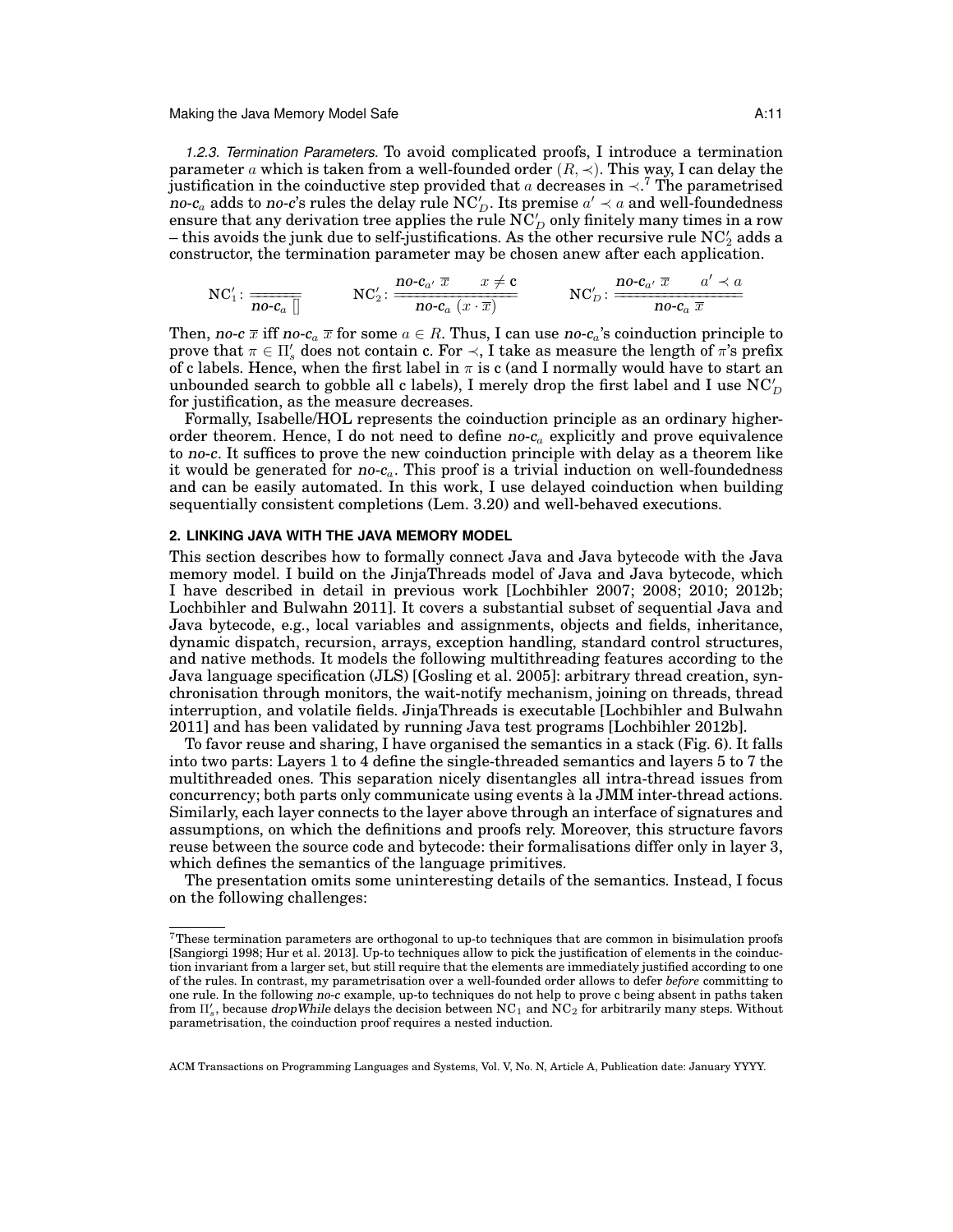<span id="page-11-0"></span>

Fig. 6: JinjaThreads stack of semantics

- storing runtime type information and allocating fresh memory ( $\S 2.1$ ,  $\S 2.6$ ,  $\S 2.7$ ),
- deriving event traces from the single-threaded semantics  $(\S2.2, \S2.3)$ ,
- formalising the JMM ([§2.4\)](#page-18-0)
- determining the identity of an event  $(\S 2.5)$ ,
- dealing with non-termination ([§2.8\)](#page-28-0), and
- modelling the wait-notify mechanism and interruption ([§2.9,](#page-29-0) [§2.10\)](#page-31-1).

## <span id="page-11-1"></span>**2.1. Type Information and Fresh Addresses**

In the informal introduction [§1.1,](#page-2-0) I have only mentioned values in heap locations. Yet, a Java implementation must also exchange runtime type information, array lengths,<sup>8</sup> and freshness of addresses between the threads. According to the JLS [\[Gosling et al.](#page-63-0) [2005,](#page-63-0) §17.4.5], checked type casts, virtual method calls, and reading the length of an array are not part of the inter-thread actions and thus not affected by the JMM; reading types and array lengths must always return the correct data. Therefore, the JMM provides the strong model of sequential consistency for type information, and array lengths.

To enforce SC for types, I implement allocation and type information as a global state. The multithreaded semantics passes this global state from one thread to the other during execution like in interleaving semantics. Moreover, I define abstract operations to query and update the global state and specify their properties. Hence, I am able to state clearly what assumptions type safety and the DRF guarantee rely on. Along the way, this addresses a question pointed out by Aspinall and Sevčík [2007a]: What does it mean for an address being fresh for memory allocation?

The interface to the shared state consists of three operations:

- (1) The partial function typeof-addr  $\sigma$  a extracts from the state  $\sigma$  the type information for address  $a$ , i.e., the type of the object at  $a$  and possibly its array length.
- (2) empty- $\sigma$  denotes the initial state when no objects have been allocated.
- (3) The non-deterministic function alloc  $\sigma$  T allocates a new object or array of type  $T^9$ and returns its fresh address and the updated state. To model non-determinism, alloc returns a set of pairs of addresses and state such that the higher levels can

<sup>8</sup>Although the JLS specifies that every array has a final field length [\[Gosling et al. 2005,](#page-63-0) §6.4.5] that stores its length, the JMM treats array lengths specially [\[Gosling et al. 2005,](#page-63-0) §17.4.5].  $9$ I assume that the type of an array also specifies its length.

ACM Transactions on Programming Languages and Systems, Vol. V, No. N, Article A, Publication date: January YYYY.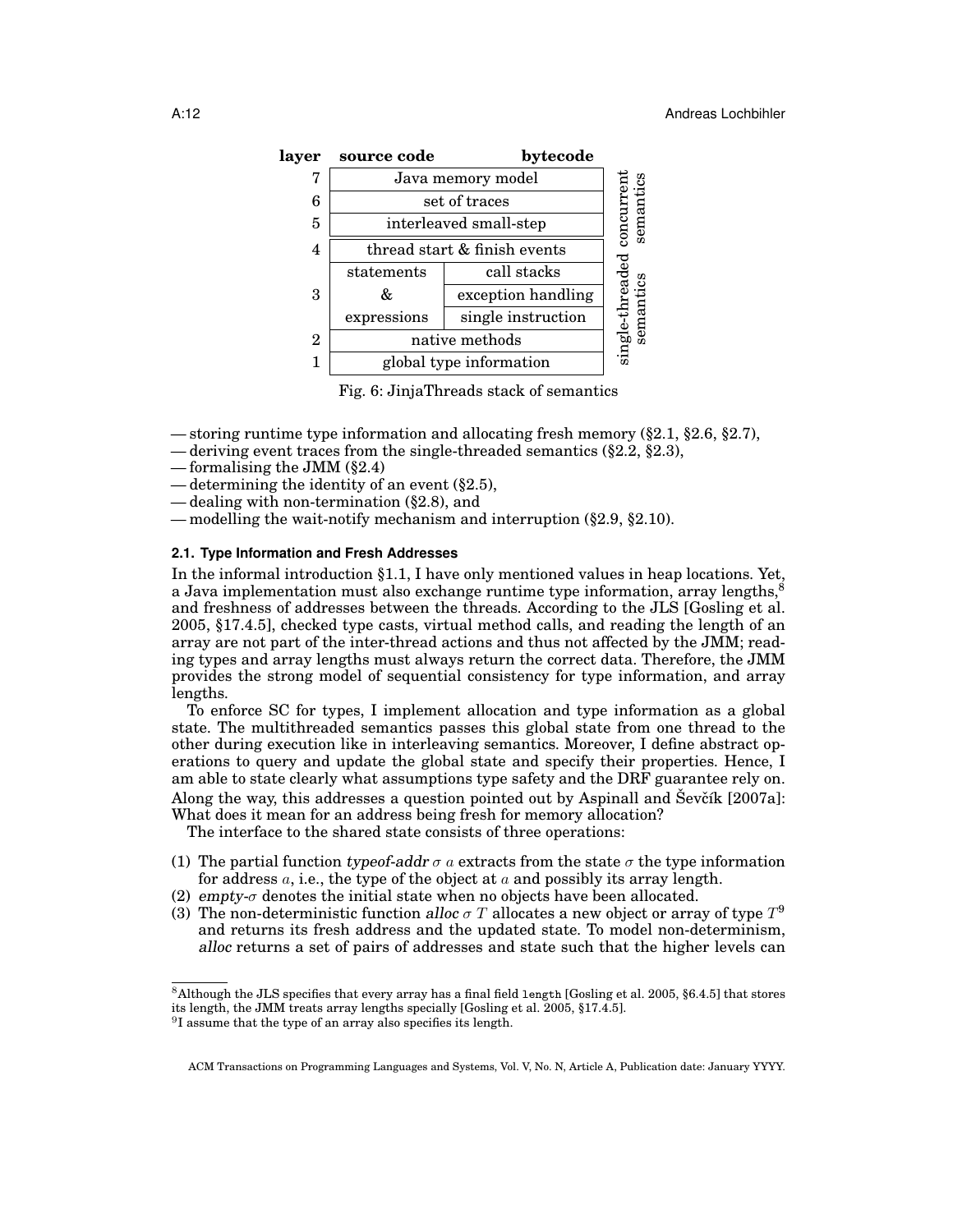<span id="page-12-3"></span>Making the Java Memory Model Safe A:13

class A { void m() {} } initially: x = y = null; 1: r1 = x; 2: if (r1 != null) r1.m(); 3: r3 = new A(); 4: y = r3; 5: r4 = y; 6: x = r4;

Fig. 7: Dynamic dispatch in l. 2 requires type information which is not yet available

propagate the non-determinism – I discuss the need for non-determinism in  $\S 2.6$ . If all addresses are already allocated, the set is empty.

The implementation must ensure two properties:

- <span id="page-12-1"></span>(A1) alloc is correct, i.e., if  $(\sigma', a) \in$  alloc  $\sigma T$ , then  $\sigma'$  stores type T for a, i.e., typeof-addr  $\sigma'$   $a = |T|$  (where  $| \_ |$  denotes definedness).
- <span id="page-12-2"></span>(A2) alloc only extends the type information in  $\sigma$ , i.e., if typeof-addr  $\sigma$  a =  $|T|$  and  $(\sigma', a') \in$  alloc  $\sigma T'$ , then typeof-addr  $\sigma'$   $a = |T|$ .

In the following, I implement this specification *twice* ([§2.1.1](#page-12-0) and [§2.1.2\)](#page-13-0).

<span id="page-12-0"></span>*2.1.1. Dynamic Type Information.* The first implementation stores the type of objects in the objects themselves. This follows standard practice in formalising Java [\[Alves-Foss](#page-62-7) [1999;](#page-62-7) [Stärk et al. 2001;](#page-64-11) [Liu and Moore 2003;](#page-63-4) [Klein and Nipkow 2006;](#page-63-17) [Farzan et al.](#page-63-6) [2004b;](#page-63-6) [Petri and Huisman 2008\]](#page-64-2). The global type information  $\sigma$  is like a shared heap (a map) except that it stores for every allocated address instead of the object itself only its type and possibly the array length, but no field values. Field values are irrelevant, because the JMM determines them. I implement the operations as follows: typeof-addr  $\sigma$  a merely returns the information that  $\sigma$  stores for a; empty- $\sigma$  is the everywhere undefined map; and alloc  $\sigma T$  returns the set of all addresses fresh in  $\sigma$  and pairs each such address a with  $\sigma$  updated to store T for a. An address is fresh in state  $\sigma$  iff  $\sigma$  contains no type information for it. This implementation is straightforward and satisfies the above specification [\(A1](#page-12-1) and [A2\)](#page-12-2).

However, programs with data races may have type-unsafe executions. In the following two examples, the program gets stuck or subject reduction fails. They both exploit that the type of an address is only determined upon allocation, but not when it is first used. Nevertheless, the DRF guarantee applies ([§3\)](#page-31-0) and ensures that programs without data races are type safe like under SC.

First, when the type of an address is not yet known, the defensive (source code) semantics can get stuck and the aggressive virtual machine (VM) behaves in an unde-fined way. The example in Fig. [7](#page-12-3) has data races on x and y. The JMM allows that  $l, 1$ reads the address a of the object allocated in l. 3 via the detour of the second thread, because an optimising compiler might move ll. 3 and 4 before l. 1. However, the semantics does not anticipate such optimisations, but executes the program as it is. Hence, when l. 2 calls m on a, the defensive source code semantics gets stuck and the aggressive VM calls an unspecified method, because a's type information used for dynamic dispatch is still undefined.

A temptingly simple measure would be to restrict reading such that only allocated addresses may be read from memory. However, the semantics then misses some legal JMM behaviours, because this restriction prohibits reordering with memory alloca-tions. In Fig. [7,](#page-12-3) e.g., the JMM allows  $r1 = y$  in the final state, because compilers are allowed to move l. 1 past the independent statements in ll. 3 and 4. However, the restricted semantics cannot produce this result because the read in l. 1 always executes before the allocation in l. 3, i.e., it can never return the address to be allocated.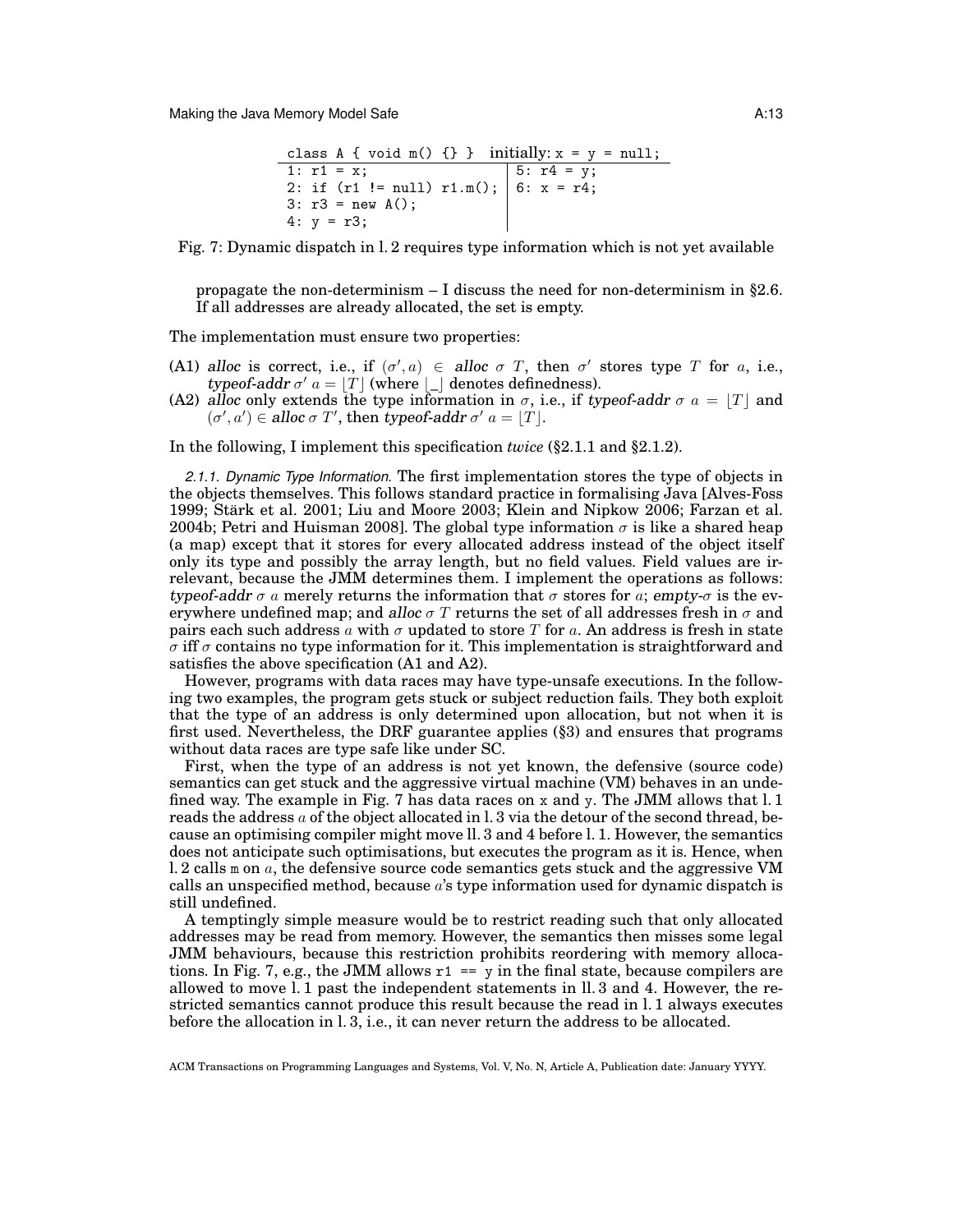<span id="page-13-1"></span>class C {} class D {} initially: b = false; x = y = null; 1: r1 = y; 2: x = r1; 3: r2 = x; 4: if (b) 5: r3 = new C(); 6: else 7: r2 = new D(); 8: y = r2; 9: b = true;

Fig. 8: A program with a legal execution where r2 of type D references a C object

Second, reading an address before its type is determined may also compromise sub-ject reduction. The program in Fig. [8](#page-13-1) is type correct if it declares  $x, y$  and  $r2$  of type D. However, it has a legal execution where they reference a C object (for a detailled derivation, see Fig. [27\)](#page-50-0). The problem here is that the type of an address may vary across justifying executions. The allocation operation alloc may pick the *same* address a for the allocations in ll. 5 and 7, because only one of them occurs in any one execution. Hence, it is l. 4 that decides on the type to allocate – based on whether it sees the initialisation  $b = false$  or the concurrent write  $b = true$ . However, l. 3 may have already read a and stored it in r2 of static type D. Then, if l. 5 allocates a C object, type safety is broken.

<span id="page-13-0"></span>*2.1.2. Static Types for Addresses.* To tackle the above type safety issues, I define the following alternative implementation of the operations. It is motivated by the insight that the core of the above problems is that the type of an address is only determined upon allocation, but not when it is first used.

Now, it is the address itself that stores type information for the address. Hence, an address  $a = (T, n)$  consists of its type information T and a sequence number n to distinguish objects of the same type. The type and array length of an address is the information stored in the address, i.e., type of-addr  $\sigma(T, n) = |T|$ . In particular, type information for every address is available from the start. Hence, the programs in Figs. [7](#page-12-3) and [8](#page-13-1) are unproblematic, because with this implementation,

- (1) dynamic dispatch only requires correct type information, which is now available independent of allocations, and
- (2) the allocations in ll. 5 and 7 always return different addresses.

Now that I have stripped type information off the shared state, it only needs to remember which addresses are fresh for allocation. Hence, the state maps type information to the set of sequence numbers of objects of that type that have already been allocated. To allocate an object of type T in state  $\sigma$ , allocation produces a pair  $(\sigma', (T, n))$  for every sequence number  $n \notin \sigma T$  where  $\sigma'$  updates  $\sigma$  to store  $\sigma T - \{n\}$ at T. Obviously, this implementation satisfies the specification [A1](#page-12-1) and [A2,](#page-12-2) too.

Apart from supporting type safety, this implementation exposes a hidden communication channel via type information from which the previous suffered. For example,

<span id="page-13-2"></span>class A implements I { int f() { return 0; } } class B implements I { int f() { return 1; } } interface I { int f(); } initially: x = 0; y = null; 1: r1 = x; 2: r2 = (r1 == 0 ? new A() : new B()); 3: y = r2; 4: x = 1; 5: r3 = y; 6: r4 = r3.f(); (P1)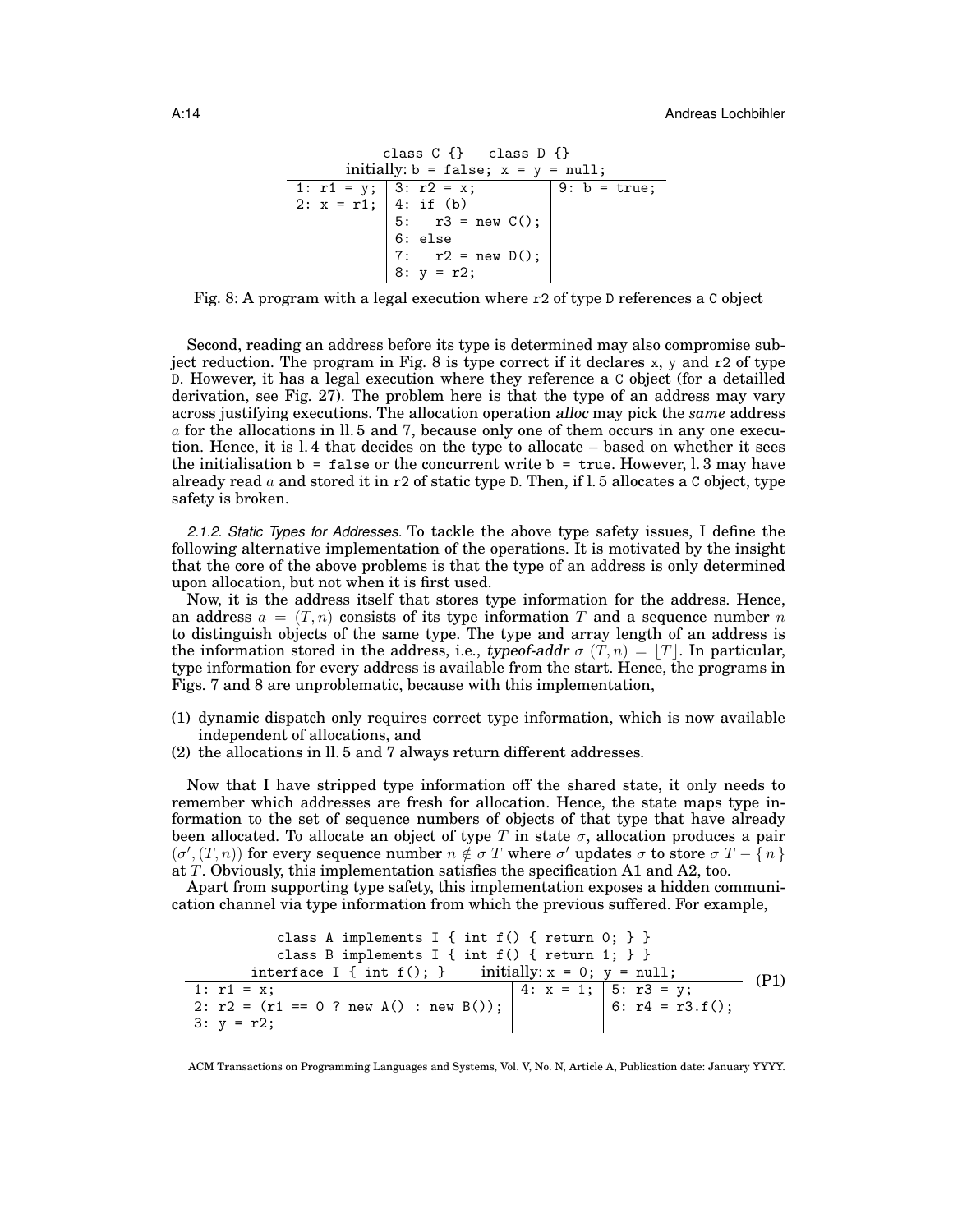Making the Java Memory Model Safe A:15

Classes A and B inherit method  $f()$  from their common interface I. When l.5 sees l. 3, dynamic dispatch at l. 6 tells the thread on the right about the left thread's local variable r1, although there is no synchronisation involved. In the previous implementation, the allocation in l. 2 returns the same address value, no matter whether A or B is allocated. Hence, from the point of view of events, the thread on the right only reads an address (in fact the same value in both cases), but behaves differently. In contrast, the second implementation allocates A's objects at different addresses than B's. Hence, the value that l. 5 reads completely determines the call target in l. 6. Analogously, threads can communicate through array lengths instead of types, see Fig. [25](#page-43-0) for an example. This is why I treat array lengths as part of the type information – arrays of different lengths have distinct addresses.

However, there is also a disadvantage over the previous implementation. Since type information partitions the address space, each read or write of an address value not only transfers a pointer value as on standard hardware, but simultaneously does so for the complete run-time type information of the object it references. From an implementation point of view, this is unrealistic.

## <span id="page-14-0"></span>**2.2. Thread Management Actions**

As the global state needs to be passed between the threads, threads cannot execute in isolation, as the JMM suggests [\[Gosling et al. 2005,](#page-63-0) §17.4]. Instead, I compute their interleavings, which guarantees sequential consistency for the shared type information. My interleaving semantics also takes care of mutual exclusion for locks and manages the monitor wait sets, notifications, spawns of and joining on threads, and thread interruption.

The single-threaded semantics has the form  $t \vdash (x, \sigma) - \overline{\alpha} \rightarrow (x', \sigma')$ . Local states of thread t are denoted by x and x', and  $\sigma$ ,  $\sigma'$  are the (global) type information that all threads share. Source code defines a small-step semantics, the VM for bytecode uses a functional style. Both semantics are standard except for three aspects:

(1) They can access only the local state of the current thread and the shared state of type information, but not, e.g., the thread pool, the wait sets, or other thread's local states. Instead, they use a list  $\bar{\alpha}$  of events to communicate with the interleaving semantics. This separates the concurrency features from the sequential aspects such that I can use the same interleaving semantics for Java source code and bytecode. Figure [9](#page-15-0) shows the source code reduction rules for calls to Thread's native methods start, interrupt, and isInterrupted. As can be seen, these rules merely translate the method calls to appropriate events for the multithreaded semantics. I will discuss the specific events below.

(2) As there is no shared state that stores the values of object fields and array cells, the thread does not know what value should be read. Non-determinism solves this. When a thread needs to read a field or array cell, there is a separate transition for every value that could be read, even for type-incorrect ones. Although this produces many impossible reductions, the JMM well-formedness and legality constraints will later select the right ones. To that end, read and write operations are recorded in the list  $\overline{\alpha}$ , too. For example, the rules for reading and writing field  $C::F^{10}$  of the object at address a are as follows. Note that the shared state  $\sigma$  does not constrain value v at all.

**FAcc:** 
$$
t \vdash (addr\ a.C::F, \sigma) - [Read\ (a, C::F)\ v] \rightarrow (Val\ v, \sigma)
$$

FASS:  $t \vdash (addr \ a.C::F := Val \ v, \sigma) - [Write (a, C::F) \ v] \rightarrow (unit, \sigma)$ 

<sup>&</sup>lt;sup>10</sup>To distinguish hidden fields, a field is labelled with the class that declares it, e.g.,  $C::F$  denotes  $F$  declared in C.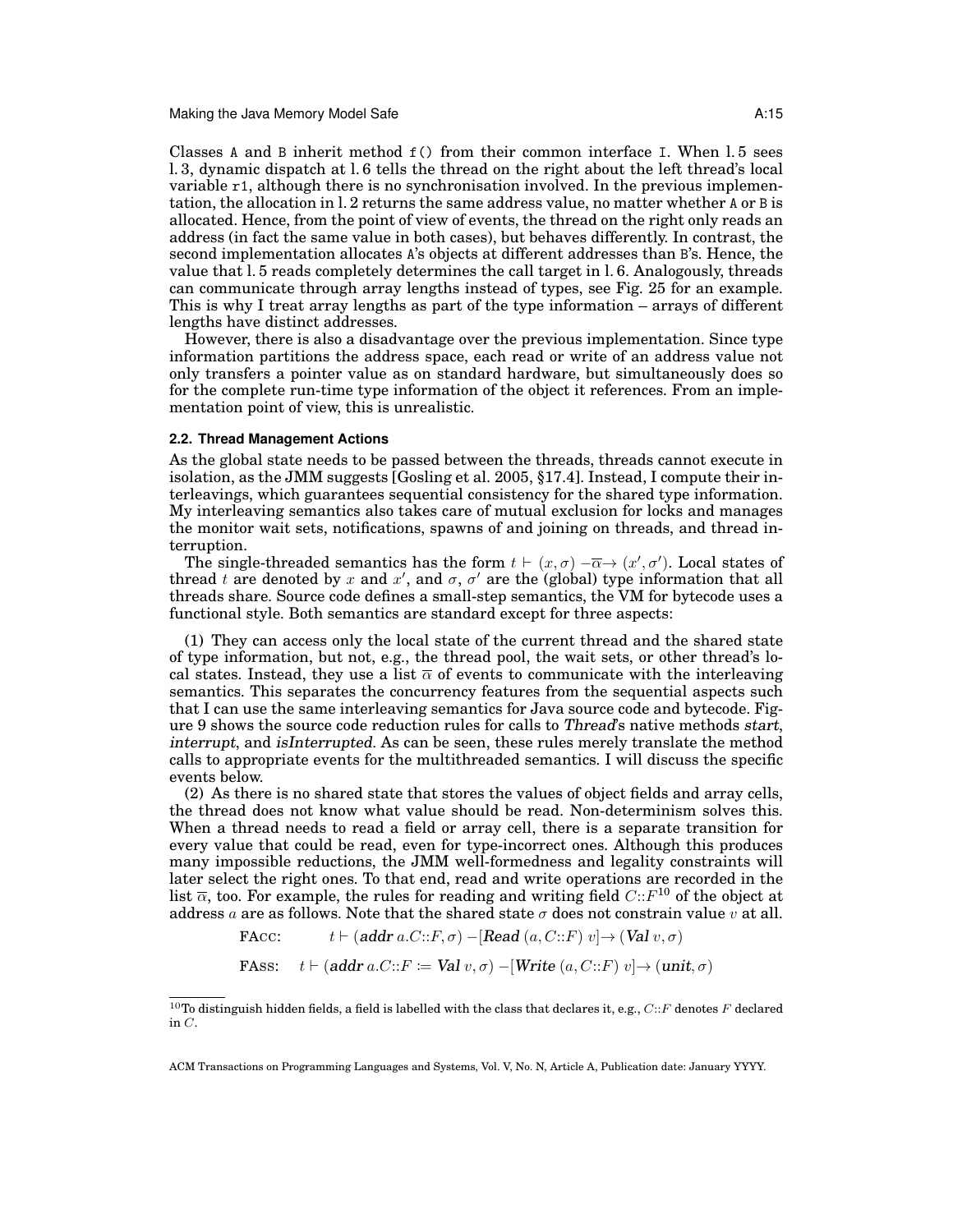A:16 Andreas Lochbihler

<span id="page-15-0"></span>
$$
\text{SP:} \quad t \vdash (addr \, a.start([\,]), \sigma) \, -[Spawn \, a \, (C, run, a)] \rightarrow (unit, \sigma)
$$

 $SPF: \t t \vdash (addr \, a.start([\,]), \sigma) -[ThreadEx \, a \, True] \rightarrow (throw \, IllegalThreadState, \sigma)$ 

<span id="page-15-2"></span>INTR: t  $t \vdash (addr \ a.interrupt([], \sigma) - [ThreadEx \ a \ True, MakeUp \ a, Intr \ a] \rightarrow (unit, \sigma)$ 

INTRINEX:  $t \vdash (addr \ a.interrupt([], \sigma) - [ThreadEx \ a \ False] \rightarrow (unit, \sigma)$ 

ISINTRDT:  $t \vdash (addr \ a.isInterrupted([\,, \sigma) -[Intro \ a] \rightarrow (true, \sigma)$ 

ISINTRDF:  $t \vdash (addr \ a \ .isInterrupted([]), \sigma) - [NotIntrd \ a] \rightarrow (false, \sigma)$ 

Fig. 9: Semantics of methods start and isInterrupted for class Thread. All rules have the preconditions typeof-addr  $\sigma$  a = |T| and that T inherits the called method from class Thread.

(3) The semantics ensure that the first transition of every thread generates the Start event and – if the thread terminates – the last transition the Finish event. Layer 4 in the stack of semantics takes care of this.

Just like the single-threaded semantics does not know anything about the other threads, the multithreaded semantics is oblivious of the thread-local states and the shared type information. The multithreaded state stores the state of all locks, the wait sets and notifications, the pending interrupts and the threads' local states.

When the interleaving semantics interleaves the reductions of the individual threads (notation  $s-(t, \overline{\alpha}) \rightarrow s'$ ), it checks that the events  $\overline{\alpha}$  of  $t$ 's reduction are in line with the current multithreaded state s. For example, if  $\overline{\alpha}$  contains a Lock a event, then the lock a must not currently be held by any thread other than  $t$ . And in case of a Spawn  $a_{\perp}$  event, the thread identified by object a must not have been spawned yet. Implementing all this is tedious – see [\[Lochbihler 2012b,](#page-63-2) Ch. 3] for the definitions –, but the full details are not relevant for the rest of this paper. I write  $s-\overline{t\overline{\alpha}}\rightarrow^* s'$  for the reflexive and transitive closure of  $\_\text{--}\_\rightarrow$ , where  $\overline{t\overline{\alpha}}$  is a list of pairs  $(t,\overline{\alpha})$  of thread ID and event list  $\overline{\alpha}$ .

Unfortunately, the events from [§1.1](#page-2-0) are insufficient to correctly implement the JLS. Therefore, I introduce the following additional events:

- (1) Detect whether a thread has already been spawned (ThreadEx),
- (2) wait in a monitor (Suspend) and notification (Notify, NotifyAll, WakeUp),
- (3) clearing an interrupt (ClearIntr) and testing for a thread not being interrupted (NotIntrd), and
- (4) test whether the current thread does (not) hold a lock (HasLock, NoLock).

Technically, the last group is only a convenience, because this way, a thread need not remember in its local state which locks it is holding. The others, however, are necessary as the examples [P2,](#page-15-1) [P3,](#page-16-1) [P4,](#page-30-0) [P5,](#page-31-2) and Fig. [20](#page-30-1) will show.

For ThreadEx, consider program [P2](#page-15-1) of two threads that race for spawning the same thread:

<span id="page-15-1"></span>

|                                        | initially: volatile $t = null$ ;      |               |                   |
|----------------------------------------|---------------------------------------|---------------|-------------------|
| 1: $r1 = new Thread()$ ; 3: $r2 = t$ ; |                                       | $ 5: r3 = t:$ | (P <sub>2</sub> ) |
| $2: t = r1:$                           | 4: $r2.start()$ ;   6: $r3.start()$ ; |               |                   |

Suppose both reads in ll. 3 and 5 see the write at l. 2, i.e., they read the address of the allocated Thread object. Then, either l. 4 or l. 6 must throw an IllegalThreadState exception, but not both. Hence, both l. 4 and l. 6 must be allowed to fail in some executions. Thus, the two right-most threads may just start, read the address of the

ACM Transactions on Programming Languages and Systems, Vol. V, No. N, Article A, Publication date: January YYYY.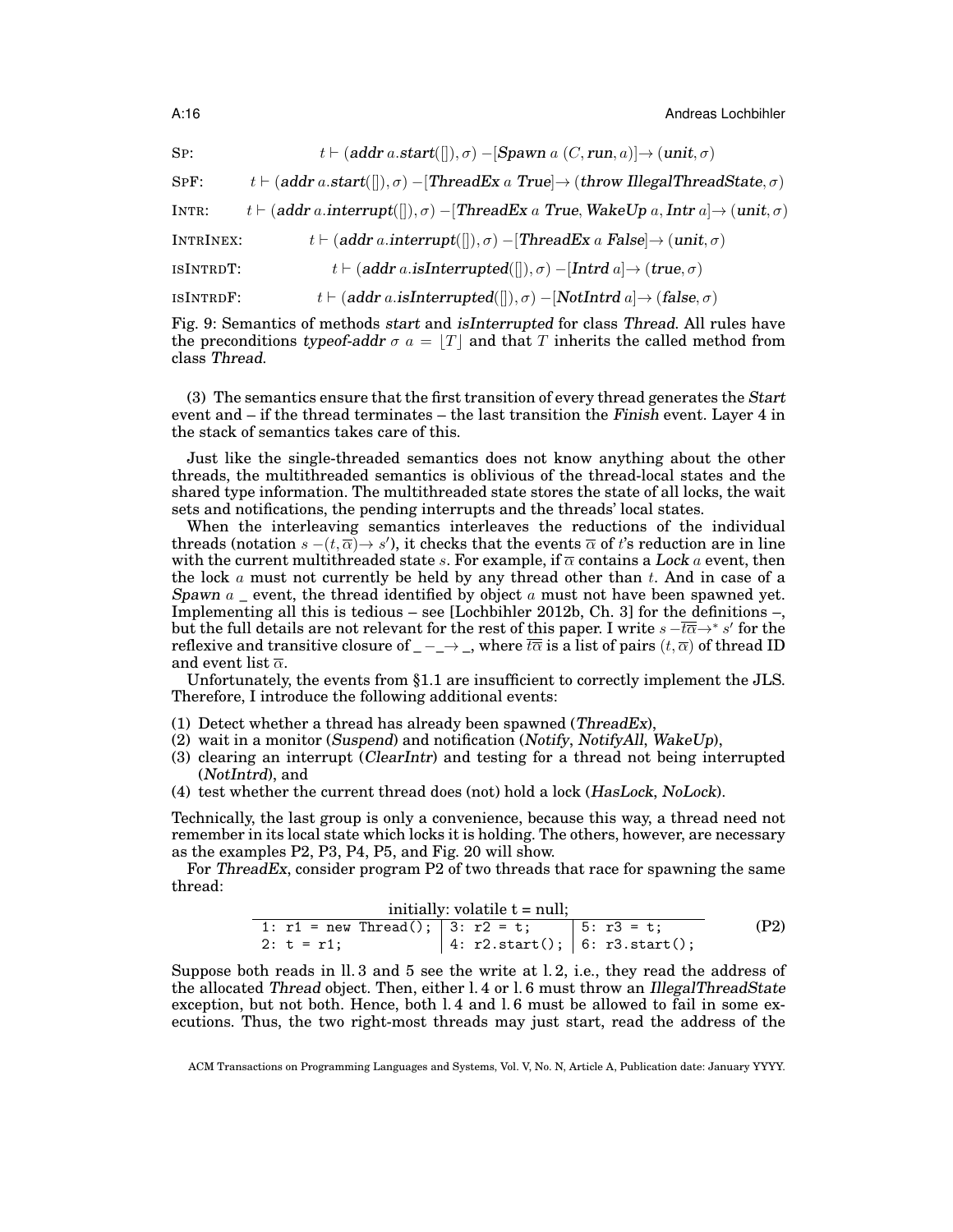Thread object (then fail with the exception, but the JMM has no event for that), and then finish. Hence, if each thread were run in isolation, they both would be allowed to fail, too. Since this contradicts the specification of the start method, there is a covert communication channel.<sup>11</sup>

For the new interruption events, consider the following program.<sup>12</sup> Can we have  $r = 0$  at the end?

initially: volatile  $v = 0$ ; 1: t2.interrupt(); 2: while (t2.isInterrupted());  $3: r = v$ : 4: while (!t2.isInterrupted()); 5:  $v = 1$ ; 6: Thread.interrupted(); (P3)

Intra-thread consistency requires that l. 3 executes only after the loop in l. 2 has terminated. According to the API specification, isInterrupted() returns true as long as  $t_2$ is interrupted. As only l. 6 can clear the interrupt, l. 3 must execute after ll. 5 and 6. As v is volatile, the read in l. 3 must see the most recent write, i.e., consistency allows only  $r = 1$ . Without the new events *ClearIntr* and *NotIntrd*, however, one could not express this dependency at all.

#### <span id="page-16-0"></span>**2.3. Traces**

Given the interleaving semantics, the next step is to construct the execution candidates (called traces) from which the JMM rules will select the well-formed and legal ones. A trace  $\xi$  is a possibly infinite list of events labelled by the thread that generated them. The relation  $s \Downarrow \xi$  characterises all traces  $\xi$  that start in the state s, which I define as

<span id="page-16-3"></span><span id="page-16-1"></span>
$$
s \Downarrow \xi \longleftrightarrow (\exists \overline{\xi}, s \downarrow \overline{\xi} \land \xi = \text{concat} \overline{\xi}) \tag{1}
$$

where concat  $\bar{\xi}$  concatenates all lists in  $\bar{\xi}$  and  $s \downarrow \bar{\xi}$  (defined coinductively) collects the list of lists of events labelled with the thread ID as follows:

<span id="page-16-2"></span>
$$
\frac{s \not\to}{s \downarrow \parallel} \text{STOP} \qquad \qquad \frac{s-(t,\overline{\alpha}) \to s' \quad s' \downarrow \overline{\xi}}{s \downarrow (\text{events } t \overline{\alpha}) \cdot \overline{\xi}} \text{ STEP}
$$

where  $\rightarrow$  6 characterises stuck states in the interleaving semantics and events t  $\overline{\alpha}$ retains only the original JMM inter-thread actions (as defined in [§1.1\)](#page-2-0) from  $\bar{\alpha}$  and pairs each with the thread ID  $t$ . Hence, every trace is a complete list of the JMM events produced by running the program.

Note that the detour via a list of lists of events is necessary. If I defined  $s \Downarrow \xi$  di-rectly with the above coinductive rules S[TOP](#page-16-2) and S[TEP](#page-16-3) (i.e., prepending events  $t \bar{\alpha}$  to ξ instead of consing), I could derive every trace ξ for a state s that can perform an infinite sequence of transitions without events, i.e., events  $t \overline{\alpha} = ||$ , because it would be impossible to prove that  $\xi$  was not a trace (S[TEP](#page-16-3) would be applicable infinitely of-ten as discussed in [§1.2\)](#page-7-0). The above approach works fine since (events  $t \overline{\alpha}$ ) ·  $\overline{\xi}$  adds a constructor and concatenating the infinite list of empty lists yields the empty list [].

For the JMM, a program always comes with a fixed start state start-state. It is specified by a class, a method name, and the list of parameters it takes. It contains only a

 $11$ For start, the JMM specifies synchronisation only between a successful call and the first action of the spawned thread [\[Gosling et al. 2005,](#page-63-0) §17.4.4]. A JVM implementation might add more synchronisation, but our semantics must not, since this might eliminate data races from programs, i.e., it could wrongly certify programs with data races as DRF: for an example, see the program [P8](#page-58-0) and its data race between ll. 1 and 5 in [§6.](#page-55-0)

 $12$ The method isInterrupted returns whether the receiver thread has been interrupted. The static method interrupted returns the interrupt status of the current thread and atomically clears the interrupt.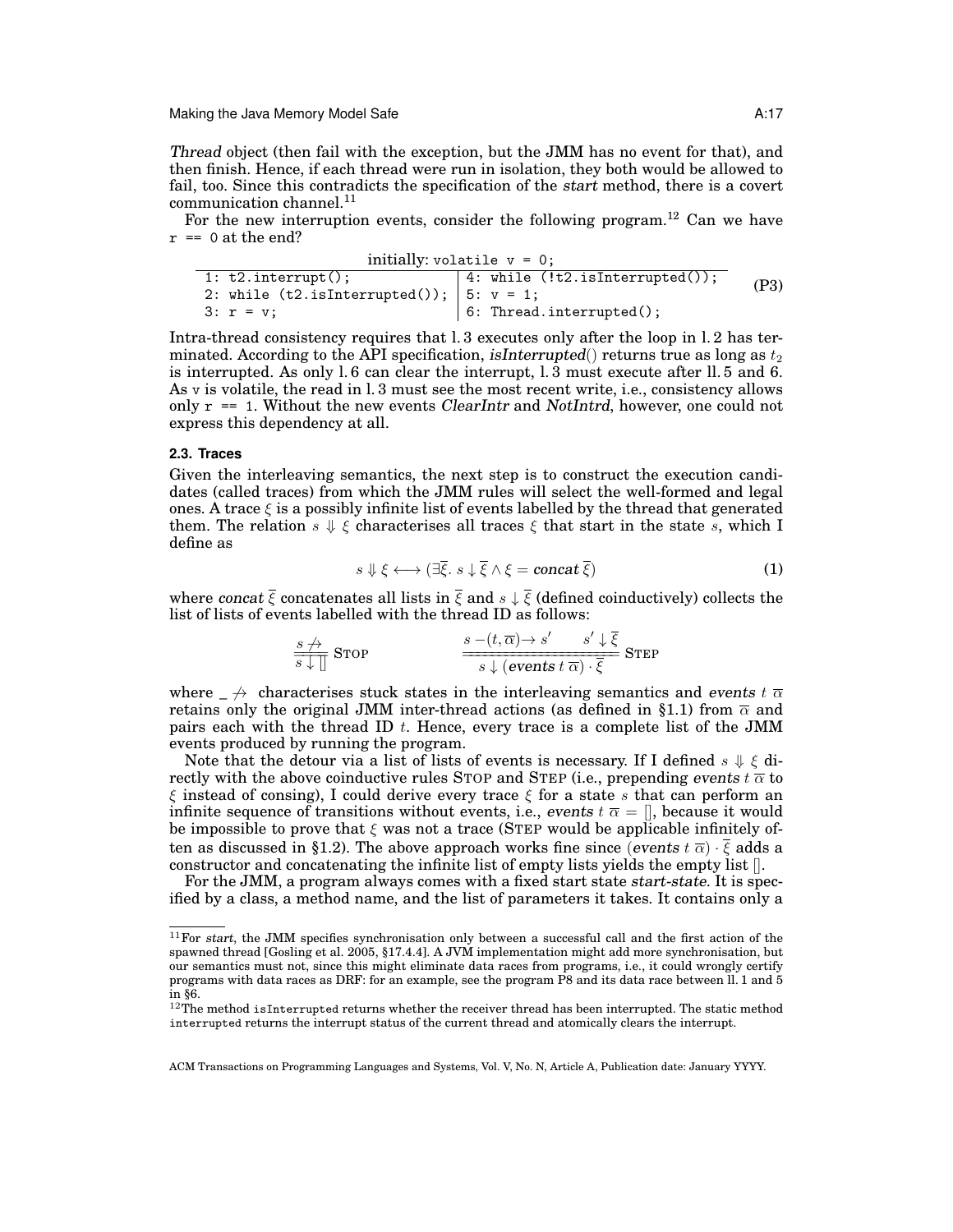```
class T0 {
 public static void main(String[] args) {
   C c = new C(); Thread t1 = new T1(c); Thread t2 = new T2(c);
   t1.start(); t2.start(); } }
class T1 extends Thread {
 C c;
 T1(C c) { this.c = c; }
 public void run() { C c = this.c; int r1 = c.x; c.y = 1; } }
class T2 extends Thread {
 C c;
 T2(C c) { this.c = c; }
 public void run() { C c = this.c; int r2 = c.y; c.x = 1; } }
class C { int x, y; }
               Fig. 10: Java implementation for the example in Fig. 3
```
single thread start-tID that holds no locks and is about to execute the specified method with the given parameters. All wait sets are empty and there are no pending interrupts. The shared type information has pre-allocated the start-tID Thread object and certain system exceptions. The list start-events of start-up events contains start-tID's Start event and allocations for the preallocated objects.

Then, the JMM identifies a program with the set  $\mathcal E$  of complete traces that start in start-state, prefixed with start-events. Formally  $(+)$  concatenates two lists):

 $\mathcal{E} = \{ start\text{-}events +\in \mathcal{E} \mid start\text{-}state \Downarrow \in \mathcal{E} \}$ 

 $\mathcal E$  contains many ill-formed traces, because read operations may read arbitrary values, even not type-conforming ones that no write operation of the program can ever produce. Since such traces have no write-seen function, the JMM well-formedness rules discard them.

Let me now present an example of  $\mathcal E$  in detail. Fig. [10](#page-17-0) shows a Java implementation of the example in Figs. [1](#page-3-2) and [3.](#page-5-3) There is a bootstrapping thread  $t_0$  that creates and spawns the two threads  $t_1$  and  $t_2$  whose run methods contain the code from the example. Since JinjaThreads does not model static fields, the shared locations x and y are represented by the fields of a container class C.

All traces start with the following events that represent  $t_0$ 's main method up to the first call to start, abbreviated as up-to-spawn:

start-events ++  $[(t_0,$  Alloc  $a_0$  C),  $(t_0,$  Alloc  $t_1$  T1),  $(t_0,$  Write  $(t_1,$  T1:: $c)$   $a_0)$ ,  $(t_0, \text{Alloc } t_2 \text{ T2}), (t_0, \text{Write } (t_2 \text{ T2::c}) \text{ } a_0), (t_0, \text{Spawn } t_1 \text{ } ))]$ 

i.e.,  $t_0$  allocates the objects for the container and the two threads at locations  $a_0$ ,  $t_1$  and  $t_2$ <sup>13</sup> and executes T1's and T2's constructors. Remember that the allocations initialise the fields with default values, i.e., 0 for x and y declared in C, and Null for c declared in T1 and T2.

Thread  $t_1$  has three structurally different traces depending on the kind of value that reading this.c stores in the local variable c, namely (the label  $t_1$  is omitted):

(1) [Start, Read  $(a_1, T1::c)$  (Addr a), Read  $(a, C::x)$  v, Write  $(a, C::y)$  (Intg 1), Finish],

 $13$ For simplicity, I assume in examples that threads are identified by the address of their associated object. If not mentioned otherwise, all examples abstract from the non-determinism in the allocator by using location names  $a_0, t_1$ , and  $t_2$  instead of concrete addresses.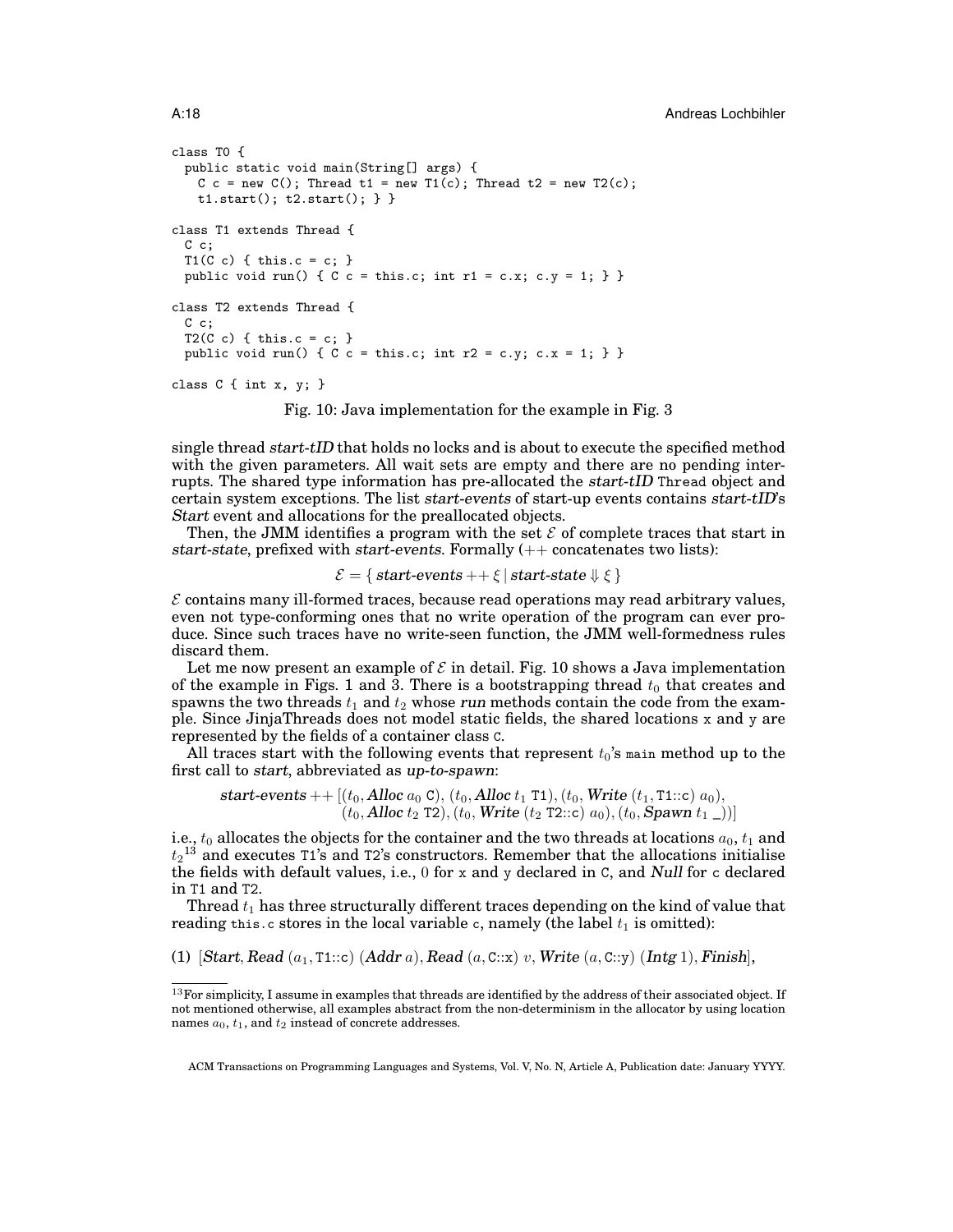Making the Java Memory Model Safe A:19 A:19

<span id="page-18-1"></span>

Fig. 11: Well-formed executions for the program in Fig. [10](#page-17-0)

(2) [Start, Read  $(a_1, T1::c)$  Null, Finish], and

(3) [Start, Read  $(a_1, T1::c)$  w],

where a is an arbitrary address,  $v$  is an arbitrary value, and  $w$  is any value other than an address or the null pointer Null. In the first form, the address a from the Read is then used to access the fields x and y of the referenced container. In the second,  $t_1$ reads Null, so the subsequent field access raises the preallocated NullPointer exception and the thread immediately terminates. In the last case,  $w$  is type-incorrect, so the semantics gets stuck upon the next field access, i.e., there is no Finish. Thread  $t_2$  has the same traces with x and y exchanged.

The traces in  $\mathcal E$  for this program all start with up-to-spawn and then interleave the threads. Of these, the JMM considers only those as well-formed that originate from the first form with  $a = a_0$  and  $v, v' \in \{Intg 0, Intg 1\}$  (Intg injects 32 bit integers into the type of values). In particular, the unexpected behaviour from Fig. [3](#page-5-3) is well-formed. In terms of the JMM, all these interleavings collapse to four well-formed executions as shown in Fig. [11](#page-18-1) (where I have omitted the bootstrap events for clarity – except for  $t_0$ 's Start event that is relevant for determining what happens before what). The write-seen arrows are labelled with conditions for which they apply. All well-formed executions are legal in this example.

## <span id="page-18-0"></span>**2.4. Formal Definition of the Java Memory Model**

Now, I formalise the JMM and connect it with the set of traces  $\mathcal{E}$ . First, I introduce some JMM terminology  $(\S2.4.1)$  and I derive the orders of the JMM from a trace ([§2.4.2\)](#page-19-1), which abstract from the concrete interleaving as explained in [§2.3.](#page-16-0) Then, the

ACM Transactions on Programming Languages and Systems, Vol. V, No. N, Article A, Publication date: January YYYY.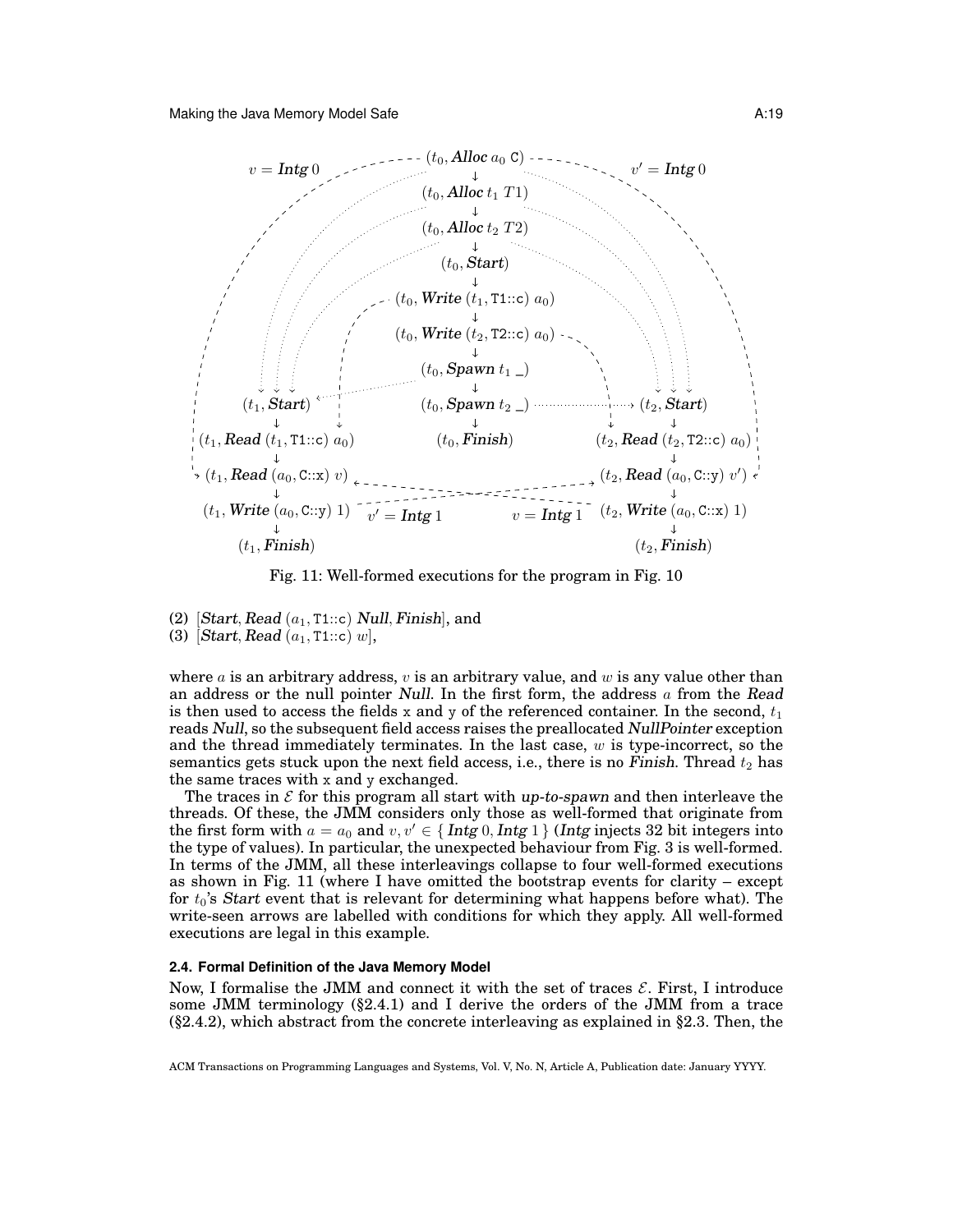formal definitions of well-formed and legal execution builds on these orders ([§2.4.3](#page-20-0) and [§2.4.4\)](#page-21-0).

<span id="page-19-0"></span>*2.4.1. JMM Terminology.* Most JMM definitions depend on a trace ξ, which I usually attach as a sub- or superscript. To simplify the notation, I drop the sub- and superscript, when  $\xi$  is obvious from the context.

Since an event can occur multiple times in  $\xi$ , I use the index in  $\xi$  (a natural number) to assign a unique identifier to an event. Formally, an event identifier  $\alpha$  is just an index whose interpretation  $\xi_{[\alpha]}$  depends on the execution  $\xi$ . In the following, I usually blur this distinction: I use the variable  $\alpha$  for both indices and events, and – when it is clear from the context – I write  $\alpha$  instead of the interpretation  $\xi_{[\alpha]}$ . Hence,  $\mathcal{A}_{\xi} = \{\alpha \,|\, \alpha < |\xi|\}$ denotes the set of events (more precisely, event identifiers) for  $\xi$ , where  $|\xi|$  denotes the length of  $\xi$ .

A read event is an event of the form  $(t, Read (a, l) v)$ , it reads from location  $(a, l)$ the value v;  $\mathcal{R}_{\xi}$  denotes the set of read events of  $\xi$ . A write event is either a write (t, Write  $(a, l)$  v) or an allocation  $(t,$  Alloc  $a T$ ),  $W_{\xi}$  denotes the set of write events in  $\xi$ . A write event  $\alpha \in \mathcal{W}_{\xi}$  writes to location  $(a, l)$  (is a write to  $(a, l)$ ) iff  $\alpha = (\_,$  Write  $(a, l) \_)$ , or  $\alpha = (-$ , Alloc a T) and l is a member of T (notation  $l \in \text{memb } T$ ). The members of a class  $C$  are all fields of  $C$  and its super-classes, and the members of an array type  $T[n]$  are the fields of Object and the array cells  $[0], \ldots, [n-1]$ . An allocation Alloc a T initialises all locations  $(a, l)$  for  $l \in \text{memb } T$ .

I say that  $\alpha$  accesses location  $(a, l)$  iff  $\alpha$  is a read or write event that reads from or writes to  $(a, l)$ , respectively. locs  $\alpha$  denotes the set of locations that  $\alpha \in \mathcal{R} \cup \mathcal{W}$  accesses;  $\text{locs } \alpha = \emptyset \text{ for } \alpha \in \mathcal{A} - (\mathcal{R} \cup \mathcal{W}).$ 

For  $\alpha \in \mathcal{W}$ , vw  $\alpha$   $(a, l)$  denotes the value that  $\alpha$  writes to location  $(a, l)$  – allocation events  $(\_, \text{Alice } \_T)$  write default values  $(0, \text{False}, \text{and Null}, \text{respectively})$  for all members of T; normal writes Write  $(a, l)$  v store the value v written themselves; vw  $\alpha$   $(a, l)$ is unspecified if  $\alpha$  does not write to  $(a, l)$ .

A member l is volatile (written is-volatile l) iff l is a field  $C::F$  and class C declares F as volatile. A read or write  $\alpha$  is volatile iff  $\alpha$  reads from or writes to a volatile member of a location. In particular, array cells are never volatile by definition [\[Gosling et al.](#page-63-0) [2005,](#page-63-0) §8.3.1.4].

<span id="page-19-1"></span>*2.4.2. From Traces to Orders.* A trace ξ already provides the *induced total order*  $\leq^{\xi}=\leq|_{\mathcal{A}_\xi}$  over  $\mathcal{A}_\xi$ , where  $R|_A$  restricts the binary relation  $R$  to elements from  $A$  and  $\leq$ is the standard order on natural numbers.

Since the JMM requires initialisation events (i.e. Alloc) to be ordered before the  ${\rm threads'}$  initial events, I introduce the (total) *execution order*  $\leq_{\rm{eo}}^\xi$  on  ${\cal A}_\xi$ :

<span id="page-19-2"></span>
$$
\alpha \leq_{\text{e}^6}^{\xi} \alpha' \longleftrightarrow (\text{if init}_{\xi} \alpha \text{ then } \neg \text{init}_{\xi} \alpha' \lor \alpha \preceq^{\xi} \alpha' \text{ else } \neg \text{init}_{\xi} \alpha' \land \alpha \preceq^{\xi} \alpha')
$$
 (2)

where  $\text{init}_{\xi}$   $\alpha$  predicates that  $\alpha$  is an allocation event in  $\xi$ , i.e.,  $\xi_{[\alpha]} = (\_, \text{Alloc}\_ \_)$ .

The program order  $\leq^{\xi}_{\text{po}}$  restricts  $\leq^{\xi}_{\text{eo}}$  to events of the same thread. The synchronisation order  $\leq^{\xi}_{\rm so}$  restricts  $\leq^{\xi}_{\rm eo}$  to synchronisation events. Synchronisation events are allocations (Alloc), reads from and writes to volatile locations, locking (Lock) and unlocking (Unlock), thread spawns (Spawn) and joins (Join), thread start (Start) and finish events (Finish), and the interruption events Intr and Intrd. The synchronises-with order  $\leq^{\xi}_{\rm sw}$  restricts  $\leq^{\xi}_{\rm so}$  to release-acquire pairs of events.  $(\alpha,\alpha')$  is a release-acquire pair (notation  $\alpha \rightarrow \alpha'$ , definition in Fig. [12\)](#page-20-1) iff

 $-\alpha$  unlocks a monitor and  $\alpha'$  locks the same monitor,

 $-\alpha$  spawns a thread whose start action is  $\alpha'$ ,

 $-\alpha$  is the finish event of the thread on which  $\alpha'$  joins,

ACM Transactions on Programming Languages and Systems, Vol. V, No. N, Article A, Publication date: January YYYY.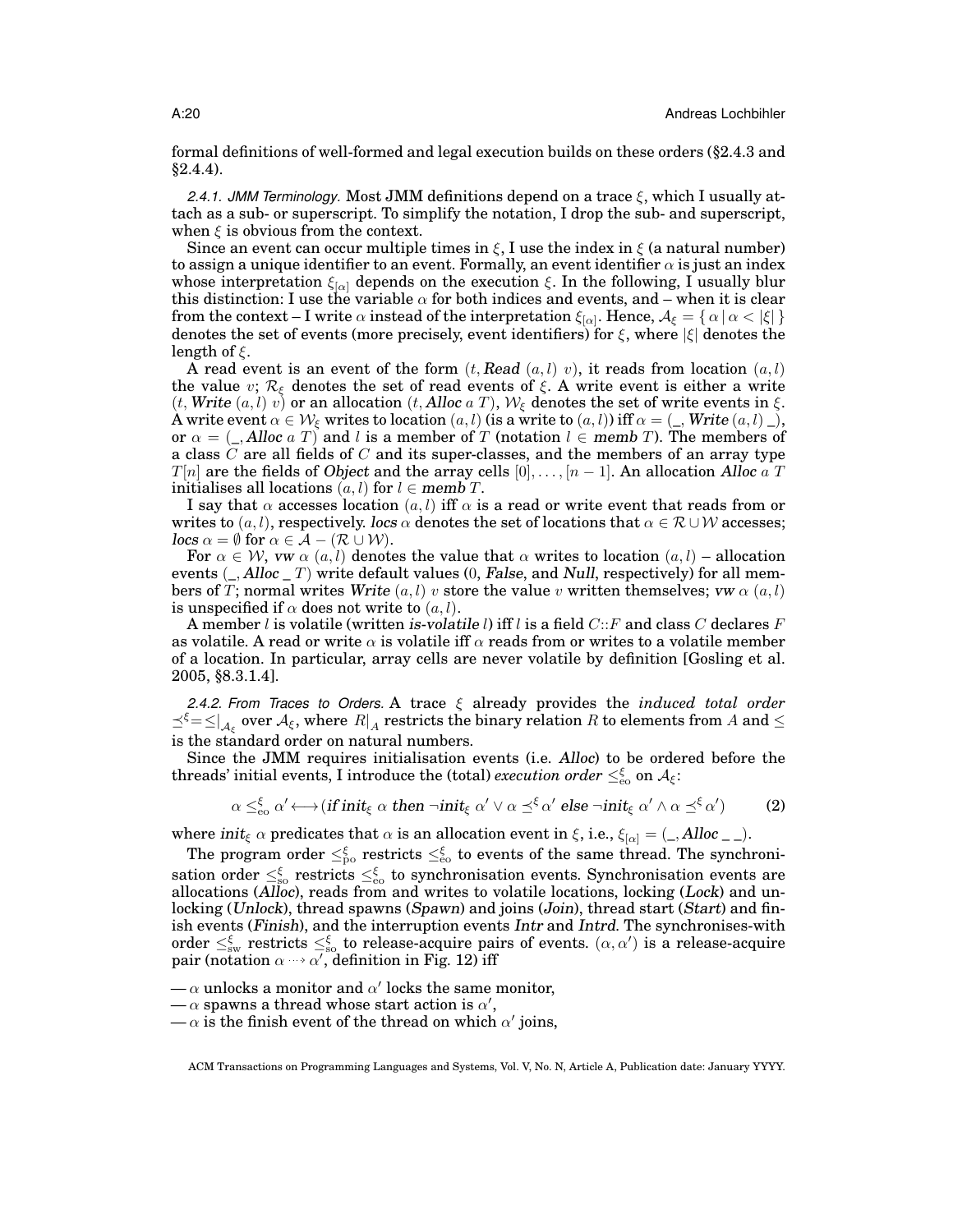Making the Java Memory Model Safe A:21 A:21

<span id="page-20-1"></span>
$$
(t, \text{Unlock } a) \longrightarrow (t', \text{Lock } a) \qquad \qquad (t, \text{Alloc } a \ T) \longrightarrow (t', \text{Start})
$$
\n
$$
(t, \text{Span } t' \_) \longrightarrow (t', \text{Start}) \qquad \qquad (t, \text{Write } (a, l) \ v) \longrightarrow (t', \text{Read } (a, l) \ v')
$$
\n
$$
(t, \text{Finish}) \longrightarrow (t', \text{Join } t) \qquad \qquad (t, \text{Alloc } a \ T) \longrightarrow (t', \text{Read } (a, l') \ v) \quad \text{if } l' \in \text{memb } T
$$

Fig. 12: Release-acquire pairs

 $-\alpha$  interrupts a thread t and  $\alpha'$  observes that t has been interrupted,

 $-\alpha$  is an allocation event and  $\alpha'$  is a thread start event,  $^{14}$  or

 $-\alpha$  writes to a location that  $\alpha'$  reads.  $^{15}$ 

The happens-before order  $\leq^{\xi}_{\rm hb}$  is the transitive closure of  $\leq^{\xi}_{\rm po}$  and  $\leq^{\xi}_{\rm sw}.$  This concludes the construction of orders from traces.

<span id="page-20-0"></span>2.4.3. Well-formed Executions. An execution  $(\xi, ws)$  consists of a trace  $\xi$  and a writeseen function ws that assigns to every read event in  $\mathcal{R}_{\xi}$  the write event it sees. This yields the JMM notion of an execution [\[Gosling et al. 2005,](#page-63-0) §17.4.6] as  $(\mathcal{E}, \mathcal{A}, \leq_{\text{po}}, \leq_{\text{so}}, ws, \mathbf{vw}, \leq_{\text{sw}}, \leq_{\text{hb}}).$ 

An execution is well-formed (written  $(\xi, ws) \sqrt{\ }$ ) iff every thread has a thread start event that  $\preceq^{\xi}$ -precedes its other events except for allocation events (denoted  $\xi_{\sqrt{\text{Start}}}$ ) and for all read events  $\alpha \in \mathcal{R}$  to some location  $(a, l)$ ,

<span id="page-20-6"></span>(W1) ws  $\alpha$  writes to  $(a, l)$ , i.e., ws  $\alpha \in \mathcal{W}$  and  $(a, l) \in \text{locs } (ws \alpha)$ ,

- <span id="page-20-5"></span>(W2)  $\alpha$  reads the value vw (ws  $\alpha$ ) (a, l),
- <span id="page-20-2"></span>(W3)  $\alpha \nleq_{\text{hb}} ws \alpha$ ,

<span id="page-20-3"></span>(W4) for all write events  $\beta$  to  $(a, l)$ , if  $ws$   $\alpha \leq_{\text{hb}} \beta \leq_{\text{hb}} \alpha$ , then  $\beta = ws$   $\alpha$ , and

<span id="page-20-4"></span>(W5) if  $\alpha$  is a volatile read, then  $\alpha \not\leq_{\text{so}} ws \alpha$  and for all write events  $\beta$  to  $(a, l)$ , if ws  $\alpha \leq_{\text{so}} \beta \leq_{\text{so}} \alpha$ , then  $\beta = ws \alpha$ .

 $\xi$  is well-formed iff  $(\xi, ws) \sqrt{\text{ for some } ws}.$ 

These conditions correspond to the JMM well-formedness conditions 1 (each read sees a write to the same location), 4 ( $\leq_{hb}$  consistency) and 5 ( $\leq_{so}$  consistency for volatiles) in [\[Gosling et al. 2005,](#page-63-0) §17.4.7].  $(\xi, ws)$  meets conditions 2 ( $\leq_{\text{hb}}$  is a partial order) and 3 (intra-thread consistency) by construction. Moreover, layer 4 of the single-threaded semantics ensures that all traces  $\xi \in \mathcal{E}$  satisfy  $\xi/\xi_{\text{start}}$ .

Note that conditions [W3](#page-20-2) and [W4](#page-20-3) do not imply condition [W5,](#page-20-4) because  $\leq_\textnormal{hb}$  contains only  $\leq_{\rm sw}$ , but not  $\leq_{\rm so}$ . For example, the execution in Fig. [4](#page-6-0) satisfies all well-formedness conditions except [W5.](#page-20-4) Remember that it is  $\leq_{\text{so}}$  that forces all threads to agree on a global order of synchronisation events.

Reconsider the program in Fig. [5.](#page-7-3) Since there is a trace for every possible value (cf. [§2.2\)](#page-14-0),  $\varepsilon$  contains a trace

 $\xi = [\ldots, (t_1, Read \times 1), (t_2, Read \times 1), (t_1, Write \times 1), (t_2, Write \times 1), \ldots]$ 

The omitted events include those necessary to allocate and to spawn the threads – similar to the example in [§2.3,](#page-16-0) but they do not constrain the write-seen function on the events mentioned. In particular, each read may see the respective write, because they may happen concurrently. Therefore, the execution in Fig. [5b](#page-7-2) is well-formed.

 $^{14}$  There has been some unclarity whether allocations of objects without volatile fields should synchronise with thread start events [Aspinall and Ševčík 2007a, [2007b\]](#page-62-8). I assume that all allocations synchronise with Start events, because the DRF guarantee ([§3\)](#page-31-0) and consistency ([§4\)](#page-46-0) rely on this.

 $^{15}$ I do not need to restrict writes and reads to volatiles explicitly like the JMM does [\[Gosling et al. 2005,](#page-63-0) §17.4.4], because the synchronisation order already imposes this.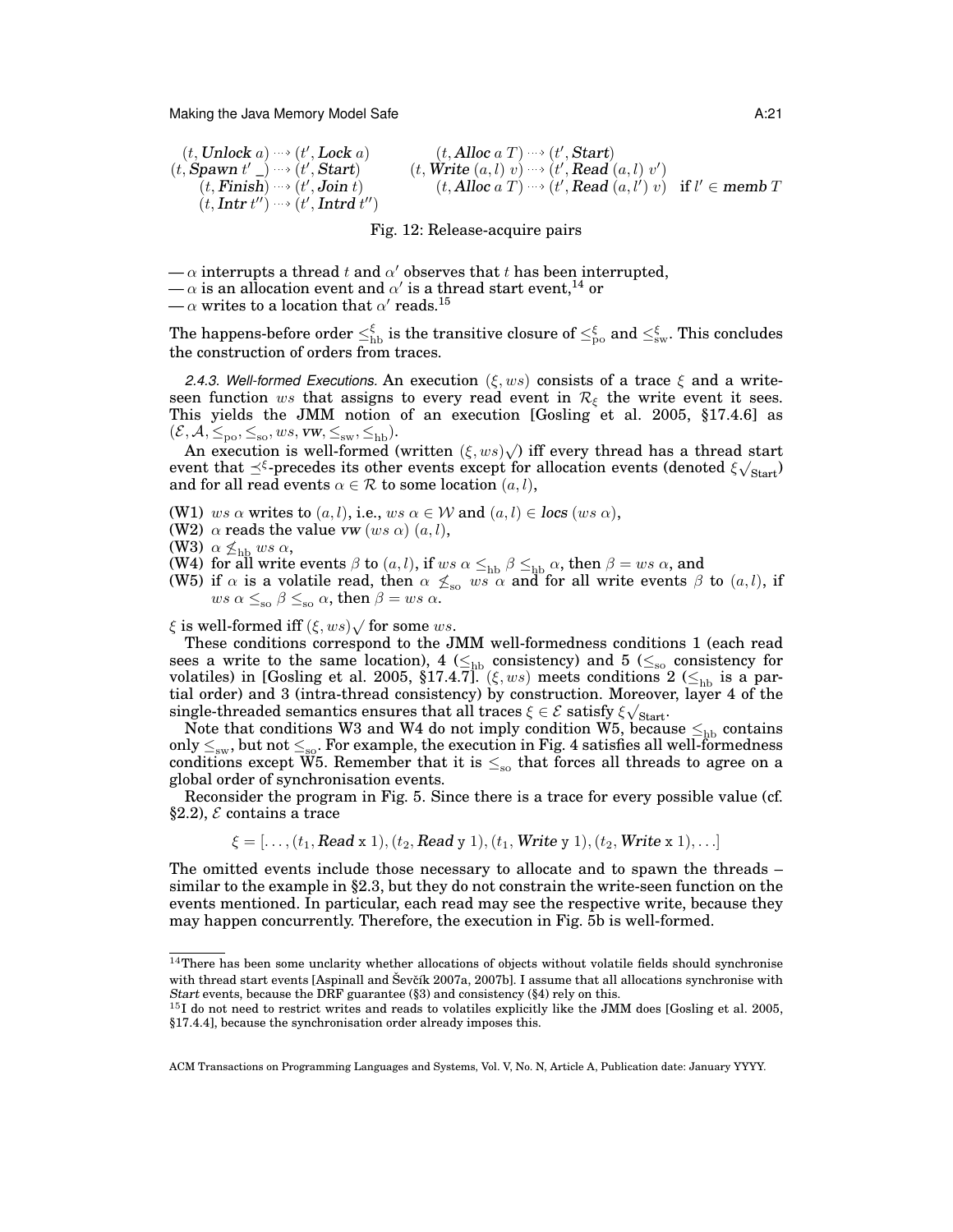<span id="page-21-0"></span>*2.4.4. Legal executions.* Still, the JMM disallows the execution by imposing additional legality constraints. As the following presentation is very technical, readers unfamiliar with the JMM may want to first look at [Aspinall and Ševčík 2007a; [Huisman and Petri](#page-63-3) [2007\]](#page-63-3) for a warm-up.

A *legal* execution is a well-formed execution  $(\xi, ws)$  that is justified by a sequence of justifying executions  $(\xi_i, ws_i, C_i, \varphi_i)_i,$  where  $C_i$  are the sets of committed events and the event renaming functions  $\varphi_i$  inject the committed events of  $\xi_i$  into  $\xi$ 's events. The legality constraints ensure that a read  $\alpha$  in  $\xi$  sees a possibly concurrent write  $ws \alpha$  only if the read and writes are committed in a justifying execution  $i$  such that the previous justifying execution i – 1 contains a write to the same location with the value that  $\alpha$ reads such that  $\alpha$  may see that write and the write happens-before  $\alpha$  in  $i - 1$ . This makes the execution in Fig. [5b](#page-7-2) illegal, because any well-formed execution one of whose reads does not see the  $\leq_{\text{hh}}$ -unrelated write (i.e., it sees the initialisation with 0), all values written to x or y are  $0$ . Hence, no execution can produce the write of 1 necessary for justification.

Conversely, the execution in Fig. [3b](#page-5-2) is legal by the following argument: Start with an execution in which each read sees the respective initialisation and commit the writes, which write the value 1. Complete the justification by committing the reads and have them see the committed, but  $\leq_{\text{hb}}$ -unreleated write.

The formal definition of justification uses the following notation:  $f \nmid A$  denotes the image of the set A under the function  $f$ ; inj-on  $f$  A expresses that  $f$  is injective on A; for a binary relation R,  $R|_C$  restricts R to elements from C and  $\alpha \varphi_i^{-1}(R)$   $\alpha'$  iff  $(\varphi_i \alpha) \mathrel{R} (\varphi_i \alpha') ; \varphi_i^{-1}(\alpha)$  denotes some  $\alpha'$  such that  $\alpha' \in C_i$  and  $\varphi_i \alpha' = \alpha; (t, e) \simeq (t', e')$ iff  $t = t'$  and the events e and e' are identical except for the values they write or read.

A sequence  $J=(\xi_i,ws_i,C_i,\varphi_i)_i$  *justifies*  $(\xi,ws)$  (notation  $(\xi,ws)$  *justified-by J*) iff all of the following hold for all  $i$ :

- <span id="page-21-1"></span>(L1) well-formedness:  $(\xi_i, ws_i) \sqrt{\text{and } \xi_i} \in \mathcal{E}$
- <span id="page-21-2"></span>(L2) commit sequence:  $C_0=\emptyset$ , and  $\varphi_i\cdot C_i\subseteq \varphi_{i+1}\cdot C_{i+1}$  for all  $i$ , and  $\mathcal{A}_\xi=\bigcup_j\varphi_j\cdot C_j$
- <span id="page-21-3"></span>(L3) commit only actions:  $C_i \subseteq \mathcal{A}_{\xi_i}$
- <span id="page-21-8"></span>(L4) happens-before order:  $\leq_{\text{hb}}^{\xi_i}\Big|_{C_i} = \varphi_i^{-1}(\leq_{\text{hb}}^{\xi})\Big|_{C_i}$
- <span id="page-21-7"></span>(L5) synchronisation order:  $\leq_{\text{so}}^{\xi_i}\big|_{C_i} = \varphi_i^{-1}(\leq_{\text{so}}^{\xi})\big|_{C_i}$
- <span id="page-21-11"></span>(L6) value written:

 $vw \xi_{i[\alpha]}(a,l) = vw \xi_{[\varphi_i \alpha]}(a,l) \text{ for all } \alpha \in \mathcal{W}_{\xi_i} \cap C_i \text{ and } (a,l) \in \text{locs } \xi_{[\varphi_i \alpha]}$ 

- <span id="page-21-10"></span>(L7) write-seen:  $\varphi_{i+1}$   $(ws_{i+1}$   $(\varphi_{i+1}^{-1}$   $(\varphi_i \alpha))) = ws \ (\varphi_i \alpha)$  for all  $\alpha \in \mathcal{R}_{\xi_i} \cap C_i$
- <span id="page-21-6"></span>(L8) uncommitted reads: if  $\varphi_{i+1} \alpha \notin \varphi_i$  '  $C_i$ , then  $ws_{i+1} \alpha \leq_{\text{hb}}^{\xi_{i+1}} \alpha$  for all  $\alpha \in \mathcal{R}_{\xi_{i+1}}$
- <span id="page-21-9"></span>(L9) newly committed reads: for all  $\alpha \in \mathcal{R}_{\xi_{i+1}} \cap C_{i+1}$ , if  $\varphi_{i+1} \alpha \notin \varphi_i \cdot C_i$ , then  $\varphi_{i+1} (ws_{i+1} \alpha) \in \varphi_i \cdot C_i$  and  $ws (\varphi_{i+1} \alpha) \in \varphi_i \cdot C_i$
- <span id="page-21-4"></span>(L10) external events: for all external actions  $\alpha\in\mathcal{A}_{\xi_i}$  and all  $\alpha'\in C_i,$  if  $\alpha\leq^{\xi_i}_{\text{hb}}\alpha',$  then  $\alpha \in C_i$
- <span id="page-21-5"></span>(L11) event renaming: *inj-on*  $\varphi_i$  *A<sub>Ei</sub>* and for all  $\alpha \in C_i,$   $\xi_{i[\alpha]} \simeq \xi_{[\varphi_i \; \alpha]}$

Constraints [L1](#page-21-1) and [L2](#page-21-2) ensure that all executions are well-formed, committed events remain committed in subsequent justifying executions, and eventually all events are committed. [L3](#page-21-3) to [L10](#page-21-4) formalise the JMM legality conditions 1 to 7 and 9 [\[Gosling](#page-63-0) [et al. 2005,](#page-63-0) §17.4.8] augmented with explicit renaming of events. I omit condition 8 for two reasons: First, it relies on the transitive reduction of  $\leq_{\text{hb}}$ , which need not exists for infinite executions [Aspinall and Ševčík 2007b]. Second, [Torlak et al. \[2010\]](#page-64-5) have shown that it is irrelevant for all JMM test cases [\[Pugh and Manson 2004\]](#page-64-12).

ACM Transactions on Programming Languages and Systems, Vol. V, No. N, Article A, Publication date: January YYYY.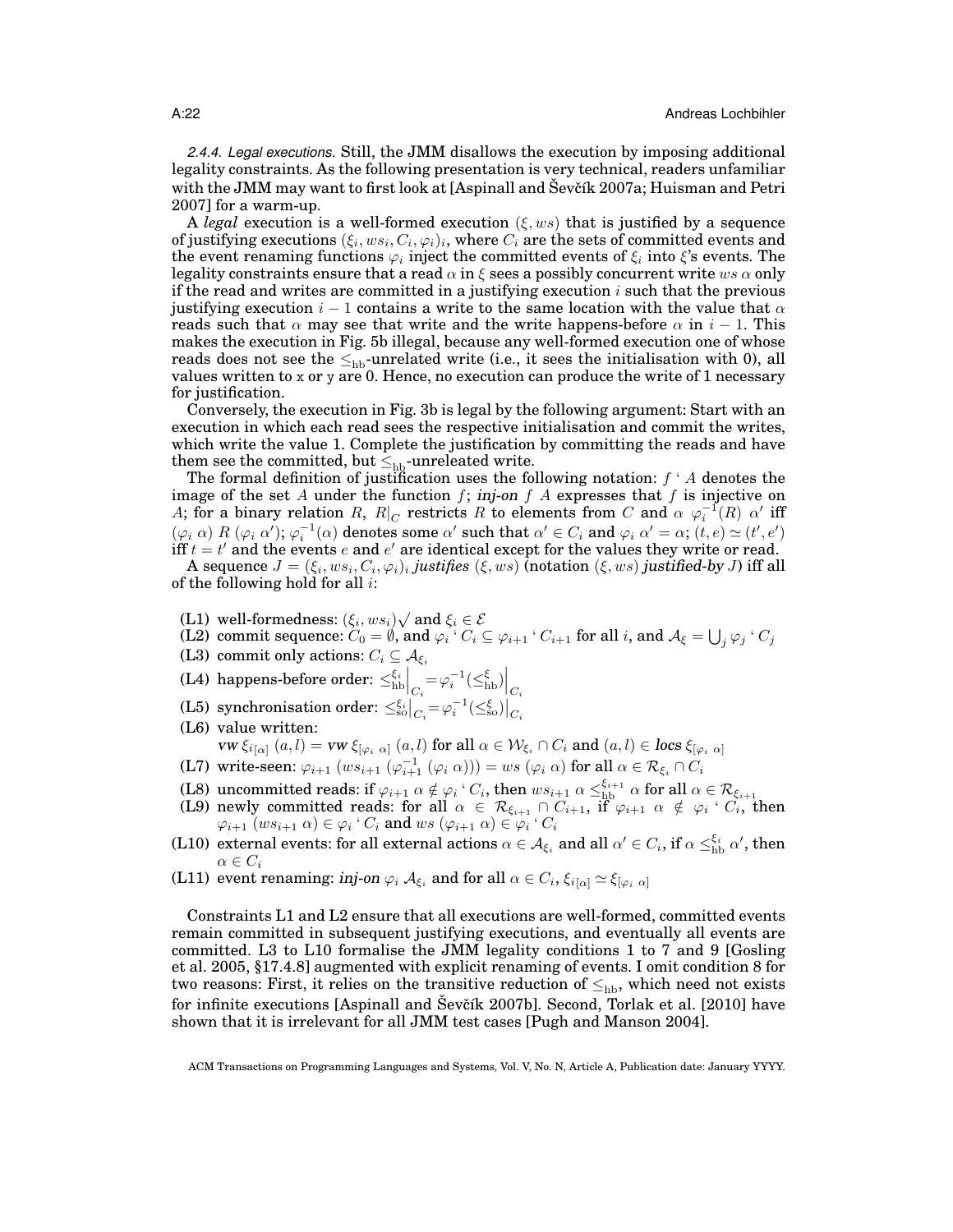#### Making the Java Memory Model Safe A:23 A:23

The novel constraint [L11](#page-21-5) deals with renaming of events. As the above discussion of Figs. [5b](#page-7-2) and [3b](#page-5-2) has shown, legality requires to identify events across executions. The renaming function  $\varphi_i$  injectively maps events from  $\mathcal{A}_{\xi_i}$ , i.e., natural numbers, to natural numbers. [L2](#page-21-2) ensures that the image  $\varphi_i$   $\alpha$  of a committed event  $\alpha$  is again an event of  $\mathcal{A}_\xi$ , and [L11](#page-21-5) demands that the original event  $\xi_{i[\alpha]}$  and the image  $\xi_{[\varphi_i\ \alpha]}$  be identical except for values they read or write. Renamings identify two events  $\alpha$  and  $\beta$ as follows:

- If  $\alpha$  originates from the execution to be justified and  $\beta$  from *i*-th justifying execution, they are identical iff  $\varphi_i \beta = \alpha$ .
- If  $\alpha$  and  $\beta$  come from the *i*-th and *j*-th justifying execution, respectively, they are identical iff  $\varphi_i \alpha = \varphi_j \beta$ .

Note that I require  $\varphi_i$  to be injective on all events of the justifying execution, not only on the committed ones. This way, [L8](#page-21-6) can express that  $\alpha$  has not been committed in a previous justifying execution as  $\varphi_{i+1} \alpha \notin \varphi_i \cdot C_i$ . I will discuss the issue of event identification in more detail in [§2.5.](#page-22-0)

[Cenciarelli et al. \[2007\]](#page-62-1) noted that the legality constraints disallow some desirable compiler optimisations. To fix this, Aspinall and Ševčík [2007a] suggested to weaken the constraints as follows:<sup>16</sup> They drop [L5](#page-21-7) and replace [L4](#page-21-8) and [L9](#page-21-9) with

<span id="page-22-1"></span>[\(L4'](#page-21-8)) for all  $\alpha \in \mathcal{R}_{\xi_i} \cap C_i$ , it is the case that  $ws (\varphi_i|\alpha) \leq_{\text{hb}}^{\xi} \varphi_i|\alpha \text{ iff } \varphi_i^{-1}(ws (\varphi_i|\alpha)) \leq_{\text{hb}}^{\xi_i} \alpha$ , and  $\alpha \nleq^{ \xi_i}_\text{hb} \varphi_i^{-1}(ws (\varphi_i \alpha))$ [\(L9'](#page-21-9)) for all  $\alpha \in \mathcal{R}_{\xi_{i+1}} \cap C_{i+1}$ , if  $\varphi_{i+1} \alpha \notin \varphi_i$  '  $C_i$ , then  $ws \ (\varphi_{i+1} \alpha) \in \varphi_i$  '  $C_i$ 

<span id="page-22-2"></span>This yields *weak justification sequences* and *weak legality*. Note that every justification sequence also satisfies [L4'](#page-22-1) and [L9',](#page-22-2) i.e., legality implies weak legality. [Aspinall and](#page-62-0) Ševčík  $[2007a]$  showed that weak legality suffices for the DRF guarantee. In [§5.2,](#page-49-2) I will show that weak legality also suffices for type safety.

#### <span id="page-22-0"></span>**2.5. Identity of Events Across Executions**

The JLS assumes that every event carries a unique identifier, but justification requires to identify events across executions. Previous JMM formalisations [\[Aspinall](#page-62-0) and Ševčík 2007a; [Cenciarelli et al. 2007;](#page-62-1) [Huisman and Petri 2007\]](#page-63-3) assume that comparable events across executions are identical and thus avoid the problem of identification. However, for a mechanically-checked link between operational semantics and the JMM, I must explicitly construct the events from the program and therefore define identity. As the JLS does not tell how to assign identifiers, I judge whether an identification scheme captures the JMM intent by studying its implications on the allowed behaviours.

In the following, I discuss previous attempts and compare them to my approach with renaming functions. They fall in two groups: In the first group, identity depends only on the event and the execution in which the event occurs. I show that each in this group forbids some desirable behaviour  $(\S 2.5.1)$ . The second group, to which my renaming functions belong, assigns identity based on the whole justification sequence. I discuss the additional expressiveness that they offer ([§2.5.2\)](#page-24-0).

 $^{16}$ In [Aspinall and Ševčík 2007a], they also omit [L10](#page-21-4) as they only consider the constraints relevant for the DRF guarantee, but in [Aspinall and Ševčík 2007b], they keep [L10.](#page-21-4) As noted by [Torlak et al. \[2010\]](#page-64-5), they change [L10](#page-21-4) in [Ševčík and Aspinall 2008; Ševčík 2008]. I keep the original formulation, because their change seems inadvertent: It renders [L10](#page-21-4) vacuous, and they do not mention the change. Rather, their informal description fits the original [L10.](#page-21-4)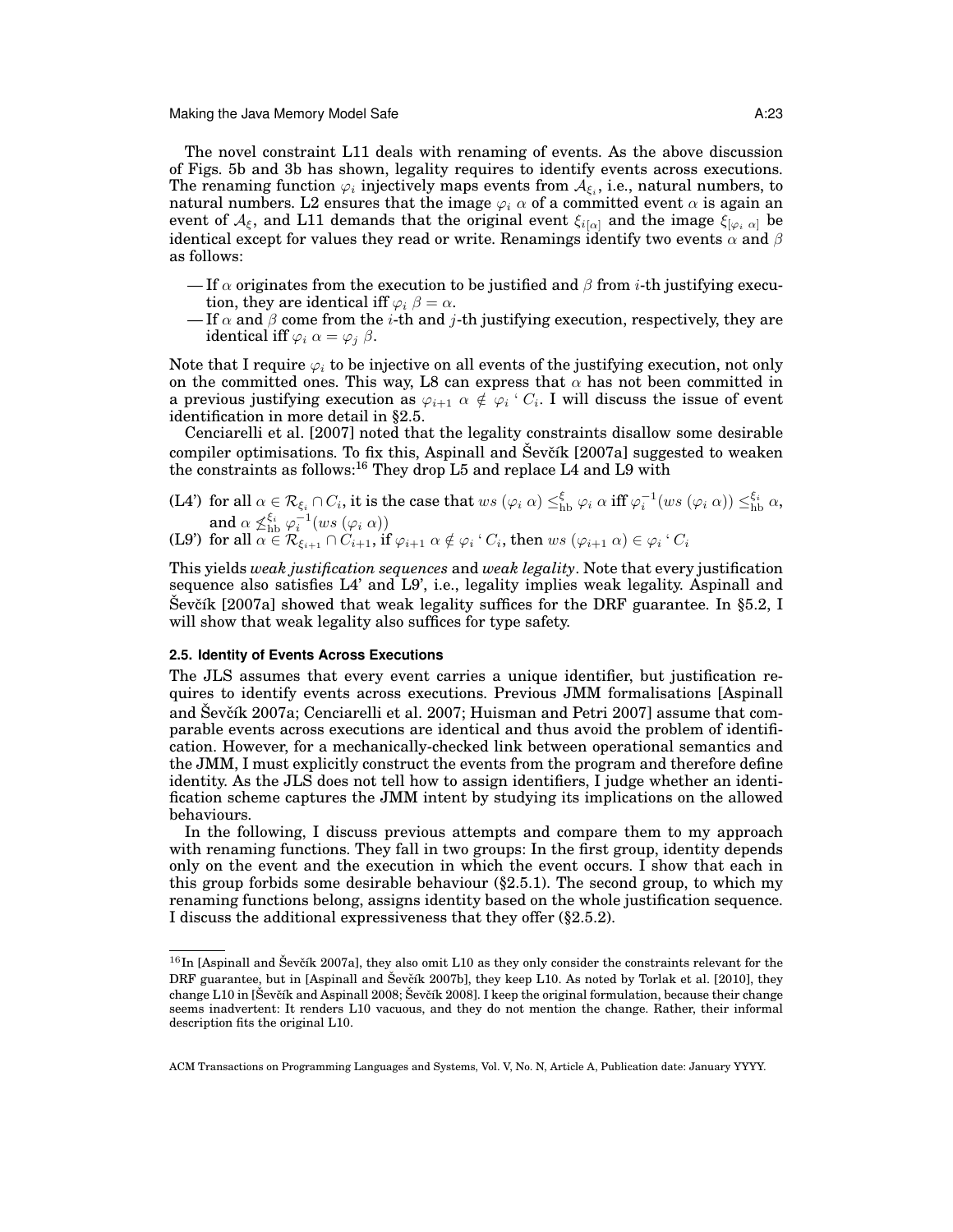<span id="page-23-1"></span>

| initially: $x = y = 0$ ;                                  |                                       |  |  |  |  |
|-----------------------------------------------------------|---------------------------------------|--|--|--|--|
| 1: $r1 = x$ ;                                             | $3: r2 = y;$                          |  |  |  |  |
| 2: if $(r1 == 1)$ $y = 1$ ; $4:$ if $(r2 == 1)$ $x = 1$ ; |                                       |  |  |  |  |
|                                                           | 5: synchronized (new Object()) $\{\}$ |  |  |  |  |
|                                                           | 6: if $(r2 == 0)$ x = 1;              |  |  |  |  |

Fig. 13: JMM test case 6 [\[Pugh and Manson 2004\]](#page-64-12) with additional synchronisation  $(l. 5)$ : the result r1 == r2 == 1 is allowed.

<span id="page-23-0"></span>*2.5.1. Identity Relative to an Execution.* [Polyakov and Schuster \[2006\]](#page-64-14) first noted the problem of event identity. Their approach relies on *lexical scoping*; they identify two events if the same program statement produces them in the same iteration of any surrounding loop. However, they note that their formalisation fails JMM test case 6 (Fig. [13](#page-23-1) without l. 5), in which the writes in l. 4 and l. 6 must be considered identical.<sup>17</sup> They suggest that writes without synchronisation in between could be merged once they have been determined to produce the same value. Still, this fails for the example in Fig. [13,](#page-23-1) which adds redundant synchronisation to JMM test case 6. A compiler can easily determine that the monitor cannot escape  $t_2$  and that the synchronisation is therefore redundant [\[Choi et al. 1999;](#page-62-9) [Ruf 2000\]](#page-64-15). As the JMM always allows to remove such synchronisation [\[Manson et al. 2005\]](#page-63-8), Fig. [13](#page-23-1) is equivalent to JMM test case 6. Therefore, the JMM allows the result  $r1 = r2 == 1$ , too.

Besides identification by lexical scope, [Jin et al. \[2012\]](#page-63-18) suggest two further approaches. *Occurrence* identifies two events of the same thread in two executions if they access the same location and the thread has previously accessed the location the same number of times. *Occurrence-val* additionally distinguishes events by the value that is read or written.

For Fig. [14,](#page-24-1) e.g., the JMM should allow  $r_1 = r_2 = r_3 = 1$ , because a compiler can move ll. 6 and 7 before l. 4; then, the schedule 3, 6, 7, 1, 2, 4, 5 yields the result even under SC. However, neither occurrence nor occurrence-val allows it. Note that one must commit the data race on z first, i.e., ll. 3 and 6; otherwise, no write to x executes and we are stuck with all being 0. Then,  $l. 7$  executes  $x = 1$ , and we can commit the race with l. 1. Since causality constraint [L4](#page-21-8) fixes the happens-before relationships between committed events, the read of z must happen before  $t_3$ 's *first* write  $x = 1$ . But if l. 4 reads 1 from l. 2, the write from l. 5 seizes l. 7's identity, which illegally reverses the happens-before relationship with the read of z.

Note that both occurrence and occurrence-val do allow the result under weak legal-ity. However, it fails for the more intricate example in Fig. [15](#page-24-2) to allow  $r1 = r2 = r3$  $=$  r4  $=$  1. Let me first show how to justify the result under legality – in all executions, I assume that l. 3 reads from l. 8, i.e., ll. 6 to 8 happen before ll. 3 to 5 because v is volatile. First, commit the race on z such that l. 4 sees l. 9. This makes l. 5 write 1, so commit the race with l. 1, such that l. 2 writes 1, too. Finally, commit the race on y such that l. 6 reads 1 from l. 2 instead of the initial value 0. The last step inserts the write

<sup>&</sup>lt;sup>17</sup>To justify r1 == r2 == 1, start with the well-behaved execution in which all reads see the initialisations, i.e., l. 6 writes 1 to x. Then, commit the race on x between l. 1 and l. 6 such that 1 sees l. 7, i.e., l. 2 now writes 1 to 7. In the next step, commit the race on ll. 2 and 3 such that l. 3 sees l. 2. This completes the justification. Note that it is now l. 4 instead of l. 6 that writes 1 to x. As l. 6 has already been committed, their events must be identified, but the lexical approach distinguishes the two writes are distinct. Hence, their model does not allow this justification; and neither the result  $r1 = r2 == 1$ , because the above justification sequence is the only one: To obtain  $r2 == 1, 1, 3$  must see the concurrent write in 1, 2, i.e., one first must have  $r1 == 1$ in a justifying execution. Hence, one must first commit the data race on x such that l. 1 can see the write of 1 to x. As l. 3 can only see y's initialisation, only the write to x in l. 6 executes. However, once l. 3 sees l. 2, it is l. 4 that generates the write to x.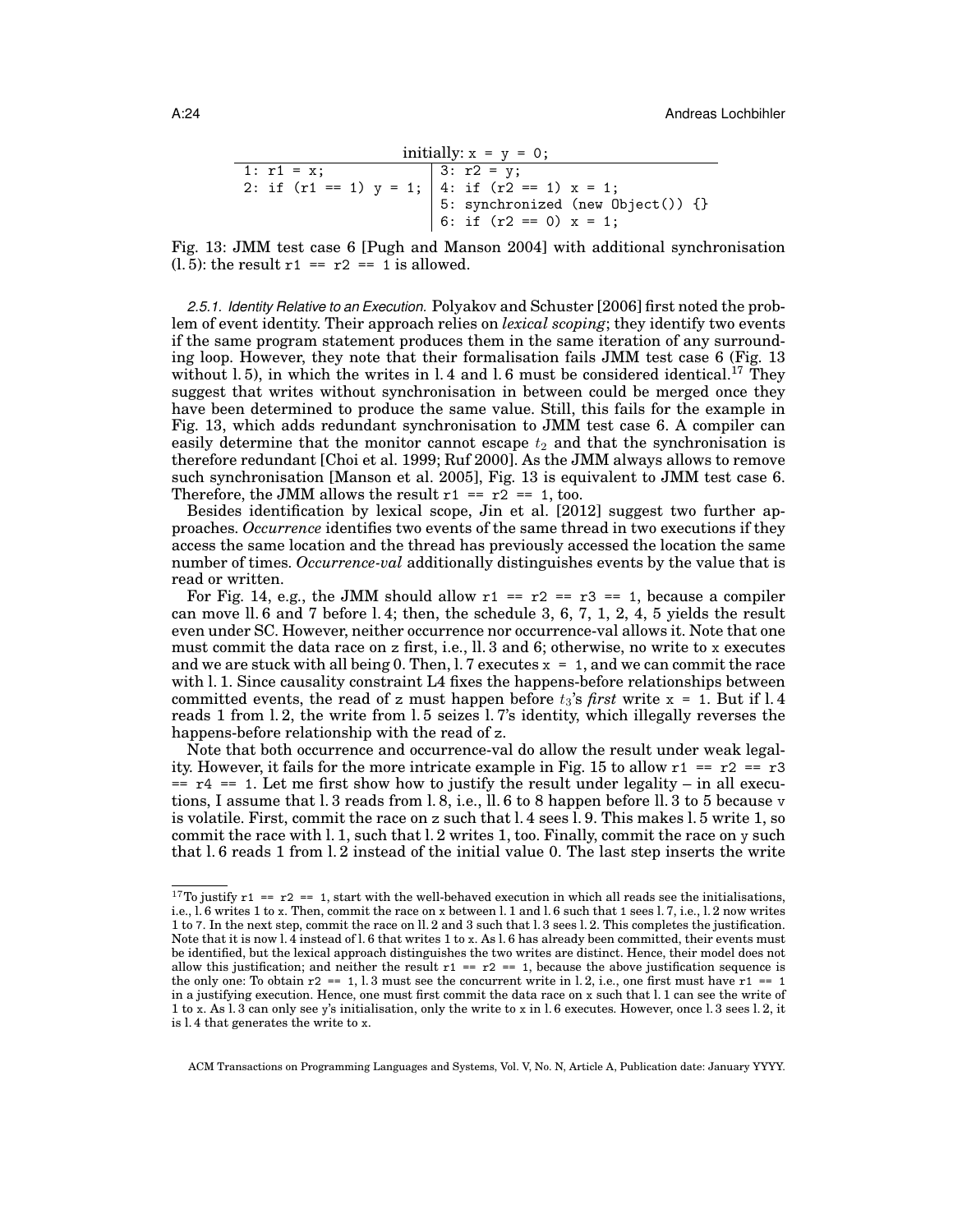$$
\begin{array}{c|cccc}\n & \text{initially: } x = y = z = 0; \\
\hline\n1: r1 = x; & 3: z = 1; & 4: r2 = y; \\
2: y = r1; & 5: if (r2 == 1) x = 1; \\
 & 6: r3 = z; \\
7: if (r3 == 1) x = 1; & \\
\end{array}
$$

<span id="page-24-2"></span><span id="page-24-1"></span>Fig. 14: Occurrence and occurrence-val forbid the result  $r1 = r2 = r3 == 1$ 

initially: 
$$
x = y = z = 0
$$
; volatile  $v = 0$ ;

\n1:  $r1 = x$ ;  $3: r2 = v$ ;  $6: r4 = y$ ;

\n2:  $y = r1$ ;  $4: r3 = z$ ;  $7: \text{if } (r4 == 1) \ z = 1$ ;

\n5:  $x = r3$ ;  $8: v = 1$ ;

\n9:  $z = 1$ ;

Fig. 15: Occurrence and occurrence-val forbid the result  $r1 = r2 = r3 = r4 = 1$ even under weak legality

to z from l. 7. Under occurrence-val, this write seizes the identity of the former write from l. 9. However, l. 7 happens before l. 4 whereas l. 9 may happen concurrently with l. 4, i.e., [L4'](#page-22-1) is violated. As l. 7 seizes the identity of l. 9 in every justification sequence for the execution, both occurrence and occurrence-val forbid the result. Note that the above sequence does justify the result, if the writes in ll. 7 and 9 are not identified.

<span id="page-24-0"></span>*2.5.2. Identity Relative to a Justification Sequence.* The identification scheme by [Torlak](#page-64-5) [et al. \[2010\]](#page-64-5) belongs to the second group. For small Java programs with finite state (loops are unrolled), they use whole-program analysis to compute in advance identifiers for all events. Although they do not provide a declarative description, their model checking algorithm assigns event identities on a per-justification basis. This achieves the same effect as my renaming functions and constraint [L11:](#page-21-5) Their precomputation of sharing enforces  $\xi_{i[\alpha]} \simeq \xi_{[\varphi_i,\alpha]}$  and injectivity is added as a separate constraint for the model checker. Renaming functions have the advantage that I do not need to construct a universe of event identifiers. This simplifies my formalisation considerably.

To appreciate the power of event renaming, consider the JMM causality test case 18 in Fig. [16a](#page-25-0) [\[Pugh and Manson 2004\]](#page-64-12). The original justification sequence by [Pugh](#page-64-12) [and Manson \[2004\]](#page-64-12) for the result  $r1 = r2 = r3 = 42$  is incorrect, and [Sevčík and [Aspinall 2008\]](#page-64-4) claimed that the JMM did not allow it at all. MemSAT by [Torlak et al.](#page-64-5) [\[2010\]](#page-64-5) found a justification sequence, though (Fig. [16b\)](#page-25-1) [personal communication, Oct. 2012]. It relies on different statements performing the same event in different executions.

The justification table in Fig. [16b](#page-25-1) uses the following notation: Each row lists the events of an execution, they are represented by the line number of the statement that produces them; Ix and Iy represent the initialisations of x and y, respectively. Uninteresting events like Start and Finish have been omitted. As before, dashed arrows denote the flow of values, i.e., the read at the tip sees the write at the origin. To visualise the renaming functions  $\varphi_i$ , I have not depicted the events in execution order. Rather, they are in the column of their image under  $\varphi_i.$  For example, for execution  $\xi_4,$  $\varphi_4$  maps the read event of l. 1 to the read event of l. 3 in the final execution  $\xi$ . Shaded events are committed, and a box around a read event indicates that the write it sees is fixed. Remember that the execution *after* the one that commits a read  $\alpha$  is the last (in the justification sequence) to change the write that  $\alpha$  sees [\(L7\)](#page-21-10). For clarity, the justifying executions are shown in Figs. [16c](#page-25-2) to [16f;](#page-25-3) differences to the previous picture are set in bold.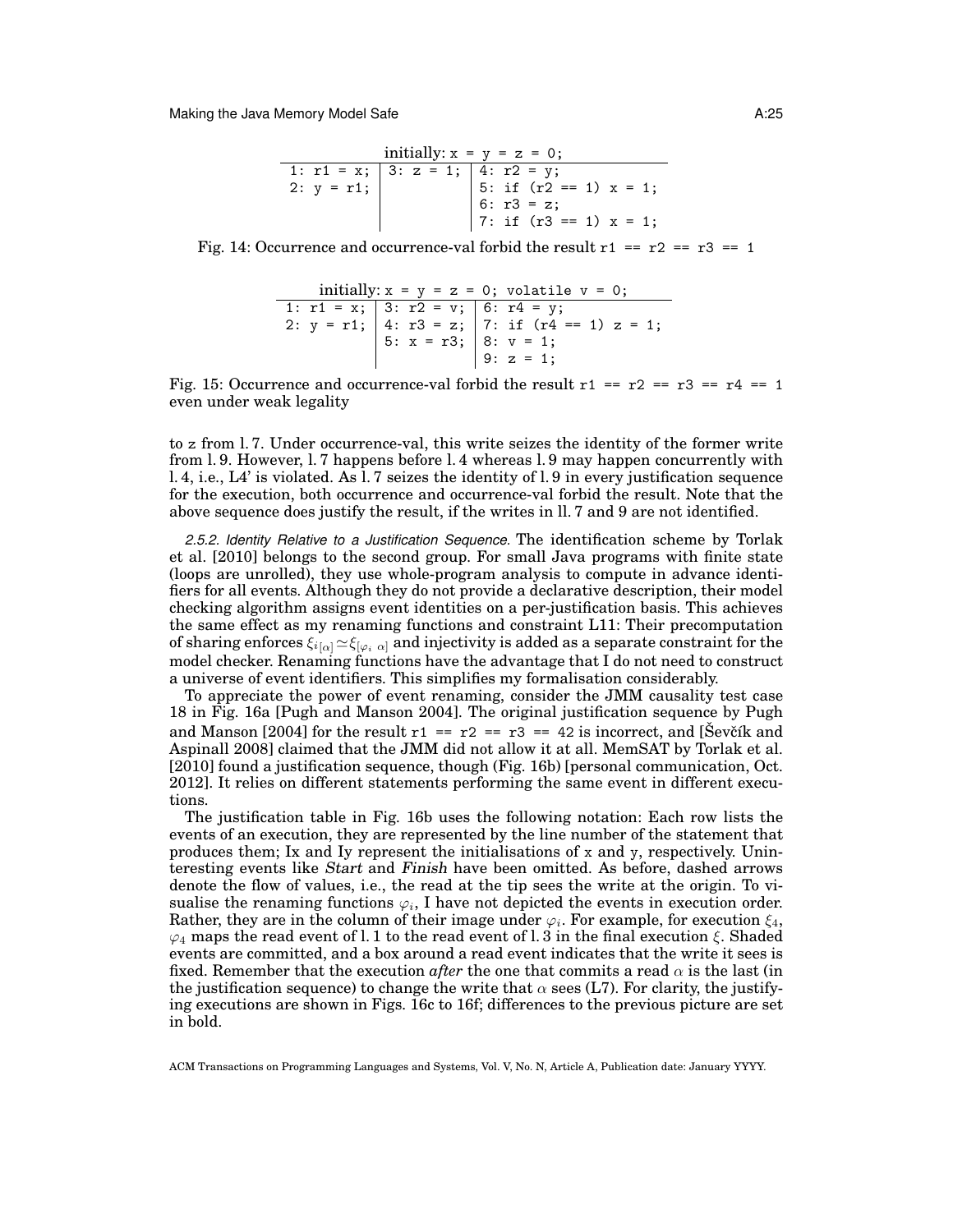<span id="page-25-2"></span><span id="page-25-1"></span><span id="page-25-0"></span>

<span id="page-25-3"></span>Fig. 16: Causality test case 18 [\(a\),](#page-25-0) justification for  $r1 = r2 = r3 == 42$  [\(b\),](#page-25-1) and justifying executions [\(c\)](#page-25-2) to [\(f\).](#page-25-3)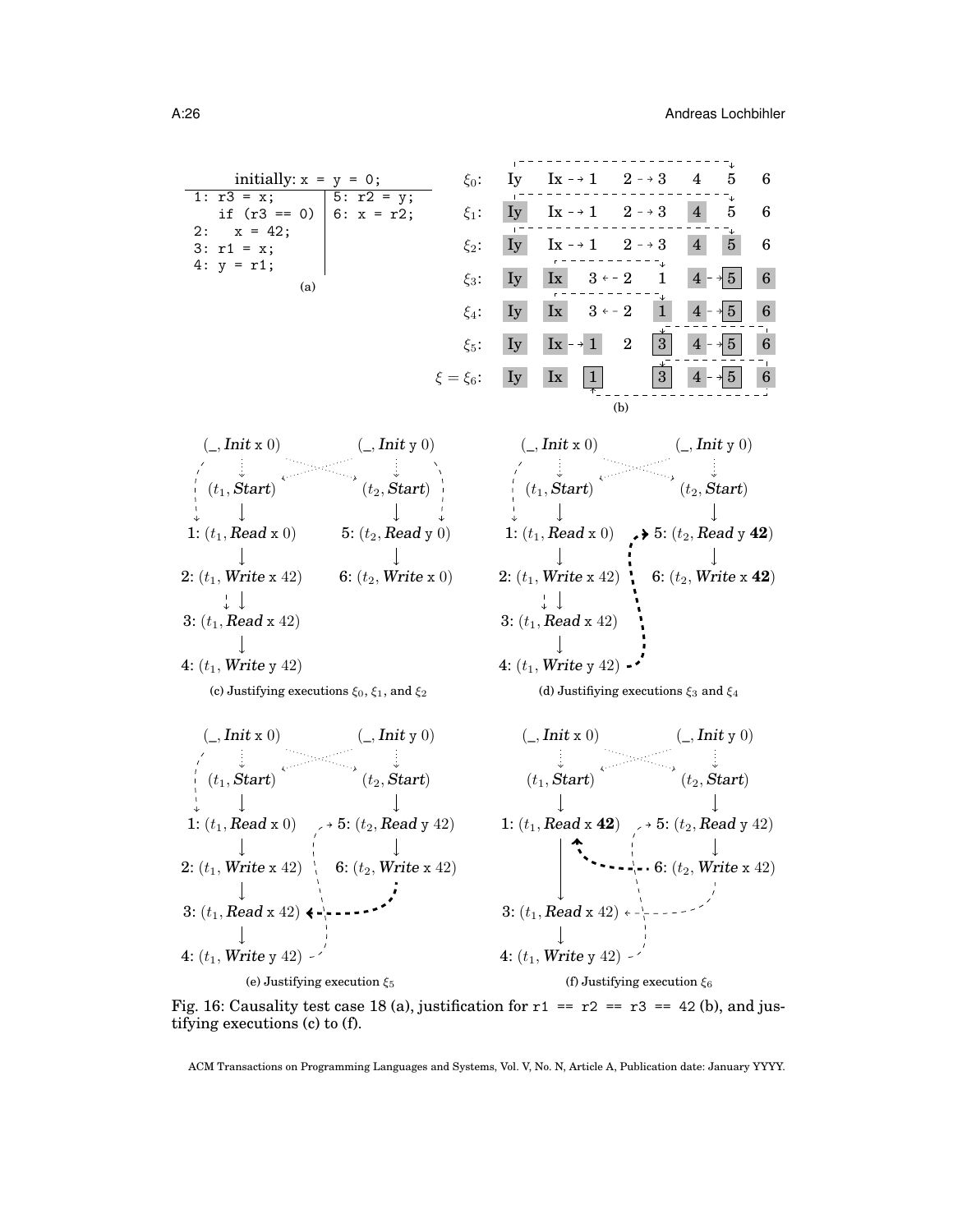```
initially: x = null; b = false;
1: r1 = null;2: if (b)
3: r1 = new Object();
4: r2 = new Object();
5: x = r2;
                         6: if (x := null)7: b = true;
```
Fig. 17: Reordering of allocations allows r1 != null.

The executions  $\xi_0$  to  $\xi_3$  commit the data race on y between ll. 4 and 5. Most interesting is the transition from  $\xi_4$  to  $\xi_5$ .  $\xi_4$  commits the read from l. 1. Note, however, that  $\varphi_4$ identifies this read with the read from l. 3 in  $\xi$ . In contrast,  $\varphi_5$  maps the read from l. 3 to the read from l. 3, i.e., l. 3 generates the committed read from l. 1. Although  $\xi_4$  has already committed the read from l. 1,  $\xi_5$  commits it a second time, because event renaming has decided that they are different events in the final execution. This change between  $\varphi_4$  and  $\varphi_5$  is allowed, because we have not yet committed any events that happen between between ll. 1 and 3. Otherwise, [L4](#page-21-8) would be violated. The rest of the justification is standard,  $\xi_6$  merely changes l. 1 to see l. 6 like in the final execution.

In fact, justification of  $r1 = r2 = r3 == 42$  requires event renaming: Any justification sequence must first commit the race on y to get 42 into r2 and r3. Hence,  $\xi_0$  to  $\xi_3$  are canonical in any such justification. Now, suppose we commit l. 1 in  $\xi_4$  and set its write from  $\xi$  to l. 6 in  $\xi_5$ , but  $\varphi_4$  1 =  $\varphi_5$  1. Then, l. 2 would no longer execute in  $\xi_5$ , i.e., the uncommitted read in l. 5 would have to see the initialisation and the committed l. 6 could not produce the value 42 any more as required by [L6.](#page-21-11) Alternatively, we could try to commit l. 3 before l. 1 such that l. 3 reads from l. 6. However, [L9](#page-21-9) requires that we commit l. 2 before changing the write-seen to an  $\leq_\mathrm{hb}$ -unrelated write, but we must not commit l. 2 because it has no match in the final execution. With weak legality, the latter also yields a justification, because [L9'](#page-22-2) does not require l. 2 to be committed.

## <span id="page-26-0"></span>**2.6. Non-deterministic allocators**

Identity of events across execution also influences the identity of values and addresses. Legality condition [L6](#page-21-11) requires that committed writes write identical values – and a value may be an address. In my model, two addresses are identical iff they have the same concrete representation. Then, however, the allocator must be non-deterministic; otherwise, the compiler may not reorder allocations. Figure [17](#page-26-1) shows a counterexample for any deterministic allocator that picks the next fresh address based only on its internal state  $\sigma$ .<sup>18</sup> To get the result r1 != null, l. 3 has to execute, i.e., l. 2 reads true from b and therefore sees the write in l. 7. Thus, the read in l. 6 has to see the write from l. 5 – otherwise, l. 7 does not execute at all. This result should be allowed, because a compiler can move ll. 4 and 5 before l. 2.

This execution  $\xi$  has two data races that we must justify, namely on x (ll. 5 and 6) and b (ll. 2 and 7). The justification sequence starts with the well-behaved execution  $\xi_0$  of ll. 1, 2, 4, 5, 6. First (execution  $\xi_1$ ), we commit the write to x in 1.5, say of the address  $a_0$ . By [L6,](#page-21-11) the final execution  $\xi$  has to write the identical address  $a_0$  in l.5. Note that in execution  $\xi_1$ , l. 2 sees b's initialisation, so l. 4 is the only allocation. From this, we deduce that the allocator always returns  $a_0$  as the first fresh address for an object of class 0bject. In  $\xi$ , however, the first such allocation occurs in l. 3, so r1 =  $a_0$  in ξ. As the allocator always returns a fresh address (see assumption [A4](#page-37-0) in [§3.2](#page-36-0) below), it returns a different address  $a_1$  for l. 4 in  $\xi$ , which contradicts that l. 5 writes

<sup>&</sup>lt;sup>18</sup>Allocators whose strategy depends on external data such as lexical scoping cause problems like scopebased event identities in [§2.5.1](#page-23-0) do.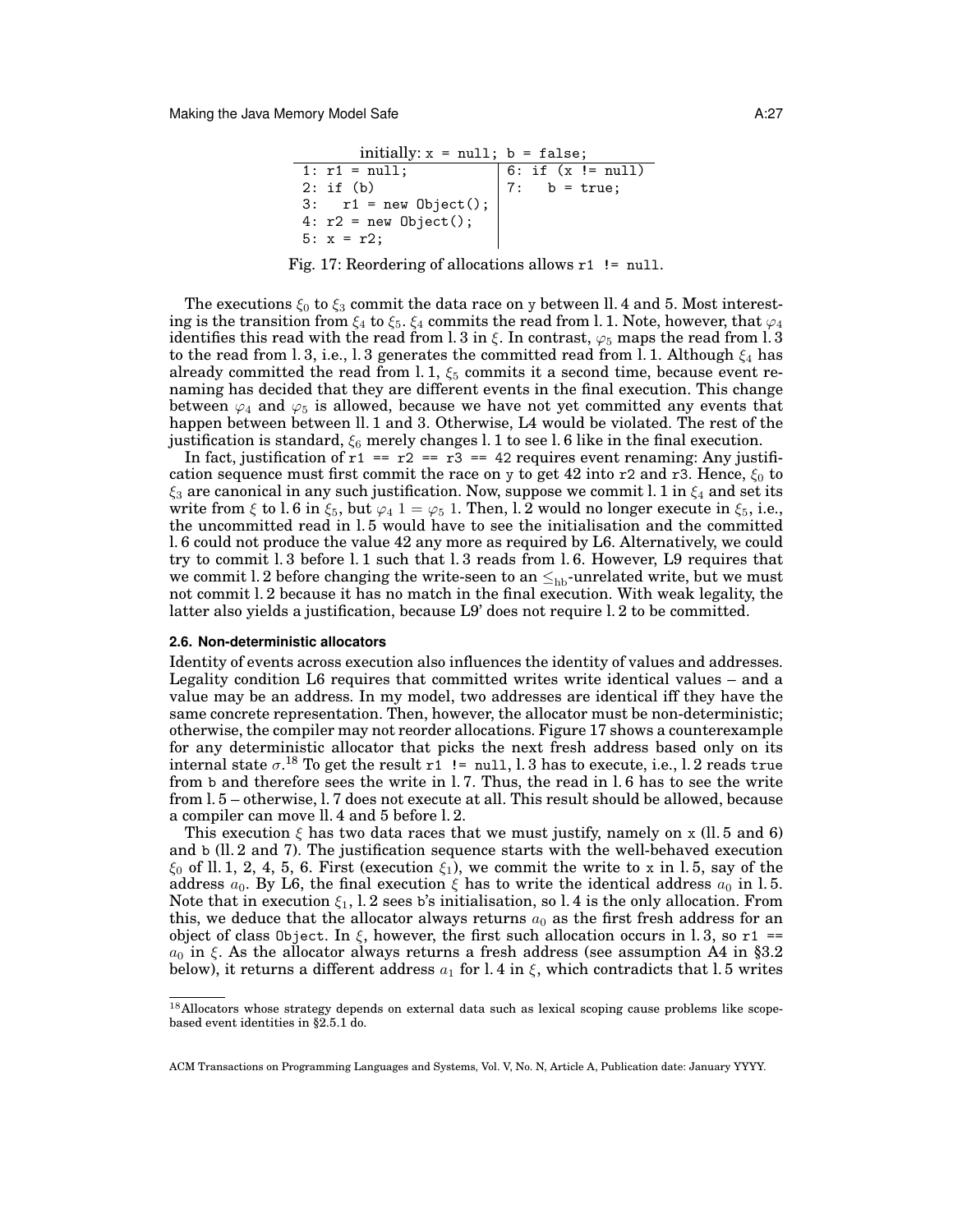<span id="page-27-3"></span><span id="page-27-2"></span><span id="page-27-1"></span>class  $A \{ int f; \}$ initially:  $x = y = null;$ 1:  $r1 = x$ ; if (r1 != null) 2:  $r2 = r1.f;$  $3: r3 = new A()$ ;  $4: y = r3;$ 5:  $\overline{r4} = y;$ 6:  $x = r4$ ; (a)  $(t_1,\textit{Start})$  + 1:  $(t_1, Read \times a)$ 2:  $(t_1, Read (a, A::f) 0)$  $\hat{B}$ :  $(t_1,$  Alloc a A)  $4:$   $(t_1, Write y a)$  $(t_1, \text{Finish})$  $(t_2, Start)$ 5:  $(t_2, Read\ y\ a)$ 6:  $(t_2, Write \times a)$  $(t_2, \textit{Finish})$ (b)

Fig. 18: Program with an execution in which the read in l. 2 sees the initialisation from l. 3, which occurs later in the program text

 $a_0$ . Thus, a deterministic allocator does not allow the result r1  $\cdot$  ! = null, i.e., it does not allow reordering of allocations in general. In contrast, the non-deterministic allocators from [§2.1](#page-11-1) allow r1 != null, because they are free to pick another address  $a_1$  for the allocation in l. 3.

Alternatively, I could have introduced address renaming functions in [L6,](#page-21-11) similar to the event renaming functions. Then, allocators could be deterministic, but it is not clear what properties the address renaming functions should have. Note that nondeterministic allocators in the model do not require non-deterministic allocators in a real implementation. Just like a VM does not have to produce all behaviours that the JMM allows, the allocation strategy of the implementation merely must be predicted by the model.

#### <span id="page-27-0"></span>**2.7. Initialisations**

Apart from identifying events across executions, justification also complicates memory initialisation. Previous machine-checked formalisations have omitted the initiali-sation business [Aspinall and Ševčík 2007a; [Huisman and Petri 2007\]](#page-63-3). Ševčík [2008] assumes that a special thread initialises all necessary locations and terminates before the normal threads start. Unfortunately, this does not work for infinite executions that allocate infinitely many objects, because the initialising thread does not terminate. Moreover, a special initialisation thread conflicts with the final field semantics extension to the JMM, which requires to know which thread created which object [\[Gosling](#page-63-0) [et al. 2005,](#page-63-0) §17.5.1].

Therefore, in my model, it is dynamic memory allocation which produces the initialisation writes (Alloc). Hence, they occur in the trace of a thread when it allocates the object. Figure [18](#page-27-1) shows an example, a variation of Fig. [7;](#page-12-3) thread  $t_1$  generates the events as shown from top to bottom. For the JMM, the execution order orders alloca-tions before all other events (Eq. [2\)](#page-19-2). Hence, in any well-formed execution  $\xi$ , allocations happen before all other events, because allocations synchronise with Starts and every thread produces its *Start* event  $\prec$ -before all of its other events. In Fig. [18b,](#page-27-2) e.g., the allocation in l. 4 precedes all others in program order and happens-before order.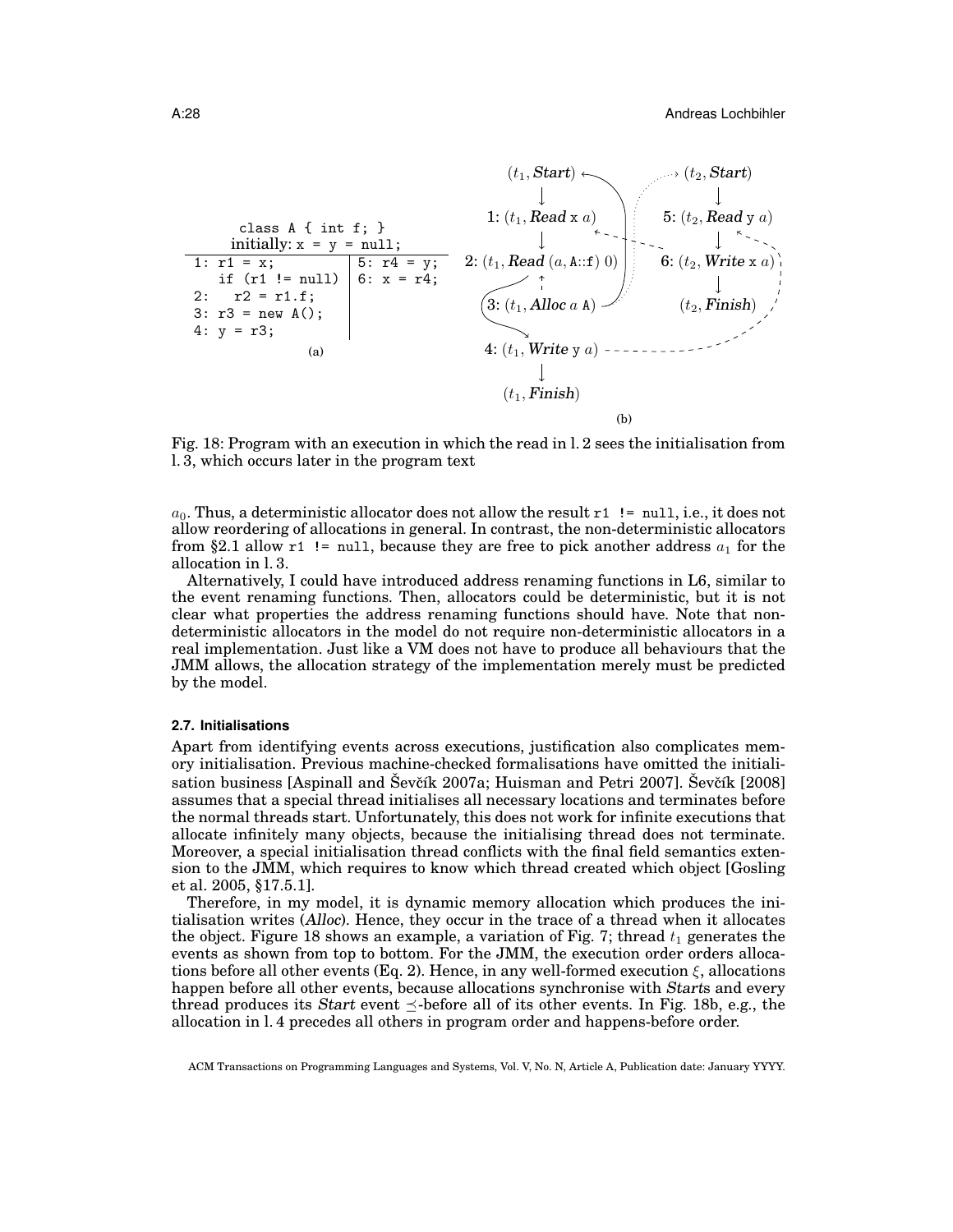<span id="page-28-1"></span>Making the Java Memory Model Safe A: 29 A: 29

|    | class $A \{ int f; \}$ class $B \{ int g; \}$ |  |                  |  |  |
|----|-----------------------------------------------|--|------------------|--|--|
|    | initially: $x = y = z = w = null;$            |  |                  |  |  |
|    | while $(true)$ {                              |  | while $(true)$ { |  |  |
|    | 1: $r1 = x;$                                  |  | 9: $r7 = y;$     |  |  |
|    | if $(r1 != null)$ {                           |  | $10: x = r7;$    |  |  |
| 2: | $r2 = r1.f;$                                  |  | 11: $r8 = w;$    |  |  |
| 3: | $r3 = new B()$ ;                              |  | 12: $z = r8;$ }  |  |  |
| 4: | $w = r3;$ }                                   |  |                  |  |  |
| 5: | $r4 = z$ ;                                    |  |                  |  |  |
|    | 6: if $(r4 != null)$ $r5 = r3.g;$             |  |                  |  |  |
|    | 7: $r6 = new A();$                            |  |                  |  |  |
| 8: |                                               |  |                  |  |  |

Fig. 19: A program that has an infinite execution whose finite prefixes are eventually all ill-formed.

This ensures that every program has a well-behaved execution, i.e., each read sees a write that happens before it, and consequently also at least one legal execution. However, this also complicates the model: In Fig. [18,](#page-27-1) the read in l. 2 sees the allocation which always executes after l. 2. In general, such subsequent allocations might depend on the values read. As initialisations are considered to having taken place at the start (instead of when allocations generate them), the JMM legality constraints cannot catch such causality cycles. Consequently, the proofs have to take care of that themselves, see [§3.4](#page-39-0) and [§5.2](#page-49-2) for examples.

## <span id="page-28-0"></span>**2.8. Non-termination**

Since allocations are special, I must consider complete executions, which may be infinite. I show that considering only finite prefixes of executions does not work, as the single-threaded semantics generates the initialisation events only at allocations. First, reconsider Fig. [18](#page-27-1) to illustrate the idea. Recall that the allocation event  $(t_1,$  Alloc  $a \Lambda$ ) initialises a's field f and happens before all other shown events, although the singlethreaded semantics generates it after ll. 1 and 2. Take the prefix of this execution up to l. 2. The prefix is ill-formed, because  $(t_1,$  Alloc  $a \Lambda)$  is not part of it and l. 2, therefore, sees no write.

For Fig. [18,](#page-27-1) one could extend the affected prefix a bit (e.g., with the allocation event) and obtain a well-formed prefix again. However, for Fig. [19,](#page-28-1) this is impossible. The program intertwines two copies of Fig. [18a](#page-27-3) and repeats them infinitely often. Consider the infinite execution in which each instance of l. 1 reads the address via ll. 9 and 10 of the object allocated in l. 7 of the same loop iteration and each instance of l. 5 reads via ll. 11 and 12 the address of the object allocated in l. 3 of the *next* iteration. This execution is legal. However, all finite prefixes that include at least one instance of l. 2 are ill-formed: Suppose such a prefix was well-formed. Let  $\alpha_2$  denote the last instance of l. 2 in the prefix and i the corresponding loop iteration ( $\alpha_2$  exists because the prefix is finite). By assumption,  $\alpha_2$  reads the default value that the allocation from the *i*-th instance of l. 7 writes, i.e., the prefix also contains this allocation. Hence, the prefix also contains the *i*-th instance of  $l, 5$  – which reads the address of the object that  $l, 3$ will allocate in the  $i + 1$ -th iteration – and therefore also the read is 1.6 in the *i*-th loop iteration. As the prefix is well-formed and the read can only see the allocation, the prefix also contains the  $i + 1$ -th instance of l. 3 – and thus also l. 2's  $i + 1$ -th instance. This contradicts  $\alpha_2$  being the last instance of l. 2, i.e., no such prefix is well-formed.

The program in Fig. [19](#page-28-1) produces neither a final state nor intermediate output, so this execution is not observable from the outside. However, a simple extension remedies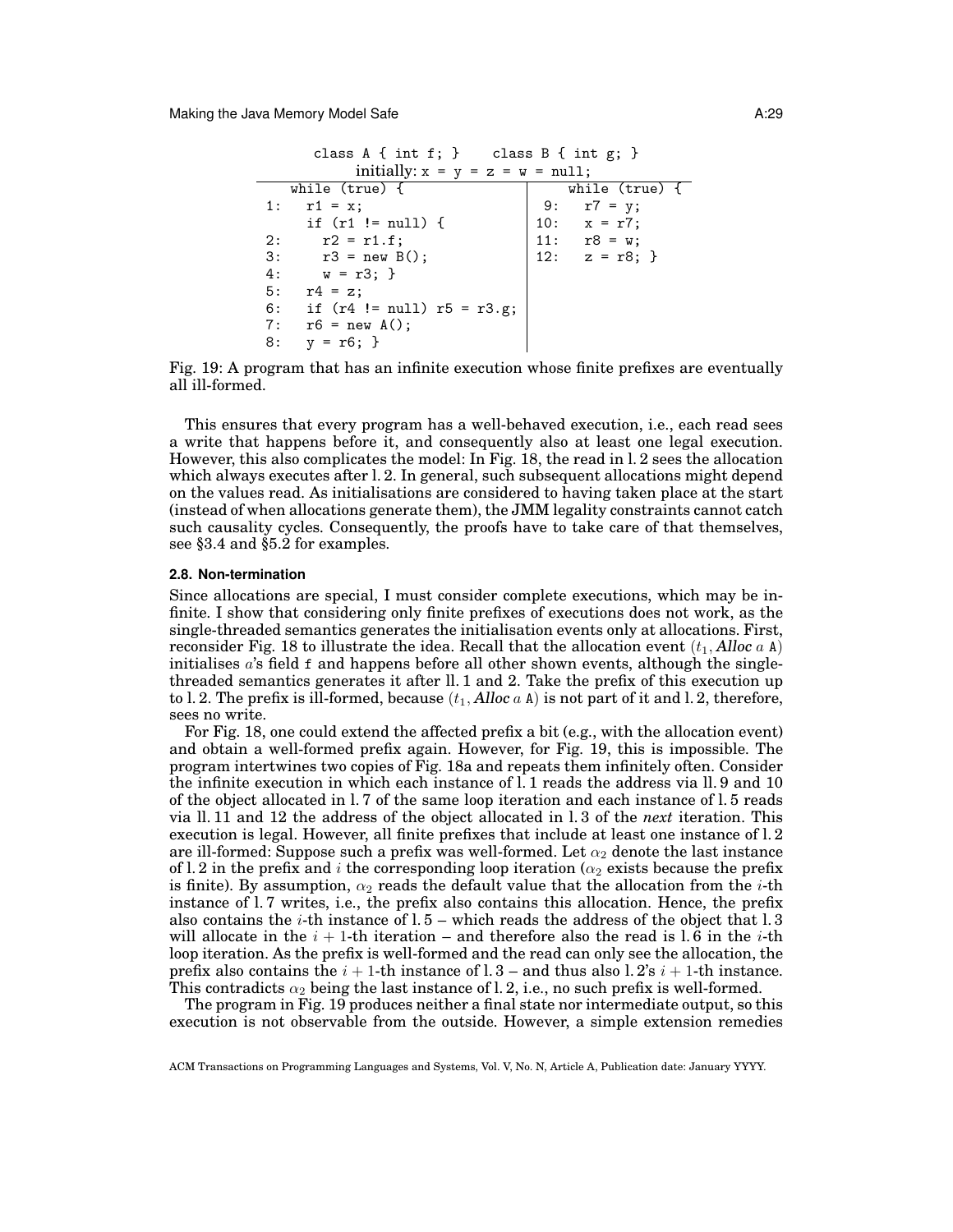this: At the end of each iteration, let  $t_1$  output the values of r1, r3, and r4 from the *previous* iteration – this requires another three local variables to save their values till the next iteration, but this shift does not generate additional events. Then, the execution is observable. Note that the loop must not output these local variables in the current iteration, because the write to w in the next iteration must be committed before the read of z can read its value (via ll. 11 and 12). As [L10](#page-21-4) requires to commit the output no later than the write, the justification can no longer change the read value. Shifting output by one iteration lets the output happen after the write to be committed and [L10](#page-21-4) is easy to abide by.

In this example, the trace is infinite. Yet, some programs, e.g., while (true) ;, also run forever without producing any events, i.e., diverge. The JMM covers this case with thread divergence events. They "model how a thread may cause all other threads to stall and fail to make progress" [\[Gosling et al. 2005\]](#page-63-0). Thread divergence events and deadlock can be observed as a "hang" action.

My approach with the coinductive trace definition does not need thread divergence events. If a thread can diverge in state  $s$ , an infinite derivation with S[TEP](#page-16-3) yields s  $\downarrow$  repeat  $\parallel$ , where repeat  $\parallel$  denotes the infinite list of empty lists. It is coinductiveness that allows such infinite derivations. Since concat (repeat  $\lbrack \rbrack$ ) =  $\lbrack \rbrack$ , the trace of the diverging program does not contain any events. In particular, I need not include infinitely many thread divergence events to stop other threads from executing. Neither do I require explicit hang events. If a finite trace does not contain Finish events for all spawned threads, the program has either diverged or deadlocked – or the semantics got stuck, but type safety shows that this is not possible ([§5\)](#page-49-1).

Moreover, the coinductive definitions (and coinduction as proof principle) allows to treat finite and infinite executions uniformly – as can be seen in [§3.](#page-31-0) This is important because the above example shows that one must be very careful in approximating infinite executions by their finite prefixes.

#### <span id="page-29-0"></span>**2.9. Spurious Wake-Ups and Deadlock**

The JLS allows, but does not require JVMs to perform "spurious wake-ups" [\[Gosling](#page-63-0) [et al. 2005,](#page-63-0) §17.8.1], i.e., return from a call to wait without interruption and notification. Spurious wake-ups are a delicate matter, because they affect when programs are correctly synchronized. For example, the program in Fig. [20a](#page-30-2) is correctly synchronized iff spurious wake-ups are not allowed. Only two accesses conflict, namely the write in l. 1 and the read in l. 8. If spurious wake-ups were not allowed, there is only one sequentially consistent execution that contains l. 8 (Fig. [20b\)](#page-30-3). Line 8 can only execute after 1.6 has terminated normally, i.e,  $t_2$  has been notified. However, only  $t_1$  can do so and the write precedes the notification in  $t_1$ 's synchronized block. When  $t_2$  returns from wait, it reacquires m's lock, which  $t_1$ 's unlocking synchronises with. Hence, l. 1 happens before l. 8. Without spurious wake-ups, this is the only SC execution with conflicting accesses, so Fig. [20a](#page-30-2) would be correctly synchronized.

However, Java allows spurious wake-ups, and with spurious wake-ups, the execution in Fig. [20c](#page-30-4) is also SC. Now,  $t_2$  spuriously wakes up before the notification and leaves the synchronized block. Hence, ll. 1 and 8 may happen in parallel, i.e., there is a data race, so Fig. [20a](#page-30-2) is *not* correctly synchronised.

In my semantics, threads can wake up spuriously, but they do not have to. Two rules apply for a thread t calling wait on monitor m provided that t is not interrupted and has locked m. The one releases the lock on m and suspends t to m's wait set; t then waits until it is notified or interrupted. The other only releases the lock on  $m$ , i.e., t instantaneously wakes up spuriously. Since I do not model a specific scheduler,  $t$  may postpone to reacquire  $m$ 's lock as long as other threads make progress. Hence,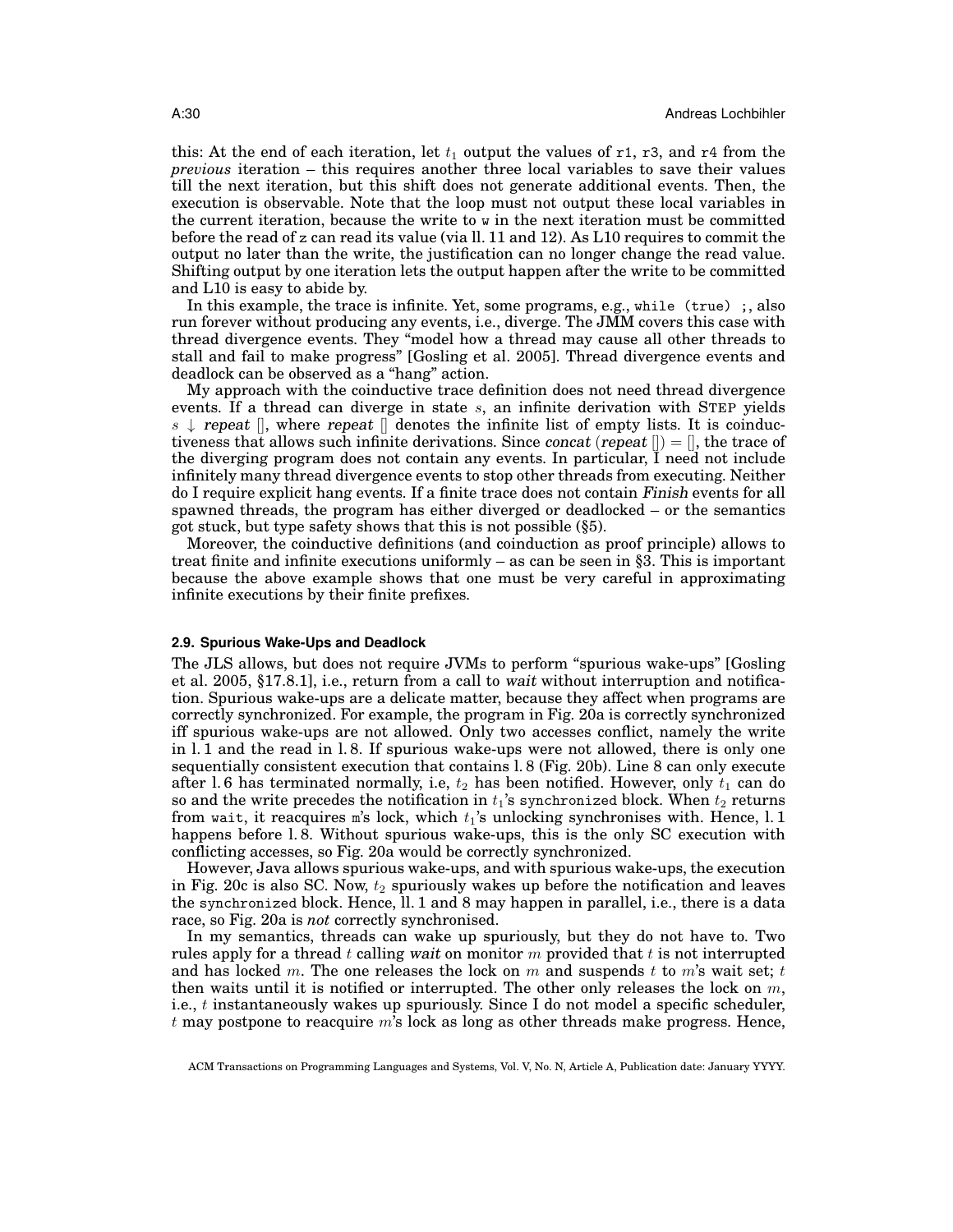<span id="page-30-4"></span><span id="page-30-3"></span><span id="page-30-2"></span><span id="page-30-1"></span>

Fig. 20: Two sequentially consistent executions for the given program which contain 1.8.  $\rightsquigarrow$  denotes the global SC order.

instantaneous wake-ups cover all spurious wake-ups, because other threads cannot tell whether another thread has woken up spontaneously.

A simpler model for spurious wake-ups would be to include a rule without preconditions that removes any thread from any wait set any time. However, this does not work well with considering complete traces as discussed in [§2.8:](#page-28-0) If there is at least only one possibility for reduction, one such will be taken. This assumption is also the basis for type safety proofs via progress and preservation. However, this can enforce spurious wake-ups (rather than discouraging them as the JLS does). Consider, e.g.,

<span id="page-30-0"></span>
$$
\verb|m = new Object(); synchronized (m) { m.wait(); }\ print "X"; (P4)
$$

When run with Oracle's Hotspot and OpenJDK VMs, this program with only one thread deadlocks, because the thread waits forever for being notified or interrupted, but there is no thread to do so. Hence, it never prints X.

With the simpler model for spurious wake-ups, such a deadlock could not occur. The semantics would wake-up the thread and run it to completion, i.e., the program would always print X and terminate. My semantics produces both behaviours: If the call to wait chooses to instantaneously wake up, the program prints X and terminates. Otherwise, it chooses to wait in the wait set and deadlocks.

However, my model requires additional inter-thread events to implement wait sets. In particular, notify and notifyAll are more than no-ops and spurious wake-ups as the JMM suggests. For example, [P5](#page-31-2) always terminates in Java, as the following reasoning shows. Note that the program is correctly synchronised, i.e., by the DRF guarantee, we only need to consider SC executions. If  $t_1$  runs first, it enters m's wait set, but  $t_2$  notifies it and notifications must not get lost, so both terminate. Otherwise,  $t_2$  runs first; the notification has no effect, but  $t_1$  does not call wait either. Yet, if I implemented notify as

ACM Transactions on Programming Languages and Systems, Vol. V, No. N, Article A, Publication date: January YYYY.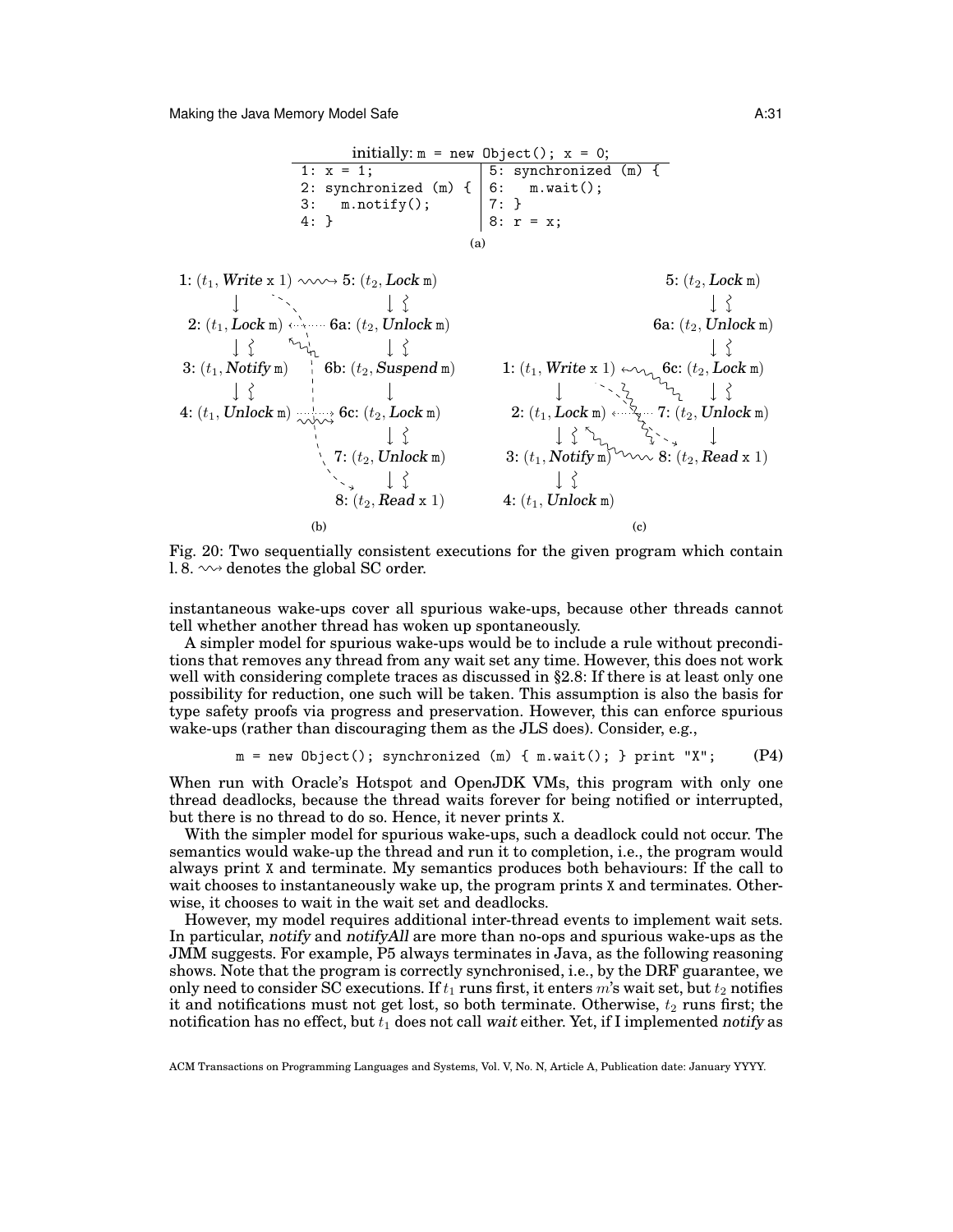<span id="page-31-3"></span>

| $initially: m = new Object();$ |                 |  |             |                                                                                                                                     |          |  |  |  |
|--------------------------------|-----------------|--|-------------|-------------------------------------------------------------------------------------------------------------------------------------|----------|--|--|--|
|                                |                 |  |             | 1: synchronized (m) $\{ \vert 4: \text{ synchronized (m) } \{ \vert 8: \text{ synchronized (m) } \{ \vert 6: \vert 1 \vert 1 \} \}$ |          |  |  |  |
|                                | $2: m.wait()$ ; |  |             | $\vert 5:$ t1.interrupt(); $\vert 9:$ m.wait();                                                                                     |          |  |  |  |
| $3: \mathcal{F}$               |                 |  |             | $6:$ m.notify();                                                                                                                    | $10: \}$ |  |  |  |
|                                |                 |  | $7 \cdot 7$ |                                                                                                                                     |          |  |  |  |

Fig. 21: Program for which Oracle's HotSpot VM determines that notification causes  $t_1$ to return from m's wait set

a no-op (hoping that the thread to notify wakes up spuriously), [P5](#page-31-2) could also deadlock, if the call to wait chooses not to spuriously wake up instantaneously.

<span id="page-31-2"></span>
$$
\begin{array}{ll}\n\text{initially: } m = \text{new Object(); } x = 0; \\
\text{1: synchronized (m) { 5: synchronized (m) {}} \\
\text{2: if (x == 0)} & 6: \text{ m.notify();} \\
\text{3: m.wait();} & 7: x = 1; \\
\text{4: } & 8: \end{array} \tag{P5}
$$

## <span id="page-31-1"></span>**2.10. Consistency of Interruption and Notification**

While a thread  $t$  is in a wait set, i.e., it has called wait, but the call has not yet returned, it may be notified and interrupted simultaneously. The JLS demands that  $t$ determine an order over these causes and behave accordingly. That is, if the notification comes first, t's interrupt flag is set and the call returns normally. If the interrupt comes first, t's call throws an InterruptedException, but the notification must not be lost, i.e., another thread in the wait set must be notified, if there is any.

My semantics implements these requirements as follows. In case of an interrupt, the call to interrupt atomically removes  $t$  from the wait set (event WakeUp in I[NTR](#page-15-2)) and the interleaving semantics remembers that  $t$  has left the wait set due to an interrupt. After t has reacquired its lock, it throws the exception. Similarly, notify removes one thread from the wait set and the interleaving semantics ensures that it will continue normally. For details of the implementation, see [\[Lochbihler 2012b\]](#page-63-2). This also ensures that the order of causes is consistent with the other orders of the JMM, in particular  $\leq_{\text{hb}}$ .

However, the JLS does not require this order to be consistent. In fact, Oracle's HotSpot 6 and 7 sometimes choose an inconsistent order, e.g., for the program in Fig. [21.](#page-31-3) When  $t_1$  and  $t_3$  both enter m's wait set before  $t_2$  acquires m's monitor,  $t_1$ returns normally with its interrupt flag set and  $t_3$  is deadlocked in the call to wait. Hence,  $t_1$  determines that the notification preceded the interrupt, although the interrupt happens before the notification in  $t_2$ . Note that  $t_1$  does not wake up spuriously, because otherwise, the notification would have to reach  $t_3$  and  $t_3$  therefore would have to complete normally.

My semantics cannot produce this behaviour, because its ordering of causes is always consistent. In principle, it would be easy to adjust my semantics to model HotSpot's behaviour, but this would not solve the problem. Actually, the semantics should predict *all* allowed behaviours, but the current architecture does not support this. I leave this as future work.

## <span id="page-31-0"></span>**3. THE DATA RACE FREEDOM GUARANTEE**

The JMM promises that correctly synchronised programs behave as if they were executed under sequential consistency. In this section, I recapitulate the definitions and identify the assumptions of this guarantee ([§3.1\)](#page-32-0). Then, I show that source code and bytecode indeed satisfy these assumptions ([§3.2](#page-36-0) to [§3.6\)](#page-45-0).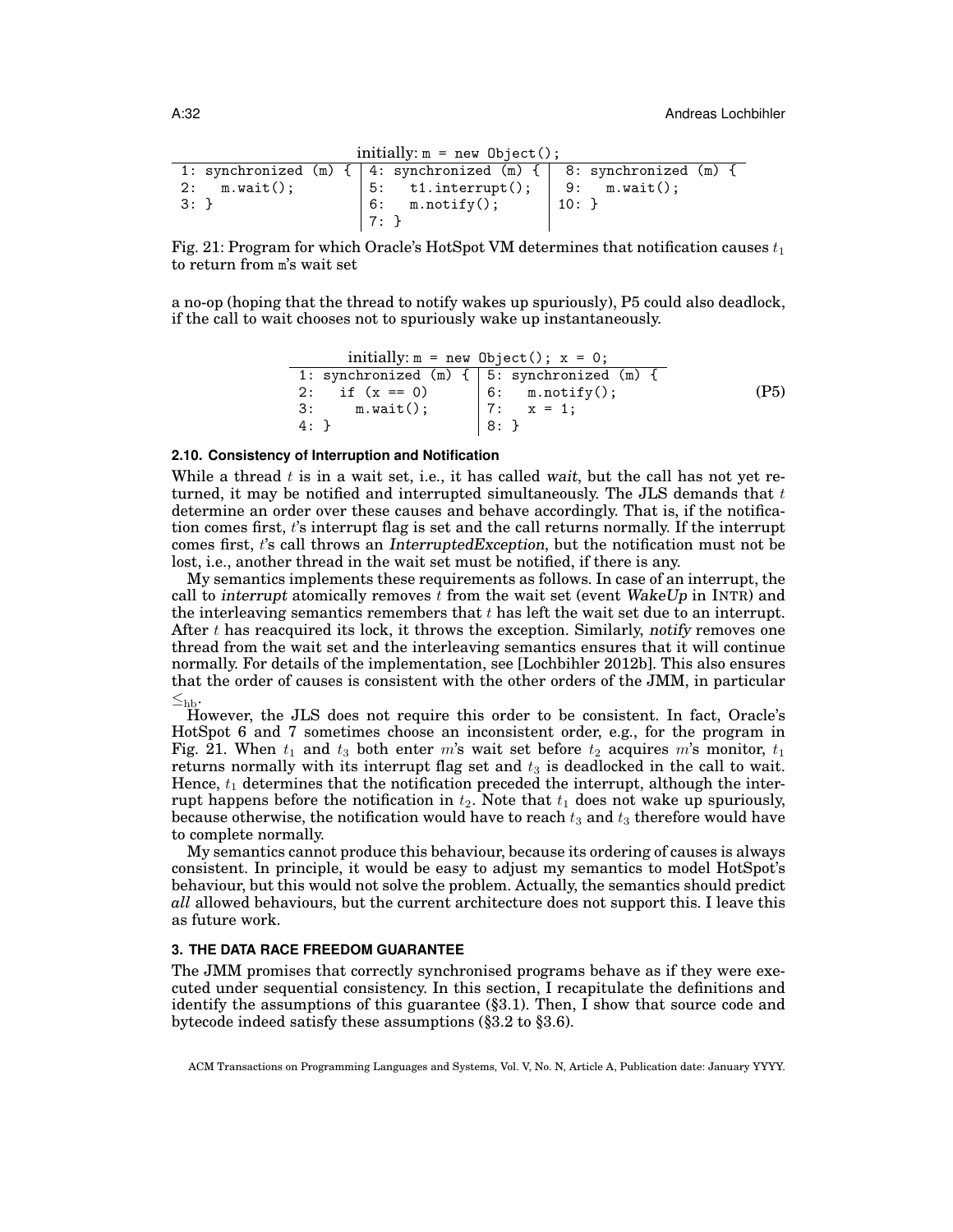The proof of the DRF guarantee extends over all layers of the semantics stack (Fig. [6\)](#page-11-0). Hence, the challenge consists of adequately decomposing the proof and distributing it over the layers such that each proof is as abstract as possible. This way, I prove the DRF guarantee for both implementations of shared type information ([§2.1\)](#page-11-1) and for both source code and bytecode (Thm. [3.24\)](#page-46-1) almost simultaneously. To that end, I develop the assumptions that each layer makes about the lower ones. It is crucial that these assumptions respect the abstraction of the layer, i.e., they only refer to notions of the current layer or of layers below, but not above. For example, assumptions about the shared type information must not mention JMM executions.

Therefore, I focus on identifying and formalising these assumptions. The transition from the global behaviour (executions and traces) to the individual steps of the smallstep semantics is the most difficult one, because it must translate global notions into state invariants. Sometimes, it is better to strengthen assumpions: For example, levels 5 and below generalise the happens-before order to the execution order, because happens-before is hard to express as a state invariant. To derive and motivate the lowlevel assumptions from those on higher levels, the presentation starts with the proofs on the JMM level and then descends the stack of semantics, similar to backward-style reasoning.

On the JMM level, some assumptions state that there must be some execution with some property such as SC, others require that some event must occur in a given execution. From a modelling perspective, the two kinds are entirely different. The former kind views the JMM as a specification, i.e., a set of legal behaviours from which implementations may pick any (non-empty) subset – in particular, the implementation need not meet the assumption. When I use them to prove safety properties (DRF guarantee and type safety), every implementation also enjoys these properties, even if the implementation does not meet the assumption. For example, one could imagine a weird, but correct processor and VM that cannot produce an SC execution for some program with data races; but the DRF guarantee and type safety still hold. In contrast, the latter kind extends down to the implementation level: every implementation must also satisfy the assumption, if the implementation can produce the given execution.

#### <span id="page-32-0"></span>**3.1. The DRF Guarantee**

In this section, I formally state the DRF guarantee and prove it. Two events of an execution *conflict* if they are read or write events to the same non-volatile location with at least one being a write event. Two conflicting events constitute a *data race* if they are not ordered by happens-before, i.e., may happen concurrently.

An execution  $(\xi, ws)$  is *sequentially consistent (SC)* iff every read event  $\alpha \in \mathcal{R}$  sees the most recent write event, i.e.,  $ws$   $\alpha \leq_{\rm{eo}}\alpha$ , and  $\beta \leq_{\rm{eo}}ws$   $\alpha$  or  $\alpha \leq_{\rm{eo}}\beta$  for all write events  $\beta$  to the location that  $\alpha$  reads from.<sup>[19](#page-32-1)</sup>

A program is *correctly synchronised* (*data race free*) iff none of its SC executions √ contains a data race. Formally: Whenever  $\xi\in\mathcal{E}$ ,  $(\xi,ws)\sqrt{}$  and  $(\xi,ws)$  is SC, then  $\alpha\leq_{\text{hb}}$  $\alpha'$  or  $\alpha' \leq_{\text{hb}} \alpha$  for all conflicting events  $\alpha, \alpha' \in A$ .

<span id="page-32-2"></span>THEOREM 3.1 (DRF GUARANTEE). *Let the program be correctly synchronised. If* (ξ, ws) *is a (weakly) legal execution, then* (ξ, ws) *is SC.*

Thanks to the DRF guarante, a programmer can forget about the JMM and legality in particular; she only has to avoid all data races in the program. To that end, it is

<span id="page-32-1"></span><sup>&</sup>lt;sup>19</sup>The JMM only requires that  $\leq_{\rm po}$  is extended to a total order over all events of all threads to determine most recent writes [\[Gosling et al. 2005,](#page-63-0) §17.4.3]. Aspinall and Ševčík [Aspinall and Ševčík 2007a] showed that, to respect mutual exclusion of locks, the total order must also extend  $\leq_{\text{so}}$ . My execution order  $\leq_{\text{eo}}$ extends both by construction.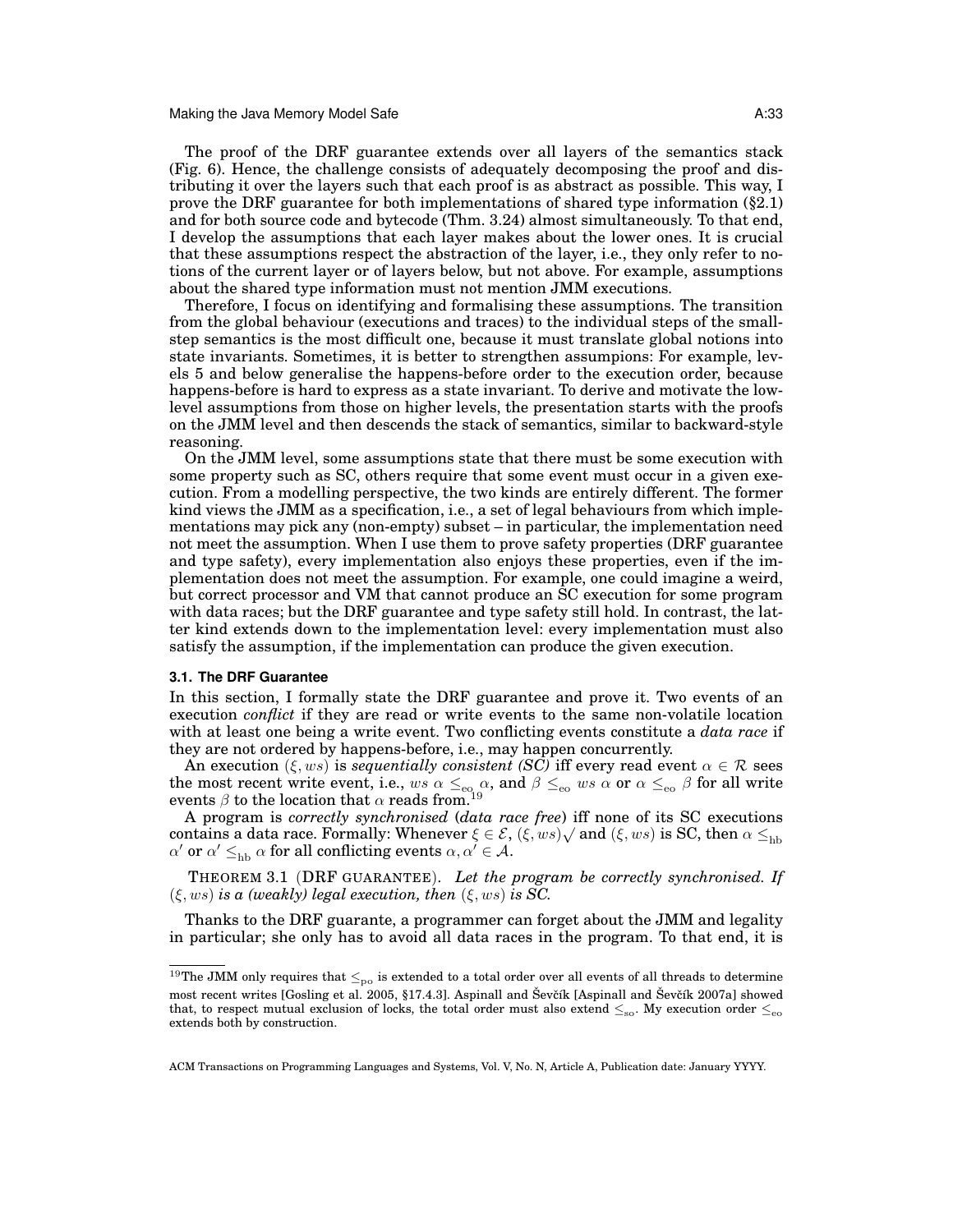<span id="page-33-0"></span>A:34 Andreas Lochbihler

$$
\begin{array}{c|c}\n\text{initially: volatile } x = 0; \\
\hline\n1: r = x; \quad 2: x = 1; \\
\end{array}\n\qquad\n\begin{array}{c}\n\text{(1, init x 0)} \\
\text{(1, Read x 0)}\n\end{array}\n\qquad\n\begin{array}{c}\n\text{(2, Write x 1)}\n\end{array}
$$

Fig. 22: A volatile read need not happen before a  $\leq_{\text{so}}$ -later write.  $\cdots$  represents  $\leq_{\text{so}}$ relationships that are not in  $\leq_{\text{hb}}$ .

important that only SC executions must not contain a data race. Otherwise, she would have to understand the whole JMM to see whether her program is correctly synchronised and the DRF guarantee applies to it.

Moreover, it is crucial that accesses to volatile fields never race by definition. The JLS [\[Gosling et al. 2005,](#page-63-0) §17.4.5] and previous proofs of the DRF guarantee [\[Manson](#page-63-8) [et al. 2005;](#page-63-8) Aspinall and Ševčík 2007a; [Huisman and Petri 2007;](#page-63-3) Ševčík 2008] do not explicitly exclude volatile fields from data races. [Jacobs \[2005\]](#page-63-9) has already observed that this prevents applying the DRF theorem to programs that use volatile fields for synchronisation. Recall from Fig. [12](#page-20-1) that for volatile memory accesses, only writes synchronise with later reads, but not vice versa. This asymmetry can lead to the situation that a read does not happen before a  $\leq_{\text{so}}$ -later write to the same volatile, i.e., a data race according to the JLS definition. In Fig. [22,](#page-33-0) e.g., l. 1 executes (in  $\leq_{\text{so}}$ ) before l. 2, but l. 1's read event happens neither before nor after l. 2's write event. Hence, the program would not be correctly synchronised in the JLS sense.

To my knowledge, I present the first proof of the DRF guarantee which addresses this flaw. As my notion of data race is stronger, correct synchronisation is *weaker*, i.e., more programs, e.g., Figs. [4](#page-6-0) and [22,](#page-33-0) are correctly synchronised.

On the level of the JMM, my proof of the DRF guarantee (Thm. [3.1\)](#page-32-2) follows in struc-ture the others' [Aspinall and Ševčík 2007a; [Huisman and Petri 2007;](#page-63-3) [Manson et al.](#page-63-8) [2005\]](#page-63-8). The key idea in all of them is that in a DRF program, a well-formed execution  $(\xi, ws)$  is SC if it is well-behaved, i.e, every read sees a write that happens before it (Lem. [3.2\)](#page-33-1). From this, the DRF guarantee (Thm. [3.1\)](#page-32-2) follows. I omit the latter proof, as it closely follows Aspinall and Ševčík's [[2007a,](#page-62-0) Thm. 1].

<span id="page-33-1"></span>LEMMA 3.2 (DRF LEMMA). Let  $\mathcal{E}$  be correctly synchronised and  $\xi \in \mathcal{E}$  such that  $(\xi, ws) \sqrt{ }$ . If ws  $\alpha \leq_{\text{hb}} \alpha$  for every read  $\alpha$  in  $\mathcal{R}$ , then  $(\xi, ws)$  is sequentially consistent.

Let me outline the proof idea, see below for the technical details. To exploit correct synchronisation in a proof by contradiction, one first obtains a SC execution  $(\xi', ws')$ from (ξ, ws) as follows:  $\xi'$  starts like ξ until the first non-SC read  $\alpha$  in ξ and continues sequentially consistently from there on. Then, it suffices to find a data race between  $\alpha$ , ws  $\alpha$ , and ws'  $\alpha$  in  $\xi'$ . For the latter, I use Lem. [3.4](#page-34-0) (see below) to transfer happensbefore relationships between  $\xi$  and  $\xi'$  on their common prefix. Thus, the proof rests on two assumptions on the set of traces  $\mathcal{E}$ :

- <span id="page-33-3"></span>(D1) For every sequentially consistent prefix of a well-formed execution  $(\xi, ws)$  with  $\xi \in \mathcal{E}$ , there is a trace  $\xi' \in \mathcal{E}$  with the same prefix and a write seen-function ws<sup>o</sup> such that  $(\xi', ws')\sqrt{m}$  and  $(\xi', ws')$  is SC. If  $\xi$  immediately continues with a read after the prefix,  $\xi'$  also continues with a read from the same location.
- <span id="page-33-2"></span>(D2) Every execution  $\xi \in \mathcal{E}$  initialises every location at most once.

The first assumption ensures that  $\xi'$  as required in the proof of Lem. [3.2](#page-33-1) does exist; this is not trivial as prefixes of well-formed executions need not be well-formed ([§2.8\)](#page-28-0). This assumption is implicit in the original proof by [Manson et al. \[2005\]](#page-63-8), as [Huis](#page-63-3)man and Petri  $[2007]$  have pointed out. Aspinall and Sevčík  $[2007a]$  get away with a simpler "cut-and-update" property ([§3.6\)](#page-45-0), because they consider only finite prefixes,

ACM Transactions on Programming Languages and Systems, Vol. V, No. N, Article A, Publication date: January YYYY.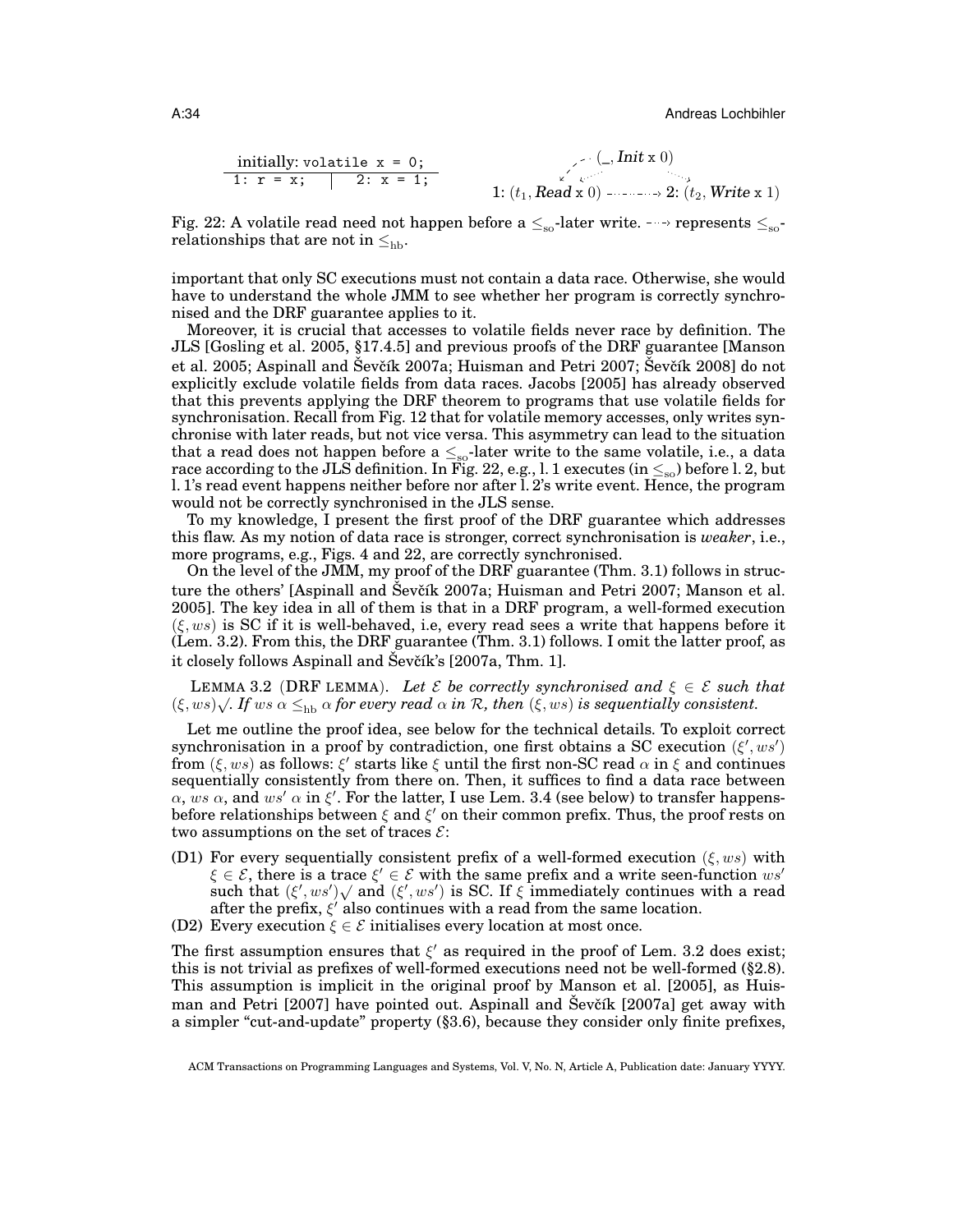Making the Java Memory Model Safe A:35

which causes other problems ([§2.8\)](#page-28-0). The second assumption is merely a standard wellformedness condition, but nevertheless essential (for a discussion about "at most once" vs. "exactly once", see [§5.3\)](#page-53-0). Later, I show that source code and bytecode satisfy these. But now, let me prove Lem. [3.2.](#page-33-1) I start with two lemmata about happens-before:

<span id="page-34-1"></span>LEMMA 3.3. Let  $\xi \sqrt{\frac{S_{\text{start}}}{n}}$  and  $\alpha$ ,  $\alpha' \in \mathcal{A}$  with init  $\alpha$  and  $\neg$  init  $\alpha'$ . Then  $\alpha \leq_{\text{hb}} \alpha'$ .

PROOF. Let  $\iota$  be the event Start of  $\alpha$ 's thread in ξ. By definition,  $\alpha \leq_{\rm sw} \iota \leq_{\rm po} \alpha'.$ 

<span id="page-34-0"></span>LEMMA 3.4 (HAPPENS-BEFORE PREFIX LEMMA). Let  $\xi$  and  $\xi'$  be two traces such *that their first* n *events differ only in the values read or written, and let*  $\alpha, \alpha' < n$ . If  $\zeta' \sqrt{s_{\text{tart}}}$  and  $\alpha \leq_{\text{hb}}^{\xi} \alpha'$ , then  $\alpha \leq_{\text{hb}}^{\xi'} \alpha'$ .

PROOF. By induction on  $\alpha\leq^{\xi}_{\text{hb}}\alpha'$ , which is the transitive closure of  $\leq^{\xi}_{\text{po}}$  and  $\leq^{\xi}_{\text{sw}}$ . In the base case,  $\alpha\leq^{\xi}_{\rm po}\alpha'$  or  $\alpha\leq^{\xi}_{\rm sw}\alpha'$ . By unfolding the definitions,  $\alpha\leq^{\xi'}_{\rm po}\alpha'$  or  $\alpha\leq^{\xi'}_{\rm sw}\alpha'$ follows from  $\xi_{[\alpha]} \simeq \xi'_{[\alpha]}$  and  $\xi_{[\alpha']} \simeq \xi'_{[\alpha']}$ . Hence,  $\alpha \leq_{\rm hb}^{\xi'} \alpha'$ .

In the induction step, assume  $\alpha, \alpha'' < n$ , and  $\alpha \leq_{\text{hb}}^{\xi} \alpha'$ , and  $\alpha' \leq_{\text{po}}^{\xi} \alpha''$  or  $\alpha' \leq_{\text{sw}}^{\xi} \alpha''$ , and the induction hypothesis if  $\alpha' < n$ , then  $\alpha \leq_{\text{hb}}^{\xi'} \alpha'.$  I must show that  $\alpha \leq_{\text{hb}}^{\xi'} \alpha''.$ 

If  $\lnot init_\xi\ \alpha'$  or  $\text{init}_\xi\ \alpha'',$  then  $\alpha'\preceq^\xi\alpha''$  by definition of  $\leq^\xi_\text{eo}$ , because  $\alpha'\leq^\xi_\text{eo}\alpha''$  follows from either  $\alpha' \leq_{\text{po}}^{\xi} \alpha''$  or  $\alpha' \leq_{\text{sw}}^{\xi} \alpha''$ . Since  $\alpha'' < n$ , also  $\alpha' < n'$  and the induction hypothesis applies. Moreover,  $\alpha'\leq_{\rm po}^{\xi'}\alpha''$  or  $\alpha'\leq_{\rm sw}^{\xi'}\alpha''$  follow from  $\alpha'\leq_{\rm po}^{\xi}\alpha''$  or  $\alpha'\leq_{\rm sw}^{\xi}\alpha''$ as in the base case. Therefore,  $\alpha \leq_{\text{hb}}^{\xi'} \alpha''$ .

Otherwise, I have  $\text{init}_{\xi}$   $\alpha'$  and  $\neg \text{init}_{\xi}$   $\alpha''$ . Then,  $\text{init}_{\xi}$   $\alpha$  follows from  $\text{init}_{\xi}$   $\alpha'$  by induction on  $\alpha \leq_{\text{hb}}^{\xi} \alpha'$ . Since  $\alpha, \alpha'' < n$  and  $\xi$ 's and  $\xi$ 's first  $n$  actions only differ in the values read or written,  $init_{\xi'} \alpha$  and  $\neg init_{\xi'} \alpha''$ , too. Hence  $\alpha \leq_{\text{hb}}^{\xi'} \alpha''$  by Lem. [3.3.](#page-34-1)

PROOF OF LEM. [3.2.](#page-33-1) By contradiction. Suppose that  $(\xi, ws)$  is not SC. Note that  $\leq^{\xi}_{\text{eo}}$ is well-founded by construction. Let  $\alpha \in \mathcal{R}_\xi$  be the  $\leq_{\rm eo}^\xi$ -minimal read event from some location  $(a, l)$  such that ws  $\alpha$  is not the most recent write for  $\alpha$  in  $\xi$ . By assumption,  $ws\alpha\leq^{\xi}_{\text{hb}}\alpha$ . Then, there is another write event  $\beta\in\mathcal{W}_{\xi}$  to  $(a,l)$  such that  $\beta\nleq^{\xi}_{\text{hb}}ws\alpha$ and  $\beta \leq_{so}^{\xi}$  ws  $\alpha$  and  $\alpha \leq_{hb}^{\xi}$   $\beta$  and  $\alpha \leq_{so}^{\xi}$   $\beta$  and  $\beta \leq_{eo}^{\xi}$   $\alpha$  – otherwise, ws  $\alpha$  would be the most recent write for  $\alpha$ . First, the member l is not volatile: Assume it was. Then,  $\alpha$ ,  $\beta$ , and  $ws$   $\alpha$  are synchronisation events. Since  $\leq^{\xi}_{\rm so}$  is total on synchronisation events, ws  $\alpha \leq_{\text{so}}^{\xi} \beta \leq_{\text{so}}^{\xi} \alpha$  follows from  $\beta \leq_{\text{so}}^{\xi}$  ws  $\alpha$  and  $\alpha \leq_{\text{so}}^{\xi} \beta$ . This contradicts the sychronisation order consistency condition [W5,](#page-20-4) as  $\beta\neq ws$   $\alpha.$  Second,  $\neg\mathsf{init}_\xi\beta$ , as otherwise  $\neg init_{\xi}$  (ws  $\alpha$ ), because  $\xi$  initialises every location at most once [\(D2\)](#page-33-2), and therefore  $\beta \leq_{\text{hb}}^{\xi}$  ws  $\alpha$  by Lem. [3.3,](#page-34-1) which contradicts  $\beta \nleq_{\text{hb}}^{\xi}$  ws  $\alpha$ . With  $\beta \leq_{\text{eo}}^{\xi}$   $\alpha$ , it follows by definition of  $\leq_{\text{eo}}$  that  $\beta$  occurs before  $\alpha$  in  $\xi$ , i.e.,  $\beta \preceq^{\xi} \alpha$ .

By requirement [D1,](#page-33-3) obtain a well-formed execution  $(\xi', ws')$  that starts with  $\xi$  up to  $\alpha$  and continues SC, with  $\alpha$  being a read from  $(a,l)$  in  $\dot{\xi}'$ . Then,  $\alpha,\beta\in\mathcal{A}_{\xi'}$  conflict and  $(\xi',\textit{ws}')$  is SC, so  $\alpha \leq_{\text{hb}}^{\xi'} \beta$  or  $\beta \leq_{\text{hb}}^{\xi'} \alpha$  by correct synchronisation. By Lem. [3.4,](#page-34-0)  $\alpha \leq_{\text{hb}}^{\xi} \beta$ or  $\beta \leq^{\xi}_{hb} \alpha$ , too; but  $\alpha \not\leq^{\xi}_{hb} \beta$ , so  $\beta \leq^{\xi}_{hb} \alpha$ .

Now, it suffices to show that  $ws \alpha \leq_{\text{hb}}^{\xi} \beta$ , as this violates the happens-before con-sistency condition [W4.](#page-20-3) If  $init_{\xi}$   $(ws\ \alpha)$ , then  $ws\ \alpha \leq_{\text{hb}}^{\xi} \beta$  by Lem. [3.3.](#page-34-1) So, suppose  $\lnot init_\xi$  (ws  $\alpha$ ). As ws  $\alpha \leq_{\text{hb}}^{\xi} \alpha$ , ws  $\alpha$  also occurs before  $\alpha$  in  $\xi$ , i.e., ws  $\alpha \preceq^{\xi} \alpha$ . Hence,  $\beta, ws \alpha \in \mathcal{A}_{\xi'}$  conflict. By correct synchronisation,  $\beta \leq_{hb}^{\xi'}$  ws  $\alpha$  or ws  $\alpha \leq_{hb}^{\xi'} \beta$ . Again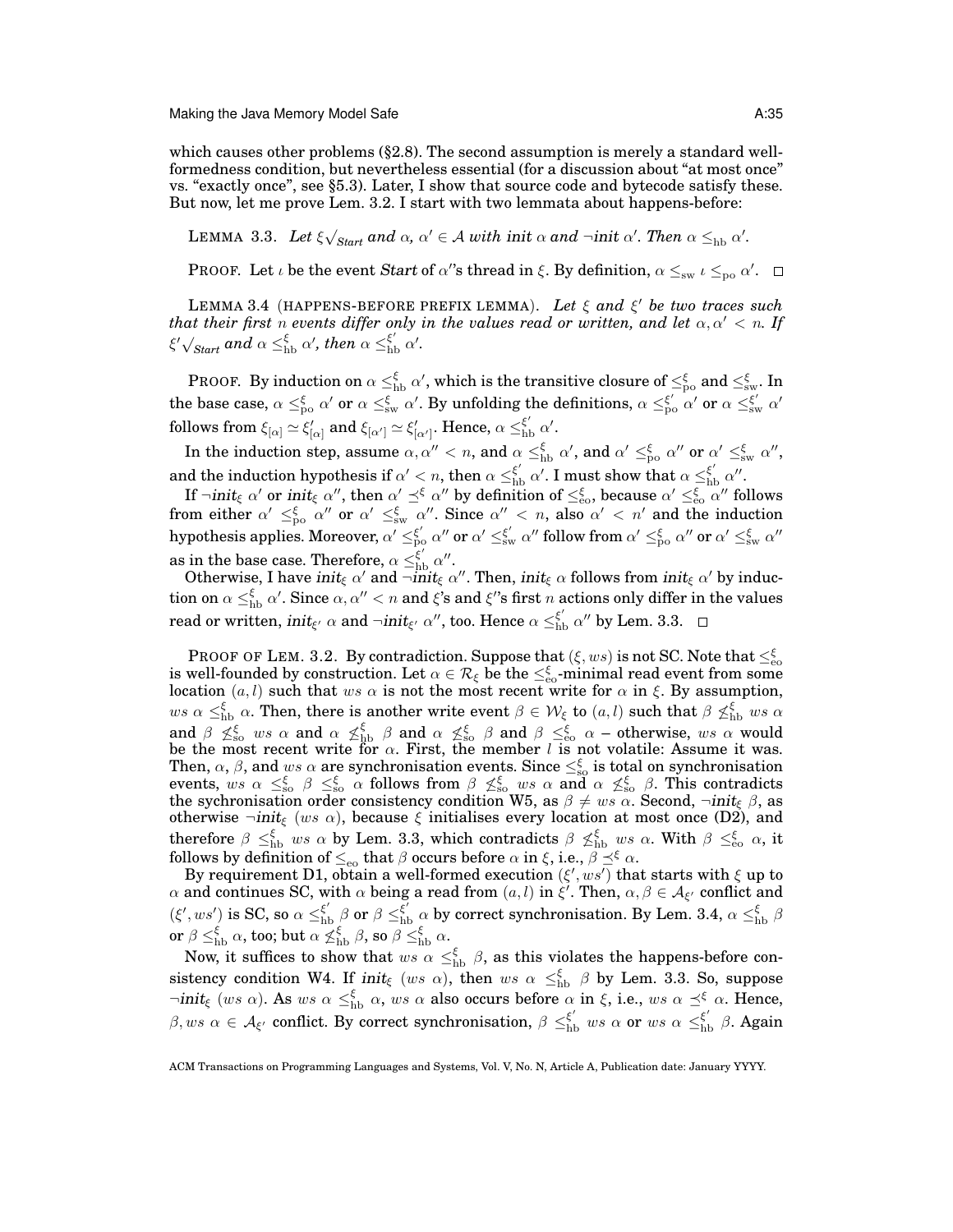<span id="page-35-1"></span><span id="page-35-0"></span>class C { volatile int v; }\n
$$
t_1
$$
 initialises x = 0;\n
$$
t_2
$$
 if (r1 == 0) r2 = new C();\n
$$
\begin{array}{c}\n\text{if } (r1 == 0) \text{ r2 = new C();}\n\\
\text{(a) Program with a data race on x}\n\end{array}
$$
\n
$$
\xi_b = [(t_1, Start), (t_1,Init x), (t_2, Start), (t_2, Start), (t_2, First), (t_2, First), (t_1, Read x 1), (t_1, Alloc a C), (t_1, Finish), (t_2, Finish)]\n\tag{1, Start}\n\end{array}
$$
\n
$$
(t_1, Hint x) = (t_1, Start)
$$
\n
$$
(t_1, Hint x) = (t_1, Start)
$$
\n
$$
(t_1, Hint x) = (t_1, Start)
$$
\n
$$
(t_1, Hint x) = (t_1, Start)
$$
\n
$$
(t_1,Init x) = (t_1, Part)
$$
\n
$$
(t_1,Init x) = (t_1, Part)
$$
\n
$$
(t_1, Hint x) = (t_1, Part)
$$
\n
$$
(t_1, Hint x) = (t_1, Heat x 1)
$$
\n
$$
(t_1, Find x 1)
$$
\n
$$
(t_1, Find x 1)
$$
\n
$$
(t_1, Find x 1)
$$
\n
$$
(t_1, Finish)
$$
\n
$$
(t_1, Finish)
$$
\n
$$
(t_2, Finish)
$$
\n
$$
(t_2, Finish)
$$
\n
$$
(t_2, Finish)
$$

(b) A well-behaved execution that is not SC

<span id="page-35-2"></span>(c) An SC execution that is not well-behaved

Fig. 23: Two well-formed traces and their executions for the program at the top

with Lem. [3.4,](#page-34-0) these relationships hold also in  $\xi$ :  $\beta \leq_{hb}^{\xi}$  ws  $\alpha$  or ws  $\alpha \leq_{hb}^{\xi} \beta$ , but  $\beta \nleq_{\text{hb}}^{\xi}$  ws  $\alpha$ .

It is worth noting that none of the previous proofs of the DRF lemma [\[Manson et al.](#page-63-8) [2005;](#page-63-8) [Huisman and Petri 2007;](#page-63-3) Aspinall and Ševčík 2007a] depended on the synchronisation order  $\leq_{\text{so}}$  at all. This suggested that  $\leq_{\text{so}}$  was redundant from a DRF perspective. Yet, Fig. [4](#page-6-0) shows that only  $\leq_{\text{so}}$  guarantees global time. One can also see this directly in the proof: Since volatile locations never participate in data races by definition, I prove that l is not volatile ("First, ...") such that the events  $\beta$  and ws  $\alpha$  conflict. This step requires  $\leq^{\xi}_{\rm so}$  being total and consistent [\(W5\)](#page-20-4). In fact, without either of them, the non-SC execution in Fig. [4](#page-6-0) would satisfy the assumptions of the DRF lemma, but not the conclusion.

Initialisations complicate the proof: Prefixes of traces need not be closed under happens-before, because the corresponding allocation event may occur in the trace after the prefix, see Fig. [18](#page-27-1) for an example. Consequently, the proofs of Lems. [3.4](#page-34-0) and [3.2](#page-33-1) treat the case of initialisations specially. In particular, I require at most one initialisations per location [\(D2\)](#page-33-2) (i.e., at most one allocation per address) and that *all* allocation events synchronise with Start events, i.e., they are synchronisation events.

Figure [23](#page-35-0) shows that Lem. [3.4](#page-34-0) and the proof of Lem. [3.2](#page-33-1) require the latter. In Fig. [23b,](#page-35-1) we have exactly the situation as in the proof of Lem. [3.2:](#page-33-1) Each reads sees a write that happens before, but l. 1 is the first (and only) read that does not see the

ACM Transactions on Programming Languages and Systems, Vol. V, No. N, Article A, Publication date: January YYYY.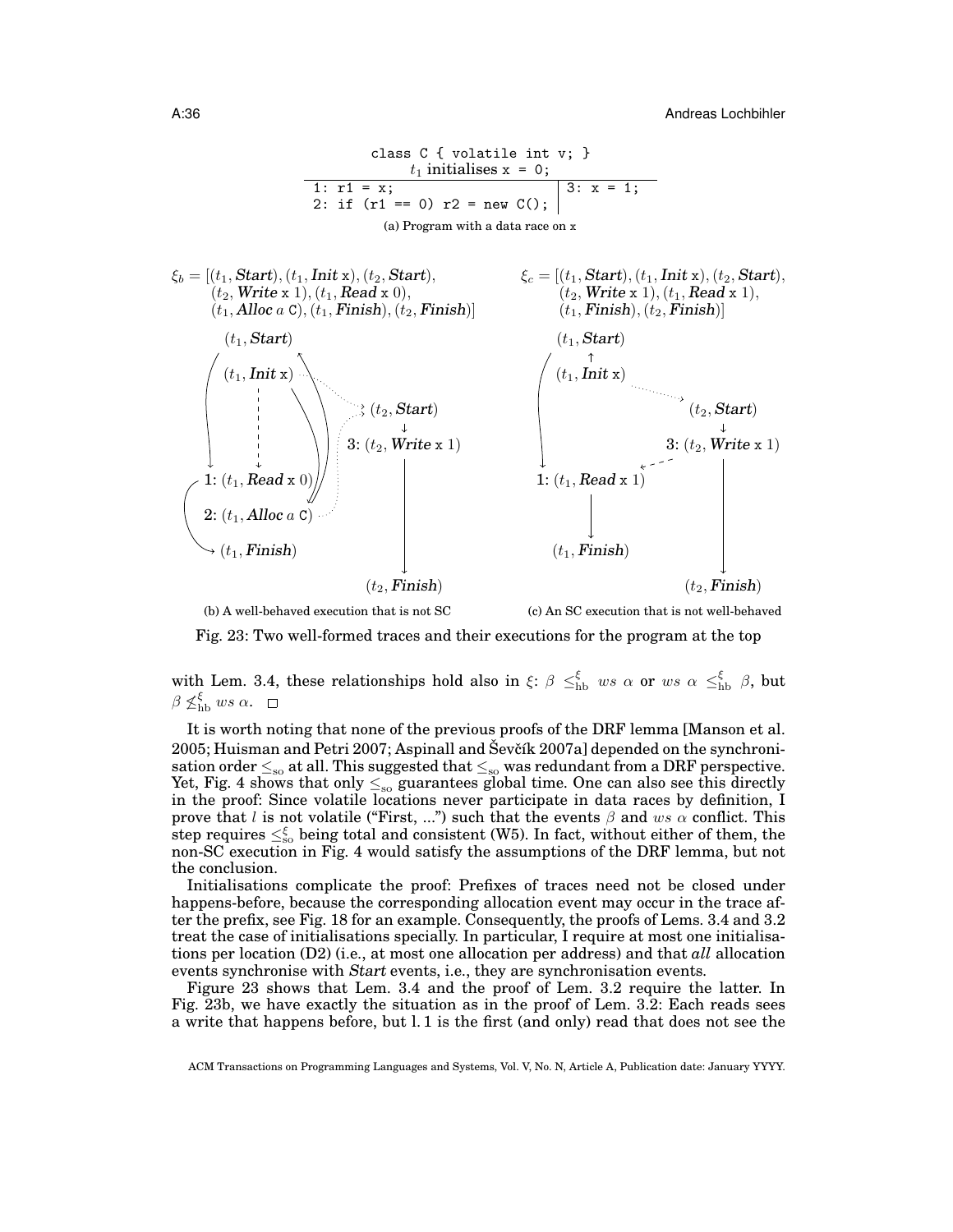<span id="page-36-2"></span>Making the Java Memory Model Safe A:37 A:37



Fig. 24: Assumptions of the DRF guarantee and their decomposition over the stack of semantics

most recent write. The proof goes on by changing l. 1 to see the most recent write from 1.3 and completing sequentially consistently, e.g., as in Fig. [23c.](#page-35-2) This makes  $t_1$  no longer allocate the C object in l. 2, which initialises the volatile member v.

Both traces share the prefix  $[(t_1, Start), (t_1,Init x), (t_2, Start), (t_2, Write x 1)]$  followed by  $t_1$  reading from x. If only initialisations for volatile locations synchronised with Start (as suggested by [Manson \[2007\]](#page-63-19)),  $(t_1, \text{Init } x)$  would not synchronize with ( $t_2$ , Start), i.e., there would not be such a dotted arrow in Figs. [23b](#page-35-1) and [23c.](#page-35-2) For  $\xi_b$ , we would still get  $(t_1, \textit{Init} \; \textbf{x}) \leq^{\xi_b}_{\text{hb}} (t_2, \textit{Write} \; \textbf{x} \; 1),$  because

$$
(t_1, \text{Init } x) \leq_{\text{po}}^{ \xi_b} (t_1, \text{Alloc } a \text{ C}) \leq_{\text{sw}}^{ \xi_b} (t_2, \text{Start}) \leq_{\text{po}}^{ \xi_b} (t_2, \text{Write } x \text{ 1})
$$

and the allocation  $(t_1,$  Alloc  $a$  C) writes (initialises) the volatile member v from class C. However, for  $\xi_c$ , we would have  $(t_1, \textit{Init} \; \text{x}) \not\leq^{\xi_c}_{\text{hb}} (t_2, \textit{Write} \; \text{x} \; 1).$ 

#### <span id="page-36-0"></span>**3.2. At Most One Initialisation**

In [§3.1,](#page-32-0) I have shown the DRF guarantee under two assumptions on the set  $\mathcal E$  of traces. In the remainder of this section, I discharge them for source code and bytecode by descending the stack of semantics (Fig. [6\)](#page-11-0) and adapting the assumptions. They act like an interface between the levels and ensure that I can share the proofs for all layers that source code and bytecode share.

To help the reader follow the proofs, Fig. [24](#page-36-2) shows how the assumptions [D1](#page-33-3) and [D2](#page-33-2) evolve and assigns them to the level of the semantics. The arrows are stylised implications, i.e., the assumption at the source discharges the one at the target. Where multiple arrows point to one assumption, the conjunction of the sources imply the target. For example, assumptions [D4](#page-44-1) and [D3](#page-38-0) together discharge [D1.](#page-33-3) Layer 4 is not shown, because layer 4 is irrelevant for the assumptions that level 5 makes. Layer 3 and 2 are the core of the semantics where the crucial parts of the assumptions are discharged. Their assumptions about the shared state are listed at layer 1.

I start with assumption [D2](#page-33-2) that every execution initialises a location at most once. Remember that allocation events initialise locations. When an allocation returns an address, it was fresh before, but afterwards, it is allocated, i.e., not fresh. Hence, it suffices to prove that the semantics correctly keeps track of all memory allocations in the events.

To discharge [D2](#page-33-2) on the level of interleaving semantics, I extend the specification of the shared state with an operation allocated that returns the set of allocated addresses. I require that the single-threaded semantics changes the shared state only in accordance with allocated – assumption [A3:](#page-36-1)

<span id="page-36-1"></span>ACM Transactions on Programming Languages and Systems, Vol. V, No. N, Article A, Publication date: January YYYY.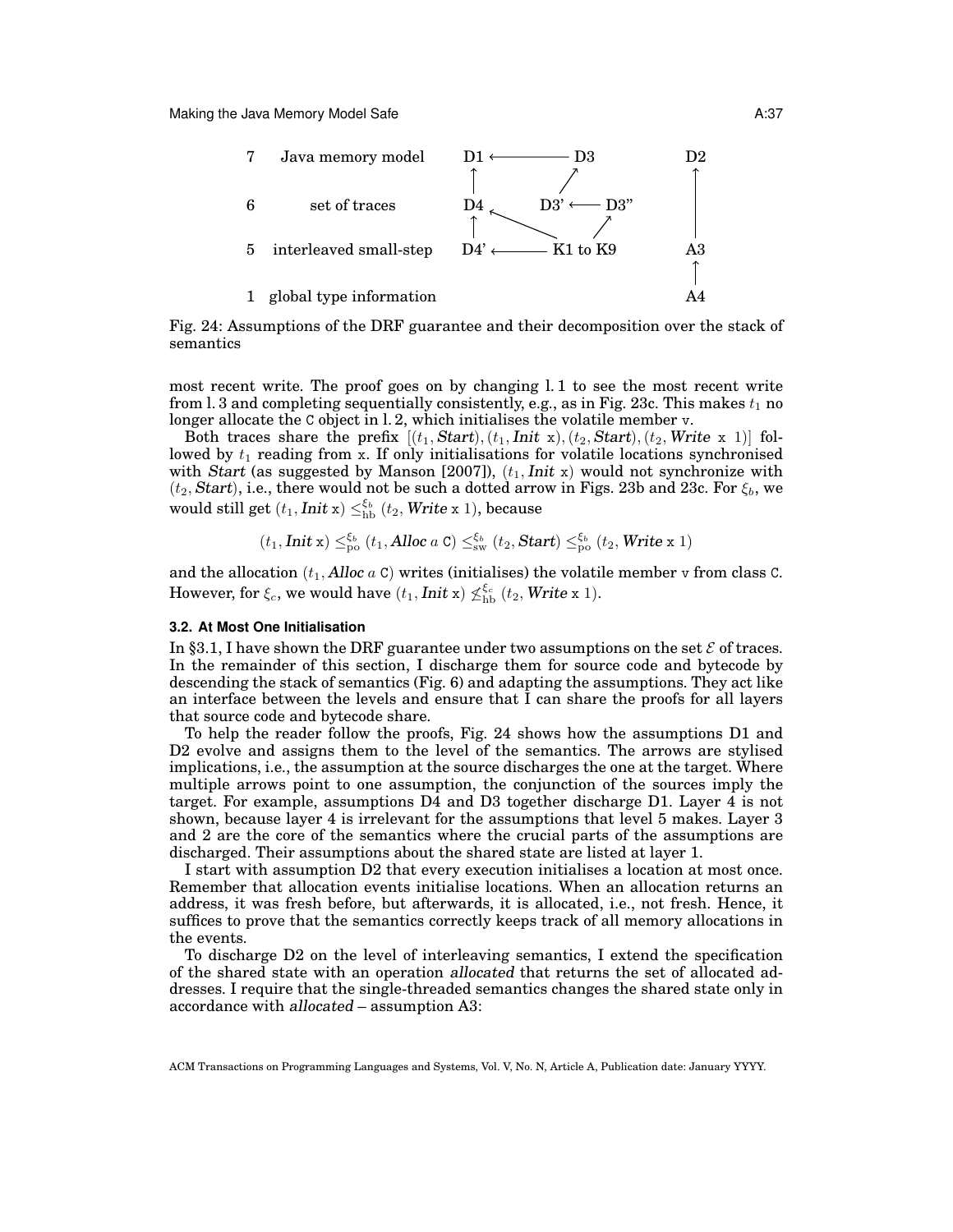(A3) For every single-thread reduction  $t \vdash (x, \sigma) - \overline{\alpha} \rightarrow (x', \sigma')$ ,  $\overline{\alpha}$  contains exactly one allocation event Alloc  $a T$  iff  $a$  is newly allocated. Formally:

<span id="page-37-3"></span><span id="page-37-2"></span><span id="page-37-1"></span>
$$
allocated \sigma \subseteq allocated \sigma' \qquad (A3a)
$$

$$
\forall a. \ (a \in \text{ allocated } \sigma' - \text{ allocated } \sigma \longleftrightarrow (\exists T. \text{ Alice } a \ T \in \overline{\alpha})) \tag{A3b}
$$

$$
\forall i, j < |\overline{\alpha}|. \ \forall a \ T \ T'. \ \overline{\alpha}_{[i]} = \text{Alice } a \ T \land \overline{\alpha}_{[j]} = \text{Alice } a \ T' \Longrightarrow i = j \tag{A3c}
$$

The concept of allocated addresses reduces the global property of at most one initialisation to a property of single reductions.

<span id="page-37-4"></span>LEMMA 3.5. *If* start-events *contains exactly one allocation event for every preallocated object in* start-state *and the single-threaded semantics satisfies [A3,](#page-36-1) then every*  $\xi \in \mathcal{E}$  contains for every address a at most one event  $(\lambda)$ . Alloc a  $\lambda$ .

PROOF. By contradiction. Suppose  $\xi \in \mathcal{E}$  contains two such allocation events  $\alpha$  and β for address a. Without loss of generality, we may assume  $\alpha < \beta$ . By assumption, |start-events|  $\leq \beta$ , because start-events contains at most one allocation event for a. Consider the sequence of reductions from start-state to the one (exclusive) that produces  $\beta$ . Let  $\sigma'$  denote the shared state after this sequence. If  $|start\text{-}events| \leq \alpha$ , too, this sequence contains a reduction that produces  $\alpha$ , because  $\alpha$  and  $\beta$  cannot originate from the same reduction by assumption [A3c.](#page-37-1) Denote the shared state after  $\alpha$ 's reduction with  $\sigma$ . From [A3b](#page-37-2) and [A3a,](#page-37-3) I get  $a \in$  allocated  $\sigma$  and allocated  $\sigma \subseteq$  allocated  $\sigma'$ , respectively. This contradicts  $a \notin allocated \sigma'$ , which [A3b](#page-37-2) requires for  $\beta$ 's reduction. Otherwise,  $a$  is already allocated in start-state by assumption and the argument is analogous.  $\square$ 

Next, I also specify allocated with respect to the other operations on the shared state:

<span id="page-37-0"></span>(A4) The empty heap has no allocated addresses. If successful, allocation updates the state  $\sigma$  to  $\sigma'$  such that the returned address is allocated in  $\sigma'$ , but not in  $\sigma$ . In any case, the other addresses' allocation status remains unchanged. Formally:

allocated empty- $\sigma = \emptyset$ 

 $(\sigma', a) \in$  alloc $\sigma \Longrightarrow$  allocated  $\sigma' = \{a\} \cup$  allocated  $\sigma \wedge a \notin$  allocated  $\sigma$ 

Under these assumptions, it is routine to show that start-events exactly records the pre-allocations of the start-state and that the single-threaded semantics of source code and bytecode meet assumption [A3.](#page-36-1) Thanks to the abstract specifications, these proofs do not depend on the implementation of the shared state.

The implementations of the shared state implement allocated  $\sigma$  as

dom (typeof-addr  $\sigma$ ) and  $\{(T, n) | n \in \sigma T\}$ ,

respectively. Both meet assumption [A4.](#page-37-0) This concludes the proof of [D2.](#page-33-2)

LEMMA 3.6 (ASSUMPTION [D2](#page-33-2)). *Every execution*  $\xi \in \mathcal{E}$  *initialises every location at most once.*  $\Box$ 

## **3.3. Sequential Consistency Coinductively**

For the DRF guarantee, assumption [D1](#page-33-3) remains to be shown. However, the JMM definition of SC is not amenable to the coinductive definition of  $\perp \perp$  as it relies on the notions of write-seen function and most recent write, which are only defined for traces. Therefore, I introduce a coinductive version of SC and prove that it adequately models SC.

A snapshot of a sequentially consistent heap (*snapshot heap*) H is a map from locations to values. The empty heap is written empty. The function mrw H  $\alpha$  updates the snapshot heap H if  $\alpha$  is a write or initialisation event, else leaves H unchanged.

ACM Transactions on Programming Languages and Systems, Vol. V, No. N, Article A, Publication date: January YYYY.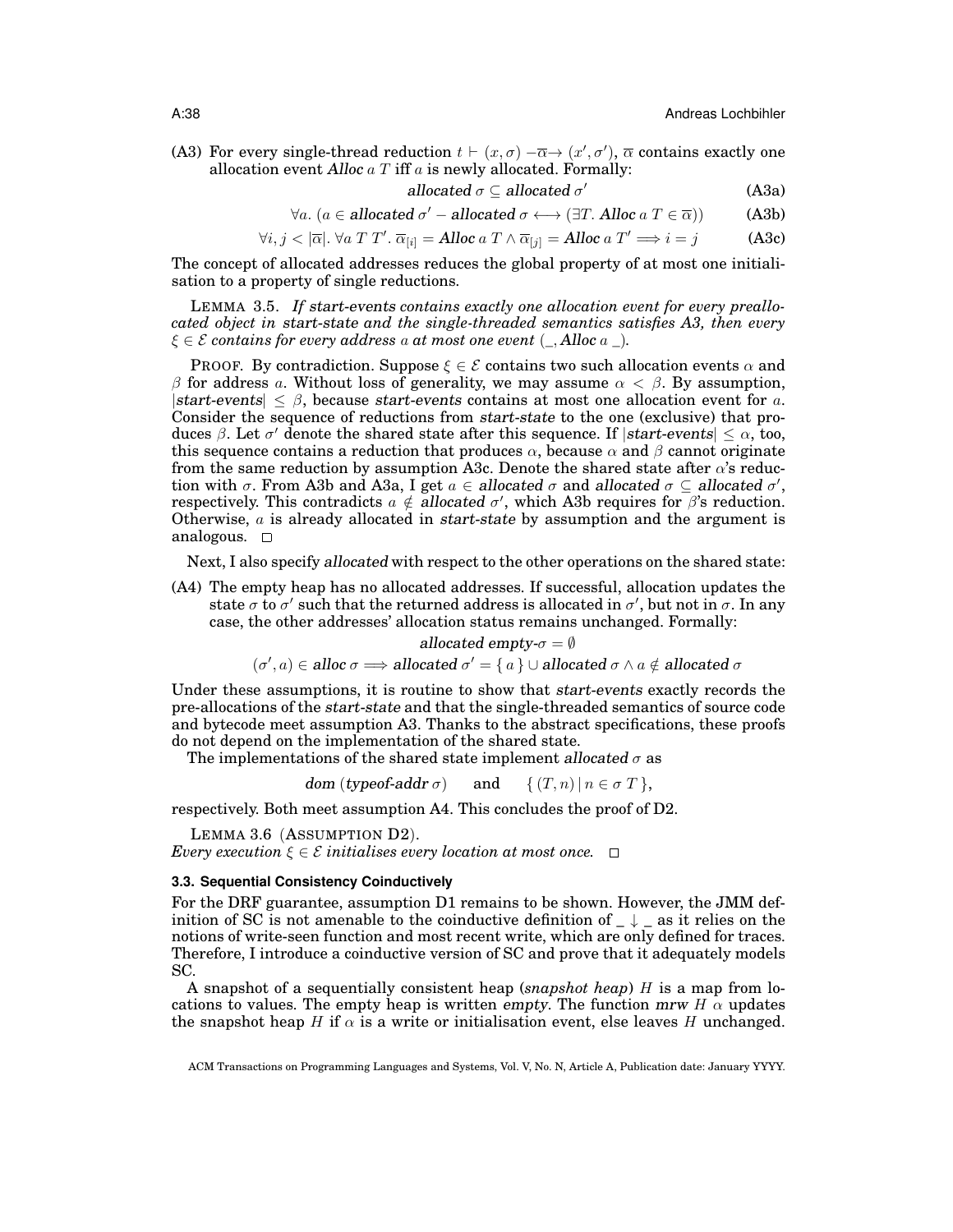Making the Java Memory Model Safe A:39 A:39

The function mrws folds mrw over finite lists of events. An event list  $\overline{\alpha}$  is sequentially consistent (SC') for the snapshot heap  $H$  (denoted  $H \vdash \overline{\alpha}_{\bigvee_{\mathrm{SC}}})$  iff

$$
\frac{\text{mrw } H \alpha \vdash \overline{\alpha}_{\text{v}_{\text{sc}}} \qquad \alpha = \text{Read}(a, l) \ v \implies H(a, l) = \lfloor v \rfloor}{H \vdash \alpha \cdot \overline{\alpha}_{\text{v}_{\text{sc}}}}
$$

i.e., the empty list is SC' for all snapshot heaps, and  $\alpha \cdot \overline{\alpha}$  is SC' for H iff  $\overline{\alpha}$  is SC' for the updated snapshot heap mrw H  $\alpha$  and if  $\alpha$  reads the value v from a location  $(a, l)$ , then the snapshot heap H must store v at  $(a, l)$ .

The next theorem shows that  $empty \vdash \sqrt{\ }_{\text{sc}}$  and sequential consistency are equivalent under the following assumption:

<span id="page-38-0"></span>(D3) Initialisations precede reads in  $\xi$ . If  $\alpha \in \mathcal{R}$  reads from some location  $(a, l)$ , then there is a write event  $\beta \in W$  such that  $\beta \preceq \alpha$  and init  $\beta$  and  $(a, l) \in \text{locs } \beta$ .

Thus, I can use coinduction to show an execution being SC. Again, coinductivity permits to handle finite and infinite executions uniformly.

<span id="page-38-3"></span>THEOREM 3.7 (EQUIVALENCE OF SC AND SC').

- <span id="page-38-1"></span>(*a*) If  $\xi$  *initialises every location at most once (assumption [D2\)](#page-33-2) and empty*  $\vdash \xi \sqrt{\xi}$  and  $\xi \sqrt{_{Start}}$ *, then there is a ws such that*  $(\xi, ws) \sqrt{and}$   $(\xi, ws)$  *is SC.*
- <span id="page-38-2"></span>(*b*) *If initialisations precede reads in* ξ *(assumption [D3\)](#page-38-0) and* (ξ, ws) √ *and* (ξ, ws) *is SC,* √ *then* empty  $\vdash \xi \sqrt{\epsilon}$ <sub>sc</sub>.

PROOF. [\(a\)](#page-38-1) Set  $ws \alpha$  to be the most recent write for  $\alpha \in \mathcal{R}$  to location  $(a, l)$ . The condition empty  $\vdash \xi \sqrt{\real}_{\rm sc}$  ensures that there is a write event for every read, [D2](#page-33-2) guarantees the existence of the most recent one.<sup>20</sup> Then,  $(\xi, ws)$  is SC by definition. For  $(\xi, ws)\sqrt{s}$ , only condition [W2](#page-20-5) of well-formedness, i.e.,  $\alpha$  reads vw  $(ws \alpha)$   $(a, l)$ , is interesting. Let  $\overline{\alpha}$  be the prefix of  $\xi$  up to  $\alpha.$  From empty  $\vdash \xi \sqrt{_{\rm sc}}.$  I obtain that mrws empty  $\overline{\alpha}$   $(a,l) = \lfloor v \rfloor$ and  $\alpha$  reads the value v. Since ws  $\alpha$  is the most recent write for  $\alpha$  in  $\xi$ , assumption [D2](#page-33-2) and empty  $\vdash \xi \vee_{s \infty}$  ensure that  $ws \alpha < \alpha$ . Hence,  $vw \ (ws \alpha) \ (a, l) = v$  holds.

[\(b\)](#page-38-2) Suppose  $(\xi, ws) \sqrt{\eta}$  and  $(\xi, ws)$  is SC. Let  $\alpha \in \mathcal{R}_{\xi}$  read  $v$  from location  $(a, l)$ , and let  $\overline{\alpha}$  denote the prefix of  $\xi$  up to  $\alpha$ . Since initialisations precede reads in  $\xi$ , the most recent write  $ws \alpha$  precedes  $\alpha$ , i.e.  $ws \alpha \preceq \alpha$ . Well-formedness condition [W2](#page-20-5) of  $(\xi, ws) \sqrt{y}$ ields that  $v = vw (ws \alpha) (a, l)$ . Since  $ws \alpha$  is the most recent write for  $\alpha$  and  $ws \alpha \leq \alpha$ , I also have mrws empty  $\overline{\alpha}(a,l) = \lfloor v \rfloor.$  As this holds for all reads  $\alpha,$  empty  $\vdash \xi \sqrt{_{\rm sc}}$  follows by coinduction.

<span id="page-38-4"></span>COROLLARY 3.8. *Let unique initialisations precede reads in* ξ *(assumptions [D2](#page-33-2) and* √ √ √ *[D3\)](#page-38-0)* and  $\xi\sqrt{_{Start}}$ . Then,  $empty \vdash \xi\sqrt{_{\text{sc}}}$  iff there is a ws such that  $(\xi,ws)\sqrt{$  and  $(\xi,ws)$  is *SC.*

This equivalence holds only if the initialisation of every location  $(a, l)$  occurs before the first read from  $(a, l)$  in the trace. For example, the ficticious trace

$$
\xi = [(t, Start), (t, Read\ a[0]\ 0), (t, Alice\ a\ Integer[1])]
$$

is SC for  $ws 1 = 2$ , but not SC', i.e.  $\neg$ empty  $\vdash \xi_{\sqrt{sc}}$ . Such problematic traces do occur in the JMM: Figure [18](#page-27-1) shows a (non-SC) execution of a type-correct program that violates assumption [D3:](#page-38-0) The initialisation of  $(a, A::f)$  in l. 3 occurs after the read in l. 2. Thus, in order to exploit this equivalence, I show that initialisations precede reads in SC' prefixes of a trace:

<sup>&</sup>lt;sup>20</sup>Assumption [D2](#page-33-2) is necessary. For example, suppose that  $\xi$  initialises some location  $(a, l)$  infinitely often, but there is no Write  $(a, l)$ . Then, a read of the default value in  $\xi$  from  $(a, l)$  would be SC', but not SC, because none of the initialisations is most recent.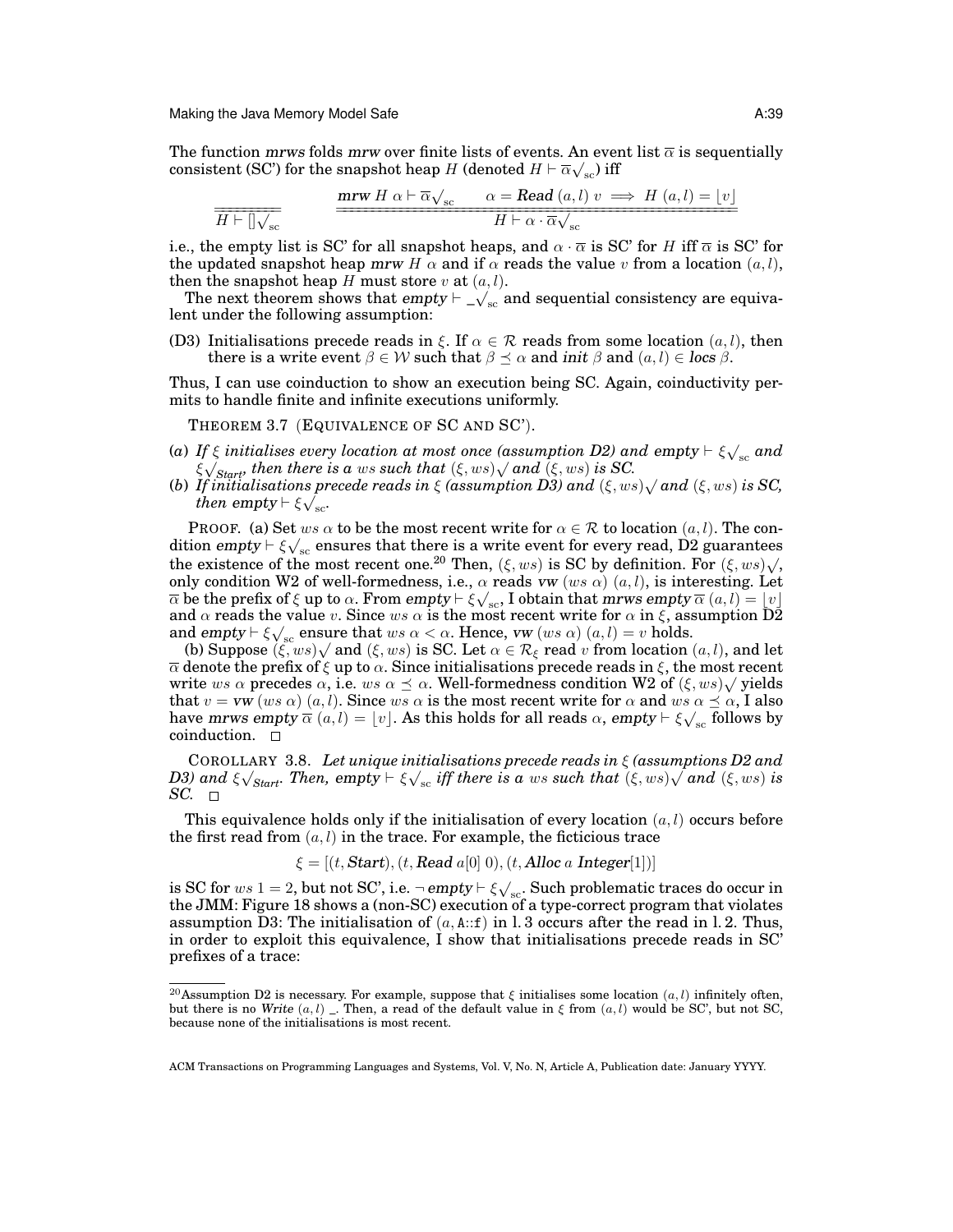<span id="page-39-1"></span>[\(D3'\)](#page-39-1) If a trace  $\xi \in \mathcal{E}$  has an SC' prefix  $\overline{\alpha}$  followed by a read from  $(a, l)$ ,  $\overline{\alpha}$  initialises  $(a, l).$ 

**LEMMA 3.9.** *Assumption [D3'](#page-39-1) implies [D3](#page-38-0) for all*  $\xi \in \mathcal{E}$  *that are SC'.*  $\Box$ 

#### <span id="page-39-0"></span>**3.4. Initialisations Precede Reads**

Next, I tackle [D3'](#page-39-1) by decomposing it into smaller assumptions that no longer refer to traces, but only to single reductions in the small-step semantics – similar to what I did for assumption [D2](#page-33-2) above. At the same time, I prove it for a more general class of prefixes such that I can reuse this assumption when proving consistency in [§4.](#page-46-0)

A heap record  $\mathcal H$  is a function from locations to sets of values – it records all values that have been written to a location. Similar to mrw, if  $\alpha$  is a write or initialisation event, the function uhr H  $\alpha$  adds the written value(s) to the heap record H, else it leaves H unchanged. The function uhrs folds uhr over finite lists of events. An event  ${\rm list}\ \overline{\alpha}$  is *non-speculative* with respect to the heap record  ${\cal H}$  (denoted  ${\cal H} \vdash \overline{\alpha}\surd_{\rm ns})$  iff for any read event  $\alpha$  in  $\overline{\alpha}$  from any location  $(a, l)$ ,  $\alpha$  reads a value that has been written to  $(a, l)$  in  $\overline{\alpha}$  before  $\alpha$  or that has already been in  $\mathcal{H}(a, l)$ . Formally:

<span id="page-39-5"></span>
$$
\frac{\mathbf{uhr} \mathcal{H} \alpha \vdash \overline{\alpha}_{\sqrt{\text{ns}}} \qquad \alpha = \text{Read} \ (a, l) \ v \Longrightarrow v \in \mathcal{H} \ (a, l)}{\mathcal{H} \vdash \alpha \cdot \overline{\alpha}_{\sqrt{\text{ns}}}}
$$

A prefix of a trace is non-speculative iff its list of events is non-speculative with respect to the empty heap record  $\lambda$ .  $\emptyset$ .

A snapshot heap  $H$  *fits to* a heap record  $H$  iff whenever  $H$  stores a value for a location  $(a, l)$ , then  $H(a, l)$  contains that value.

**LEMMA** 3.10. If  $\overline{\alpha}$  *is* SC' for H and H fits to H, then  $\overline{\alpha}$  *is non-speculative with respect*  $to \mathcal{H}$ .  $\square$ 

COROLLARY 3.11. An SC' prefix of a trace is non-speculative.  $\Box$ 

This corollary shows that it suffices to prove the following assumption [D3''](#page-39-2) instead of [D3'.](#page-39-1)

<span id="page-39-2"></span>(D3") If a trace  $\xi \in \mathcal{E}$  has a non-speculative prefix  $\overline{\alpha}$  followed by a read from  $(a, l)$ , then  $\overline{\alpha}$  initialises  $(a, l)$ .

To discharge [D3'',](#page-39-2) it suffices to show that a thread cannot make up addresses ([§3.4.1\)](#page-39-4) and it accesses only the declared fields of objects and cells within the bounds of the array ([§3.4.2\)](#page-41-0). Then, since the prefix does not speculate, the read can only access an existing member of an address that has been allocated before. Since allocation initialises all fields and array cells, the member therefore must have been initialised. In [§3.4.3,](#page-42-1) I make this reasoning formal.

<span id="page-39-4"></span>*3.4.1. Addresses are not Made Up.* To show that addresses are never made up, I introduce the concept of *known addresses*. Let ka t x denote the set of addresses that thread  $t$  with local state x knows about. This set consists of all addresses stored in the local state x, e.g., in local variables, of t's associated Thread object, and of the addresses of the preallocated system exceptions. A thread *learns an address* a in an event list  $\bar{\alpha}$  iff  $\overline{\alpha}$  contains a read event Read  $\overline{\Delta}$  (Addr a) or an allocation Alloc a  $\overline{\Delta}$ , i.e., it either reads the address from some location or allocates it. The function learns  $\overline{\alpha}$  computes the set of learnt addresses from  $\overline{\alpha}$ . The single-threaded semantics *does not invent addresses* iff ka satisfies all of the following for any reduction  $t \vdash (x, \sigma) - \overline{\alpha} \rightarrow (x', \sigma')$ :

<span id="page-39-3"></span>(K1) ka t  $x' \subseteq$  ka t  $x \cup$  learns  $\overline{\alpha}$ , i.e., after the reduction step, t knows only addresses that it has known before or has learnt in this step.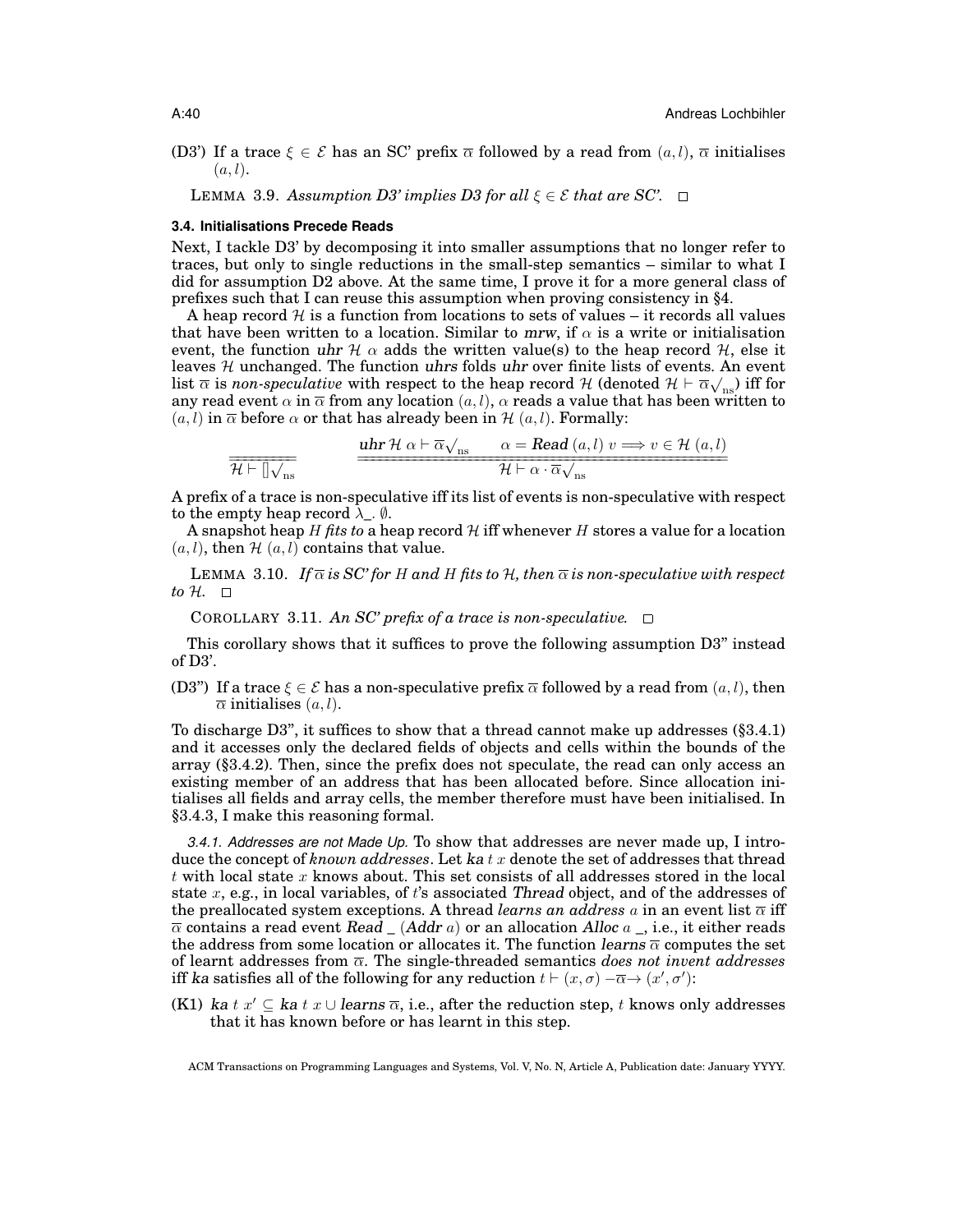- <span id="page-40-6"></span>(K2) Whenever Spawn  $t'$   $x''$   $\in \overline{\alpha}$ , then ka  $t'$   $x'' \subseteq$  ka  $t$   $x$ , i.e., a spawned thread may only know those addresses that the spawning thread knows.
- (K3) Whenever Read  $(a, )_ \in \overline{\alpha}$ , then  $a \in \overline{k}$  at x, i.e., t may only read from members of known addresses.
- <span id="page-40-0"></span>(K4) If  $\overline{\alpha}_{[i]} =$  Write  $\overline{\alpha}$  (Addr a) for  $i < |\overline{\alpha}|$ , then  $a \in$  ka  $t \in \overline{x} \cup$  learns (take  $i \overline{\alpha}$ ), i.e., if  $t$  writes an address  $a$  into memory, it must have known  $a$  before or just learnt (take  $i \bar{\alpha}$  denotes the first i events from  $\bar{\alpha}$ ).

Note the asymmetry between reads and writes. It suffices to restrict the reads to members at known addresses; the writes may write to any address, as threads cannot read from such a location if they do not know it. Conversely, if an address value is written to memory, the address must not be made up. I explicitly allow writing an address that has been being learnt before in the same reduction, because this allows to easily implement atomic operations. For example, "read-don't-modify-write" [\[Boehm](#page-62-10) [2012\]](#page-62-10) translates to [Read  $(a, l)$  v, Write  $(a, l)$  v]; the interleaving semantics ensures that they are executed atomically. Technically, it would be fine to immediately read from a learnt address, too, but this would unnecessarily complicate the proofs.

Proving conditions [K1](#page-39-3) to [K4](#page-40-0) is standard: Induction on the small-step semantics and case analysis on the executed instruction, respectively.

#### LEMMA 3.12.

## *The single-threaded semantics for source code and bytecode do not invent addresses.*

The concept of known addresses naturally extends to multithreaded states and the interleaving semantics. I write kas s for the set of addresses that the state s knows; it is the union of the known addresses of all threads in s.

<span id="page-40-3"></span>**LEMMA** 3.13. Let  $s - (t, \overline{\alpha}) \rightarrow s'$ . Then kas  $s' \subseteq$  kas  $s \cup$  learns  $\overline{\alpha}$ . If Read  $(a, \_) \_ \in \overline{\alpha}$ , *then*  $a \in \textbf{kas } s$ .  $\Box$ 

Let the *recorded addresses* addrs  $H$  be the set of all addresses in the heap record H, i.e., addrs  $\mathcal{H} = \{a \mid \exists a' \ l. \text{ Addr } a \in \mathcal{H} (a', l) \}$ . Then, the interleaving semantics preserves the invariant that all known or recorded addresses are allocated for nonspeculative executions (Lem. [3.14\)](#page-40-1). The proof goes by case analysis of the reduction and induction on the prefixes of  $\overline{\alpha}$ ; shr s extracts the shared state from s:

<span id="page-40-1"></span>LEMMA 3.14. *Let*  $s -(t, \overline{\alpha}) \rightarrow s'$  such that  $H \vdash \overline{\alpha} \sqrt{n} s$ . If kas  $s \cup$  addrs  $H \subseteq$ allocated (shr s), then kas  $s' \cup$  addrs (uhrs  $H \overline{\alpha}$ )  $\subseteq$  allocated (shr s').

Now, I can prove that non-speculative prefixes allocate addresses before they read from their locations, which is the first part of proving  $D3$ ". Let start- $H$  denote the start heap record uhrs  $(\lambda \cdot \emptyset)$  start-events, let start- $\sigma =$  shr start-state denote the initial shared state, and let events'  $(t, \overline{\alpha})$  denote the list of original JMM inter-thread actions in  $\alpha$ , i.e., events' is like events except for not pairing the events with the thread ID t.

<span id="page-40-5"></span>LEMMA 3.15. Let start-state  $-\overline{t\overline{\alpha}} \rightarrow^* s$  and  $s - (t, \overline{\alpha}) \rightarrow s'$  with Read  $(a, \_) \_ \in \overline{\alpha}$ **EXAMA 3.15.** Let start-state  $-i\alpha \rightarrow s$  and  $s - (t, \alpha) \rightarrow s$  with Read  $(a, ) \rightarrow c$   $\alpha$ <br>such that  $\lambda_{-}$ .  $\emptyset \vdash$  start-events  $++$  concat (map events'  $t\overline{\alpha}$ ) $\sqrt{n}s$ . Suppose further that kas start-state ⊆ allocated start-σ*. Then, either*

- <span id="page-40-2"></span>(*a*) a *is preallocated, i.e.,* Alloc a T ∈ start-events *for some* T*, or*
- <span id="page-40-4"></span>(*b*) some reduction has allocated a, i.e., there are  $t'$ ,  $\overline{\alpha}'$ , and  $T$  such that  $(t',\overline{\alpha}')\in\overline{t\overline{\alpha}}$  and Alloc  $a T \in \overline{\alpha}'$ .

PROOF. If  $a \in allocated \ start-\sigma$ , then [\(a\)](#page-40-2) holds by construction of start- $\sigma$ and start-events. So suppose  $a \notin$  allocated start- $\sigma$ . Let  $\overline{\alpha}^*$  abbreviate concat (map events'  $\overline{t\overline{\alpha}}$ ). Since allocations write default values, which are never addresses, addrs start-H =  $\emptyset$  by construction of start-events. Therefore, kas s ∪

ACM Transactions on Programming Languages and Systems, Vol. V, No. N, Article A, Publication date: January YYYY.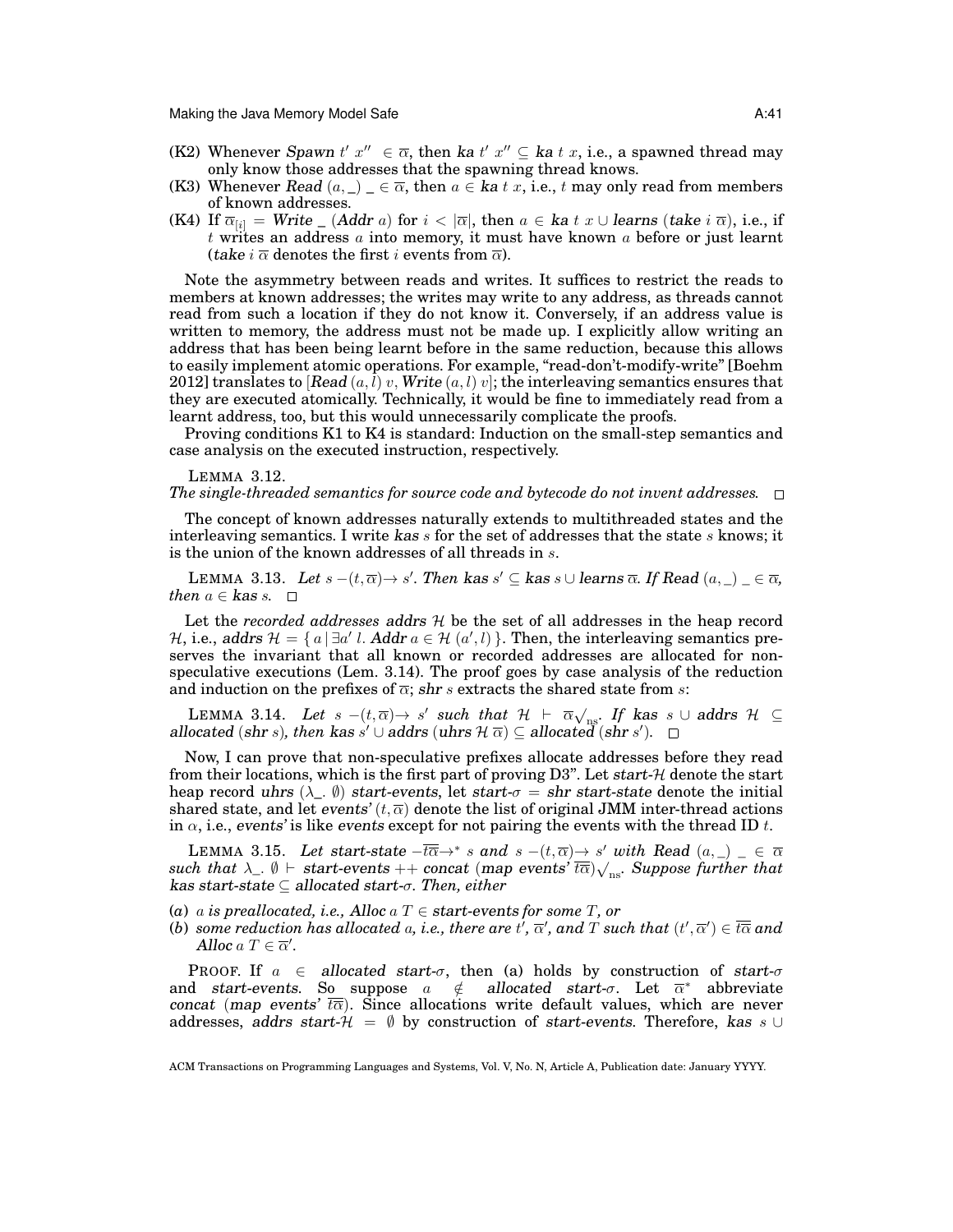addrs (uhrs start- $H(\bar{\alpha}^*) \subseteq$  allocated (shr s) by Lem. [3.14](#page-40-1) and induction on start-state  $-\overline{t\overline{\alpha}}$  → \* s. In particular, I have  $a \in$  allocated (shr s), because  $a \in$  kas s by Lem. [3.13.](#page-40-3) Since  $a \notin \text{allocated start-} \sigma$ , induction on start-state  $-\overline{t\overline{\alpha}} \rightarrow^* s$  yields [\(b\)](#page-40-4) using  $A3b$ .<sup>21</sup>

<span id="page-41-0"></span>*3.4.2. Reads Access Only Declared Locations.* I now turn to the second part of assumption [D3'',](#page-39-2) namely to show that the location being read is a declared field or a cell within the bounds of an array. The proof approach combines known addresses with conformance and monotonicity of type information. Let me first introduce types. The *type of a value* v in shared state  $\sigma$  is for primitive values the corresponding primitive type, e.g., Integer, or for the null reference the null type, or type of-addr  $\sigma$  a if  $v =$  Addr a is an address. If l is a member of a's type, the *type of the location*  $(a, l)$  is defined as follows: If l denotes a field  $A::f$ , then it is the type declared for field f in class A. If l denotes an array cell, then it is the type of the elements of the array. A value *conforms* to a type (written  $\sigma \vdash v : \leq T$ ) if v's type is defined and a subtype of T. A heap record H conforms to  $\sigma \vdash v : \leq 1$ ) if vs type is defined and a subtype of 1. A neap record  $\pi$  conforms to  $\sigma$  (notation  $\sigma \vdash \mathcal{H}_\mathcal{V}$ ) iff all values in  $\mathcal{H}$  conform to the location's type, i.e., whenever  $v \in \mathcal{H}(a, l)$ , then typeof-addr  $\sigma a = |T|$  for some T such that l is a member of T and v conforms to  $(a, l)$ 's type.

Further, let  $Q$  denote the invariant for the subject reduction proof of the singlethreaded semantics. For source code, it consists of run-time typeability and further conformance notions; for bytecode, it is bytecode conformance – see [\[Lochbihler 2012b\]](#page-63-2) for details. The standard subject reduction proof (for non-speculative reductions) shows the following relationships between reductions and Q: Let  $t \vdash (x, \sigma) - \overline{\alpha} \rightarrow (x', \sigma')$  such the following relationships between red<br>that Q t x  $\sigma$  and  $\sigma \vdash \mathcal{H} \sqrt{\text{ and } \mathcal{H} \vdash \overline{\alpha} \sqrt{\overline{\alpha}}}$ .

- <span id="page-41-1"></span>(K5) Type information grows monotonically under non-speculative reductions: Whenever typeof-addr  $\sigma a = |T|$ , then also typeof-addr  $\sigma^T a = |T|$ .
- <span id="page-41-2"></span>(K6) Non-speculative reductions preserve  $Q: Q t x' \sigma'$  holds. Moreover,  $Q t'' x'' \sigma'$  holds for all spawned threads in  $\overline{\alpha}$ , i.e., Spawn  $t''$   $x'' \in \overline{\alpha}$ , and whenever  $Q$   $t''$   $x''$   $\sigma$ , then  $Q t^{\prime\prime} x^{\prime\prime} \bar\sigma^\prime$ , too.
- <span id="page-41-3"></span>(K7) Non-speculative reductions preserve conformance:  $σ' \vdash uhrs$   $\mathcal{H} \overline{\alpha} \sqrt{\text{ holds}}$ .

Property [K5](#page-41-1) formalises that allocated objects never change their class. The other two correspond to the standard subject reduction theorems: [K6](#page-41-2) ensures that the subject reduction invariant Q holds for all threads in the successor state if all threads satisfy Q in the original state. [K7](#page-41-3) represents preservation of heap conformance in a classical type-safety proof.  $\sigma' \vdash$  uhrs  $\mathcal{H} \overline{\alpha} \sqrt{\alpha}$  checks that every value that a write in  $\overline{\alpha}$  writes conforms to the type of the respective location.

The novel thing is to restrict reductions to non-speculative ones. Remember that at all layers below the JMM, nothing constrains the values that are being read from shared locations. Therefore, I must restrict my attention to reductions that contain no junk like type-incorrect reads. For example, consider int  $r = new A() . f$ ; where class  $A \{ int f; \}$ . When the read of f executes, there are reductions for every possible value including 0 and null. While 0 is type correct, reading null would result in a thread-local state that stores the null reference in a local variable of primitive type int. This would immediately break the type safety invariant. I could restrict reads to type-correct values, but this causes problems when type information is dynamic (cf. [§2.1.1\)](#page-12-0). Fortunately, I am still proving the DRF guarantee and therefore, I only have to deal with (prefixes of) SC' executions. Non-speculative ones generalise them such that the general type-safety proof ([§5.2\)](#page-49-2) can reuse this development.

 $^{21}$ The attentive reader may have noticed that the proof of Lem. [3.5](#page-37-4) requires [A3b](#page-37-2) only in the direction from right to left. This proof uses the other direction.

ACM Transactions on Programming Languages and Systems, Vol. V, No. N, Article A, Publication date: January YYYY.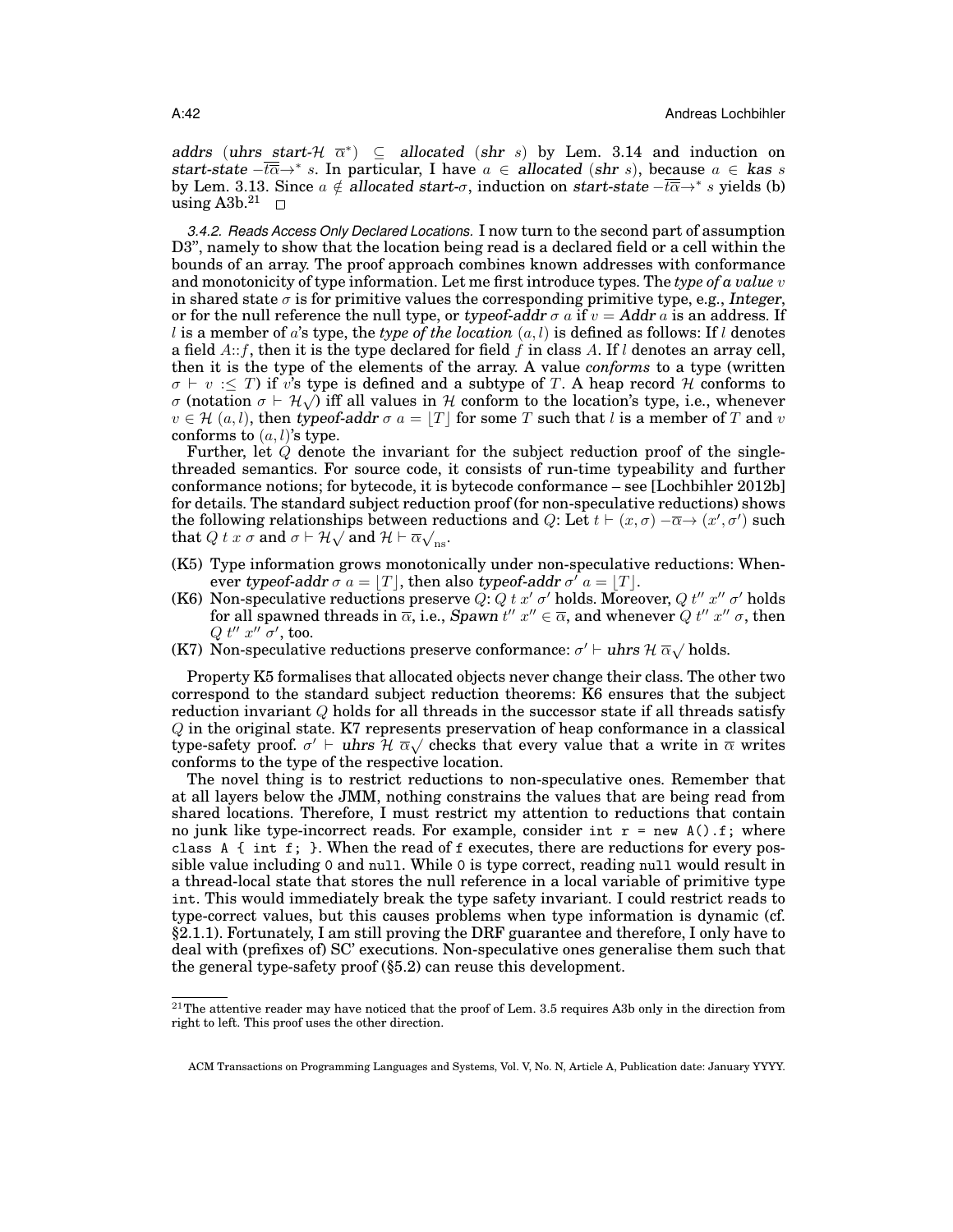Making the Java Memory Model Safe A:43

Moreover, I need to make two further assumptions about the single-threaded semantics. In contrast to [K5](#page-41-1) to [K7,](#page-41-3) they constrain all reductions from states satisfying Q, not only non-speculative ones. This is fine as they only restrict those parts that the single-threaded semantics can control themselves, i.e., they do not depend on which values are read. Let  $t \vdash (x, \sigma) - \overline{\alpha} \rightarrow (x', \sigma')$  such that Q t x  $\sigma$ .

- <span id="page-42-2"></span>(K8) Reductions of conforming states read only type-correct locations. Whenever Read  $(a, l) \subseteq \overline{\alpha}$ , then there is a T such that typeof-addr  $\sigma = [T]$  and  $l \in \text{memb }T$ .
- <span id="page-42-0"></span>(K9) Allocation events record the correct type, i.e., whenever Alloc a  $T \in \overline{\alpha}$ , then typeof-addr  $\sigma'$  a = |T|.

LEMMA 3.16 (ASSUMPTIONS [K5](#page-41-1) TO [K9](#page-42-0)). *The single-threaded semantics for source code and bytecode satisfy assumptions [K5](#page-41-1) to [K9.](#page-42-0)*

PROOF. As discussed above, [K5](#page-41-1) to [K7](#page-41-3) are reformulations of a standard subject reduction theorem, and so are their proofs. [K8](#page-42-2) and [K9](#page-42-0) are by induction on the semantics or case analysis of the executed instruction. The provision that Q holds ensures that no undefined behaviour occurs.

<span id="page-42-1"></span>*3.4.3. Initialisations Precede Reads.* Finally, I am ready to discharge assumption [D3''](#page-39-2) us-ing [K1](#page-39-3) to [K9](#page-42-0) (Lem. [3.17;](#page-42-3) snd  $(t, \alpha) = \alpha$  is the second projection for pairs). Hence, initialisations precede reads in non-speculative prefixes of traces and Thm. [3.7](#page-38-3) and Cor. [3.8](#page-38-4) are applicable.

<span id="page-42-3"></span>LEMMA 3.17 (ASSUMPTION [D3''](#page-39-2)). *Let* Q *hold for the bootstrapping thread in* √ start-state, and kas start-state  $\subseteq$  allocated start- $\sigma$ , and start- $\sigma \vdash$  start- $\mathcal{H} \vee$ . If  $\xi \in \mathcal{E}$ ,  $\xi_{[\alpha]} = \textit{Read}\,(a,l) \, v \, with \, \alpha < |\xi|, \textit{and} \, \lambda_-. \, \emptyset \vdash \textit{take} \, \alpha \, (\textit{map} \, \textit{snd} \, \xi) \sqrt{\vphantom{|}}_{\textit{ns}} , \textit{then there is a} \, \beta < \alpha$  $\mathbf{such that} \xi_{\left[\beta\right]}$  initialises  $(a, l)$ .

PROOF. Since  $\xi \in \mathcal{E}$ , there is  $\xi$  such that start-state  $\downarrow \xi$  and  $\xi =$  start-events  $++$ concat  $\bar{\xi}$ . Since  $i < |\xi|$ , I can split  $\bar{\xi}$  such that  $\bar{\xi} = \bar{\xi}' + i$  events  $(t, \bar{\alpha}) + i \bar{\xi}''$ , and Read  $(a, l)$   $v \in \overline{\alpha}$ , and  $|\overline{\xi}'| < i$ . By definition of  $\downarrow$ ,  $\overline{\xi}'$  is of the form map events  $\overline{t\overline{\alpha}}$  for some  $t\overline{\overline{\alpha}}$  such that there are states s and s' with start-state  $-\overline{t\overline{\alpha}}$   $\rightarrow$  \* s, and s  $-(t,\overline{\alpha})$   $\rightarrow$  s'. Since non-speculative prefixes of executions preserve conformance [\(K6](#page-41-2) and [K7\)](#page-41-3),  $(a, l)$ is type correct in shr s [\(K8\)](#page-42-2), i.e., typeof-addr (shr s)  $(a, l) = |T|$  and  $l \in$  memb T for some T. It suffices to show that there is an event Alloc a T in start-events or  $\bar{\xi}'$ . This event initialises  $(a, l)$ , since  $l \in \text{memb } T$ .

By Lem. [3.15,](#page-40-5) the address a has been allocated before, i.e., either in start-events or in  $\bar{\xi}'$ . If Alloc a  $T' \in$  start-events for some T', then typeof-addr start- $\sigma$  a = |T'| by construction of start-events, and therefore typeof-addr (shr s)  $a = \lfloor T' \rfloor$  [\(K5](#page-41-1) with induction on start-state  $-\overline{t\overline{\alpha}}$  → \* s, and [K6](#page-41-2) and [K7](#page-41-3) for preserving the conformance invariant), i.e.,  $T = T'$ . Otherwise,  $\overline{t\overline{\alpha}} = \overline{t\overline{\alpha}}^* + (t^*, \overline{\alpha}^*) \cdot \overline{t\overline{\alpha}}^{**}$  for some  $\overline{t\overline{\alpha}}^*, t^*, \overline{\alpha}^*,$ and  $\overline{t\overline{\alpha}}^{**}$  such that Alloc a  $T' \in \overline{\alpha}^*$  for some T'. Hence, there are states s<sup>\*</sup> and s<sup>\*\*</sup> such that start-state  $-\overline{t\overline{\alpha}}^* \rightarrow^* s^*$ ,  $s^* - (t^*, \overline{\alpha}^*) \rightarrow s^{**}$ , and  $s^{**} - t\overline{\overline{\alpha}}^{**} \rightarrow^* s$ . By [K9,](#page-42-0) I obtain typeof-addr (shr s<sup>\*\*</sup>) = |T'| and therefore typeof-addr (shr s)  $a = |T'|$  [\(K5](#page-41-1) and induction as before). Hence  $T = T'$ .

<span id="page-42-4"></span>LEMMA 3.18 (START STATE). *The start state satisfies the assumptions of Lem. [3.17,](#page-42-3) i.e.*, Q *holds for the bootstrapping thread in start-state, and kas start-state* ⊆ allocated start- $\sigma$ , and start- $\sigma$   $\vdash$  start- $\mathcal{H}\sqrt{$ . Further, start-events contains no read *events.*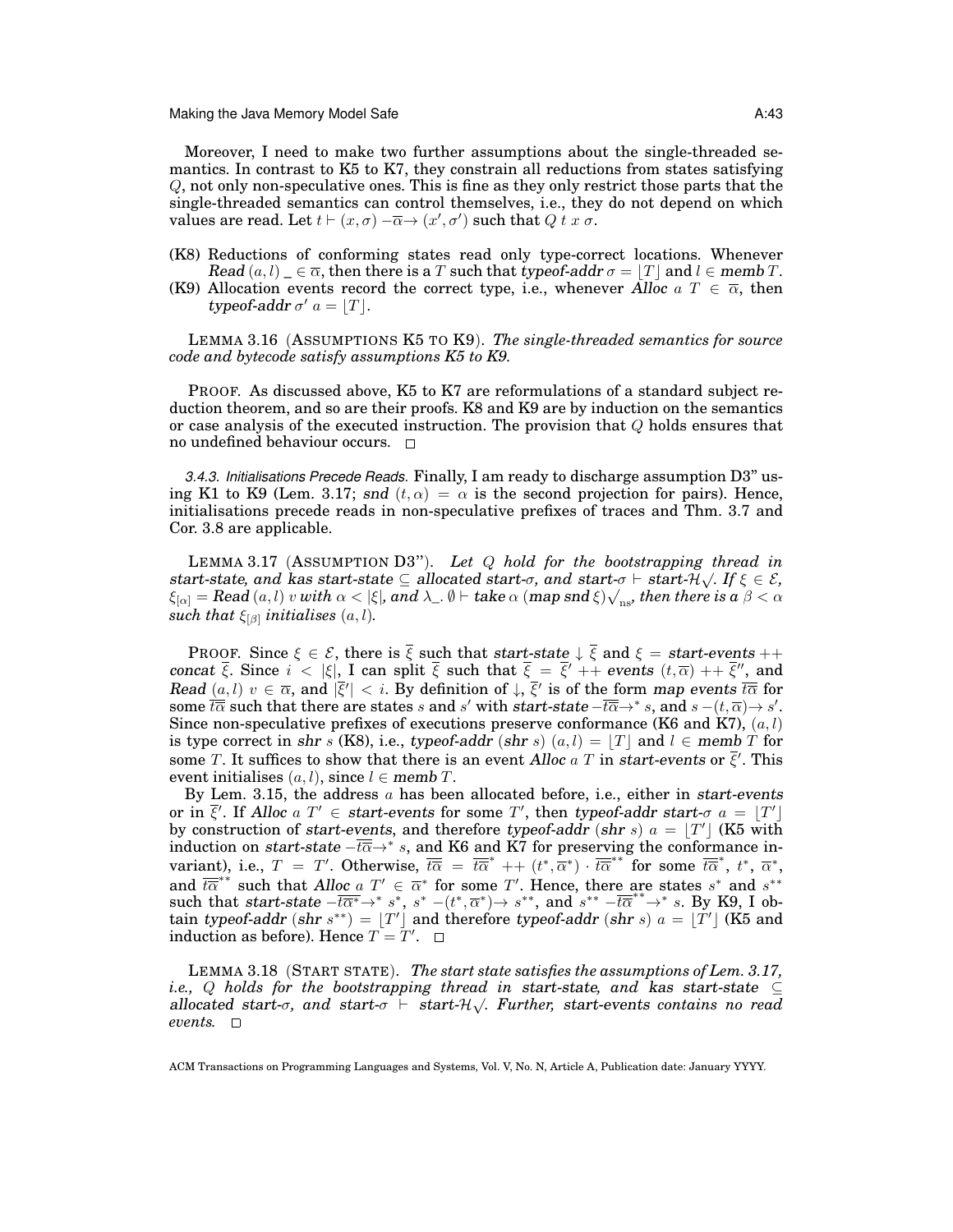<span id="page-43-2"></span><span id="page-43-1"></span><span id="page-43-0"></span>

Fig. 25: An ill-formed program [\(a\)](#page-43-1) and its execution [\(b\)](#page-43-2) with a sequentially consistent prefix (grey area) followed by a read (l. 3) that cannot be cut, updated, and completed sequentially consistently.

#### **3.5. Sequentially Consistent Completions**

Assumption [D1](#page-33-3) still remains to be shown, i.e., sequentially consistent prefixes of wellformed executions can be completed sequentially consistently. Although this sounds trivial, it is formally not obvious, because allocations complicate things again. The program in Fig. [25a](#page-43-1) demonstrates that ill-formed programs can have sequentially consistent prefixes of executions which cannot be cut, updated, and completed sequentially consistently. Note that the program is ill-formed only because it literally contains the address a. However, such a program could well occur as an intermediate state while executing a valid Java program.

In the execution in Fig. [25b,](#page-43-2) the read in l. 3 sees the write from l. 2, but the most recent write would be the initialisation of location  $x$ . Suppose that  $l, 3$  is scheduled after 1. 1, but before 1. 2, as the grey area indicates. Suppose further that  $a$  is also the address that the array allocation in l. 4 returns. Then, the prefix up to l. 1 is sequentially consistent, but has no sequentially consistent completion when l. 3 executes next. If 1.3 is updated to read the initial value 0, then  $l \cdot 4$  allocates an array of length 0 at address a, but l. 1 has already output a's array length as 1. This violates the JLS that array lengths are always correct [\[Gosling et al. 2005,](#page-63-0) §17.4.5]. Note that this example depends on the implemenation of the shared state: The issue arises only for dynamic type information  $(\$2.1.1)$ , because static types for addresses  $(\$2.1.2)$  uses different addresses for arrays of different lengths, i.e., l. 4 cannot return the same address a for both allocations.

In this example, the problem is that  $t_1$  literally contains the address a that the allocation of the other thread  $t_2$  returns. This violates that a thread only knows an address if it has allocated it itself or it has read it from memory, which I have formalised in [K1](#page-39-3) and [K2](#page-40-6) and the condition kas start-state  $\subseteq$  allocated start- $\sigma$  (see Lem. [3.18](#page-42-4) above).

I construct a *sequentially consistent completion* scc s H that starts with a multithreaded state s and a snapshot heap  $H$ . I define scc by corecursion as follows:

<span id="page-43-3"></span>
$$
\begin{array}{ll}\n\sec s \ H = & \text{if } \exists t \ \overline{\alpha} \ s'. \ s - (t, \overline{\alpha}) \rightarrow s' \\
\text{then let } (t, \overline{\alpha}, s') = \varepsilon(t, \overline{\alpha}, s'). \ s - (t, \overline{\alpha}) \rightarrow s' \land H \vdash \overline{\alpha} \sqrt{\varepsilon} \\
& \text{in } (t, \overline{\alpha}) \cdot \sec s' \ (\text{mrvs } H \ \overline{\alpha}) \\
\text{else } ||)\n\end{array} \tag{3}
$$

Hilbert's  $\varepsilon$ -operator (indefinite description operator)  $\varepsilon x$ . P x denotes one (fixed, but underspecified) x such that P x holds, provided P is satisfiable at all. Otherwise, it is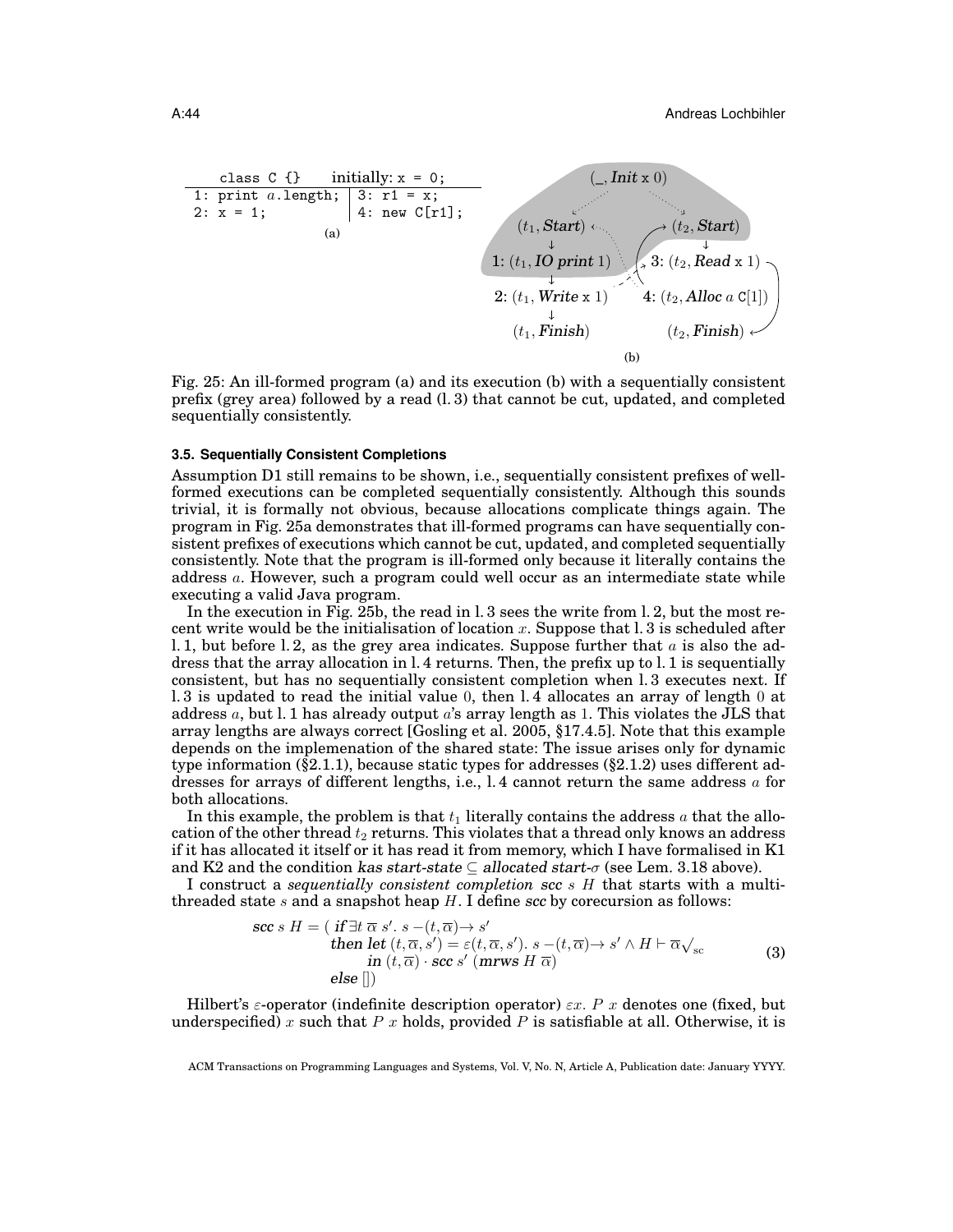Making the Java Memory Model Safe A:45

unspecified. Hence, in order to prove anything about  $\sec s H$ , I must make sure that the predicate to the  $\varepsilon$ -operator is satisfiable for all reachable configurations. Thus, I presume the following:

<span id="page-44-1"></span>(D4) The interleaving semantics satisfies the cut-and-update property for the start state start-state and the start snapshot heap start- $H$ , where start- $H =$ mrws empty (map snd start-events).

The *cut-and-update property* (C&U) for s and H (denoted C&U s H) denotes the following. Let the state s' be reachable from s via an SC' event list, say  $s-\overline{t\overline{\alpha}}\rightarrow s'$  such that  $H \vdash \textit{concat}~(\textit{map events'}~\overline{t\overline{\alpha}}) \sqrt{\vphantom{t}^{\phantom{\dagger}}}_{\rm sc},$  and let  $H'$  denote the updated snapshot heap mrws H (concat (map events'  $\overline{t\overline{\alpha}}$ )). Then, for every reduction  $s' - (t', \overline{\alpha}') \rightarrow s''$  from  $s'$ , there are  $\overline{\alpha}^{\prime\prime}, s^{\prime\prime\prime}$  such that

<span id="page-44-2"></span>(a)  $s'-(t',\overline{\alpha}'') \rightarrow s'''$ ,

<span id="page-44-3"></span>(a)  $s - (t, \alpha') \rightarrow s$ <br>
(b)  $H' \vdash \overline{\alpha''} \sqrt{\atop \alpha s}$ , and

<span id="page-44-4"></span>(c)  $H' \vdash \overline{\alpha}' \approx \overline{\alpha}''$  (to be explained in a moment).

Conditions [\(a\)](#page-44-2) and [\(b\)](#page-44-3) predicate that all reachable, non-stuck states can reduce with events  $\overline{\alpha}''$  that are SC' w.r.t. the current snapshot heap H'; they suffice to prove that scc does compute an SC' interleaving (Lem. [3.20\)](#page-44-0). In condition [\(c\)](#page-44-4),  $H' \vdash \overline{\alpha}' \approx \overline{\alpha}''$  denotes that two event lists  $\overline{\alpha}'$  and  $\overline{\alpha}''$  consist of the same events up to the first SC'-inconsistent read in  $\overline{\alpha}'$  (if any) and  $\overline{\alpha}''$  continues with a read from the same location. With condition [\(c\)](#page-44-4), given a trace that is SC' up to a read  $\alpha$ , I can cut the interleaving after  $\alpha$ , replace  $\alpha$  with a read of the most recent value, and continue the interleaving SC'.

<span id="page-44-6"></span>LEMMA 3.19 (PRESERVATION OF  $C&U$ ). *If* C&U s H,  $s - (t, \overline{\alpha}) \rightarrow s'$ , and  $H \vdash \overline{\alpha}_{\bigvee_{\text{SC}}}$ , then C&U s' (mrws H  $\overline{\alpha}$ ).

PROOF. This holds by definition of C&U because every state that is reachable via SC' reductions from  $s'$  is also reachable via SC' reductions from  $s$  by prefixing the SC' reduction  $s - (t, \overline{\alpha}) \rightarrow s'.$ 

Under assumption [D4,](#page-44-1) scc computes an SC' execution (Lem. [3.20\)](#page-44-0). By the equivalence of SC and SC' (Thm. [3.7\)](#page-38-3), I then discharge the main assumption of the DRF proof (Thm. [3.21\)](#page-44-5).

<span id="page-44-0"></span>LEMMA 3.20.

*If* C&U s H, then  $s \downarrow$  scc s H and  $H \vdash$  concat (map events' (scc s H)) $\sqrt{\text{sc}}$ .

<span id="page-44-5"></span>THEOREM 3.21 (SC COMPLETION). Let  $\xi \in \mathcal{E}$ ,  $(\xi, ws) \sqrt{2}$ ,  $(\xi, ws)$  be SC up to a read *event*  $(t, Read (a, l) v)$ *, say*  $\xi = \xi_1 + (t, Read (a, l) v) \cdot \xi_2$  *with* ws  $\alpha$  *being the most*  $\vec{r}$  recent write for all reads  $\alpha \in \mathcal{R}_{\xi_1}$ . Then, there are  $\xi_3$ ,  $v'$ , and  $ws'$  such that  $\bar{\xi^*}:=\xi_1++\bar{\xi}_2$ *recent write for all reads*  $\alpha \in \mathcal{K}_{\xi_1}$ . *Inen, there are*  $\xi_3$ , v, and  $(t, \text{Read}(a, l) v') \cdot \xi_3 \in \mathcal{E}$ , and  $(\xi^*, ws') \sqrt{y}$ , and  $(\xi^*, ws')$  is SC.

PROOF OF LEM. [3.20.](#page-44-0) I show  $s \downarrow \sec s$  H by coinduction with  $C\&U s$  H as the coinduction invariant. If s is stuck, then scc s  $H = \parallel$  and I am done by S[TOP](#page-16-2). Otherwise, conditions [\(a\)](#page-44-2) and [\(b\)](#page-44-3) of C&U ensure that the predicate to Hilbert's choice in [\(3\)](#page-43-3) is satisfiable. Hence, it does pick an SC' reduction step  $s-(t, \overline{\alpha}) \rightarrow s'$  and updates H to  $H' := m$ rws  $H \bar{\alpha}$ . Note how this mimics S[TEP](#page-16-3). Since SC' reductions preserve C&U (Lem. [3.19\)](#page-44-6), and the reduction is SC', C&U s' H' holds, too. This concludes the coinductive step.

For  $H \vdash$  concat (map events' (scc s H)) $\sqrt{\ }_{sc}$ , the standard coinduction rule is too weak because *concat* is unproductive for any number of consecutive reductions without events. Hence, I use a coinduction rule for \_  $\vdash \_,\!_{\rm sc}',$  which allows to defer the next step if one decreases in a well-founded relation, as described in [§1.2.3.](#page-10-3) Taking as measure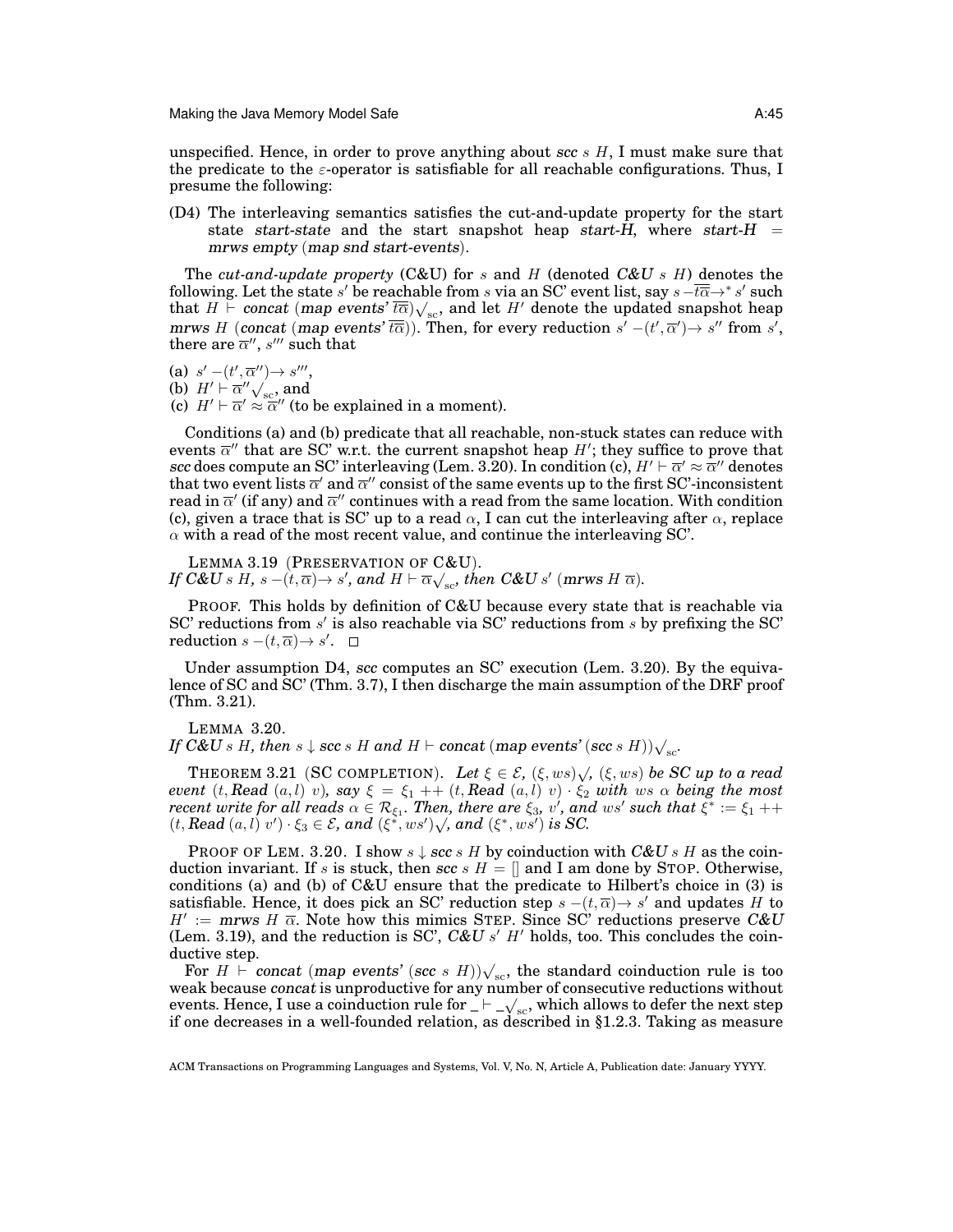the length of the maximal prefix of scc  $s$  H for whose elements events' returns the the length of the maximal prefix of scc s H for whose elements events returns the empty lists, I show  $H \vdash$  concat (map events' (scc s H)) $\sqrt{\varepsilon}$  with the invariant C&U s H like above. □

PROOF OF THM. [3.21.](#page-44-5) Construct  $\xi_3$  as follows: First, identify the reduction  $s-(t,\overline{\alpha})\rightarrow s'$  that generates  $(t, Read (a, l) v)$ . Let  $\xi'_1$  be the prefix of  $\xi$  up to events  $(t,\overline{\alpha})$ exclusively, which is also a prefix of  $\xi_1$ . Since all reads in  $\xi_1$  (and thus  $\xi_1$ ) see the most recent write,  $\xi_1'$  is SC' by Thm. [3.7.](#page-38-3) Since C&U holds for the start state and the start snapshot heap and SC' reductions preserve C&U (Lem. [3.19\)](#page-44-6), C&U holds for s and  $H_1 =$  mrws empty  $\xi_1'$ , too. Hence, by C&U, there are  $\overline{\alpha}'$  and s'' such that for s and  $H_1 =$  mrws empty  $\xi_1$ , too. Hence, by C&O, there are  $\alpha$  and s such that  $s - (t, \overline{\alpha}') \rightarrow s''$ ,  $H_1 \vdash \overline{\alpha}' \sqrt{\epsilon}$ , and  $H_1 \vdash \overline{\alpha} \approx \overline{\alpha}'$ . From the latter, I know that  $\overline{\alpha}$  and  $\overline{\alpha}'$ are the same up to the read Read  $(a, l)$  v in  $\overline{\alpha}$  (exclusively), which is Read  $(a, l)$  v' in  $\overline{\alpha}'$  for the SC'-correct value v'. Now, choose  $\xi_3$  to be the rest of  $\overline{\alpha}'$  followed by concat (map events (scc s (mrws  $H_1(\overline{\alpha}'))$ ).

With Lem. [3.20,](#page-44-0) I get that  $\xi^*$  is SC' and  $\xi^* \in \mathcal{E}$ . Thm. [3.7](#page-38-3) yields the required  $ws'.$ 

<span id="page-45-1"></span>COROLLARY 3.22.

*Every program has a well-formed, sequentially consistent execution.*

PROOF. Set  $\xi =$  start-events  $+$  concat (map events (scc s H)). Then,  $\xi \in \mathcal{E}$  and empty  $\vdash \xi \vee_{\text{sc}}$  by Lem. [3.20](#page-44-0) and definition of  $\mathcal{E}$  and Lem. [3.18.](#page-42-4) By Thm. [3.7,](#page-38-3) there is a ws such that  $(\xi, ws) \sqrt{\text{and } (\xi, ws)}$  is SC.

## <span id="page-45-0"></span>**3.6. Cut and Update**

For the DRF guarantee, it remains to show that the interleaving semantics satisfies C&U for the start state (assumption [D4\)](#page-44-1). Similar to initialisations preceding reads, I generalise C&U to non-speculative prefixes and reading any previously written value, not only the most recent one. This way, I can reuse the proof for consistency in [§4.](#page-46-0)

Formally, the sequential semantics has the *generalised cut-and-update property* ( $gC&U$ ) for a state s and heap record  $H$  iff for all states s' reachable from s in the interleaving semantics with non-speculative events  $\overline{\alpha}$  and any reduction  $s - (t, \overline{\alpha}') \rightarrow s'$ , interieaving semantics with non-speculative events  $\alpha$  and any reduction  $s - (t, \alpha') \rightarrow s$ ,<br>whenever  $\overline{\alpha}'_{[i]} = \text{Read}(a, l) v$  for some  $i < |\overline{\alpha}'|$  such that  $uhrs \mathcal{H} \overline{\alpha} \vdash \text{take } i \overline{\alpha}' \sqrt{\ }_{ns}$ , then for any value  $v'\in$  uhrs  $\mathcal H$   $(\overline\alpha++$  take  $i\ \overline\alpha'),$  there is a reduction  $s- (t, \overline\alpha'')$   $\to$  s" such that  $i < |\overline{\alpha}'| \leq |\overline{\alpha}'|$  and  $\overline{\alpha}_{[i]}'' = \textit{Read}\ (a, l)\ v'$  and  $\textit{take}\ i\ \overline{\alpha}' = \textit{take}\ i\ \overline{\alpha}'' .$ 

Intuitively,  $gC\&U$  allows to cut a trace at any read event in its non-speculative prefix and replace it with a read from the same location that reads any value which has previously been written to that location. This might seem overly complicated, but I must ensure that the semantics stays within defined behaviour. Speculative event lists such as those leading to the well-formed execution in Fig. [5](#page-7-3) may read values out of thin air. Although the JMM legality dismisses such traces later, I must deal with them on the level of interleaving semantics, because being illegal is hard to characterise at this level. Since non-speculative executions preserve conformance (assumptions [K6](#page-41-2) and [K7\)](#page-41-3) and generalise sequential consistency (Lem. [3.10\)](#page-39-5), they provide an adequate universe of trace prefixes. In [§4](#page-46-0) and [§5,](#page-49-1) I will show that non-speculative events also contain further prefixes of interest. In particular, I restrict the updated values to previously written ones to maintain non-speculativity.

LEMMA 3.23 (GC&U IMPLIES C&U). *If the interleaving semantics satisfies gC&U for* start-state *and* start-H *and the bootstrapping thread initially satisfies* Q*, then it also satisfies C&U for* start-state *and* start-H*.*

PROOF. Suppose start-state  $-\overline{t\overline{\alpha}}$   $\rightarrow$  \* s and s  $-(t,\overline{\alpha}') \rightarrow s'$  such that start- $H \vdash \overline{\alpha}$   $\sqrt{s}$ sc where  $\overline{\alpha}$  abbreviates concat (map events'  $\overline{t\overline{\alpha}}$ ). Let  $H =$  mrws start-H  $\overline{\alpha}$ . I must show that there are  $\overline{\alpha}''$  and  $e''$  such that  $e^{-(t-\overline{\alpha}'')}\rightarrow e''$  and  $H \vdash \overline{\alpha}''$  (exception  $H \vdash \overline{\alpha}' \sim \overline{\alpha}'''$ that there are  $\overline{\alpha}''$  and  $s''$  such that  $s-(t,\overline{\alpha}'')\overline{\rightarrow}s''$ , and  $H \vdash \overline{\alpha}''\sqrt{_{\rm sc}}$ , and  $H \vdash \overline{\alpha}' \approx \overline{\alpha}''$ .

ACM Transactions on Programming Languages and Systems, Vol. V, No. N, Article A, Publication date: January YYYY.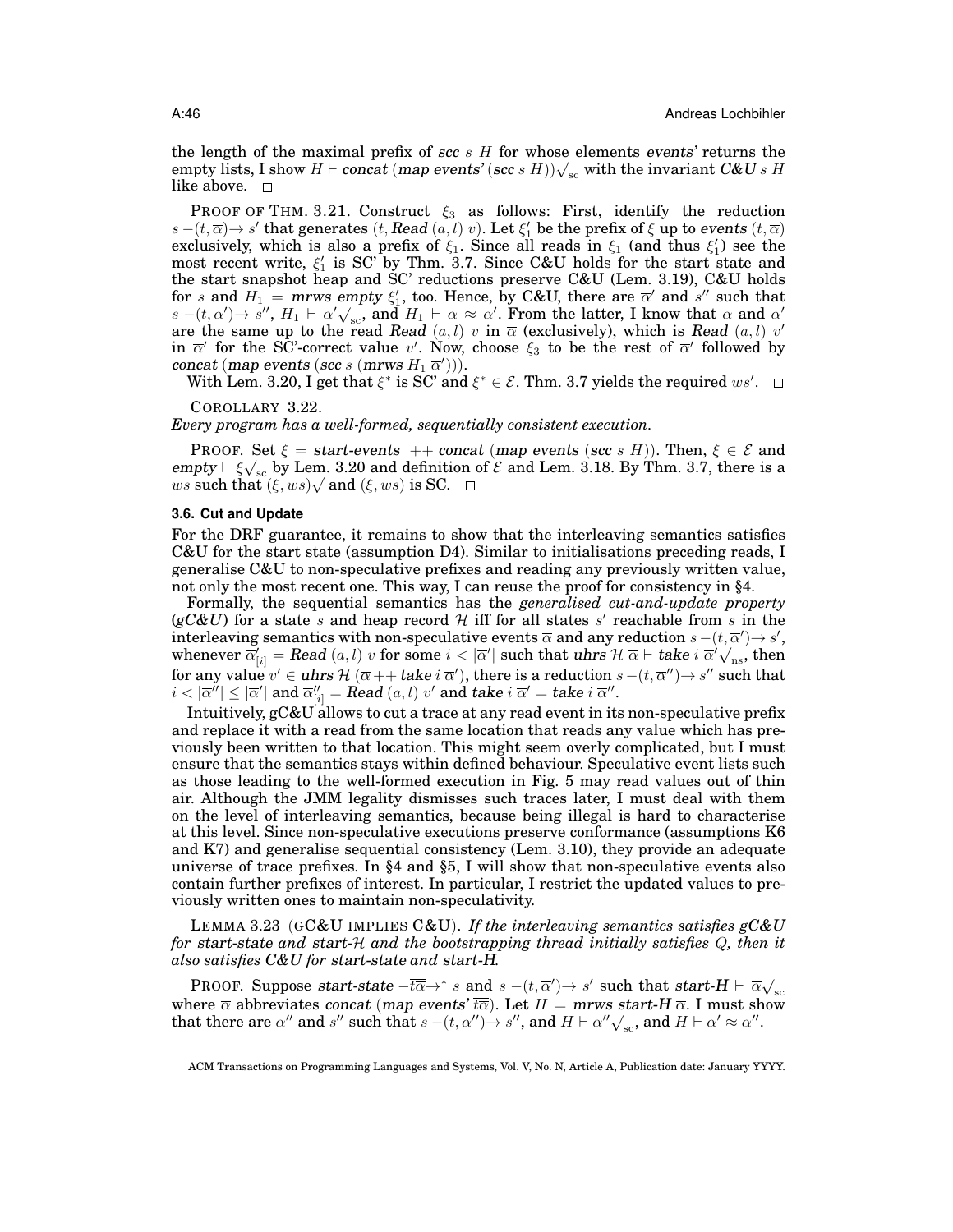Making the Java Memory Model Safe A:47

By Lem. [3.10,](#page-39-5) start- $\mathcal{H} \vdash \overline{\alpha}_{\bigvee_{\text{ns}}}$ , i.e., gC&U allows to cut and update all reductions from state s. Construct  $\overline{\alpha}''$  iteratively as follows: Start with  $\overline{\alpha}'' = \overline{\alpha}'$  and consider the first event in  $\overline{\alpha}^{\prime\prime}.$  If it is an event reading not the most recently written value (according to the snapshot heap  $H$ ), change the reduction to the most recently written value using gC&U, then continue with the new reduction for the next event. Otherwise, update the snapshot heap H for the event and consider the next event. This process terminates after at most  $|\overline{\alpha}'|$  iterations because gC&U bounds the length of the replacement events  $\overline{\alpha}''$  to that length. The reduction thus obtained serves as witness.

The key step in the iteration is to show that  $H$  stores a most recently written value at all. I show similar to Lem. [3.17](#page-42-3) that start-state− $t\overline{\overline{\alpha}}$ →\* s initialises the location. This ensures that H does store some value v for the location and  $\mathcal{H} =$  uhrs start-H  $\overline{\alpha}$  has recorded v, too, as H fits to  $H$ . Hence, gC&U ensures that I can cut and update the reduction as described.  $\square$ 

Now, it remains to show that both source code and bytecode satisfy gC&U, i.e.,

<span id="page-46-2"></span>(D4) The interleaving semantics satisfies  $\gamma$  gC&U for start-state and start- $\mathcal{H}$ .

Although [D4'](#page-46-2) is tedious to prove for the layers 2 to 5, these proofs are not particularly interesting. I avoid having to reason about which values have previously been written by generalising it further to arbitrary type-conforming values. Since gC&U involves only non-speculative prefixes of executions, assumptions [K6](#page-41-2) and [K7](#page-41-3) ensure that these preserve conformance. In particular, all written values conform, too. Therefore, any value that gC&U requires to be read conforms to its type.

Thus, I am finally able to conclude that the DRF guarantee holds for source code and bytecode.

<span id="page-46-1"></span>THEOREM 3.24. *The DRF guarantee holds for source code and bytecode. If the program is correctly synchronised, then every legal execution is SC.*

### <span id="page-46-0"></span>**4. CONSISTENCY**

In the previous section, I have shown that the JMM allows solely sequentially consistent behaviour for correctly synchronised programs. The DRF guarantee shows that the JMM is strong enough to disallow certain undesired behaviours. Conversely, consistency requires that the JMM be not too strong: the JMM does allow some legal behaviour for *every* valid Java program. Now, I prove consistency, even for incorrectly synchronised programs. In particular, I show that any sequentially consistent execution is legal.<sup>22</sup> This is not trivial, because in programs with data races, the most recent write for a read need not happen before it. Hence, these data races must be justified.

THEOREM 4.1 (CONSISTENCY). *Every source code and bytecode program has a sequentially consistent execution. Every sequentially consistent execution is legal.*

Combining consistency with the DRF guarantee, I obtain the following:

- For correctly synchronised programs, the JMM is exactly sequential consistency.
- For programs with data races, the JMM is strictly weaker than sequential consistency.

Like in the previous section, I have identified assumptions on the interfaces between the different layers of the semantics such that I can conduct the proofs as abstractly as possible. In fact, this section only relies on the properties of the single-threaded

 $^{22}$ Note that this property need not extend to concrete Java implementations, because it is not a safety property. For example, one could imagine a weird, but correct processor and VM that cannot produce an SC result for some program with data races.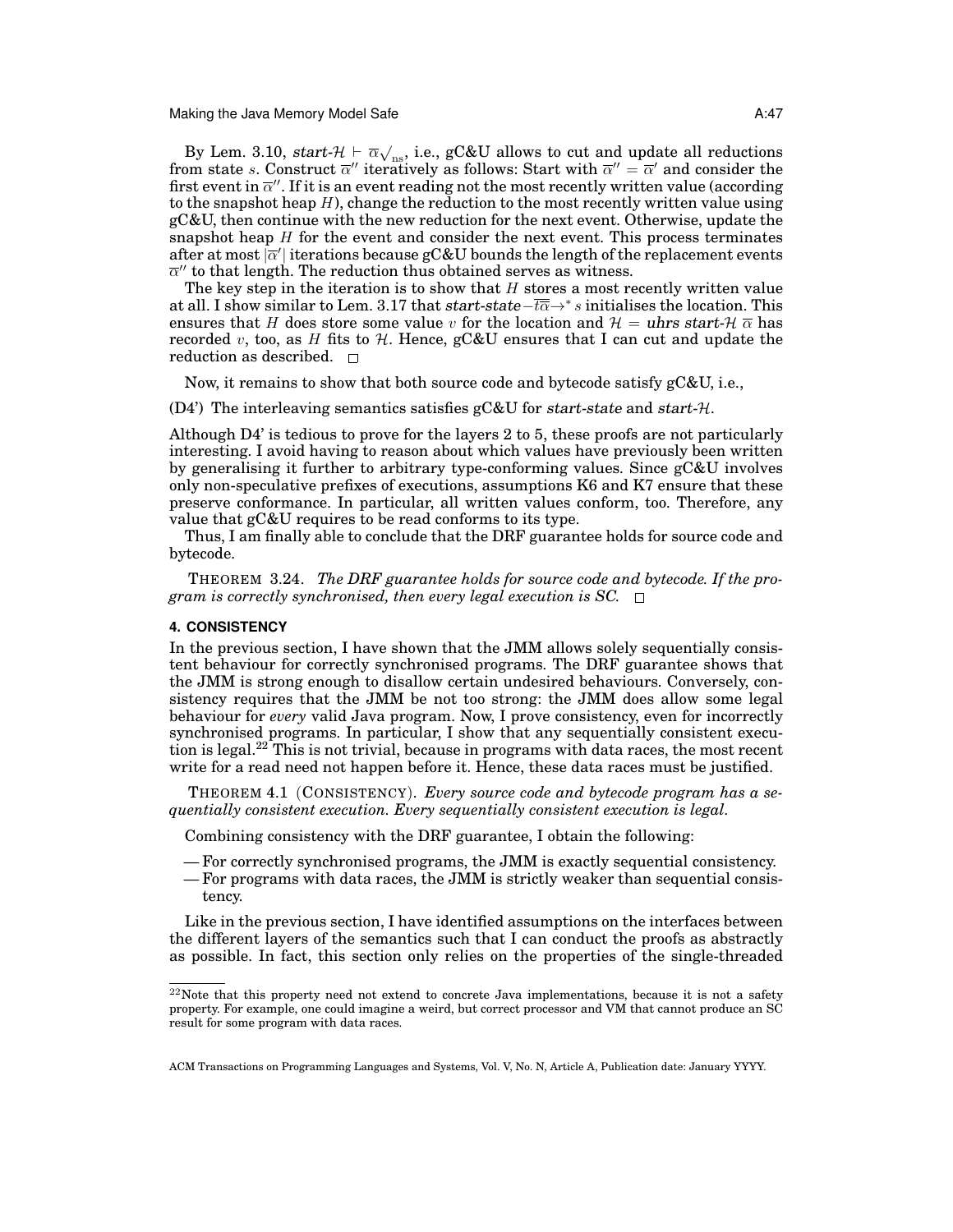semantics from the previous section. All theorems are on the layer of the interleaving semantics or on higher ones. Like in [§3,](#page-31-0) I start at the JMM layer with assumptions about traces and then discharge these assumptions in the layers below.

At the JMM layer, the assumptions are now:

- <span id="page-47-0"></span>(C1) For every sequentially consistent prefix of a well-formed execution  $(\xi, ws)$  with  $\xi \in \mathcal{E}$ , there is a trace  $\xi' \in \mathcal{E}$  with the same prefix and a write seen function  $ws'$ such that such that<br>(a)  $(\xi', ws')\sqrt{2}$ ,
	-
	- (b) for all read events  $\alpha \in A_{\xi'}$ , if  $\alpha$  is in the prefix, then  $ws'$   $\alpha = ws \alpha$  else  $ws' \alpha \leq^{ \xi'}_{\text{hb}} \alpha$ , and
	- (c) if  $\xi$  continues with an event  $\beta$  directly after the prefix,  $\xi'$  continues with the same  $\beta$ , except that if  $\beta$  is a read, it may read a different value.
- <span id="page-47-1"></span>(C2) If a well-formed execution has an SC prefix  $\overline{\alpha}$  followed by a read from  $(a, l)$ ,  $\overline{\alpha}$ initialises  $(a, l)$ .
- [\(D2\)](#page-33-2) Every execution  $\xi \in \mathcal{E}$  initialises every location at most once.

Assumption [C1](#page-47-0) expresses that I can cut any execution after an SC prefix and continue such that every read in the continuation sees a write that happens before the read. I dub this happens-before consistent completion in analogy to sequentially consistent completions for the DRF guarante [\(D1\)](#page-33-3). The second assumption [C2](#page-47-1) is similar to [D3'](#page-39-1) with SC' replaced by SC. Assumptions [C2](#page-47-1) and [D2](#page-33-2) ensure that for well-formed executions with an SC prefix followed by a read  $\alpha$  to location  $(a, l)$ ,

— a most recent write  $\alpha'$  exists for  $\alpha$  with  $\alpha' < \alpha$ , and

— if a write  $\alpha^*$  to  $(a, l)$  happens before  $\alpha$ , then  $\alpha^* < \alpha$ , too.

<span id="page-47-3"></span>THEOREM 4.2. *Under assumptions [C1,](#page-47-0) [C2,](#page-47-1) and [D2,](#page-33-2) every SC execution is legal.*

PROOF. Let  $\xi \in \mathcal{E}$  such that  $(\xi, ws) \sqrt{\text{and } (\xi, ws)}$  is SC. I must justify  $(\xi, ws)$  by a justifying sequence  $(\xi_i,ws_i,C_i,\varphi_i)_i.$  For  $i\leq |\xi|,$  choose some  $(\xi_i,ws_i)$  with the following properties:

$$
-\xi_i\in\mathcal{E}
$$

$$
-(\xi_i, ws_i)
$$

 $-i \leq |\xi_i|$ 

√

- take  $(i 1) \xi =$  take  $(i 1) \xi_i$
- Suppose  $i > 0$ . If  $\xi_{[i-1]} =$  Read  $(a, l)$  v, then  $\xi_{i[i-1]} =$  Read  $(a, l)$  v' for some v', else  $\xi_{[i-1]} = \xi_{i[i-1]}$ .
- For all read events  $\alpha \in A_{\xi_i}$ , if  $\alpha < i-1$  then  $ws_i$   $\alpha = ws$   $\alpha$ , else  $ws_i$   $\alpha \leq^{\xi_i}_{\text{hb}} \alpha$ .

Assumption [C1](#page-47-0) ensures that such  $(\xi_i, ws_i)$  exist. Set  $C_i = {\alpha | \alpha < i}$ , i.e.,  $(\xi_i, ws_i)$ commits the first i events.

For  $i>|\xi|$ , set  $\xi_i=E$  and  $ws_i=ws$  and  $C_i=\mathcal{A}_\xi.$  Then, the sequence  $(\xi_i,ws_i,C_i,\varphi_i)_i$ justifies  $(\xi, ws)$  where all renamings  $\varphi_i$  are the identity.

To illustrate how  $J = (\xi_i, ws_i, C_i, \varphi_i)_i$  justifies reads which see writes that do not happen before, consider the following program [P6](#page-47-2) where the write in l. 1 races with the read in l. 2. It differs from Fig. [22](#page-33-0) in x not being volatile.

<span id="page-47-2"></span>
$$
\frac{\text{initially: } x = 0;}{1: x = 1; \quad 2: r = x;}
$$
\n(P6)

Fig. [26](#page-48-0) shows the executions for the two traces where thread  $t_1$  on the left executes before the one on the right  $(t_2)$ . I wish to justify the SC execution shown in Fig. [26a.](#page-48-1)

ACM Transactions on Programming Languages and Systems, Vol. V, No. N, Article A, Publication date: January YYYY.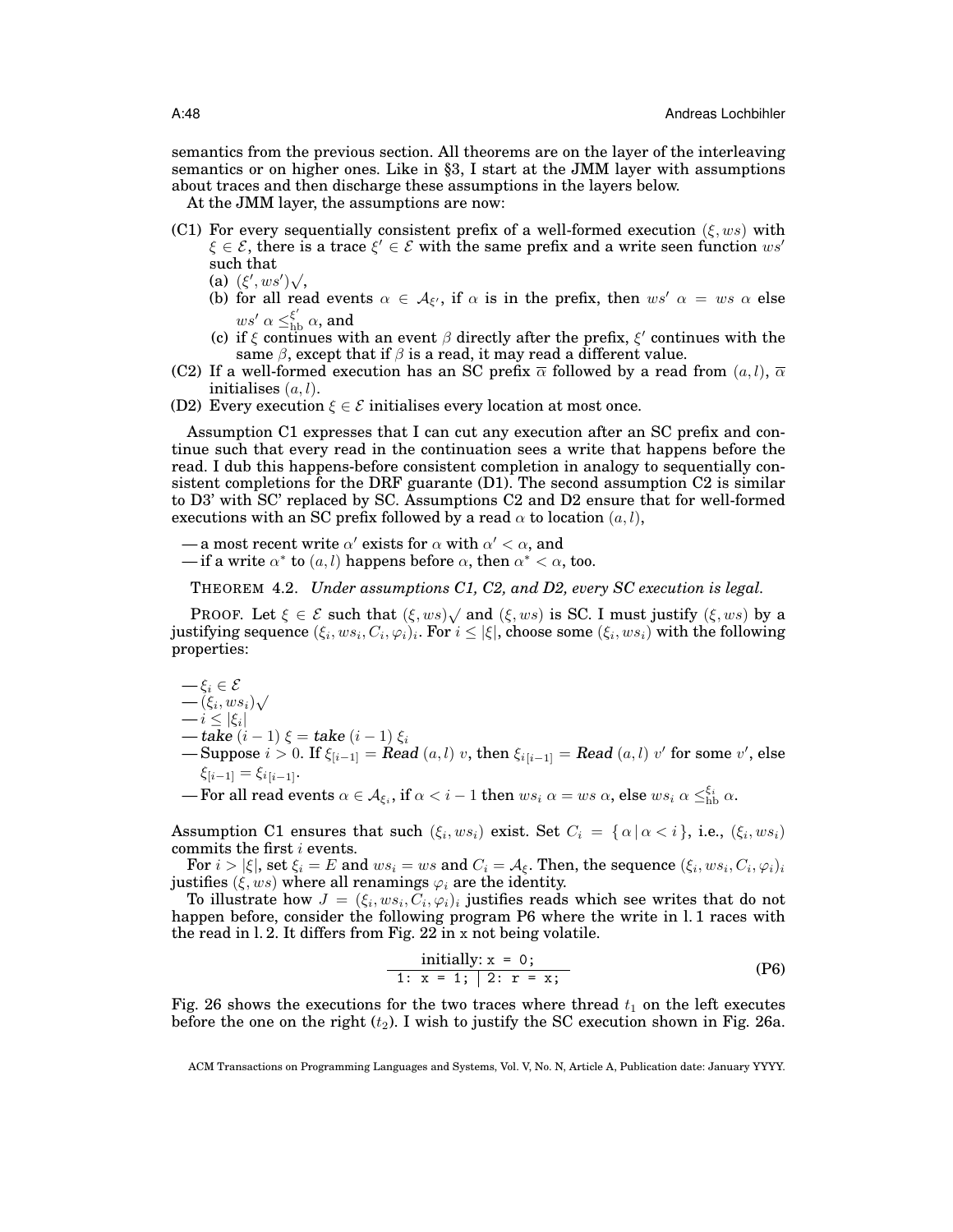<span id="page-48-2"></span><span id="page-48-1"></span><span id="page-48-0"></span>

Fig. 26: Two executions of the traces  $[(-, \text{Init x}), (t_1, \text{Start}), (t_1, \text{Write x 1}), (t_1, \text{Finish}),$  $(t_2, Start), (t_2, Read \times v), (t_2, Finish)$  for [\(a\)](#page-48-1)  $v = 1$  and [\(b\)](#page-48-2)  $v = 0$  of the program [P6](#page-47-2)

Suppose that we are about to commit the read event, i.e.,  $i = 5$ . Fig. [26b](#page-48-2) shows ( $\xi_4, ws_4$ ) where the grey area contains all committed events.

The JMM justification rules allow the write-seen function (dashed arrows) to change only for reads that the previous justifying execution has committed for the first time. Since  $(\xi_5, ws_5)$  commits the read, it must still see the allocation as there are no other writes that happen before the read. Thus, Fig. [26b](#page-48-2) also shows ( $\xi_5, \omega s_5$ ). In the next step,  $(\xi_6, \omega s_6)$  may change the read such that it sees the write, i.e., Fig. [26a](#page-48-1) shows  $(\xi_6, ws_6)$ . At the same time, it also commits the last event  $(t_2, Finish)$ .

This offset explains why the specification of  $(\xi_i,ws_i)$  mostly refers to  $i-1.$  However, one cannot shift the whole sequence by one because the JMM requires that  $(\xi_0, ws_0)$ has not yet committed any events.

The proof that  $(\xi_i, w s_i)_i$  justifies  $(\xi, ws)$  is tedious and largely uninteresting, except for the case when the  $i - 1$ -th event in  $\xi$  reads from a write that does not happen before it. In that case,  $(\xi_i, ws_i)$  changes the write from  $ws_{i-1}$   $(i-1)$  to  $ws(i-1)$ . Legality condition [L9](#page-21-9) require that  $(\xi_{i-1}, ws_{i-1})$  has already commited both of them, i.e.,  $ws_{i-1}$   $(i-1) < i-1$  and  $ws$   $(i-1) < i-1$ . As noted above, assumptions [C2](#page-47-1) and [D2](#page-33-2) ensure this, because ws  $(i - 1)$  is the most recent write for and  $ws_{i-1}$   $(i - 1)$  happens before  $i - 1$ . □

COROLLARY 4.3. *Under assumptions [D2,](#page-33-2) [D3',](#page-39-1) [D4,](#page-44-1) [C1,](#page-47-0) and [C2,](#page-47-1) every program has a (weakly) legal execution.*

PROOF. By Cor. [3.22,](#page-45-1) it has a well-formed SC execution. By Thm. [4.2,](#page-47-3) this execution is legal. Legality implies weak legality.  $\Box$ 

Next, I show that source code and bytecode satisfy assumptions [C1](#page-47-0) and [C2.](#page-47-1) Note that the latter is equivalent to [D3'](#page-39-1) by Thm. [3.7,](#page-38-3) i.e., Lem. [3.17](#page-42-3) discharges it.

Assumption [C1](#page-47-0) is structured similarly to [D1.](#page-33-3) Thus, I construct a witness execution by corecursion similar to scc in [\(3\)](#page-43-3), but choose  $\overline{\alpha}$  such that reads in  $\overline{\alpha}$  see writes that happen before them. Since assumptions [C2](#page-47-1) and [D2](#page-33-2) ensure that such writes precede the reads in the execution, the prefix up to the read is non-speculative and thus gC&U ensures that such a witness exists. Here, the crucial step is to show that such a write exists. Note that the initialisation exists by assumption [D3''](#page-39-2) and happens before the read by Lem. [3.3.](#page-34-1) Then, the  $\leq_{\rm co}$ -maximal write to the location that happens before the read serves as witness. Since the proof structure is similar to sequentially consistent completions (Lems. [3.19](#page-44-6) and [3.20,](#page-44-0) Thm. [3.21\)](#page-44-5), I omit the details.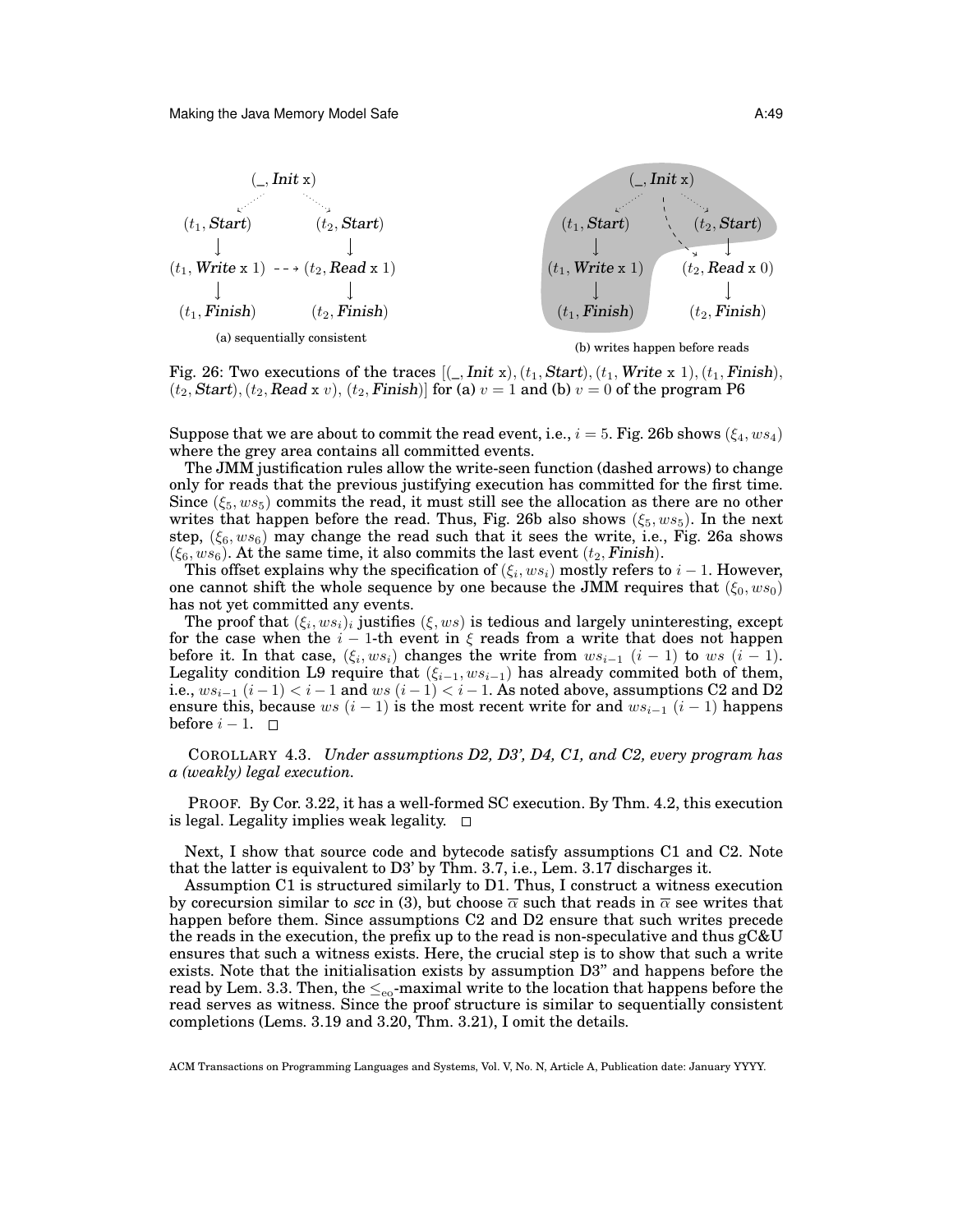#### <span id="page-49-1"></span>**5. TYPE SAFETY**

Type safety has been one of the motivations for the JMM defining semantics for data races, but to date, no proof of type safety for the JMM has been published. Here, I prove that type safety holds for *all* Java programs, even in the presence of data races, subject to a few side conditions  $(\S 5.2)$ . I discuss the type safety statement  $(\S 5.3)$  and its relation to the out-of-thin-air guarantee ([§5.4\)](#page-54-0).

## <span id="page-49-0"></span>**5.1. Type-Unsafe Executions**

Before I delve into the details, I present the difficulties and challenges in proving type safety for the JMM. Traditionally, subject reduction is used to show type safety, i.e., one identifies an invariant Q that all reductions preserve [\[Wright and Felleisen 1994\]](#page-64-3). Typically, Q includes type-correctness of the statement and conformance of the store. For the DRF guarantee, I have already shown preservation for non-speculative reductions (assumption [K6\)](#page-41-2), i.e., for programs without data races. Yet, speculation is a core feature of the JMM, and in general, preservation does not hold.

In Fig. [5,](#page-7-3) e.g., both reads speculate to read the value 1, which is still type-correct. However, they could have speculated null as well, and storing null in the local variable r1 of type int violates conformance, i.e., breaks preservation. Legality dismisses both executions, but this only happens in layer 7; the subject reduction proof, however, operates below – mainly in layer 3 – and, therefore, this has to be addressed.

Of course, one can restrict traces to read only type-conforming values, but this would be cheating: This renders the semantics type-safe by construction and therefore cannot show that the legality constraints do ban out-of-thin-air values. Moreover, as discussed in [§2.1.1,](#page-12-0) this restriction can exclude some legal behaviours.

Moreover, I have claimed that dynamic type information  $(\S 2.1.1)$  leads to unsound-ness. Figure [27](#page-50-0) shows the justification for the type-unsafe execution  $\xi$  that I described in [§2.1.1](#page-12-0) for Fig. [8.](#page-13-1) It uses the notation from Fig. [16b,](#page-25-1) but omits the events Start and Finish as they are irrelevant. The trick is to justify the address of the D object allocated in l. 7 as an out-of-thin-air value for the data races on x and y. These races have the same pattern as in Fig. [5,](#page-7-3) where the JMM is sufficiently strong to disallow out-of-thinair values. However, in Fig. [8,](#page-13-1) this cycle occurs only if the then branch (l. 5) executes. The justification in Fig. [27](#page-50-0) first executes the else branch  $(1, 7)$  until both data races on x and y are committed ( $\xi_0$  to  $\xi_3$ ). Then,  $\xi_4$  switches the branches and the address a keeps being passed between the two data races as an out-of-thin-air value. The then branch could then do almost anything – in the example, it allocates a C object. Although r1, r2, x, and y already contain the address a, it has not yet been allocated in  $\xi_4$  and is thus fresh.<sup>23</sup> Consequently, the allocation strategy of [§2.1.1](#page-12-0) uses a for the allocation in l. 5, which is a C object. Hence, the locations x and y of type D now refer to a C object, which is type-unsafe.

This problem is not specific to the allocation strategy of [§2.1.1.](#page-12-0) Similar examples can be conceived for other strategies that allow to allocate objects of different types at the same address. Static type information ([§2.1.2\)](#page-13-0) circumvents this issue, because C and D objects have distinct address spaces.

## <span id="page-49-2"></span>**5.2. Proof of Type Safety**

In the following, I prove type safety for the JMM. I assume typeof-addr and derived notions like conformance do not depend on the shared state. Static type information as in [§2.1.2](#page-13-0) meets this assumpion. Consequently, the type of an address, a field, cell, or

 $^{23}$ Note that allocation sometimes has to return an address that is already stored in some location or variable, e.g., in Fig. [18.](#page-27-1)

ACM Transactions on Programming Languages and Systems, Vol. V, No. N, Article A, Publication date: January YYYY.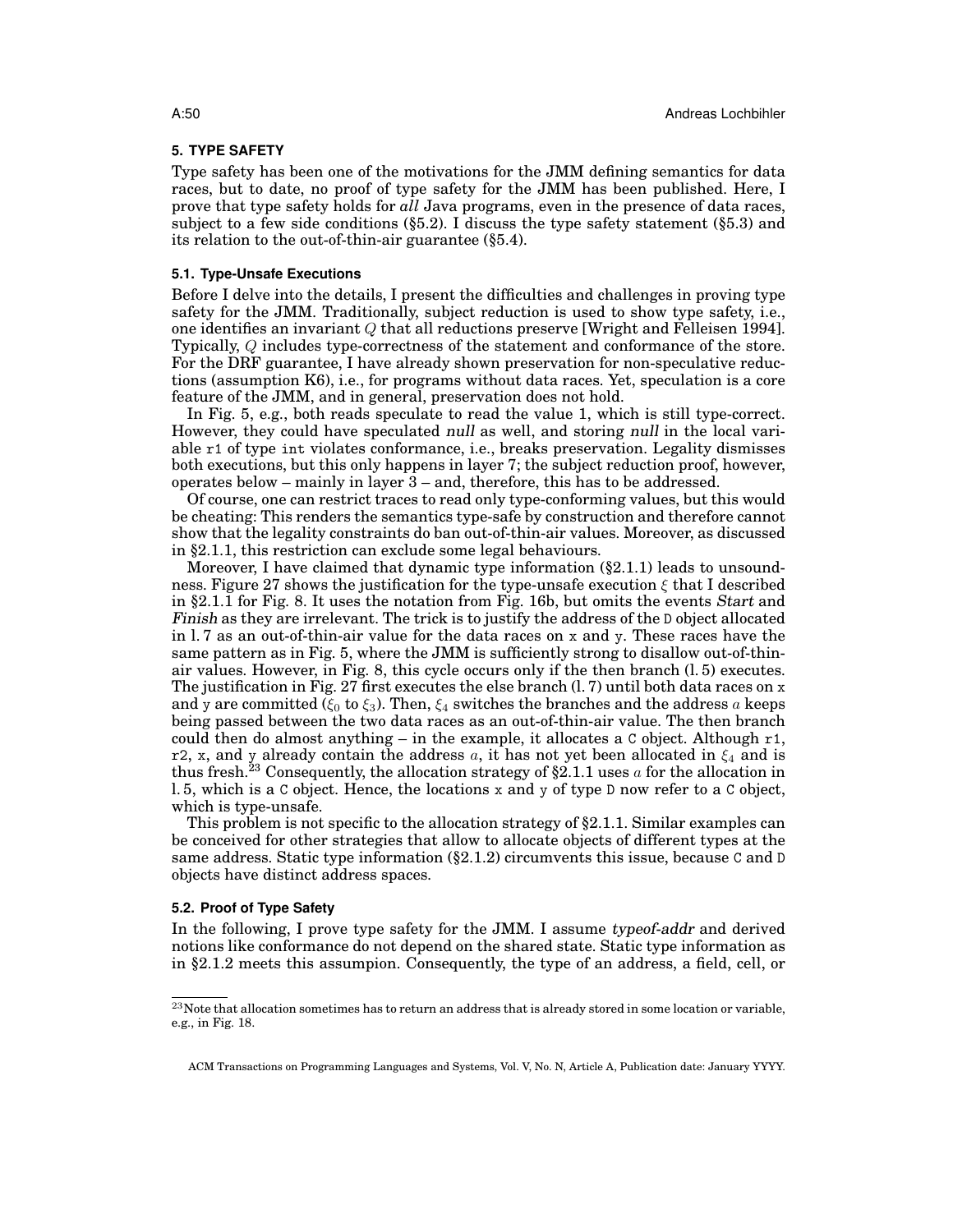<span id="page-50-0"></span>

| $\xi_0$ : Ix - > 1 8 Iy - > 3 2 Ib - > 4 9                                                                |  |   |
|-----------------------------------------------------------------------------------------------------------|--|---|
| $\xi_1$ : $\text{Ix} \rightarrow 1$ 8 $\text{Iy} \rightarrow 3$ 2 $\text{Ib} \rightarrow 4$ 9             |  | 7 |
| $\xi_2$ : $\text{Ix}$ $1 \div -8$ $\text{Iy} \rightarrow 3$ $2$ $\text{Ib} \rightarrow 4$ 9               |  | 7 |
| $\xi_3$ : $\text{Ix}$ $1 \left  1 \right $ + - 8 $\text{Iy}$ $3 \left  3 \right $ - 2 $\text{Ib}$ - + 4 9 |  |   |
| $\xi = \xi_4$ : Ix $1 \times -8$ Iy $3 \times -2$ Ib $4 \times -9$ 5                                      |  |   |

Fig. 27: Justification for a type-unsafe execution of Fig. [8](#page-13-1)

value makes sense without the context of a particular execution. In particular, I now omit the shared state  $\sigma$  for conformance, e.g.,  $\vdash v : \leq T$  instead of  $\sigma \vdash v : \leq T$ .

A read or write event to location (a, l) of value v is *type-correct* iff a has some type T such that l is a member of T and v conforms to  $(a, l)$ 's type. Type safety for the JMM means that in any legal execution  $(\xi, ws)$ , all read events read are type-correct. Thus, standard type safety proofs for the language extend to the JMM.

<span id="page-50-1"></span>THEOREM 5.1 (JMM TYPE SAFETY). Let  $(\xi, ws)$  be a (weakly) legal execution of a *source code or bytecode program, and*  $\alpha$  *be any read event in*  $\xi$ *. Then,*  $\alpha$  *is type-correct.* 

Fortunately, the machinery for the DRF guarantee almost suffices to prove the assumptions of the JMM type safety proof about the single-threaded semantics. This might surprise at first, because in [§3,](#page-31-0) I have paid close attention that I only talk about non-speculative lists of events, but Thm.  $5.1$  also holds for speculative executions. The key is that I can use  $\mathcal{H} \vdash \overline{\alpha}_{\bigvee_{\text{ns}}}$  to also characterise event lists of type-safe executions. Instead of start-H, I use the largest conforming heap record  $\hat{\mathcal{H}}$ . If the address a has some type T such that  $l \in \text{memb } T$ , then  $\hat{\mathcal{H}}(a, l)$  contains all values that conform to (a, l)'s type. Otherwise,  $\hat{\mathcal{H}}(a, l) = \emptyset$ . Clearly,  $\vdash \hat{\mathcal{H}} \vee \downarrow$ . Then,  $\hat{\mathcal{H}} \vdash \overline{\alpha} \vee \vert_{\text{ns}}$  expresses that any  $\text{mod } \mathcal{H}$  is  $\overline{\alpha}$  is type. Otherwise,  $\hat{\mathcal{H}}(a, l) = \emptyset$ . Clearly,  $\vdash \hat{\mathcal{H}}$ read  $\alpha$  in  $\overline{\alpha}$  is type correct provided that all writes prior to  $\alpha$  are type correct, too. Conversely, if all reads in  $\overline{\alpha}$  are type correct, then  $\mathcal{H} \vdash \overline{\alpha}_{\text{v}}$ , because H already contains all the values that are read.

The assumptions for type safety are [K6,](#page-41-2) [K8,](#page-42-2) and the following two: [T1](#page-50-2) strength-ens [K7](#page-41-3) to prefixes; and [T2](#page-50-3) generalises [K9](#page-42-0) by dropping conformance  $Q t x \sigma$  and nonspeculativity.

<span id="page-50-2"></span>(T1) Non-speculative prefixes preserve conformance:

- Non-speculative prefixes preserve comormance:<br>Let  $Q$  t  $x$   $\sigma$ , and  $t \vdash (x, \sigma) \overline{\alpha} \rightarrow (x', \sigma')$ , and  $\vdash \mathcal{H}\sqrt{y}$ . For all  $i$ , if  $\mathcal{H} \vdash$  take  $i \overline{\alpha} \sqrt{y}$ , then  $\vdash$  uhrs  $\mathcal H$  (take  $i\bar{\alpha}$ ) $\sqrt{ }$ .
- <span id="page-50-3"></span>(T2) If  $t \vdash (x, \sigma) - \overline{\alpha} \rightarrow (x', \sigma')$ , and Alloc  $a \ T \in \overline{\alpha}$ , and type of-addr  $a$  is defined, then typeof-addr  $a = |T|$ .

Since these assumptions are closely related to [K7](#page-41-3) and [K9,](#page-42-0) discharging them is also similar. Thus:

LEMMA 5.2.

*The single-threaded semantics for source code and bytecode satisfy [T1](#page-50-2) and [T2.](#page-50-3)*

<span id="page-50-4"></span>Before I prove type safety, I first show two lemmas about when writes and reads are type-correct. The actual proof of Thm. [5.1](#page-50-1) then lifts these to weak justification sequences and legality.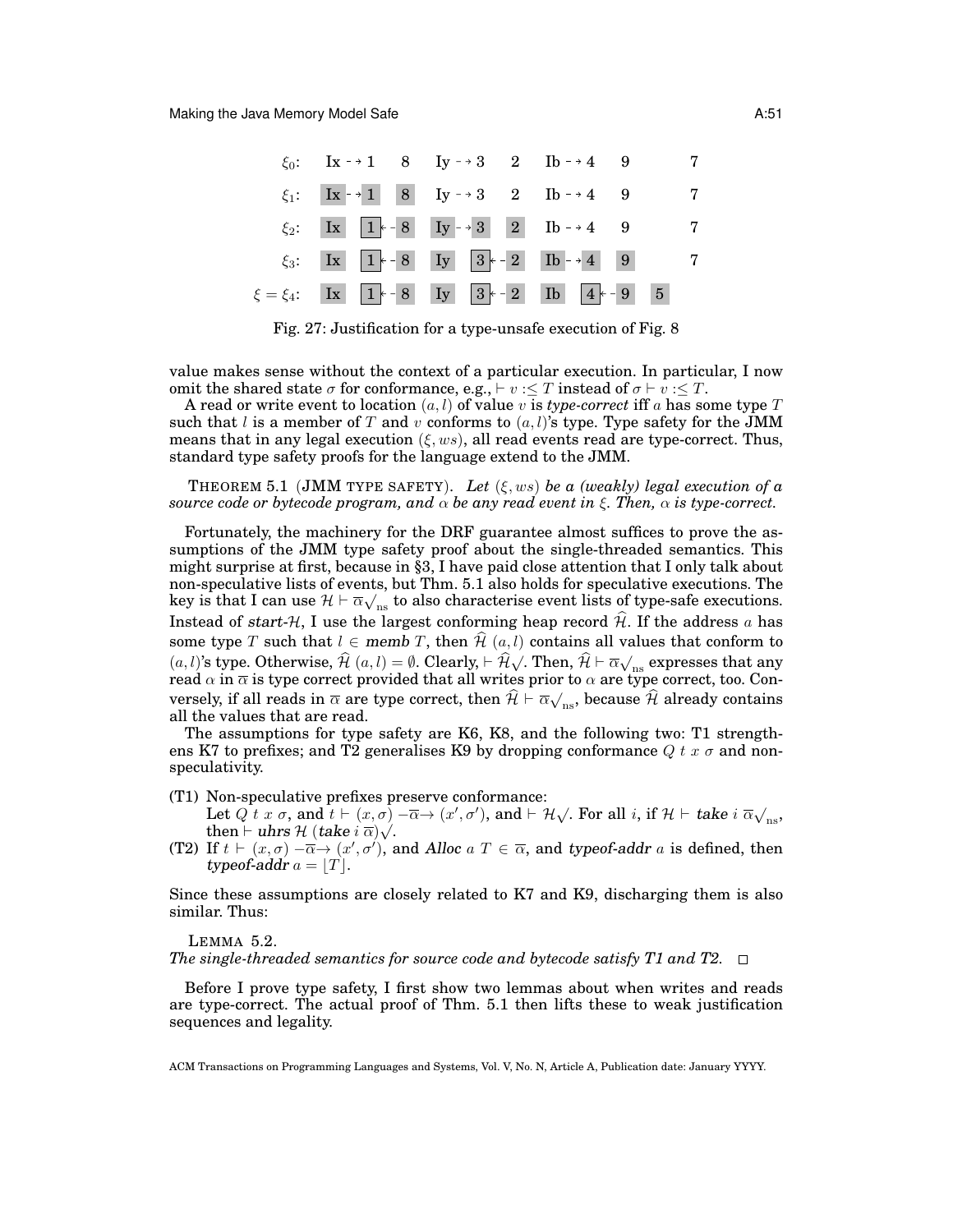**LEMMA 5.3** (TYPE-CORRECT WRITES). *Suppose that*  $K6$  *and*  $T1$  *hold. Let*  $\xi \in \mathcal{E}$  *and*  $\alpha \in W$  such that  $\hat{\mathcal{H}} \vdash$  map snd (take  $\alpha \xi \vee_{\text{ns}}'$ . Then,  $\alpha$  is type-correct for all locations<br>that it with the Mere president for all  $(\alpha, \beta)$ .  $\bar{\epsilon}$  here  $\alpha$ ,  $(\alpha, \beta)$  has a tupe  $\bar{T}$  such that *that it writes to. More precisely, for all*  $(a, \bar{l}) \in \text{locs } \alpha$ ,  $(a, l)$  has a type T such that  $\vdash$  vw  $\alpha$   $(a, l) : \leq T$ .

PROOF. If  $\alpha$  originates from start-events, it allocates one of the pre-allocated objects. By construction of start-state, the initialisation values conform to the locations' types. In particular, uhrs  $\hat{\mathcal{H}}$  start-events =  $\hat{\mathcal{H}}$ . So, suppose that  $\alpha$  is produced by some reduction  $t \vdash (x, \sigma) \neg \overline{\alpha}' \rightarrow (x', \sigma')$  such that start-state  $-\overline{t\overline{\alpha}} \rightarrow^*$ s, and s contains thread t with local state x and shared state  $\sigma$ , and  $\overline{\alpha}$  = start-events  $++$  concat (map events  $\overline{t\overline{\alpha}}$ )  $++$  events  $(t,\overline{\alpha}')$   $++$   $\overline{\xi}$  for some rest  $\overline{\xi}$ . Let  $\overline{\alpha}^* = \text{concat} \text{ (map events' } \overline{t\overline{\alpha}}) \text{ and } \mathcal{H} = \text{uhrs } \widehat{\mathcal{H}} \overline{\alpha}^* \text{ and let } i \text{ denote } \alpha$ 's index in  $\overline{\alpha}$ . As start-state conforms (Lem. [3.18\)](#page-42-4),  $\vdash \hat{\mathcal{H}}\check{\vee}$ , and  $\hat{\mathcal{H}} \vdash \overline{\alpha}^*\check{\vee}_{\text{ns}}$ , the assumptions [K6](#page-41-2) and [T1](#page-50-2) ensure that  $Q \, t \, x \, \sigma$  and  $\vdash \mathcal{H}\check{\vee}$  hold (by induction on start-state  $-t\overline{\alpha}\rightarrow^* s$ ). App plying [T1](#page-50-2) for t's reduction, I get that  $\vdash$  uhrs H (take  $(i + 1)$   $\overline{\alpha}'$ ) $\sqrt{ }$ , too. Moreover  $vw \alpha(a,l) \in u$ hrs  $\mathcal H$  (take  $(i + 1) \overline{\alpha}'$ ) by construction of uhrs. By definition of heap record conformance, the claim follows.  $\Box$ 

<span id="page-51-0"></span>LEMMA 5.4 (TYPE-CORRECT READS). *Suppose that [K6,](#page-41-2) [K8,](#page-42-2) [T1,](#page-50-2) and [T2](#page-50-3) hold. Let* √  $\xi\in\mathcal{E}$ , and  $(\xi,ws)\sqrt{ }$ . Further suppose that for any read  $\beta\in\mathcal{R}$ , if  $ws$   $\beta$   $\not\leq_{\text{hb}}\beta$ , then  $\beta$  is *type correct. Then, all reads*  $\alpha \in \mathcal{R}$  *are type correct.* 

PROOF. By induction on  $\alpha$  (which is a non-negative integer). If  $ws \alpha \nleq_{hb} \alpha$ , I am done by assumption. So, suppose  $ws$   $\alpha \leq_{\text{hb}} \alpha$ . Unfortunately, I cannot deduce  $ws$   $\alpha < \alpha$ like I did for consistency ([§4\)](#page-46-0), because [C2](#page-47-1) does not apply. In fact, Fig. [18](#page-27-1) shows a counterexample with allocation.

Nevertheless, suppose for now that  $ws \alpha < \alpha$ ; I will deal with  $\alpha \leq ws \alpha$  below. Then, the prefix  $\xi_1 = \text{take } (ws \alpha) \xi$  of  $\xi$  up to ws  $\alpha$  is non-speculative for H, because by the inductive hypothesis, all reads  $\alpha' \in \mathcal{R}$  with  $\alpha' < \alpha$  (thus  $\alpha' < ws \alpha$ ) are type-correct. Thus, Lem. [5.3](#page-50-4) applies and ws  $\alpha$  is type-correct, too – in particular for the location  $(a, l)$ that  $\alpha$  reads from. Well-formedness [W2](#page-20-5) gives that  $\alpha$  reads the same value that  $ws \alpha$ writes, i.e.,  $\alpha$  is type-correct, too.

Now, consider the missing case  $\alpha \leq ws \alpha$ . Then,  $\alpha < ws \alpha$ , because reads are never writes. As  $\leq_{\text{hb}}$  is consistent with the total execution order  $\leq_{\text{eo}}$ , ws  $\alpha \leq_{\text{hb}} \alpha$  implies ws  $\alpha \leq_{\text{eo}} \alpha$ . By definition of  $\leq_{\text{eo}}$  and  $\preceq$ , this is only possible if ws  $\alpha$  is an allocation, say Alloc a' T. By [W1,](#page-20-6)  $\alpha$  reads from some location  $(a, l)$  with  $(a, l) \in \text{locs } (ws \alpha)$ , i.e.,  $a' = a$  and  $l \in \text{memb } T$ . It suffices to show that typeof-addr  $a = \lfloor T \rfloor$ , because then, the location  $(a,l)$  also has a type, say  $T'$  and  $\alpha$  reads the default value for  $T'$ , which always conforms to  $T'$ . Yet, this is not obvious, because a's type and T in Alloc a T need not fit together. In particular, assumption [K9](#page-42-0) does not apply, because I cannot deduce that the thread's state satisfies Q when it produces  $ws \alpha$ .

For example, consider the following scenario:  $\alpha$  speculates a type-incorrect value, say false instead of null. A subsequent method call with false as receiver does not raise a null pointer exception as expected, but behaves undefinedly. And it is the undefined behaviour that generates the allocation that  $\alpha$  sees; but as the behaviour is undefined,  $a$ 's type need not be T. For example, suppose that  $a$  is drawn from the addresses for arrays of Object, but T is bool[1], i.e., an array of primitive booleans. Hence,  $\alpha$  is type-incorrect, but  $\alpha$  itself causes the type-incorrect write that it sees. The legality constraints do not catch this causal cycle, because allocations happen before the start of the program.

Assumption [T2](#page-50-3) bans this scenario, as the following proof shows. Some reduction  $s-(t, \overline{\alpha})\rightarrow s'$  generates the read  $\alpha$  such that start-state  $-\overline{t\overline{\alpha}}\rightarrow^* s$ , i.e., start-events  $++$ 

ACM Transactions on Programming Languages and Systems, Vol. V, No. N, Article A, Publication date: January YYYY.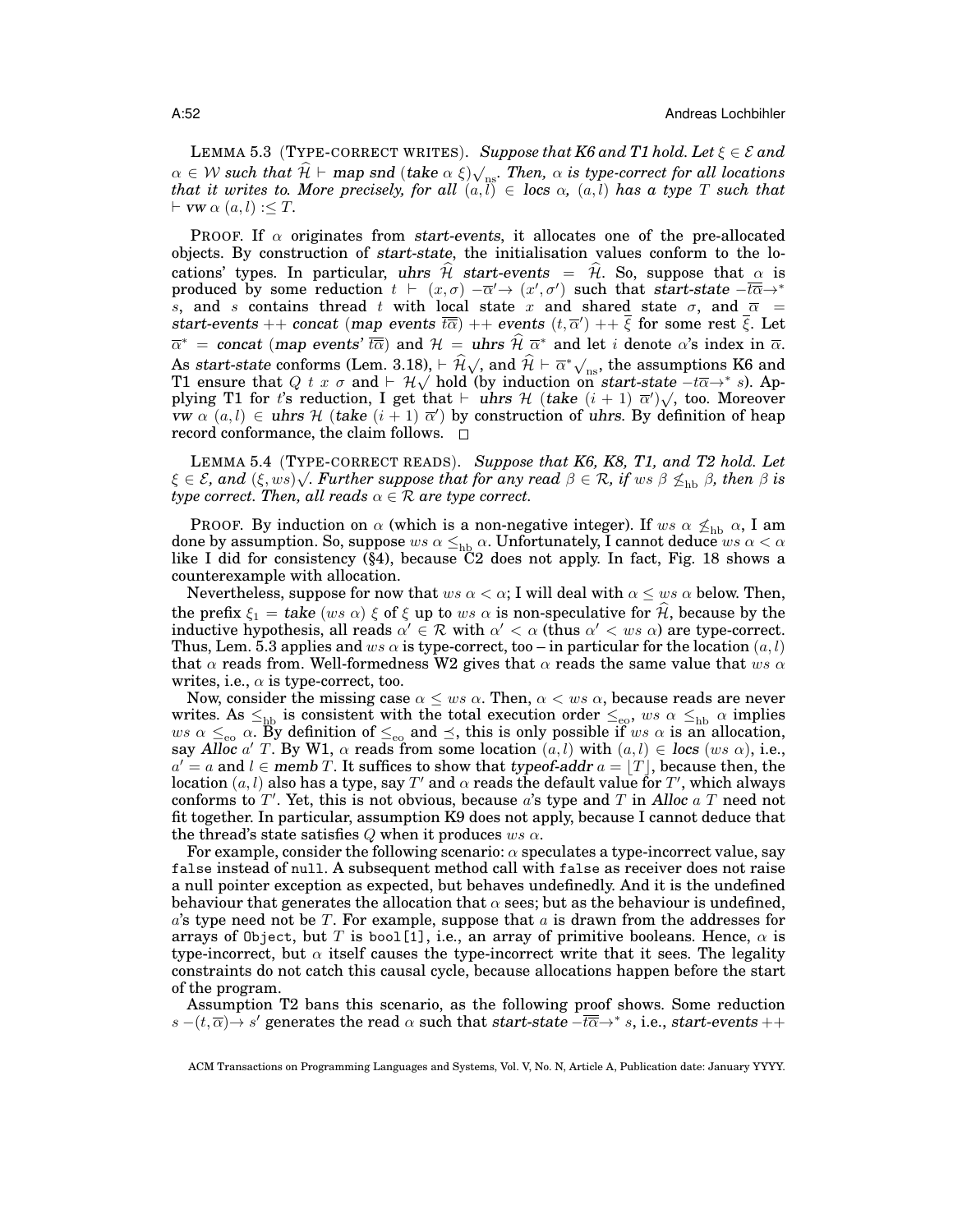concat (map events  $\overline{t\overline{\alpha}}$ ) is  $\xi$ 's prefix before  $\overline{\alpha}$ . This prefix is non-speculative for  $\hat{\mathcal{H}}$ , using the induction hypothesis analogously to  $\xi_1$  in ws  $\alpha < \alpha$  above. Hence, t's threadlocal state in s satisfies  $Q$  and by assumption [K8,](#page-42-2)  $a$  has some type, i.e., typeof-addr  $a$ is defined. Then, typeof-addr  $a = |T|$  using [T2,](#page-50-3) because some reduction generates  $ws \alpha$ <sup>24</sup>

The next lemma shows that if a read is committed in a (weak) justification sequence, then the write that is sees in the justified execution has already been committed. [As](#page-62-0)pinall and Ševčík  $[2007a]$  have already used – but not mentioned – this lemma for their proof of the DRF guarantee. It follows from [L2,](#page-21-2) [L9',](#page-22-2) and [L11](#page-21-5) by induction on i.

<span id="page-52-0"></span>LEMMA 5.5. Let  $(\xi_i, ws_i, C_i, \varphi_i)_i$  weakly justify  $(\xi, ws)$ . If  $\alpha \in \mathcal{R}_{\xi_i} \cap C_i$ , then  $ws(\varphi_i \alpha) \in \varphi_i \cdot C_i.$ 

Now, I am ready to prove type safety.

PROOF OF THM. [5.1.](#page-50-1) It suffices to show the statement for weak legality, because weak legality implies legality ([§2.4\)](#page-18-0). Let  $J = (\xi_i, ws_i, C_i, \varphi_i)_i$  be the weak justification sequence for  $(\xi, ws)$ .

First, I prove that for all  $i \geq 1$ , all reads  $\alpha \in \mathcal{R}_{\xi_i}$  are type-correct,<sup>25</sup> by induction on  $i.$  As induction hypothesis, I assume that all reads in  $\mathcal{R}_{\xi_{i-1}}$  are type-correct if  $i \geq$ 2. I show that all reads in  $\alpha \in \mathcal{R}_{\xi_i}$  are type-correct, too. By Lem. [5.4,](#page-51-0) it suffices to consider only the case  $ws \alpha \nleq^{i} \alpha$ . Suppose that  $\alpha$  reads value v from location  $(a, l)$ in  $\xi_i$ . By [L8,](#page-21-6)  $\alpha$  must have already been committed in  $C_{i-1}$ , i.e., there is some  $\alpha' \in$  $C_{i-1}$  such that  $\varphi_{i-1}$   $\alpha' = \varphi_i$   $\alpha$ . Hence,  $\alpha$  sees in  $\xi_i$  the same write as in  $\xi$  by [L7,](#page-21-10) i.e.,  $ws(\varphi_i|\alpha) = \varphi_i(w s_i|\alpha)$ . Moreover, as  $\alpha \in C_i$ ,  $ws_i|\alpha \in C_i$ , too (Lem. [5.5\)](#page-52-0). By [L6,](#page-21-11)  $ws(\varphi_i|\alpha)$  $(=\varphi_i$   $(ws_i\ \alpha))$  writes the same as  $ws_i\ \alpha$  to  $(a, l)$ , namely  $v$ .

Note that  $i\geq 2$ , because  $C_0=\emptyset$  [\(L2\)](#page-21-2) and  $\alpha'\in C_{i-1}.$  The induction hypothesis therefore applies for  $i - 1$ : all reads in  $\xi_{i-1}$  are type-correct. Thus, (every prefix of)  $\xi_{i-1}$  is non-speculative for  $\hat{\mathcal{H}}$ , i.e., Lem. [5.3](#page-50-4) applies and all writes in  $\xi_{i-1}$  are type-correct. Thus, it suffices to find a write in  $W_{\xi_{i-1}}$  that writes v to the location  $(a, l)$ , as this ensures that  $\alpha$  is type-correct, too.

Finding this write depends on whether  $\alpha$  has already been committed in  $C_{i-2}$ . If so, there is some  $\alpha'' \in C_{i-2}$  such that  $\varphi_{i-2} \alpha'' = \varphi_i \alpha$ . Hence,  $ws (\varphi_{i-1} \alpha') = \varphi_{i-1} (ws_{i-1} \alpha')$ by [L7.](#page-21-10) As  $\varphi_{i-1}$   $\alpha' = \varphi_i$   $\alpha$  and  $ws$   $(\varphi_i \alpha) = \varphi_i$   $(ws_i \alpha)$ , the renaming functions identify  $ws_i \alpha$  and  $ws_{i-1} \alpha'$ . Hence, they both write to  $(a, l)$  [\(L6\)](#page-21-11), but not necessarily the same value, because renamings do not consider values read or written. As  $\alpha' \in C_{i-1}$ , the write  $ws$  ( $\varphi_{i-1}$   $\alpha'$ ), which  $\alpha'$  sees in  $\xi$ , has already been committed in  $C_{i-1}$  by Lem. [5.5.](#page-52-0) Hence,  $ws_{i-1} \alpha' \in C_{i-1}$ , because  $ws (\varphi_{i-1} \alpha') = \varphi_{i-1} (ws_{i-1} \alpha')$  and  $\varphi_{i-1}$  is injective on  $C_{i-1}$  [\(L11\)](#page-21-5). By [L11,](#page-21-5)  $\alpha'$  reads from  $(a, l)$ , because  $\alpha$  does. So,  $ws_{i-1}$   $\alpha'$  writes to  $(a, l)$ by [W1.](#page-20-6) Since  $ws_{i-1} \alpha'$  is committed, it writes the same value as  $\varphi_{i-1}$   $(ws_{i-1} \alpha')$  (=  $ws\left(\varphi_{i}\right. \alpha\right))$  by [L6,](#page-21-11) namely  $v.$  Hence, I have found  $ws_{i-1}$   $\alpha'.$ 

<sup>&</sup>lt;sup>24</sup>The attentive reader might wonder why [T2](#page-50-3) comes with the premise that typeof-addr  $a$  be defined; without it, this proof would be much simpler. Unfortunately, the single-threaded semantics would not satisfy [T2](#page-50-3) without this premise. Note that [T2](#page-50-3) does not (and must not) assume conformance of the thread-local state  $(Q t x \sigma)$ . Hence, it also holds for non-conforming states which may yield undefined behaviour. Fortunately, the structure of JinjaThreads source code and bytecode semantics satisfies [T2](#page-50-3) even for non-conforming states with the premise.

 $^{25}$ For  $i = 0$ , the legality constraints do not ensure that  $(\xi_0, ws_0)$  is well-behaved. Consequently, type-unsafe executions are allowed. However, this does not matter, because justifications are existentially quantified and  $(\xi_0, ws_0)$  can always be changed to a type-safe one: Whenever  $(\xi_i, ws_i, C_i, \varphi_i)_i$  (weakly) justifies  $(\xi, ws)$ , so  $\text{does } (\xi'_i, ws'_i, C'_i, \varphi'_i)_i \text{ where } \xi'_0 = \xi_1, ws'_0 = ws_1, C'_0 = \emptyset, \varphi'_0 = \varphi_1 \text{, and } \xi'_i = \xi_i, ws'_i = ws_i, C'_i = C_i, \varphi'_i = \varphi_i$ <br>  $\text{for } i \geq 1, \text{ i.e., } (\xi_0, ws_0) \text{ is replaced by } (\xi_1, ws_1), \text{ but without commuting any events.}$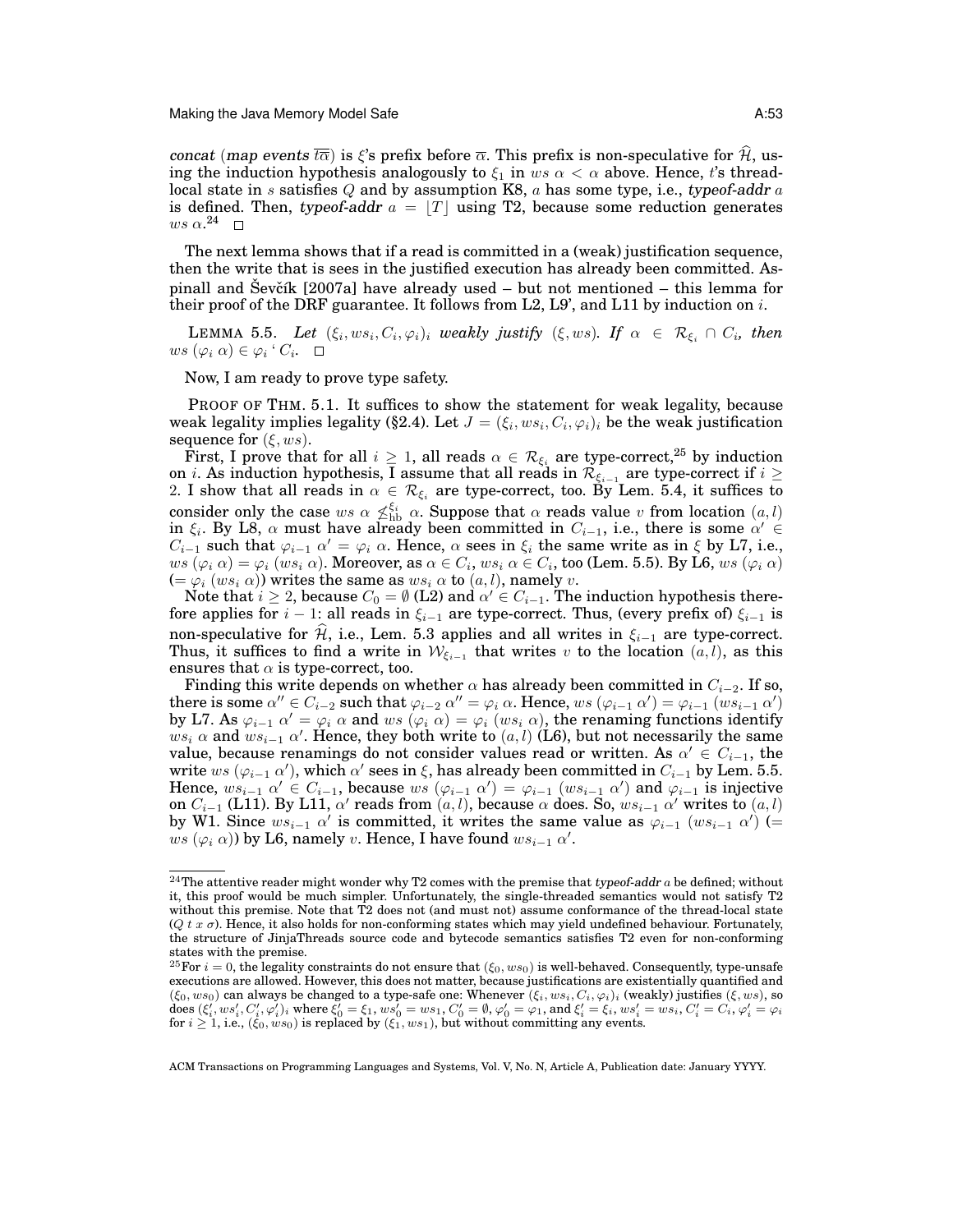```
class X extends Exception { int f; }
      initially: b = false; x = y = null;
1: r1 = y;
3: r2 = x;
2: x = r1;|4: if (!b)
            5: r2 = new X();
            6: y = r2;
           7: throw r2;
                               8: b = true;
```
Fig. 28: A program that the JMM allows to terminate with a raised, but unallocated exception

Otherwise,  $\alpha'$  has been newly committed in  $C_{i-1}$ . Hence, [L9'](#page-22-2) yields that ws  $(\varphi_i \alpha)$ has been committed in  $C_{i-1}$ . So, there is some  $\beta \in C_{i-1}$  such that  $\varphi_{i-1} \beta = ws \ (\varphi_i \alpha)$ . β is the write I am looking for: [L11](#page-21-5) ensures that β writes to  $(a, l)$ , too; by [L6,](#page-21-11) β and  $ws (\varphi_i \alpha)$  write the same value to  $(a, l)$ , namely  $v$ .  $\Box$ 

COROLLARY 5.6. *Every read in every legal execution is type correct. Justifications need only consider type-safe executions.*

## <span id="page-53-0"></span>**5.3. Discussion**

I have just proved type safety for the JMM. Now, I discuss whether its implications are satisfactory.

Thm. [5.1](#page-50-1) does not mention progress or subject reduction, as is typical for type safety proofs [\[Wright and Felleisen 1994\]](#page-64-3). But one should not expect this, because the JMM layer is too abstract to express these notions. Hence, Thm. [5.1](#page-50-1) should not talk about this, either. Rather, it enables using these well-established techniques for the singlethreaded semantics. It shows that one may assume that reading a location always returns a type-correct value, provided that addresses have static types as in [§2.1.2.](#page-13-0) This suffices for typical subject reduction proofs. Hence, these proofs can completely forget about the memory model issues. In fact, I have done so, see [\[Lochbihler 2007,](#page-63-12) [2012b\]](#page-63-2) for details.

Still, there are some issues with memory allocation: type safety does not express that everything has been allocated. Consider, e.g., the program in Fig. [28,](#page-53-1) which is a variation on Fig. [8.](#page-13-1) There is a legal execution in which  $t_2$  terminates with an uncaught exception whose object has never been allocated. The justification is similar to Fig. [27:](#page-50-0) First, commit both data races on y and x; then, flip the if condition such that l. 5 does not execute. Still, y and x refer to the exception object that l. 5 would allocate, and l. 7 throws it.

Nevertheless, the JMM ensures that uninitialised memory cannot be read. Replace 1.7 in Fig. [28](#page-53-1) with  $r3 = r2.f$ ;. Then, one cannot find a legal execution where 1.7 accesses the field f, although l. 5 has not executed, i.e., the object was not allocated: One can still commit the races on y and x as before, but as soon as the if condition is flipped, the execution becomes ill-formed: there is no write that the read in l. 7 can see, as the allocation in l. 5 does not execute. Hence, well-formedness dismisses this execution; it is illegal. By the same argument, programs in general never read uninitialised memory.

Yet, the JMM does allow writes to uninitialised memory locations. If a read of the same location happens after such a write, the read may see the write, i.e., the write acts like an initialisation except that does not happen before everything else. If I replace l. 7 in the running example with  $r2.f = 0$ ;  $r3 = r2.f$ ;, it is a legal execution to skip l. 5 and to have the new write and read access the field f of the unallocated X object.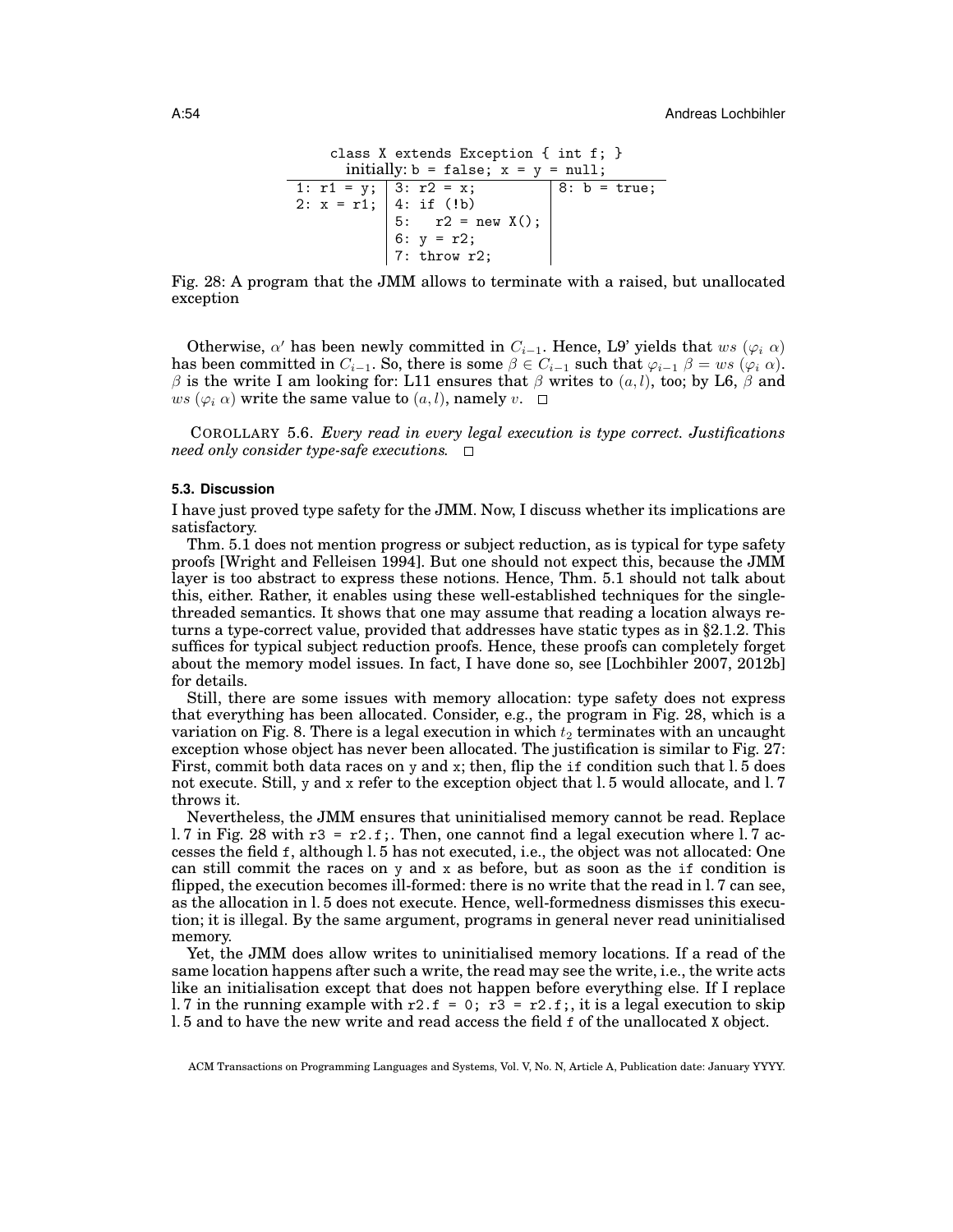Recall that assumption [D2](#page-33-2) demands that every execution initialise every (accessed) location *at most* once and that assumption D3" requires "*exactly* once" for nonspeculative executions. In fact, "exactly once" need not hold for speculative ones, as the execution from the last paragraph demonstrates: the X object is never allocated and therefore its field f never initialised, although it is accessed. In this sense, this execution violates the JLS requirement that all variables be initialised at the start [\[Gosling et al. 2005,](#page-63-0) §17.4.4]. The cause is memory allocation generating the initalisations. Given that the JLS requirement is inconsistent [Aspinall and Ševčík 2007a], I argue that one can neglect this deviation – especially as the legality conditions should not allow the execution in the first place (see [§5.4\)](#page-54-0).

## <span id="page-54-0"></span>**5.4. Out-of-Thin-Air Values and the Java Security Architecture**

Type safety and the Java security architecture [\[Gong 2003\]](#page-63-20) have been the main motivation for the (complicated) legality constraints, because they require to that programs with data races have defined semantics. As I have explained in [§1.1,](#page-2-0) they rely on values not appearing out of thin air. Banning such values has been an important concern during the last decade – [Pugh \[2000\]](#page-64-0) first noticed the need to ban them and [Manson et al.](#page-63-8) [\[2005\]](#page-63-8) expand on the issue. The recent C++11 standard bans out-of-thin-air values, too, although informally [\[ISO JTC1/SC22/WG21 2011,](#page-63-21) §29.3.9]; [Boehm \[2007\]](#page-62-11) explains the main ideas and problems. Nevertheless, it is still unclear what actually constitutes an out-of-thin-air value and no formal definition has been found to date.However, one can narrow down this notion from its motivation: type safety and the security architecture.

 $\text{Sevčik}$  [2008] showed a weak form of out-of-thin-air guarantee for a class of program transformations: If a program has no means to generate a certain value, then no transformation of the program can output that value. For example, a program without arithmetic only outputs numbers that literally appear in the program. His guarantee supports neither type safety nor the SA, because they require that values do not appear at locations other than they are meant for. My type-safety proof therefore is a stronger form of out-of-thin-air guarantee.

Now, let me approach this notion from the security point of view. According to the JLS, "many security features of the Java programming language depend upon Strings being perceived as truly immutable, even if malicious code is using data races to pass String references between threads" [\[Gosling et al. 2005,](#page-63-0) §17.5]. To that end, the string contents are stored in a char array whose reference must not escape the String class. The out-of-thin-air guarantee should prevent malicious code from forging a pointer to the char array – otherwise, it can mutate the string contents and break the security architecture.

Now, consider Fig. [8](#page-13-1) again, but replace both new expressions (in ll. 5 and 7) with new char[2];. Imagine that l. 5 allocates the char array that is to store the contents of a String object. Now, both ll. 5 and 7 allocate an object of the same type, so it is very likely that the allocations return the same address – even when addresses carry static type information – because only one of them can execute in one execution. Nevertheless, Fig. [27](#page-50-0) justifies an execution where r2 references the same array as r3. Hence, data races *can* forge pointers under the JMM.

This example shows that the out-of-thin-air guarantee is too weak to support the security architecture. However, it is only a theoretical example, because I do not know of any optimisation in a compiler, a JVM, nor in hardware that could lead to such behaviour. Hence, this should be considered a deficiency of the JMM specification. Static type information for addresses rescues type safety, but does not solve the fundamental problem, which appears to be inherent to committing semantics. A real solution is still missing.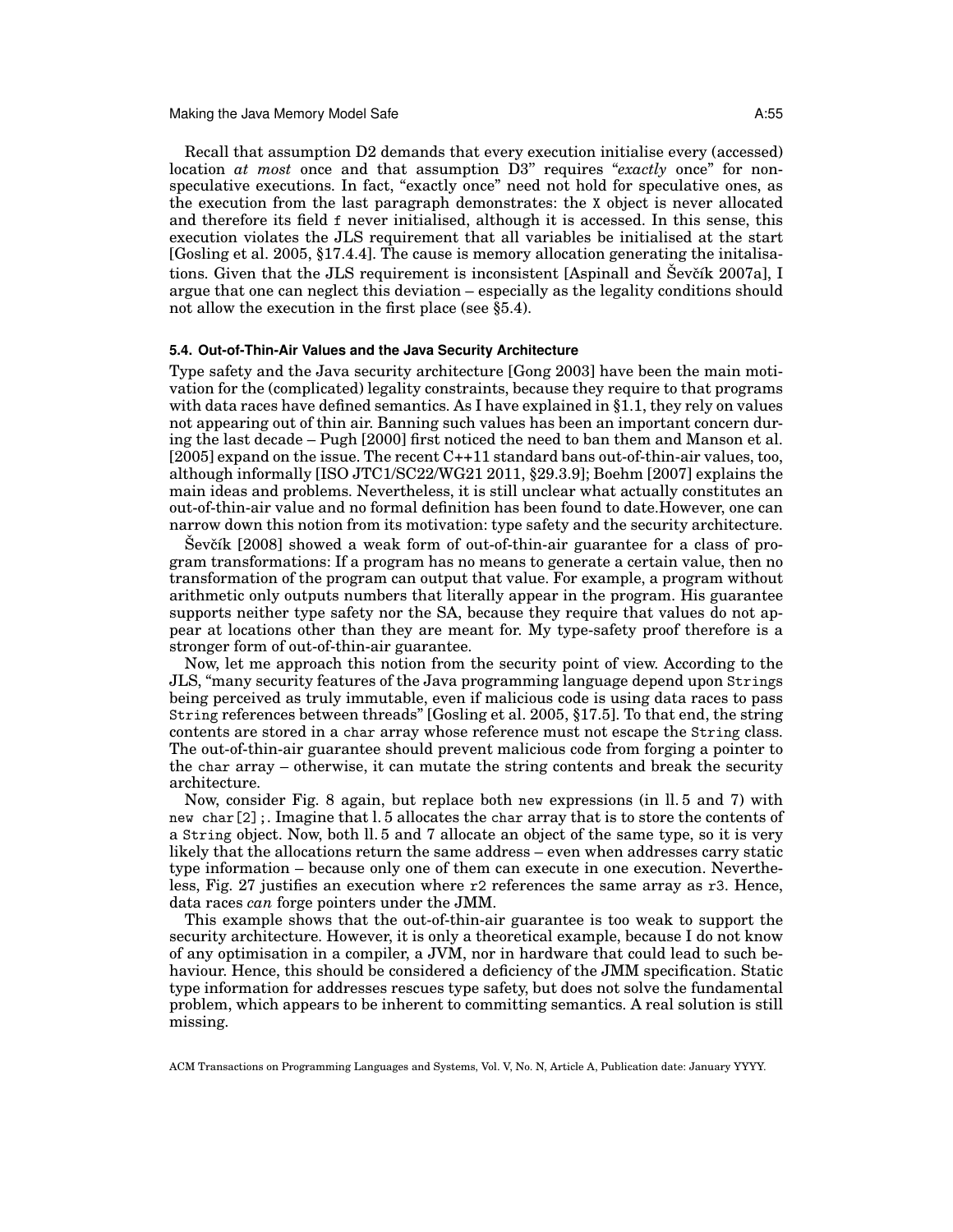#### <span id="page-55-0"></span>**6. CLARIFICATIONS OF AND FIXES TO THE JMM**

The following list summarises my clarifications and changes to the JMM beyond Aspinall's and Ševčík's  $[2007a]$  $[2007a]$ .<sup>26</sup> The letters on the right indicate whether this is necessary to model Java (M) adequately or to ensure the properties consistency (C), DRF guarantee (D), and type safety (T), or that this simplifies (S) the model. Below, I review them in the given order with references to the previous sections.

| (1) Additional events needed for thread existence, wait-notify and interruption. | M   |
|----------------------------------------------------------------------------------|-----|
| (2) All initialisation events are synchronisation events.                        |     |
| (3) Synchronisation order is an $\omega$ -order on non-initialisation events.    | CS. |
| (4) Memory allocation generates initialisation events.                           | M   |
| (5) Interleaved traces render thread divergence events obsolete.                 |     |
| (6) The type of an object must be computable from its address alone.             | T.  |
| (7) The identity of an event is relative to a justification sequence.            | MS  |
|                                                                                  |     |

<span id="page-55-1"></span>*Additional events needed for thread existence, wait-notify and interruption.* I add the events ThreadEx, Suspend, Notify, NotifyAll, WakeUp, ClearIntr, and NotIntrd; the examples [P2,](#page-15-1) [P3,](#page-16-1) [P4,](#page-30-0) [P5,](#page-31-2) and Fig. [20](#page-30-1) show that they are necessary to implement all behaviours the JLS allows. However, they *are not and should not* be synchronisation events, i.e., they do not affect  $\leq_\text{hb}$ . My model makes this explicit by removing the additional events from the traces (S[TEP](#page-16-3)), but this is not necessary.

Otherwise, if spawns, e.g., synchronised with ThreadEx, too, a call to Thread.start has release-acquire semantics instead of just release. This forbids a compiler to move a non-volatile read before the call, as the following program [P7,](#page-55-3) a variation of [P2,](#page-15-1) illustrates:<sup>27</sup>

<span id="page-55-3"></span>initially:  $t = new Thread()$ ;  $x = 0$ ;  $\frac{1}{1: x = 1;}$ 2: t.start(); 4: t.start();  $3: try f r1 = 0;$ 5: } catch (IllegalThreadStateException e) { 6: r1 = 1; } 7: r2 = x; (P7)

Can we have r1 == 1 and r2 == 0? To get r1 == 1, we must execute l.6, but l.6 executes only if the thread on the left has spawned t before, which executes after the write to x in  $l$ . 1. So, if the successful call of start in  $l$ . 2 synchronised with the failing one in l. 4, l. 1 would happen before l. 7 and therefore l. 7 would have to read 1 from l. 1, i.e.,  $r^2 = 0$  would be forbidden. In this case, a compiler or VM must not move l. 7 before l. 3, because even interleaving semantics allows the result for the transformed program. In contrast, the JMM semantics permits the reordering: it allows the result already for [P7,](#page-55-3) as l. 1 does not happen before l. 7 and therefore l. 7 may read the initial value 0.

<span id="page-55-2"></span>*All initialisation events are synchronisation events.* This has been unclear in the JLS: either them being synchronisation events or not leads to inconsistencies in the specification [Aspinall and Sevčík 2007b]. The DRF proof provides evidence that treating allocations as synchronisation events is a good choice ([§3.1\)](#page-32-0). Moreover, as *all* initialisation events synchronise with Start events, I may combine the initialisation events for all fields of one object in a single allocation event. Otherwise, I would have

 $^{26}$ As discussed in [§2.4.4,](#page-21-0) I also drop causality condition 8. As Aspinall and Ševčík [2007a] have already omitted this condition, I do not count it as a clarification of mine.

 $^{27}$ In [\[Demange et al. 2013\]](#page-62-12), a successful call to start synchronises also with the failing ones. Therefore, their semantics forbids this optimisation.

ACM Transactions on Programming Languages and Systems, Vol. V, No. N, Article A, Publication date: January YYYY.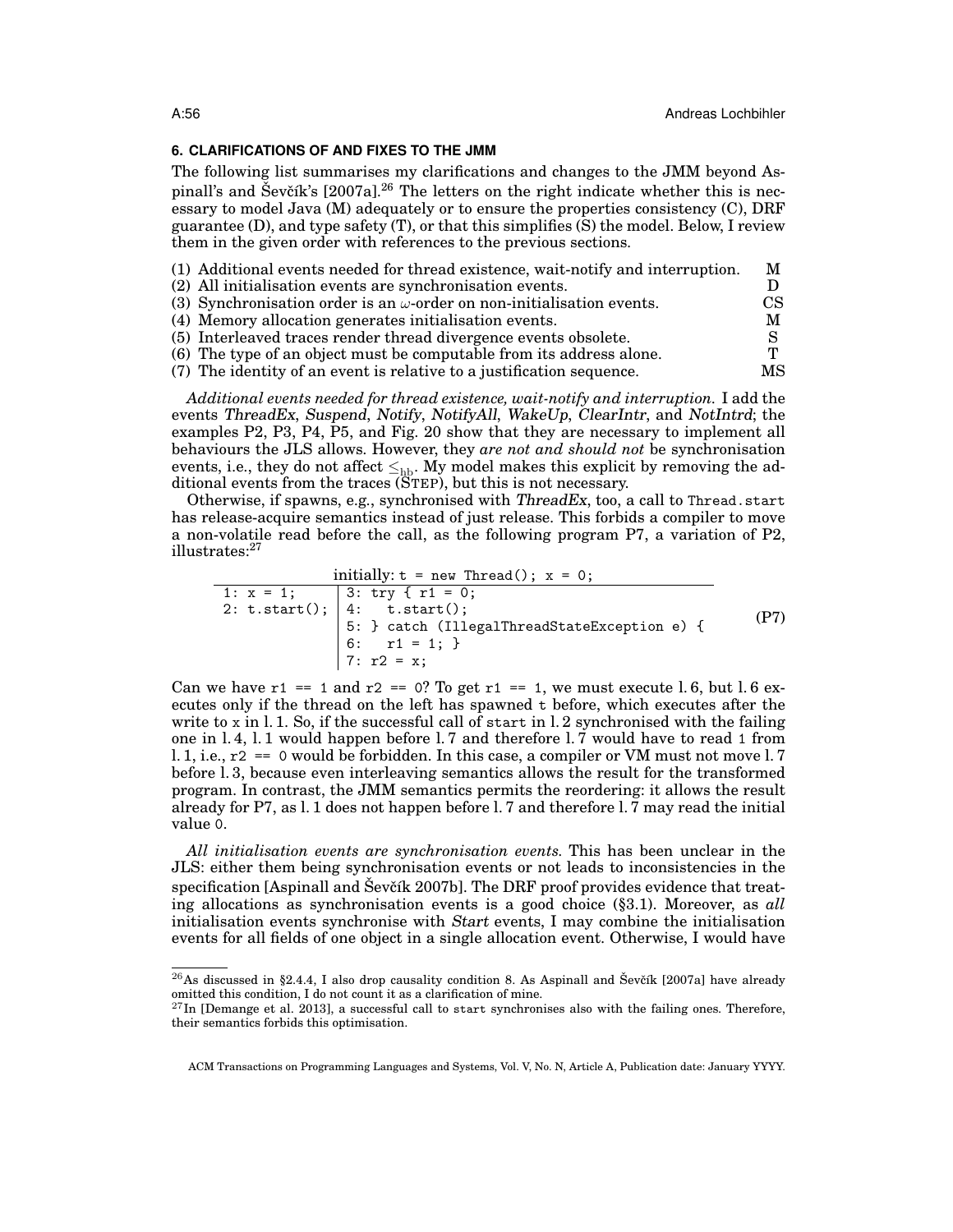had to separate the event for initialising ordinary members from the one for volatiles. This would have complicated the model and the proofs – for example, splitting the proof of assumption [D3''](#page-39-2) into two parts ([§3.4.1](#page-39-4) and [§3.4.2\)](#page-41-0) relies on a single allocation event.

<span id="page-56-1"></span>*Synchronisation order is an* ω*-order on non-initialisation events.* The JMM constrains  $\leq_{\text{so}}$  to be an  $\omega$ -order in well-formed executions. As Aspinall and Ševčík [[2007a\]](#page-62-0) already noted, in an infinitely running program, infinitely many allocation events for volatile fields synchronise with thread start events – this violates this constraint, so the JMM would allow no behaviour at all. As I derive the orders from traces,  $\leq_{\text{so}}$  is of order at most ω *on non-initialisation events* by construction. This restriction appears sensible, because it (i) resolves the inconsistencies with initialisation events being synchronisation events and (ii) still ensures a global time for synchronisation events. Note that my model need not explicitly impose this restriction, because all traces satisfy it.

<span id="page-56-2"></span>*Memory allocation generates initialisation events.* The JMM leaves the source of initialisation events open, as Aspinall and Ševčík  $[2007a]$  have noted. I demonstrate that memory allocation is a reasonable choice  $(\S 2.7)$ . Although this complicates proofs  $(\S 3.2)$ to [§3.4\)](#page-39-0), infinite executions and final fields cause no problems – unlike a special initialisation thread suggested by Aspinall and Ševčík  $[2007a]$ .

<span id="page-56-3"></span>*Interleaved traces render thread divergence events obsolete.* My model omits thread divergence events and hang actions ([§2.8\)](#page-28-0). This simplification is only possible because the threads' steps of execution are interleaved coinductively. Similarly, interleaving provides some properties for free, such as mutual exclusion for locks ([§2.2\)](#page-14-0), freshness of addresses ([§2.1\)](#page-11-1), and the total order for sequential consistency (Footnote [19\)](#page-32-1). Moreover, corecursion and coinduction become available.

Nevertheless, interleaving can be eliminated if desired; then, additional wellformedness constraints have to enforce these properties (e.g., in the style of [Aspinall](#page-62-0) and Sevčík [2007a]), and an additional event has to distinguigh divergence from nontermination. Note that freshness of addresses is no issue, either: as allocation events participate in the linear synchronisation order, this order allows to keep track of freshness, see Footnote [3](#page-4-0) (in my model, the shared state already takes care of that).

<span id="page-56-4"></span>*The type of an object must be computable from its address alone.* Regarding type information and array lengths, the JLS only states that the JMM does not affect them – this is too vague. As discussed in [§5.1,](#page-49-0) type safety requires that all objects that one concrete address references have the same type across all executions of a justification. In this work, I enforce this by including the type information in the address itself. In the model, this includes the full class name; but a more light-weight approach like encoding a type number in the lower bits of a pointer could also work.

<span id="page-56-5"></span>*The identity of an event is relative to a justification sequence.* The JMM does not tell how to assign identifiers to events. In [§2.5,](#page-22-0) I show that the identity of an event has to include the justification sequence in which it occurs; previous declarative approaches failed to do so. I introduce event renaming and adapt the legality conditions ([§2.4.4\)](#page-21-0) to avoid such complicated constructions. Then, an execution-based identity such as a plain sequence number suffices.

## <span id="page-56-0"></span>**7. RELATED WORK**

A lot of work has been devoted to hardware MMs, see [\[Adve and Gharachorloo 1996;](#page-62-5) [Steinke and Nutt 2004;](#page-64-16) [Boudol and Petri 2009\]](#page-62-13) for an overview. Here, I focus on programming language MMs, which are looser than hardware MMs (and therefore harder to design), because they should be efficiently implementable on various hardware and

ACM Transactions on Programming Languages and Systems, Vol. V, No. N, Article A, Publication date: January YYYY.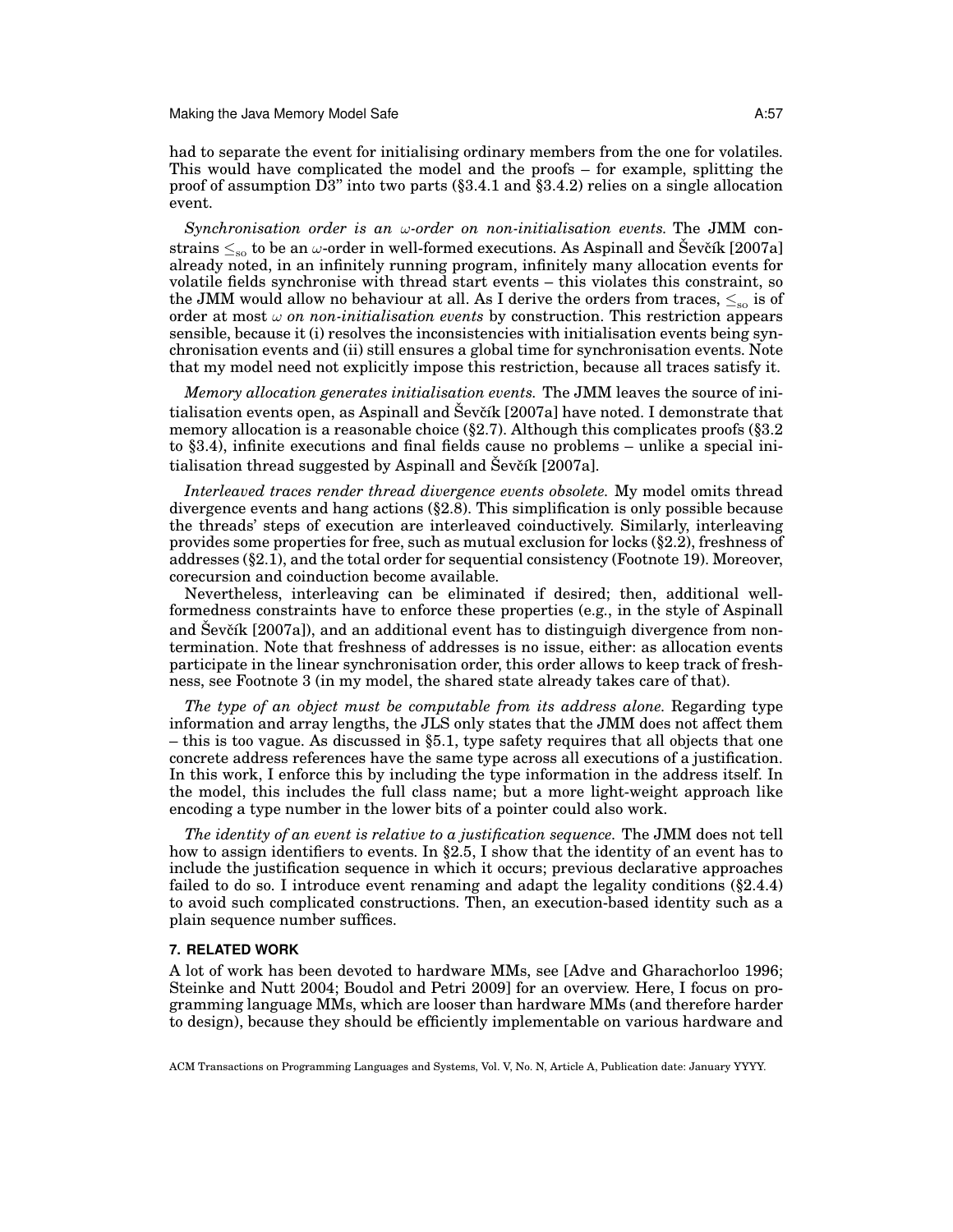allow as many compiler optimisations as possible, but nevertheless be defined unambiguously.

[Huisman and Petri \[2007\]](#page-63-3) have formalised the JMM and the proof of the DRF guarantee in the proof assistant Coq. They have already noted that initialisations break the proof, but added an axiom to avoid the problem. They set out at the abstract level of threads in isolation, without connection to an operational semantics.

Aspinall and Ševčík  $[2007a]$  have formalised parts of the JMM relevant for the DRF guarantee and proved the latter in Isabelle/HOL — which I have found very helpful in extending the DRF guarantee proof. Since they omit dynamic allocation, they need to consider only finite prefixes of executions. This simplifies their proofs considerably, as they do not need to assume that sequentially consistent completions of executions exist. They do not provide an intra-thread semantics, either. Instead, they model a program as an unspecified predicate that checks whether a trace of memory accesses and synchronisation operations represents a valid execution of the thread. This does not suffice to model the hidden communication channels between threads that the JLS specifies, see the examples [P1](#page-13-2) and [P2.](#page-15-1)

They have also studied which compiler transformations the JMM allows [Sevčík and [Aspinall 2008\]](#page-64-4). They show that weak legality improves on legality in that it always allows to reorder memory accesses to distinct, non-volatile locations, but they have found counterexamples to several other optimisations [Aspinall and Ševčík 2007b].

[Jagadeesan et al. \[2010\]](#page-63-22) define an operational semantics for weak MMs with speculative computations similar to the JMM, which also provides the DRF guarantee. Instead of validating executions a posteriori, their semantics explicitly encodes permitted reorderings and speculation. Similar to [§2.1.2,](#page-13-0) their semantics computes the type of an object only from its address. Yet, their model is neither machine-checked nor comparable to the JMM for programs with data races and synchronisation. They show that their semantics validates many of Aspinall's and Ševčík's counterexamples [\[2007b\]](#page-62-8) to local optimisations in the JMM. However, their semantics does not allow reordering with memory allocation as the JMM does, which required a major effort in this work; for example, they do not allow the execution in Fig. [18.](#page-27-1) Like the JMM, they claim that their model bans out-of-thin-air values, but their semantics allows the same out-of-thin-air values as mine, e.g., the one from [§5.4](#page-54-0) that could compromise Java's security architecture.

[Goto et al. \[2012\]](#page-63-10) have extended this semantics with correspondence assertions and a type system for which they show type safety. Yet, their type safety statement is buggy, because the definition of being stuck misses some cases, e.g., multiple spawns of one thread as in [P2.](#page-15-1) Once more, this shows that machine-support is essential in dealing with memory models. They face a similar problem of typing speculative reads of non-conforming values, which they call shape traps and ignore during type checking. As initialisations are treated like ordinary writes, their proofs do not have to deal with the additional complications such as assumptions [D2,](#page-33-2) [D3,](#page-38-0) [C2,](#page-47-1) and [T2.](#page-50-3) Their monolithic semantics and type system lead to large and complicated proofs. In contrast, my stack of semantics leads to modular proofs with explicit assumptions at the interfaces.

[Boyland \[2009\]](#page-62-2) formalises in Twelf a semantics for a simple language with allocation, synchronisation, volatiles, thread spawns and joins, which may raise an error upon a data race. He shows that a program never raises such errors iff it is data-race free in the JMM sense. For programs with data races, the semantics misses many behaviours that the JMM allows, e.g., reorderings as in Figs. [3](#page-5-3) and [18,](#page-27-1) whereas my semantics deals with the full JMM.

For a kernel language, [Cenciarelli et al. \[2007\]](#page-62-1) define an interleaving small-step semantics that generates configuration structures of events which an axiomatic theory

ACM Transactions on Programming Languages and Systems, Vol. V, No. N, Article A, Publication date: January YYYY.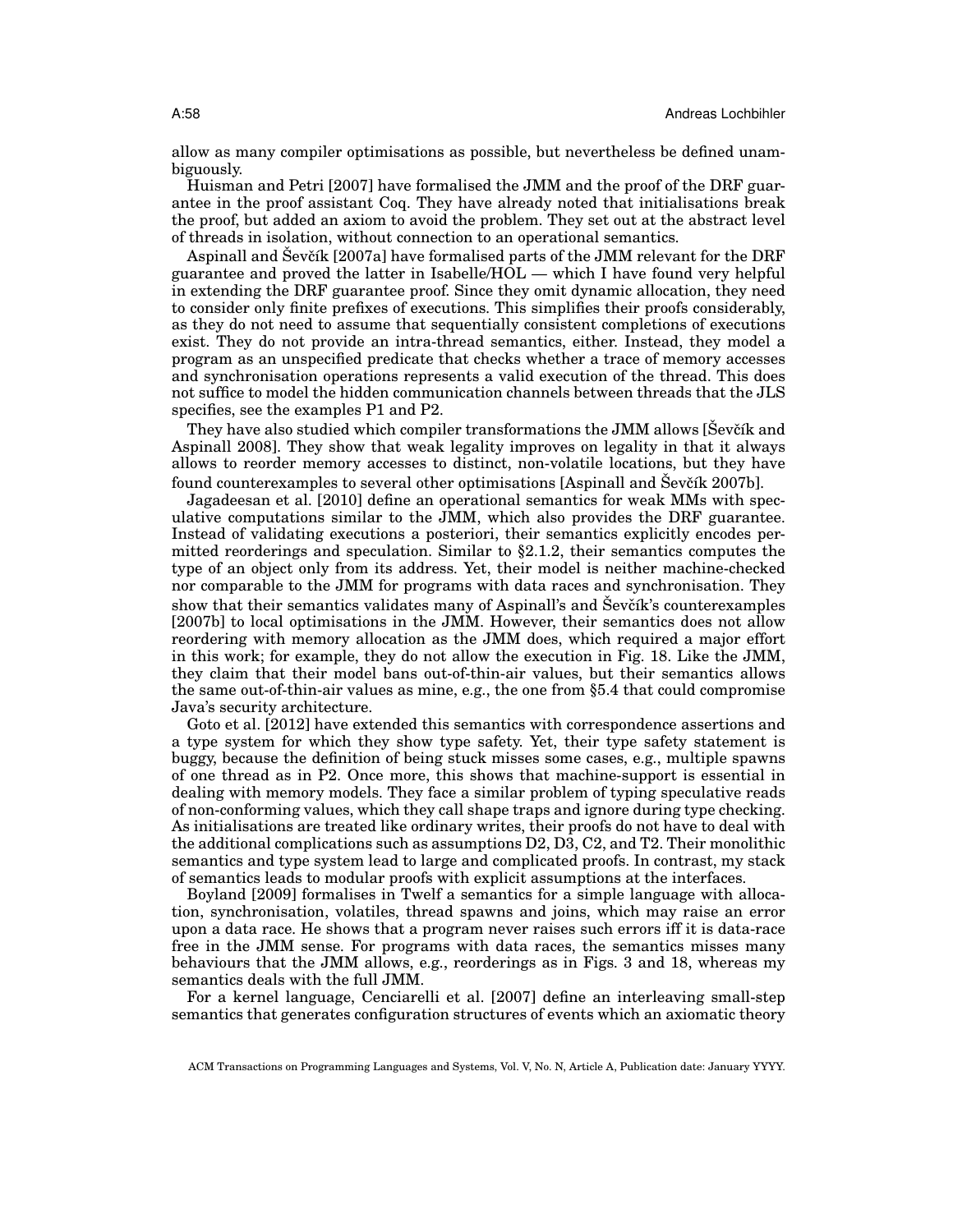constrains. On paper, they show that they only generate behaviours that the JMM allows, but it is unknown whether they produce every allowed behaviour and they do not consider the DRF guarantee.

Some model checkers are aware of the JMM [\[De et al. 2008;](#page-62-14) [Torlak et al. 2010;](#page-64-5) [Jin](#page-63-18) [et al. 2012\]](#page-63-18). Each of them comes with an identification scheme for events, but none of them presents a thorough analysis of its implications like I did in [§2.5.](#page-22-0) Only the model checker by Torlak et al. exactly captures the JMM; De et al.'s under-approximates it (misses, e.g., Fig. [3b\)](#page-5-2), Jin et al.'s over-approximates it (e.g., allows the forbidden result for JMM test case 5 [\[Pugh and Manson 2004\]](#page-64-12)). Using whole-program analysis, Torlak et al.'s algorithm computes all events and memory allocations in advance. They focus on checking small test cases with finite state rather than providing a full semantics and proofs.

The recent C++11 standard [\[ISO JTC1/SC22/WG21 2011\]](#page-63-21) considers programs with data races ill-formed and assigns undefined semantics to them, but offers finer shades of synchronisation than Java. Relaxed atomics provide visibility guarantees similar to ordinary fields in Java, although there are subtle differences [\[Boehm 2007\]](#page-62-11). Boehm and Adve [\[Boehm and Adve 2008\]](#page-62-4) describe a preliminiary version of the memory model and prove the DRF guarantee for programs which use only strong synchronisation primitives. They show that such programs are characterised more intuitively as never having conflicting events adjacent in any interleaving. For the JMM, this equivalence does not hold, as threads can communicate without introducing happens-before relationships.<sup>28</sup> Similar to the Java DRF guarantee, their proof assumes that sequentially consistent executions exist, but they do not construct them formally. [Batty et al. \[2011\]](#page-62-15) have formalised the memory model with a focus on rigorously defining the semantics, and proved correct compilation schemes for synchronisation primitives. In [\[Batty et al.](#page-62-16) [2012\]](#page-62-16), they formally proved the DRF guarantee along the lines of [\[Boehm and Adve](#page-62-4) [2008\]](#page-62-4). Surprisingly, they found that the intuitive characterisation of data races does not hold for C++11 in general, because C++11 treats initialisations of atomics specially, namely as non-atomic writes.

Sevčík et al.  $[2011]$  have verified the CompCert compiler backend with respect to the formal memory model for x86 processors by [Sewell et al. \[2010\]](#page-64-18), which is the first formal correctness proof for an optimising compiler backend with respect to a weak MM. They expose the total store order (TSO) model in a C-like programming language, which is considerably stronger than the JMM and also provides a DRF guarantee.

[Demange et al. \[2013\]](#page-62-12) have extended the TSO model with synchronisation primitives (re-entrant monitors, volatiles, thread spawns and joins, but not interruption and the wait-notify mechanism) and connected it with a Java bytecode semantics. Their model BMM is strictly stronger than the JMM and thus inherits the DRF guarantee from Java. They want to integrate the model in a verified compiler infrastructure targeted to TSO hardware. Coq type-checked their definitions of the model, but they have not formalised the proofs. Whether their model supports proofs mechanisation well, therefore, remains open.

<sup>28</sup>Consider the following program [P8,](#page-58-0) a variation of [P7.](#page-55-3)

<span id="page-58-0"></span>

|                              | initially: $t = new Thread()$ ; $x = 0$ ; $y = 0$ ; |      |
|------------------------------|-----------------------------------------------------|------|
| $1: x = 1:$                  | $\vert$ 4: try { t.start();                         | (P8) |
| $2: v = 1:$                  | } catch (IllegalThreadStateException e) {           |      |
| 3: t.start(); $ 5: r = x;$ } |                                                     |      |

As discussed for [P7](#page-55-3) in [§6,](#page-55-0) l. 1 does not happen before l. 5 according to the JMM (and my semantics), i.e., the program is not correctly synchronised. However, there is no sequentially consistent interleaving with adjacent conflicting actions, because the write in l. 2 always separates l. 1 and l. 5.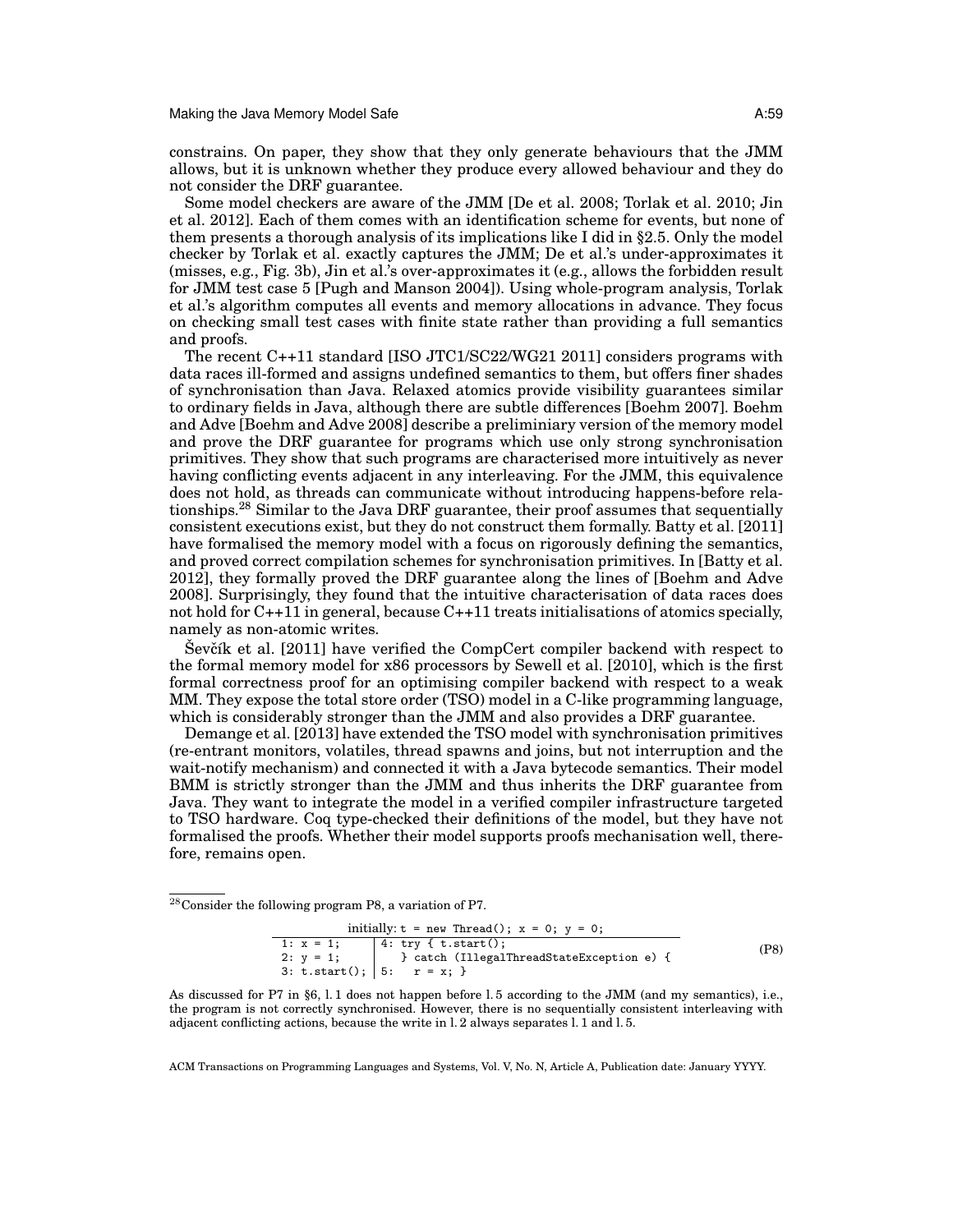[Verbrugge et al. \[2011\]](#page-64-19) observe that the ban on out-of-thin-air values disallows aggressive compiler optimisations. For example, a compiler must not reverse the iteration order of a loop that sums up the elements of an array and stores the intermediate results in a shared location. Although such a transformation is functionally equivalent, the intermediate results are different and therefore appear out of thin air. They suggest that threads share only volatile fields, non-volatile locations are thread-local. This breaks common programming idioms like safe publication through volatiles [\[Manson](#page-63-8) [et al. 2005,](#page-63-8) Fig. 3] and the performance penalty is unknown. Nevertheless, I agree that to racy programs, the JMM should give as weak semantics as possible that still supports type safety and the security architecture. The latter is the hard part, because type safety could be constructed into the model. Unfortunately, C++'s (informal) ban on out-of-thin-air values does not provide the DRF guarantee [\[Boehm 2007\]](#page-62-11).

## **8. CONCLUSION AND FUTURE WORK**

My machine-checked model of multithreaded Java spans from a realistic subset of Java source code and bytecode to the Java memory model. I have proven that it provides the DRF guarantee and is type safe. Beyond that, JinjaThreads features a compiler, which I have not presented in this article. But it is worth to note that its verification [\[Lochbih](#page-63-14)[ler 2010\]](#page-63-14) relies on type safety of the bytecode language and that I have extended this verification to the JMM using the type safety result.

JinjaThreads is part of the Quis Custodiet project, $29$  which aims at formally verifying an infrastructure for information flow control (IFC). The DRF guarantee and type safety are essential: the IFC algorithm assumes interleaving semantics [\[Giffhorn](#page-63-23) [2012\]](#page-63-23), i.e., it is only sound for correctly synchronised programs. And establishing the absence of data races relies on type safety, because intermediate representations like control flow graphs statically approximate dynamic dispatch based on types.

To achieve this goal, my formalisation stays close to Java and tries not to palliate its ugly corners as simple core languages often do. This article consequently cannot describe all the formal details; it rather presents most of the model informally. Nevertheless, remember that all this has been mechanised in Isabelle/HOL [\[Lochbihler](#page-63-12) [2007\]](#page-63-12). By exploring the dark corners, the formalisation lead to several clarifications of and fixes to the JMM. As a byproduct, I have found numerous new examples of corner cases that illustrate unexpected interactions between different features and the memory model.

In total, JinjaThreads consists of 85k lines of Isabelle definitions and proofs. Of these, 11k are alotted to defining the JMM and to conducting the proofs abstractly at the multithreaded level. Discharging the assumptions on the single-threaded semantics requires 1.5k for source code and 1.6k for bytecode plus 1.0k shared between the two. This demonstrates that separating the memory model from the single-threaded semantics yields huge savings.

Despite its size and complexity, JinjaThreads does not yet cover full sequential Java. From the concurrency perspective, the following three features are particularly interesting and investigating them in the future seems worthwhile:

(1) *Class initialisation.* Classes must be initialised at most once even if multiple threads trigger initialisation concurrently. The initialisation procedure specified in the JLS [\[Gosling et al. 2005,](#page-63-0) §12.4.2] uses locks to synchronise such threads. However, the JLS allows compilers and the JVM to remove "unnecessary synchronisation" for class initialisation [\[Gosling et al. 2005,](#page-63-0) §12.4.3]. It is unclear how to model these optimisa-

 $^{29}$ <http://pp.ipd.kit.edu/projects/quis-custodiet/>

ACM Transactions on Programming Languages and Systems, Vol. V, No. N, Article A, Publication date: January YYYY.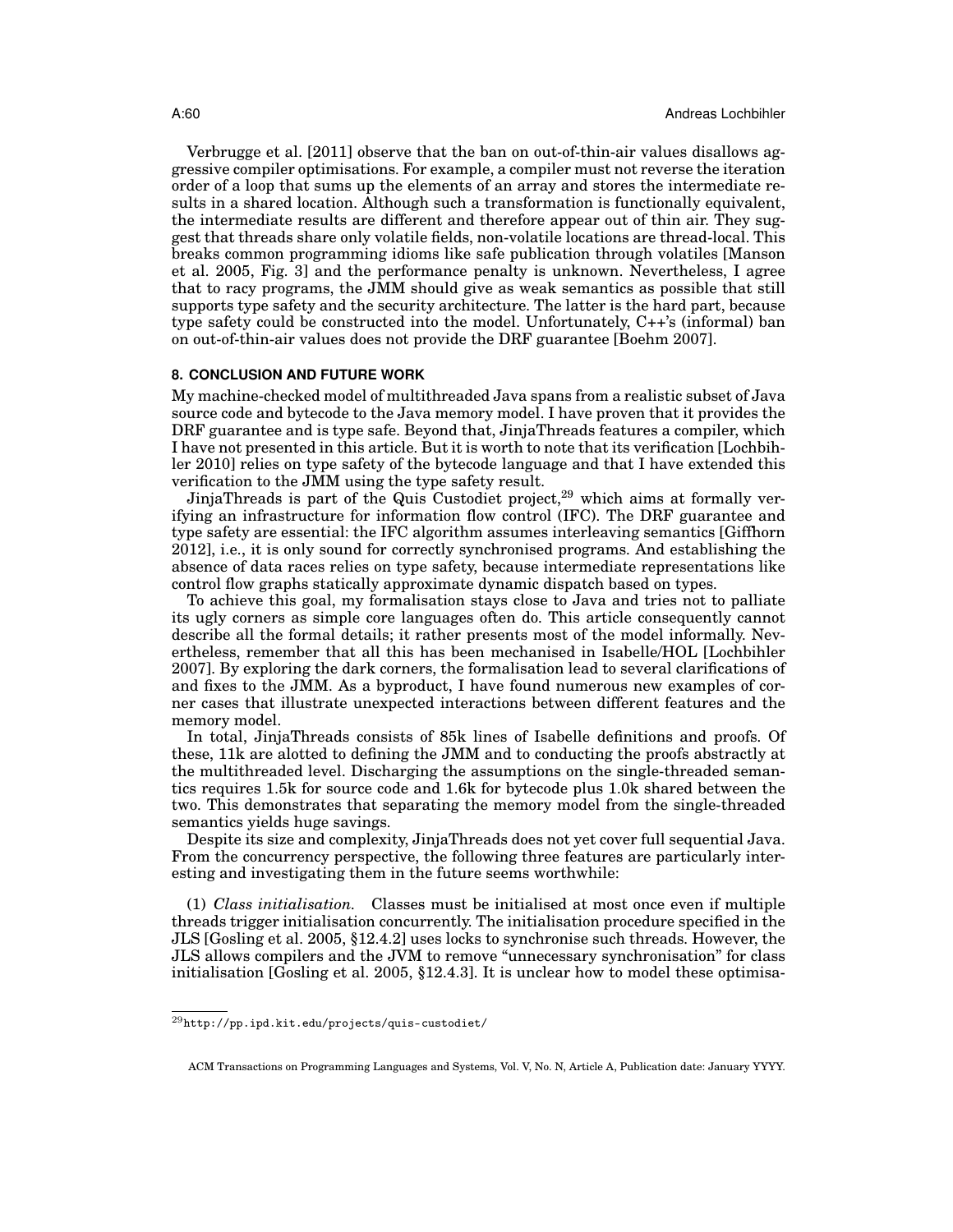tions and their consequences on threads that synchronise through class initialisation (see [\[Lochbihler 2012b,](#page-63-2) §7.4] for an example).

(2) *Final fields.* For final fields, the JMM provides stronger guarantees than for ordinary ones [\[Gosling et al. 2005,](#page-63-0) §17.5]. I expect that extending the JMM formalisation with final fields does not pose any major difficulties. However, final fields are designed to be used without synchronisation; in particular, writes to final fields need not happen before reads – otherwise, final fields would have synchronisation semantics like volatiles. As a single race on a final field expels the program from the DRF guarantee, one should also revisit the guarantee. Ideally, one would show that data races on final fields can only occur if there is another data race on some non-final field. Such a result can only hold if the program adheres to the coding discipline of not writing "a reference to the object being constructed in a place where another thread can see it before the object's constructor is finished" [\[Gosling et al. 2005,](#page-63-0) §17.5], but it is open whether this is also sufficient.

(3) *Garbage collection and finalisation.* JinjaThreads omits garbage collection (GC), although in practice, GC is needed for infinite executions that keep allocating fresh objects – and GC triggers object finalisation that runs concurrently in separate finalisation threads.<sup>30</sup> In the JLS [\[Gosling et al. 2005,](#page-63-0) §12.6.1.1], the visibility restrictions for finalisers assume that objects have a unique identity (with respect to a single execution) and that read and write events refer to these identities. Therefore, unique initialisations of locations, on which the DRF guarantee and type safety rely, does not constrict GC: in my formalisations, addresses are the unique identifiers, they must not be confused with physical addresses. That is, a VM model with GC must merely use distinct identifiers for accesses to memory that has been reclaimed in between. In particular, a correct garbage collector does not affect type safety, although physical addresses can be re-used multiple times.

The visibility constraints for finalisation, however, pose two challenges: First, they group all events of an execution into epochs such that the synchronisation events of an epoch form an interval of the synchronisation order. Assignment of non-volatile reads and writes to epochs, though, need not respect happens-before. Similar to [§2.10,](#page-31-1) it is unclear how to model such relaxed consistency requirements in interleaved traces. Second, these constraints are supposed not to restrict the visibility of writes outside of finalisers such that compilers and VMs can ignore finalisation when they optimise other methods, but it is open whether this holds and how to formally state this.

Regarding the JMM itself, initialisations and the special way the JMM handles them caused most complications in the proofs. In the future, I want to investigate simpler ways of initialising locations. My DRF guarantee proof shows that the special treatment is irrelevant for correctly synchronised programs. I am therefore not constrained when searching for better options. Moreover, it is unsatisfactory that values can appear out of thin air. However, one first needs a good understanding of what an out-of-thinair value actually should be and what restrictions the ban imposes on compilers. In the long term, this might lead to another revision of the JMM that tackles the open problems.

#### **APPENDIX**

In the following, I give a quick tour of the concurrency features of Java 6 as specified in the Java language specification [\[Gosling et al. 2005\]](#page-63-0).

 $30$ The VM runs the method finalize of an object somewhen between the object becoming unreachable from ordinary threads and the GC reclaiming the memory. Such finalisers are used to free resources that are not under the control of the GC, e.g., file descriptors.

ACM Transactions on Programming Languages and Systems, Vol. V, No. N, Article A, Publication date: January YYYY.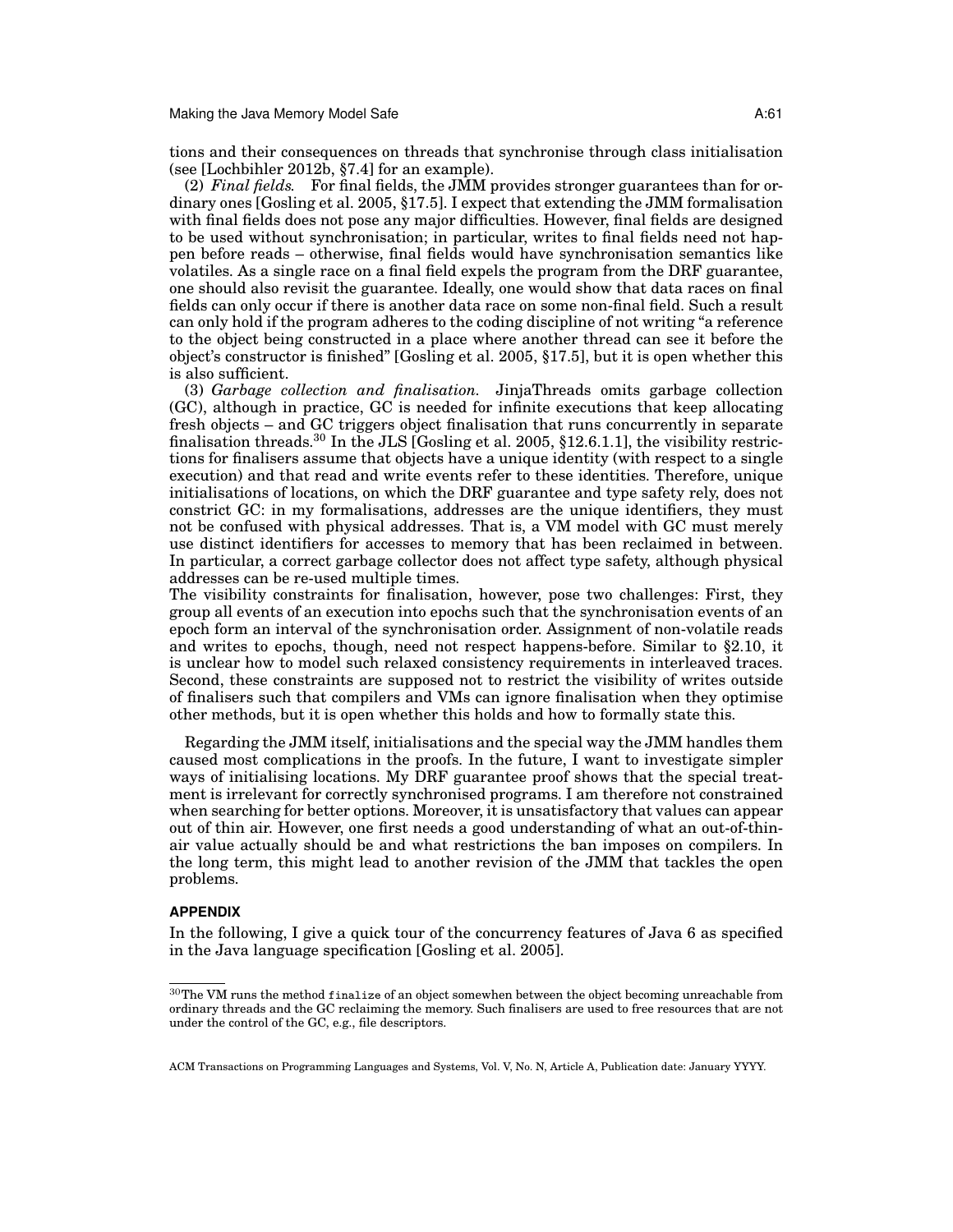Threads are parallel strands of execution with shared memory. A program controls a thread through its associated object of (a subclass of) class Thread. To spawn a new thread, one allocates a new object of class Thread (or any subclass thereof) and invokes its start method. The new thread will then execute the run method of the object, in parallel with all other threads. Each thread must be spawned at most once, every further call to start raises an IllegalThreadState exception. The thread terminates when run terminates, either normally or abruptly due to an exception. The static method currentThread in class Thread returns the object associated with the executing thread.

Java offers four kinds of synchronisation between threads: locks, wait sets, joining, and interrupts. The package java.util.concurrent in the Java API builds sophisticated forms of synchronisation from these primitives and atomic compare-and-set operations.

Every object (and array) has an associated monitor with a lock and a wait set. Locks are mutually-exclusive, i.e., at most one thread can hold a lock at a time, but re-entrant, i.e., a thread can acquire a lock multiple times. For locking, Java uses synchronized blocks that take a reference to an object or array. A thread must acquire the object's lock before it executes the block's body, and releases the lock afterwards. If another thread already holds the lock, the executing thread must wait until the other thread has released it. Thus, synchronized blocks on the *same* object never execute in parallel.

To avoid busy waiting, a thread can suspend itself to the wait set of an object by calling the object's method wait, which class Object declares. To enter the wait set, the thread must have locked the object's monitor and must not be interrupted; otherwise, an IllegalMonitorState exception or InterruptedException, respectively, is thrown. If successful, the call also releases the monitor's lock completely. The thread remains in the wait set until (a) another thread interrupts or notifies it, or (b) if wait is called with a time limit, the specified amount of time has elapsed, or (c) it wakes up spuriously. After having been removed, the thread reacquires the lock on the monitor before its execution proceeds normally or, in case of interruption, by raising an InterruptedException. The methods notify and notifyAll remove one unspecified or all threads from the wait set of the call's receiver object. Like for wait, the calling thread must hold the lock on the monitor. Thus, the notified thread continues its execution only after the notifying thread has released the lock.

When a thread calls *join* on another thread, it blocks until (a) the thread that the receiver object identifies has terminated, or (b) another thread interrupts the joining thread, or (c) an optionally-specified amount of time has elapsed. In the second case, the call raises an InterruptedException; otherwise, it returns normally.

Interruption provides asynchronous communication between threads. Calling the interrupt method of a thread sets its interrupt status. If the interrupted thread is waiting or joining, it aborts that, raises an *InterruptedException*, and clears its interrupt status. Otherwise, interruption has no immediate effect on the interrupted thread. Instead, class Thread implements two methods to observe the interrupt status. First, the static method interrupt returns and resets the interrupt status of the *executing* thread. Second, the method interrupted returns the interrupt status of the receiver object's thread without changing it.

Apart from that, class Thread also declares the methods yield and sleep. They instruct the scheduler to prefer other threads and cease execution for the specified time, respectively. Since these are only recommendations to the scheduler, they cannot be used for synchronisation.

Additionally, the java.util.concurrent library [\[Lea 2004\]](#page-63-24) provides advanced synchronisation primitives for high-performance applications. Their implementations by-

ACM Transactions on Programming Languages and Systems, Vol. V, No. N, Article A, Publication date: January YYYY.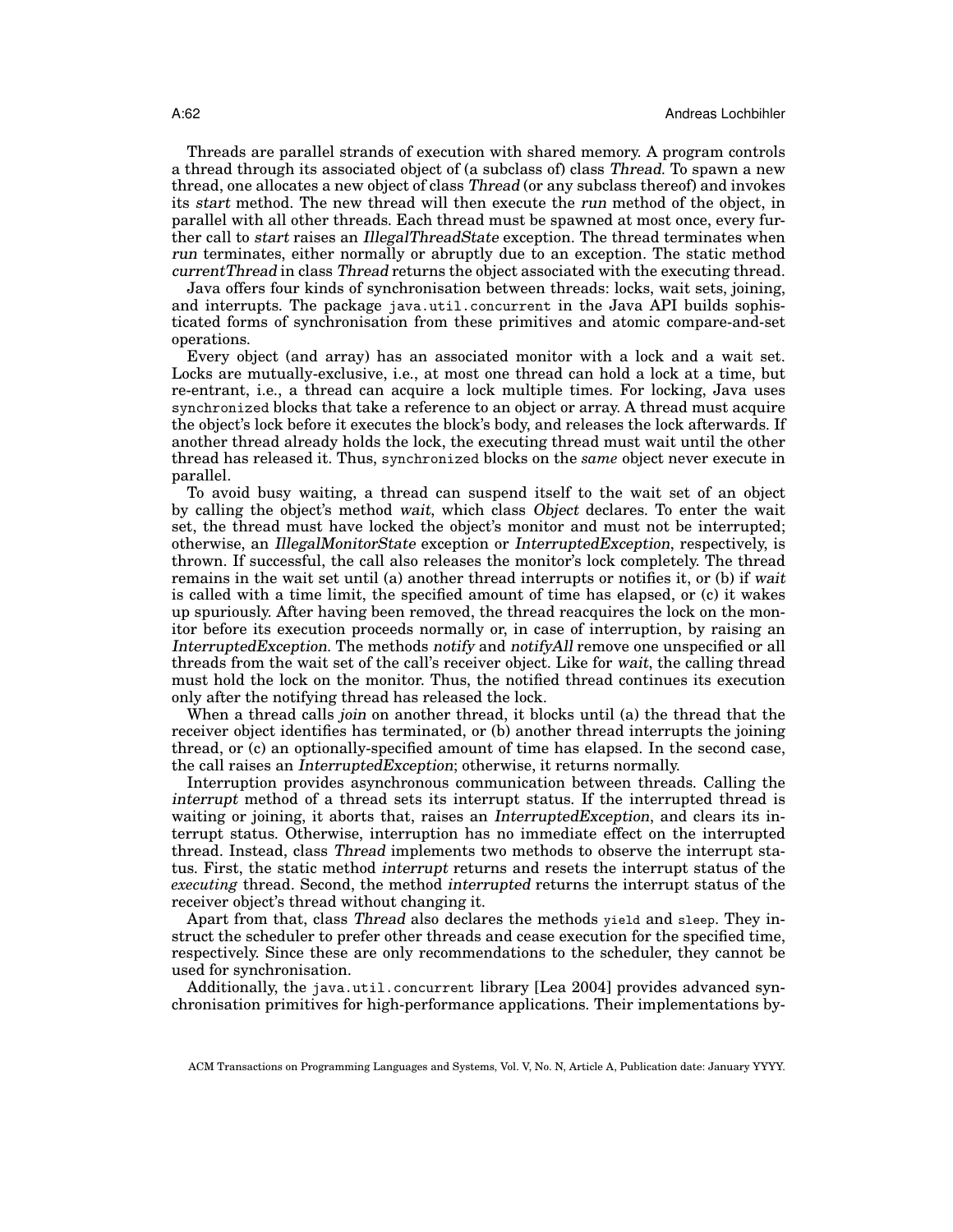pass Java and the JMM by invoking native methods from sun.misc.Unsafe such as "compare and swap". Consequently, this work does not cover these extensions.

#### **ACKNOWLEDGMENTS**

I would like to thank Joachim Breitner, Martin Hecker, Denis Lohner, Martin Mohr, and Gregor Snelting for valuable discussions about this work; their comments as well as the anonymous reviewers' helped to focus and clarify the presentation. I also thank Emina Torlak and Julian Dolby for contributing the justification for JMM test case 18 (Fig. [16b\)](#page-25-1).

#### **REFERENCES**

- <span id="page-62-5"></span>ADVE, S. V. AND GHARACHORLOO, K. 1996. Shared memory consistency models: A tutorial. *Computer 29,* 12, 66–76.
- <span id="page-62-6"></span>ADVE, S. V. AND HILL, M. D. 1990. Weak ordering — a new definition. In *Proceedings of the 17th Annual International Symposium on Computer Architecture (ISCA 1990)*. ACM, 2–14.
- <span id="page-62-7"></span>ALVES-FOSS, J., Ed. 1999. *Formal Syntax and Semantics of Java*. Lecture Notes in Computer Science Series, vol. 1523. Springer.
- <span id="page-62-0"></span>ASPINALL, D. AND ŠEVČÍK, J. 2007a. Formalising Java's data-race-free guarantee. In *Theorem Proving in Higher Order Logics (TPHOLs 2007)*, K. Schneider and J. Brandt, Eds. Lecture Notes in Computer Science Series, vol. 4732. Springer, 22–37.
- <span id="page-62-8"></span>ASPINALL, D. AND ŠEVČÍK, J. 2007b. Java memory model examples: Good, bad and ugly. In *Verification and Analysis of Multi-threaded Java-like Programs (VAMP 2007)*. technical report ICIS-R07021. University of Nijmegen, 66–80.
- <span id="page-62-16"></span>BATTY, M., MEMARIAN, K., OWENS, S., SARKAR, S., AND SEWELL, P. 2012. Clarifying and compiling C/C++ concurrency: From C++11 to POWER. In *Proceedings of the 39th Annual ACM SIGPLAN-SIGACT Symposium on Principles of Programming Languages (POPL 2012)*. ACM, 509–520.
- <span id="page-62-15"></span>BATTY, M., OWENS, S., SARKAR, S., SEWELL, P., AND WEBER, T. 2011. Mathematizing C++ concurrency. In *Proceedings of the 38th annual ACM SIGPLAN-SIGACT symposium on Principles of programming languages (POPL 2011)*. ACM, 55–66.
- <span id="page-62-11"></span>BOEHM, H.-J. 2007. Memory model rationales. [http://www.open-std.org/jtc1/sc22/wg21/docs/papers/](http://www.open-std.org/jtc1/sc22/wg21/docs/papers/2007/n2176.html) [2007/n2176.html](http://www.open-std.org/jtc1/sc22/wg21/docs/papers/2007/n2176.html). ISO JTC1/SC22/WG21 document no. WG21/N2176.
- <span id="page-62-10"></span>BOEHM, H.-J. 2012. Can seqlocks get along with programming language memory models? In *Proceedings of the 2012 ACM SIGPLAN Workshop on Memory Systems Performance and Correctness (MSPC 2012)*. ACM, New York, NY, USA, 12–20.
- <span id="page-62-4"></span>BOEHM, H.-J. AND ADVE, S. V. 2008. Foundations of the C++ concurrency memory model. In *Proceedings of the 2008 ACM SIGPLAN conference on Programming language design and implementation (PLDI 2008)*. ACM, 68–78.
- <span id="page-62-13"></span>BOUDOL, G. AND PETRI, G. 2009. Relaxed memory models: an operational approach. In *Proceedings of the 36th annual ACM SIGPLAN-SIGACT symposium on Principles of programming languages (POPL 2009)*. ACM, New York, NY, USA, 392–403.
- <span id="page-62-2"></span>BOYLAND, J. 2009. An operational semantics including "volatile" for safe concurrency. *Journal of Object Technology 8,* 4, 33–53. Formal Techniques for Java Programs 2008.
- <span id="page-62-1"></span>CENCIARELLI, P., KNAPP, A., AND SIBILIO, E. 2007. The Java memory model: Operationally, denotationally, axiomatically. In *Programming Languages and Systems (ESOP 2007)*, R. De Nicola, Ed. Lecture Notes in Computer Science Series, vol. 4421. Springer, 331–346.
- <span id="page-62-9"></span>CHOI, J.-D., GUPTA, M., SERRANO, M., SREEDHAR, V. C., AND MIDKIFF, S. 1999. Escape analysis for Java. In *Proceedings of the 14th ACM SIGPLAN conference on Object-oriented programming, systems, languages, and applications (OOPSLA 1999)*. ACM, New York, NY, USA, 1–19.
- <span id="page-62-14"></span>DE, A., ROYCHOUDHURY, A., AND D'SOUZA, D. 2008. Java memory model aware software validation. In *Proceedings of the 8th ACM SIGPLAN-SIGSOFT workshop on Program analysis for software tools and engineering (PASTE 2008)*. ACM, New York, NY, USA, 8–14.
- <span id="page-62-12"></span>DEMANGE, D., LAPORTE, V., ZHAO1, L., JAGANNATHAN, S., PICHARDIE, D., AND VITEK, J. 2013. Plan B: A buffered memory model for Java. In *Proceedings of the 40th annual ACM SIGPLAN-SIGACT symposium on Principles of programming languages (POPL 2013)*. ACM, 329–341.
- <span id="page-62-3"></span>DROSSOPOULOU, S. AND EISENBACH, S. 1999. Describing the semantics of Java and proving type soundness. See [Alves-Foss \[1999\]](#page-62-7), 542–542.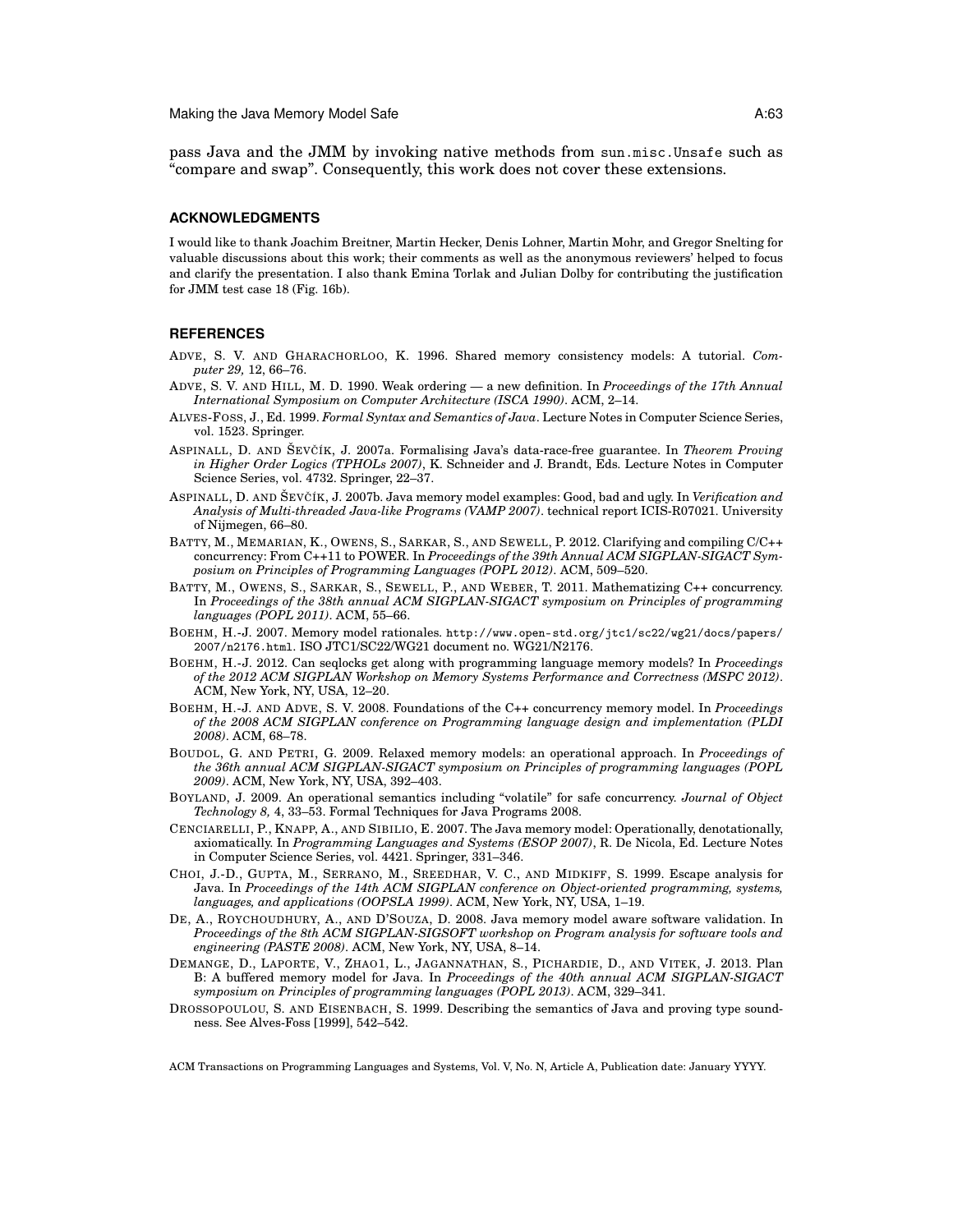- <span id="page-63-5"></span>FARZAN, A., CHEN, F., MESEGUER, J., AND ROSU, G. 2004a. Formal analysis of Java programs in JavaFAN. In *Computer Aided Verification (CAV 2004)*, R. Alur and D. Peled, Eds. Lecture Notes in Computer Science Series, vol. 3114. Springer, 501–505.
- <span id="page-63-6"></span>FARZAN, A., MESEGUER, J., AND ROȘU, G. 2004b. Formal JVM code analysis in JavaFAN. In Algebraic *Methodology and Software Technology (AMAST 2004)*, C. Rattray, S. Maharaj, and C. Shankland, Eds. Lecture Notes in Computer Science Series, vol. 3116. Springer, 132–147.
- <span id="page-63-23"></span>GIFFHORN, D. 2012. Slicing of concurrent programs and its application to information flow control. Ph.D. thesis, Fakultät für Informatik, Karlsruher Institut für Technologie.
- <span id="page-63-20"></span>GONG, L. 2003. *Inside Java 2 Platform Security: Architecture, API Design, and Implementation* 2nd Ed. The Java Series. Addison-Wesley.
- <span id="page-63-0"></span>GOSLING, J., JOY, B., STEELE, G., AND BRACHA, G. 2005. *The Java Language Specification, Third Edition*. Addison-Wesley.
- <span id="page-63-10"></span>GOTO, M., JAGADEESAN, R., PITCHER, C., AND RIELY, J. 2012. Types for relaxed memory models. In *Proceedings of the 8th ACM SIGPLAN workshop on Types in language design and implementation (TLDI 2012)*. ACM, New York, NY, USA, 25–38.
- <span id="page-63-13"></span>HILL, M. D. 1998. Multiprocessors should support simple memory-consistency models. *IEEE Computer 31,* 8, 28–34.
- <span id="page-63-3"></span>HUISMAN, M. AND PETRI, G. 2007. The Java Memory Model: a formal explanation. In *Verification and Analysis of Multi-threaded Java-like Programs (VAMP 2007)*. technical report ICIS-R07021. University of Nijmegen, 81–96.
- <span id="page-63-16"></span>HUR, C.-K., NEIS, G., DREYER, D., AND VAFEIADIS, V. 2013. The power of parameterization in coinductive proof. In *Proceedings of the 40th annual ACM SIGPLAN-SIGACT symposium on Principles of programming languages (POPL 2013)*. ACM, 193–205.
- <span id="page-63-21"></span>ISO JTC1/SC22/WG21. 2011. International standard ISO/IEC 14882:2011. information technology – programming languages – C++. International Organization for Standardization.
- <span id="page-63-9"></span>JACOBS, B. 2005. JLS3 contains glitch concerning volatiles? Java Memory Model mailing list, post 2477.
- <span id="page-63-22"></span>JAGADEESAN, R., PITCHER, C., AND RIELY, J. 2010. Generative operational semantics for relaxed memory models. In *Programming Languages and Systems (ESOP 2010)*, A. D. Gordon, Ed. Lecture Notes in Computer Science Series, vol. 6012. Springer, 307–326.
- <span id="page-63-18"></span>JIN, H., YAVUZ-KAHVECI, T., AND SANDERS, B. A. 2012. Java memory model-aware model checking. In *Tools and Algorithms for the Construction and Analysis of Systems (TACAS 2012)*, C. Flanagan and B. König, Eds. Lecture Notes in Computer Science Series, vol. 7214. Springer, 220–236.
- <span id="page-63-17"></span>KLEIN, G. AND NIPKOW, T. 2006. A machine-checked model for a Java-like language, virtual machine and compiler. *ACM Transactions on Programming Languages and Systems 28,* 4, 619–695.
- <span id="page-63-7"></span>LAMPORT, L. 1979. How to make a multiprocessor computer that correctly executes multiprocess programs. *IEEE Transactions on Computers 28,* 9, 690–691.
- <span id="page-63-24"></span>LEA, D. 2004. JSR 166: Concurrency utilities. <http://jcp.org/en/jsr/detail?id=166>.
- <span id="page-63-4"></span>LIU, H. AND MOORE, J. S. 2003. Executable JVM model for analytical reasoning: A study. In *Proceedings of the 2003 workshop on Interpreters, Virtual Machines and Emulators (IVME 2003)*. ACM, 15–23.
- <span id="page-63-12"></span>LOCHBIHLER, A. 2007. Jinja with threads. *Archive of Formal Proofs*. [http://afp.sf.net/entries/](http://afp.sf.net/entries/JinjaThreads.shtml) [JinjaThreads.shtml](http://afp.sf.net/entries/JinjaThreads.shtml), Formal proof development.
- <span id="page-63-11"></span>LOCHBIHLER, A. 2008. Type safe nondeterminism - a formal semantics of Java threads. In *Proceedings of the 2008 International Workshop on Foundations of Object-Oriented Languages (FOOL 2008)*.
- <span id="page-63-14"></span>LOCHBIHLER, A. 2010. Verifying a compiler for Java threads. In *Programming Languages and Systems (ESOP 2010)*, A. D. Gordon, Ed. Lecture Notes in Computer Science Series, vol. 6012. Springer, 427– 447.
- <span id="page-63-1"></span>LOCHBIHLER, A. 2012a. Java and the Java memory model – a unified, machine-checked formalisation. In *Programming Languages and Systems (ESOP 2012)*, H. Seidl, Ed. Lecture Notes in Computer Science Series, vol. 7211. Springer, 497–517.
- <span id="page-63-2"></span>LOCHBIHLER, A. 2012b. A machine-checked, type-safe model of Java concurrency – language, virtual machine, memory model and verified compiler. Ph.D. thesis, Fakultät für Informatik, Karlsruher Institut für Technologie.
- <span id="page-63-15"></span>LOCHBIHLER, A. AND BULWAHN, L. 2011. Animating the formalised semantics of a Java-like language. In *Interactive Theorem Proving (ITP 2011)*, M. van Eekelen, H. Geuvers, J. Schmalz, and F. Wiedijk, Eds. Lecture Notes in Computer Science Series, vol. 6898. Springer, 216–232.
- <span id="page-63-19"></span>MANSON, J. 2007. The proof of DRF guarantee and initialization. Java memory model mailing list, post 62.
- <span id="page-63-8"></span>MANSON, J., PUGH, W., AND ADVE, S. V. 2005. The Java memory model. In *Proceedings of the 32nd ACM SIGPLAN-SIGACT symposium on Principles of programming languages (POPL 2005)*. ACM, 378–391.